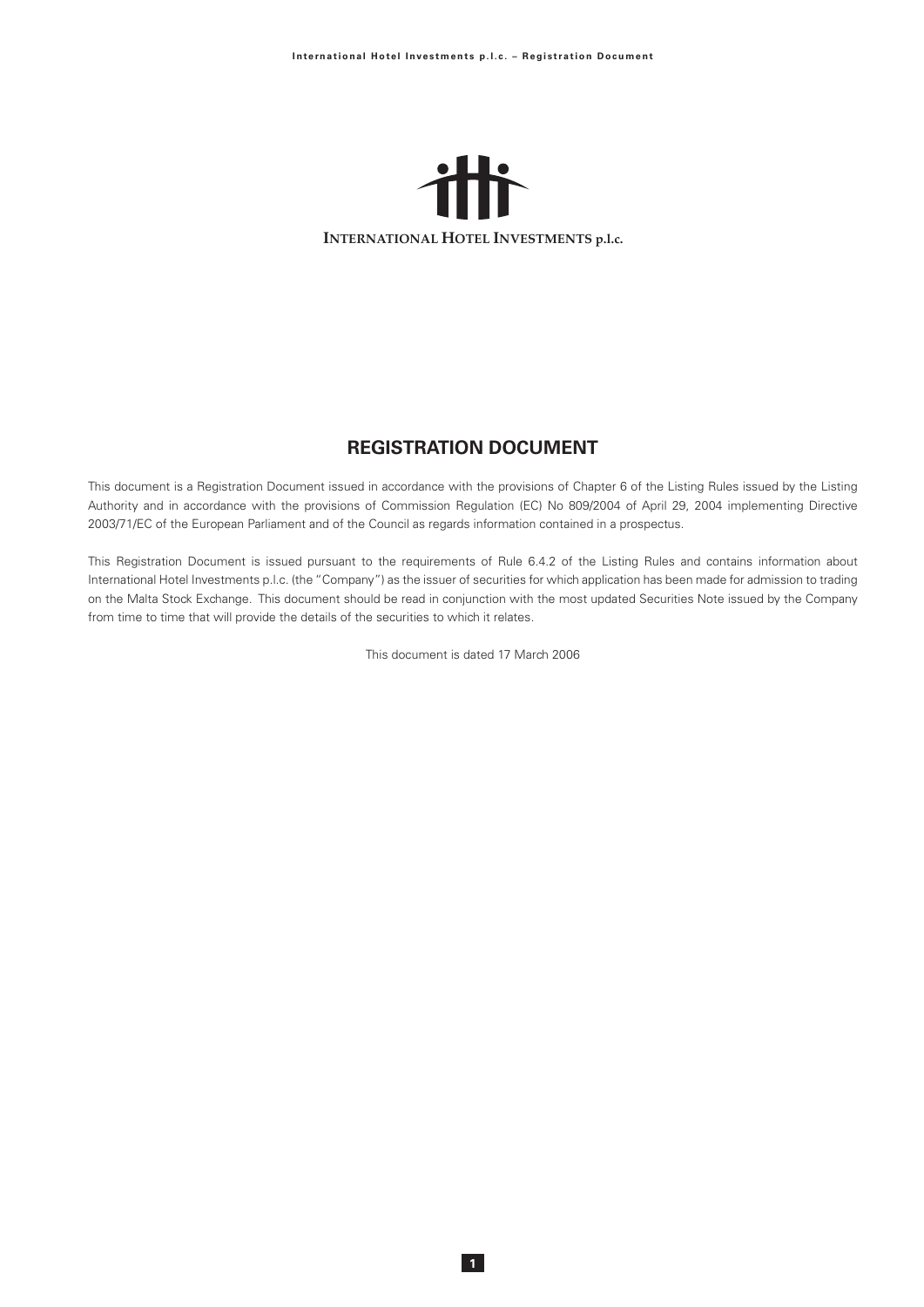# **TABLE OF CONTENTS**

| <b>Registration Document</b>                                       | 1              |
|--------------------------------------------------------------------|----------------|
| <b>Table of Contents</b>                                           | $\overline{2}$ |
| <b>Definitions</b>                                                 | 3              |
| 1. Identity of Directors, Senior Management, Advisors and Auditors | 4              |
| 2. Key Information about the Issuer                                | 4              |
| 3. Information about the Company                                   | 6              |
| 4. Group Organisational Structure                                  | 8              |
| 5. Trend Information                                               | 9              |
| <b>Management</b><br>6.                                            | 9              |
| <b>Management Structure</b><br>7.                                  | 11             |
| 8. Audit Committee Practices                                       | 13             |
| 9. Compliance with Corporate Governance Regime                     | 13             |
| 10. Historical Information                                         | 13             |
| 11. Litigation                                                     | 14             |
| 12. Additional Information                                         | 14             |
| <b>13. Material Contracts</b>                                      | 16             |
| 14. Documents Available for inspection                             | 16             |
| Annex 1 - Directors' Reports and Financial Statements 2004         | 17             |
| <b>Annex 2 - Group Half-Yearly Report</b>                          | 79             |
| <b>Annex 3 - Historical Financial Information</b>                  | 87             |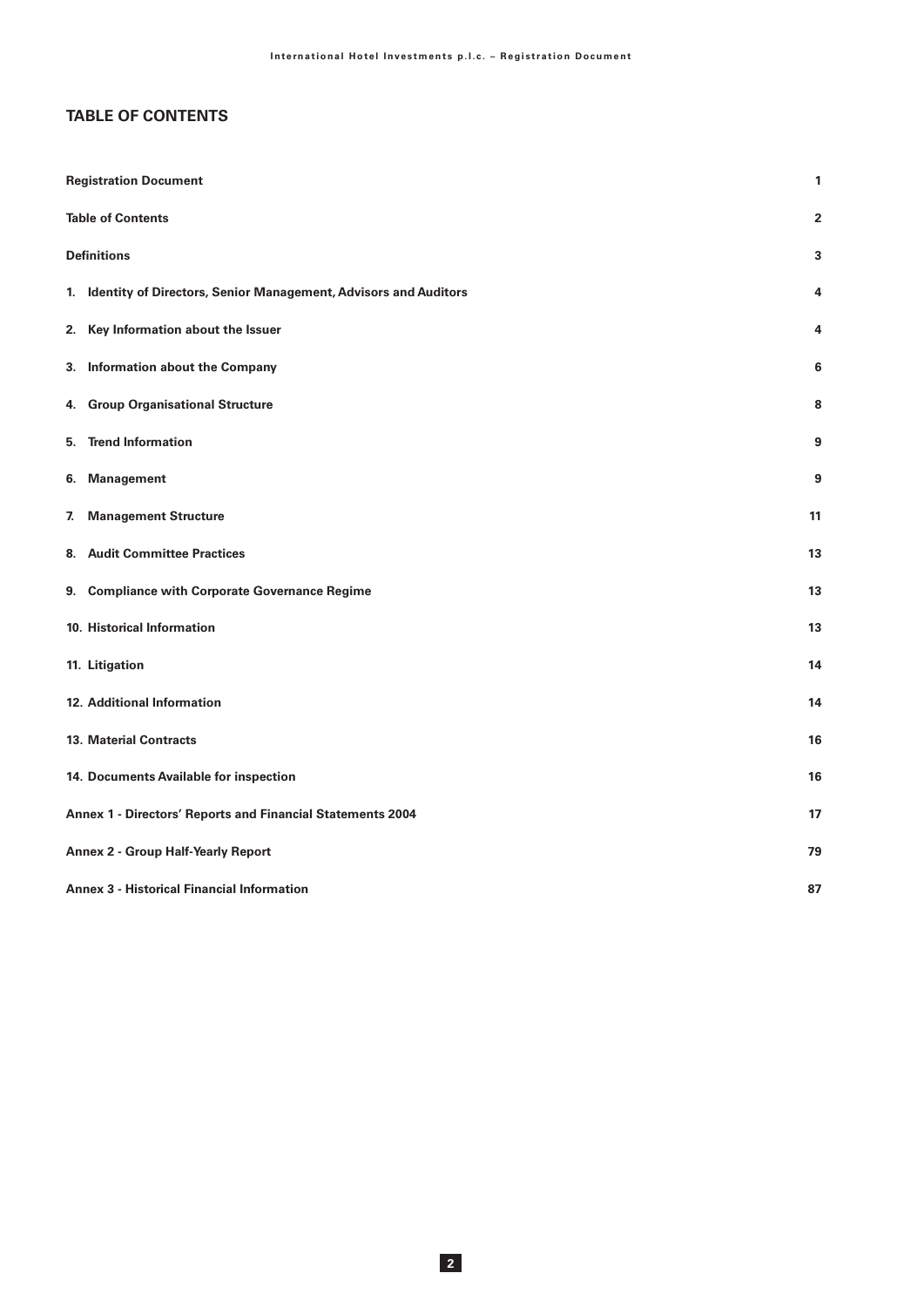# **DEFINITIONS**

In this document the following words and expressions shall bear the following meanings except where the context otherwise requires:

| Act                          | the Companies Act, Cap. 386 of the Laws of Malta;                                                                                                                                                                                                                                                           |
|------------------------------|-------------------------------------------------------------------------------------------------------------------------------------------------------------------------------------------------------------------------------------------------------------------------------------------------------------|
| Bond Issue                   | the issue of the Bonds;                                                                                                                                                                                                                                                                                     |
| <b>Bonds</b>                 | the €12.5 million Bonds redeemable on any Interest Payment Date falling in each<br>of the years 2012, 2013 and 2014 and which shall bear interest at the rate of 6.5<br>per cent per annum from the Issue Date and each of the years falling between<br>the years 2007 and 2014 unless previously redeemed; |
| Company, Issuer or IHI       | International Hotel Investments p.l.c.;                                                                                                                                                                                                                                                                     |
| Corinthia Group              | CPHCL and the companies in which CPHCL has a controlling interest;                                                                                                                                                                                                                                          |
| CPHCL                        | Corinthia Palace Hotel Company Limited, a company registered under the laws of<br>Malta, and the parent company of the Corinthia Group;                                                                                                                                                                     |
| Directors or Board           | the directors of the Company whose names are set out under the heading "Identity"<br>of Directors, Senior Management, Advisors and Auditors";                                                                                                                                                               |
| € or Euro                    | the lawful currency from time to time of the European Union;                                                                                                                                                                                                                                                |
| Malta Stock Exchange or MSE  | the Malta Stock Exchange as defined by the Financial Markets Act<br>(Cap.345 of the Laws of Malta);                                                                                                                                                                                                         |
| Maltese Liri                 | the lawful currency of the Republic of Malta;                                                                                                                                                                                                                                                               |
| Prospectus                   | this document together with the Securities Note dated 17 March 2006 and the<br>Summary Note dated 17 March 2006;                                                                                                                                                                                            |
| <b>Registration Document</b> | this document in its entirety.                                                                                                                                                                                                                                                                              |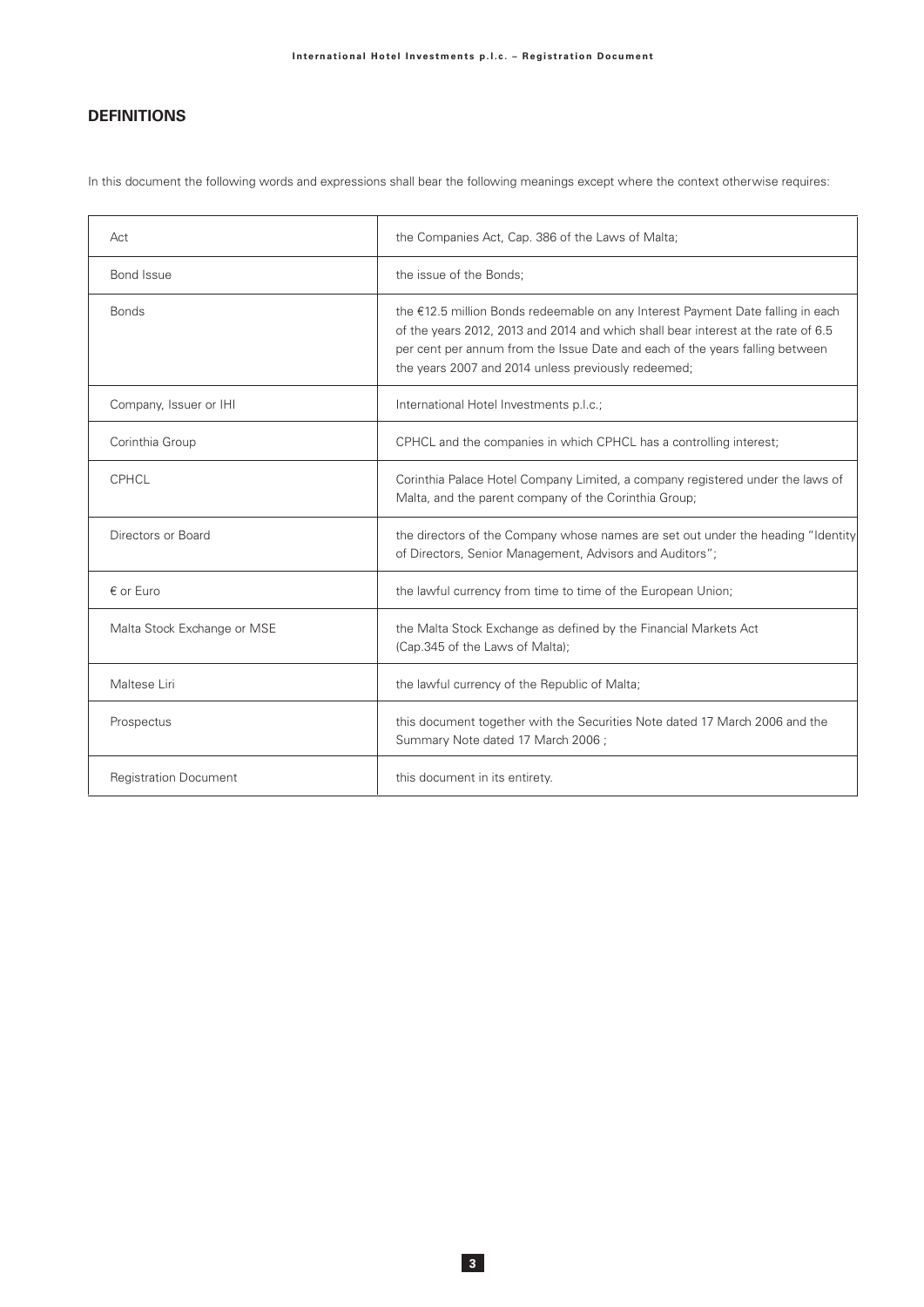# 1. IDENTITY OF DIRECTORS, SENIOR MANAGEMENT, ADVISORS AND AUDITORS

The Directors of the Company, whose names are set out hereunder are the persons responsible for the information contained in this Registration Document. They have been advised and assisted in the drafting and compilation of the document by the persons mentioned hereunder under the sub-heading "Advisors".

### **Directors**

| Alfred Pisani       | Chairman and Chief Executive Officer |  |
|---------------------|--------------------------------------|--|
| Joseph Fenech       | <b>Managing Director</b>             |  |
| Simon Naudi         | <b>Executive Director</b>            |  |
| Abdurazagh Zmirli   | Non-Executive Director               |  |
| Frank Xerri de Caro | Non-Executive Director               |  |
| Joseph J. Vella     | Non-Executive Director               |  |
| Lawrence Zammit     | Non-Executive Director               |  |

THE DIRECTORS OF THE COMPANY, WHOSE NAMES APPEAR ABOVE (THE "DIRECTORS"), ARE THE PERSONS RESPONSIBLE FOR THE INFORMATION CONTAINED IN THIS REGISTRATION DOCUMENT. TO THE BEST OF THE KNOWLEDGE AND BELIEF OF THE DIRECTORS OF THE COMPANY (WHO HAVE ALL TAKEN REASONABLE CARE TO ENSURE SUCH IS THE CASE), THE INFORMATION CONTAINED IN THIS REGISTRATION DOCUMENT IS IN ACCORDANCE WITH THE FACTS AND DOES NOT OMIT ANYTHING LIKELY TO AFFECT THE IMPORT OF SUCH INFORMATION. THE DIRECTORS ACCEPT RESPONSIBILITY ACCORDINGLY.

## **Advisors**

#### **Legal Counsel to the Issuer**

| Name:    | Camilleri Preziosi                        |
|----------|-------------------------------------------|
| Address: | Level 2, Valletta Buildings, South Street |
|          | Valletta - VLT 11 - MALTA                 |

### **Sponsoring Stockbroker**

| Name:    | <b>Charts Investment Management Service Limited</b> |
|----------|-----------------------------------------------------|
| Address: | 18a 3rd Floor, Europa Centre                        |
|          | Floriana - VLT15 - MALTA                            |

### **Auditors**

| Name:    | <b>KMPG</b>                     |
|----------|---------------------------------|
| Address: | Portico Building, Marina Street |
|          | Pieta`- MSD08 - MALTA           |

# 2. KEY INFORMATION ABOUT THE ISSUER

### 2.1 Selected Financial Data, and Information on the Company's Capitalisation & Indebtedness

The financial information about the Company is included in the Annexes to this Registration Document as follows:

ANNEX 1 contains the audited Consolidated Financial Statements of the Issuer for the financial year ended 31 December 2004 including the comparative figures for the year ended 31 December 2003;

ANNEX 2 includes the unaudited Interim Financial Statements of the Issuer for the six-month period ended 30 June 2005 together with the interim accounts for the six-month period ended 30 June 2004;

ANNEX 3 contains the Profit and Loss Accounts and Balance Sheets for the interim ended 30 June 2005 and for the years ended 31 December 2004 and 2003.

There were no significant changes to the financial or trading position of the Issuer since the end of the financial period to which the unaudited Interim Financial Statements relate.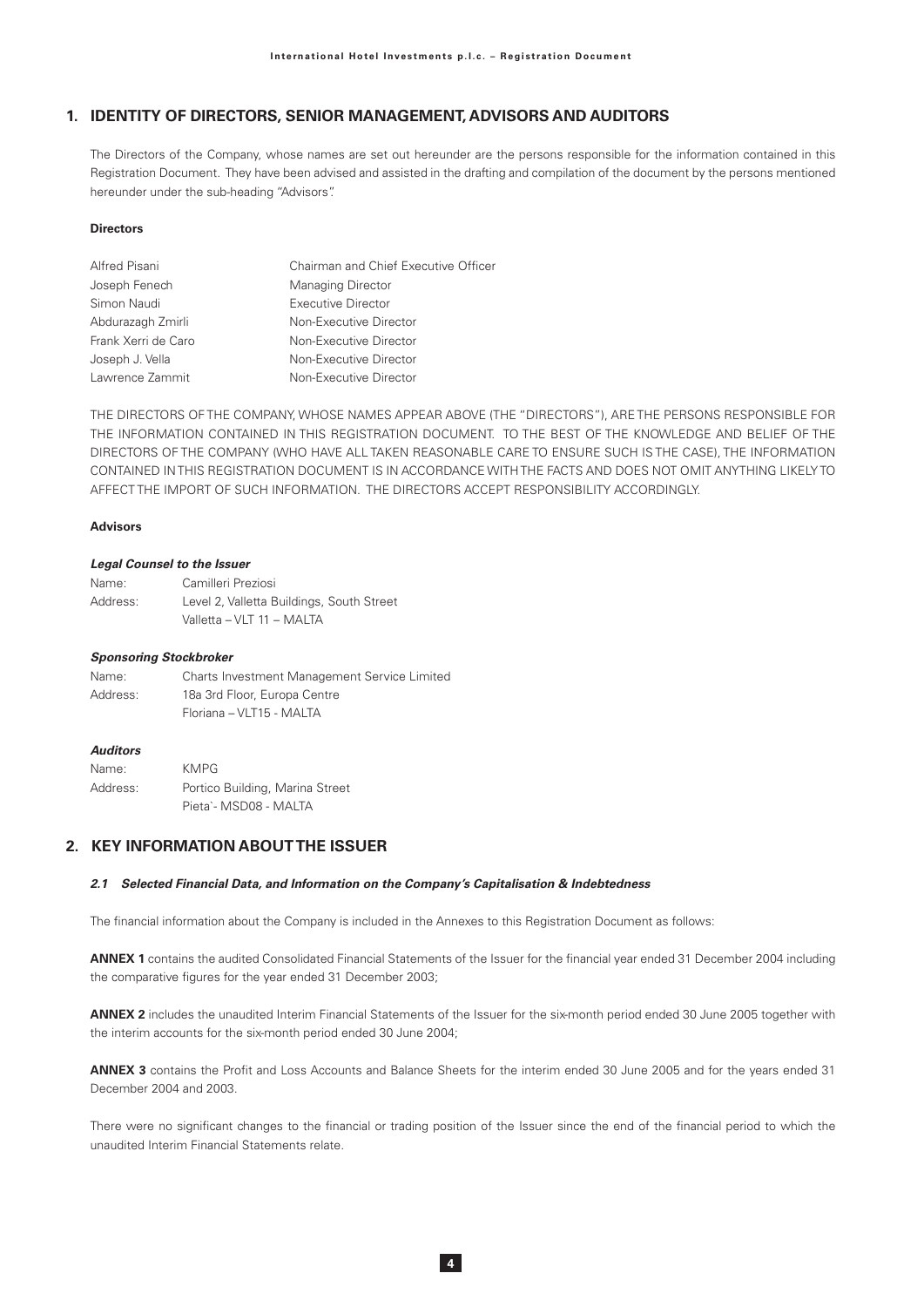### 2.2 Risk Factors

You should carefully consider the following matters, as well as the other information contained in this Registration Document, before making any investment decision with respect to the Company. Information contained in this Registration Document contains "forward-looking statements," which are subject to the qualifications discussed below. If any of the risks described were to materialise, they could have a serious effect on the Company's financial results, trading prospects and the ability of the Company to fulfil its obligations under the securities to be issued.

### 2.2.1 The Business of the Company

The Company started trading in 2000 undertaking a strategy of rapid expansion. It has a limited operating history on which the Company and its prospects may be evaluated. The Company's prospects should be considered in the light of the risks and the difficulties frequently encountered by companies in the early stages of their development, particularly in new and rapidly developing markets. The Company's close relationship with the Corinthia Group should however contribute towards diluting the risks inherent in the Company's own limited trading record.

### 2.2.2 The Company's Acquisition Strategy

The Company's business is reliant on hotel properties and operations which are seasonal in nature. The hotel industry globally is characterised by strong and increasing competition. Many of the Company's current and potential competitors may have longer operating histories, greater name recognition, larger customer bases and greater financial and other resources than the Company. Severe competition in certain countries and changes in economic and market conditions could adversely affect the Company's business and operating results.

The Company's business since its inception has been focused on hotel acquisitions in line with its strategy and from which it expects to derive a substantial part of its growth from acquisitions of hotel properties and hotel businesses which should generate the revenues necessary for the Company to meet its obligations under the Bonds. The Company's strategies for investment in hotel properties and businesses described below set out the parameters within which it proposes to undertake such investments and acquisitions. The prime focus of the Company's business over the coming few years and particularly during the years 2006-2008 will be principally the consolidation of the Company's operations rather than growth through the acquisition of additional hotel properties. This phase of consolidation includes the completion of the St. Petersburg Project consisting of the extension of the Corinthia Nevskij Palace Hotel in St. Petersburg and the development of the commercial centre adjacent to the said hotel.

#### 2.2.3 Financing Future Growth

The Company has a material amount of debt, and will incur significant additional debt in connection with future development/ refurbishment projects. Immediately after the Bond Issue, the Company will have a debt to equity ratio of 1.19:1.00 or expressed in percentage terms of 54%:46%.

Although the amount of debt funding of the Company is expected to increase due to the St. Petersburg Project, it is expected that the debt to equity ratio of the Company will be maintained at prudent levels, and to this end the Company already has plans to raise further equity capital to be able to continue to fund its future growth and investments. A substantial portion of the Company's cash flows will be required to make principal and interest payments on the Company's debt including the Bonds. Substantial borrowings under bank credit facilities are expected to be at variable interest rates, which could cause the Company to be vulnerable to increases in interest rates

The agreements regulating the Company's bank debt, including those funding the acquisitions of the Corinthia Nevskij Palace Hotel, as well as the refurbishment of the Corinthia Alfa Hotel and others proposed for the re-financing of the Corinthia Nevskij acquisition and the financing of further development, impose and are likely to impose significant operating restrictions and financial covenants on the Company. These restrictions and covenants could limit the Company's ability to obtain future financing, make capital expenditure, withstand a future downturn in business or economic conditions generally, or otherwise inhibit the ability to conduct necessary corporate activities.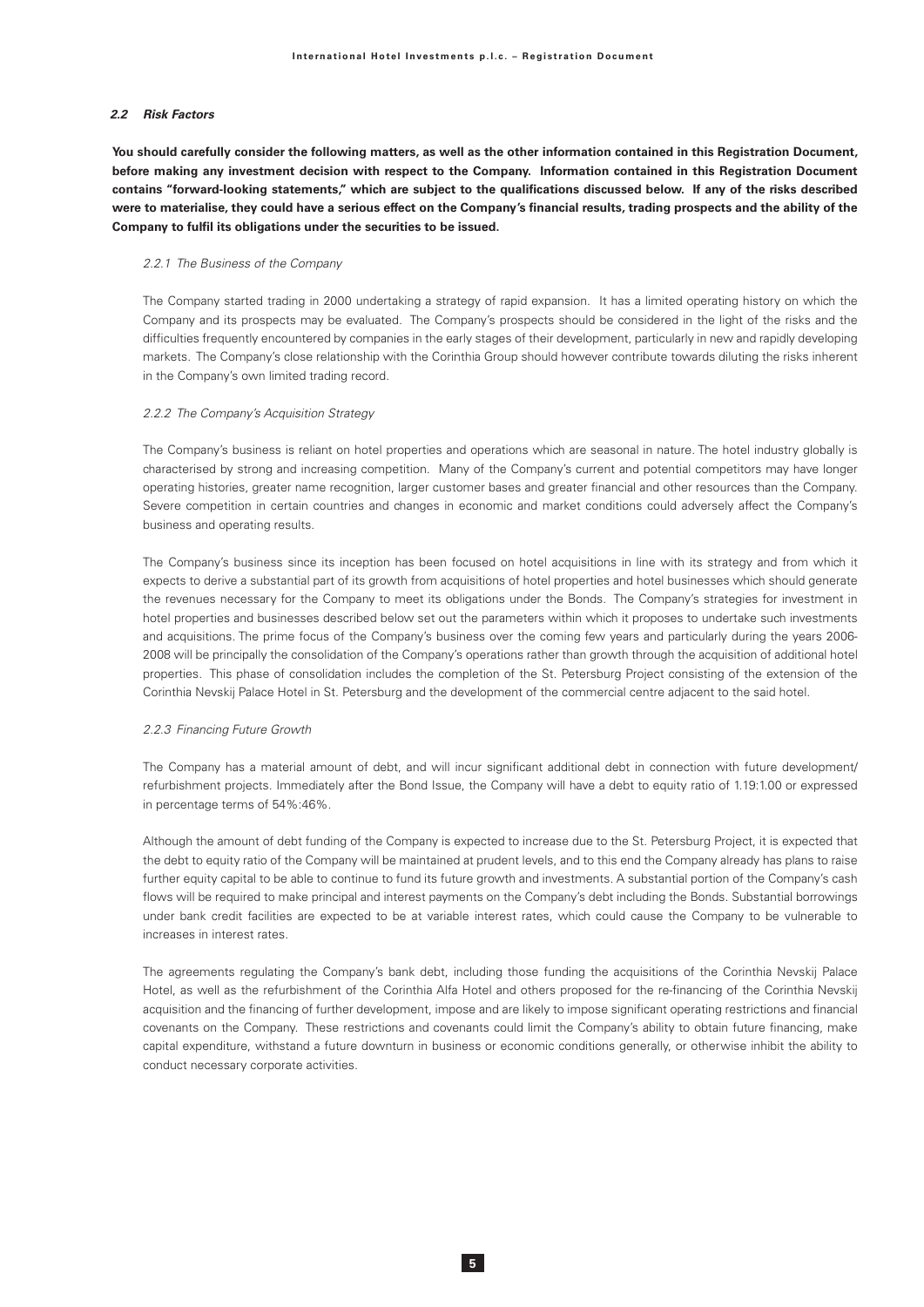## 3. INFORMATION ABOUT THE COMPANY

### 3.1 Historical development

### 3.1.1 Introduction

The Company was set up and promoted by the Corinthia Group as the principal vehicle for the expansion of the Group's international activities. Following a successful IPO in April 2000, the Company's shares were listed on the Malta Stock Exchange ('MSE').

The Company is a public company with limited liability registered in Malta on 29 March 2000 with company registration number C26136, and is regulated in terms of the Companies Act Cap.386 of the Laws of Malta. The Company has its registered office at 22, Europa Centre, Floriana, Malta.

### 3.1.2 Investment Objective

The principal objective of the Company remains to achieve above average long-term returns for its shareholders, principally through the long-term growth of the Company via investment in a balanced portfolio of hotel properties and hotel operations in selected emerging markets.

The strategy of the Company is to identify acquisitions of properties which are under-performing due to state ownership, poor management, complex litigation and ownership issues, and/or the need for refurbishment or additional bedrooms to add value or achieve economies of scale. In each of its acquisitions, the Company and the Corinthia Group expended considerable time and effort to conclude complex negotiations, subsequently reorganise the properties' management under the Company's associated hotel management company, C.H.I. Limited ('CHI'), and then initiate an investment programme to upgrade the property to top five-star hotel standards

Target acquisitions have typically involved hotels that are or have the potential to become the top five-star properties in their respective locations.

The geographical regions in which the Company has so far focused its efforts for investment include emerging markets in Central and Eastern Europe such as the Russian Federation, Hungary, Croatia and others. The Directors shall retain the Company's investment opportunities under constant review to be able to undertake appropriate investment in other jurisdictions if they consider it conducive to the attainment of the Company's investment objectives.

This strategy and objectives are expected to provide a focus and benchmark for the creation of shareholder value and shareholder returns as the basis for business development and to adapt to, and profit from, the ever-changing market conditions.

These are the fundamental objectives of the Company and the strategy underpinning the future prospects of the Company. However, following the first phase of the Company's development and its initial acquisitions, the Company's strategy for the coming two years (2006-2008) will focus mainly on the consolidation of its prime assets, namely the existing portfolio of hotel properties. In this context the Company will, during this time, be focused mainly on the completion of the St. Petersburg Project.(more information on the Project as detailed on Page 8).

Since the date of the last published financial statements, the Company has not entered into any significant investments. No property acquisitions have been made, and the only investments of note made since the said date relate to: the refurbishment of the existing rooms of the Corinthia Nevskij Palace Hotel in St. Petersburg, Russia; the completion of the apartments and the continuation of works on the 19th century spa (which are now at an advanced stage) of the Corinthia Grand Hotel Royal in Budapest, Hungary; and the commencement of the "soft" refurbishment of the Corinthia San Gorg Hotel in St. Julians, Malta.

### 3.1.3 Convertible Bonds

In April 2000, the Company issued Lm5 million 5% Convertible Bonds 2010 (the 'bonds'). Pursuant to the terms of issue specified in the offering memorandum dated 27 April 2000, bondholders are entitled to convert their holding of bonds into fully paid ordinary shares of the Company (the 'Conversion Option').

The Conversion Option may be exercised by a bondholder during the conversion period which commenced on 29 November 2005 and ends on 29 November 2009 (the 'Conversion Period'). During the Conversion Period, bonds may or may have only be converted on a Conversion Date which is or was any one of the following: 29 November 2005, 29 May 2006, 29 November 2006, (First Conversion Term), 29 May 2007, 29 November 2007, 29 May 2008 (Second Conversion Term), 29 November 2008, 29 May 2009 and 29 November 2009 (Third Conversion Term). For the period ended on 25 November 2005 no conversions were effected.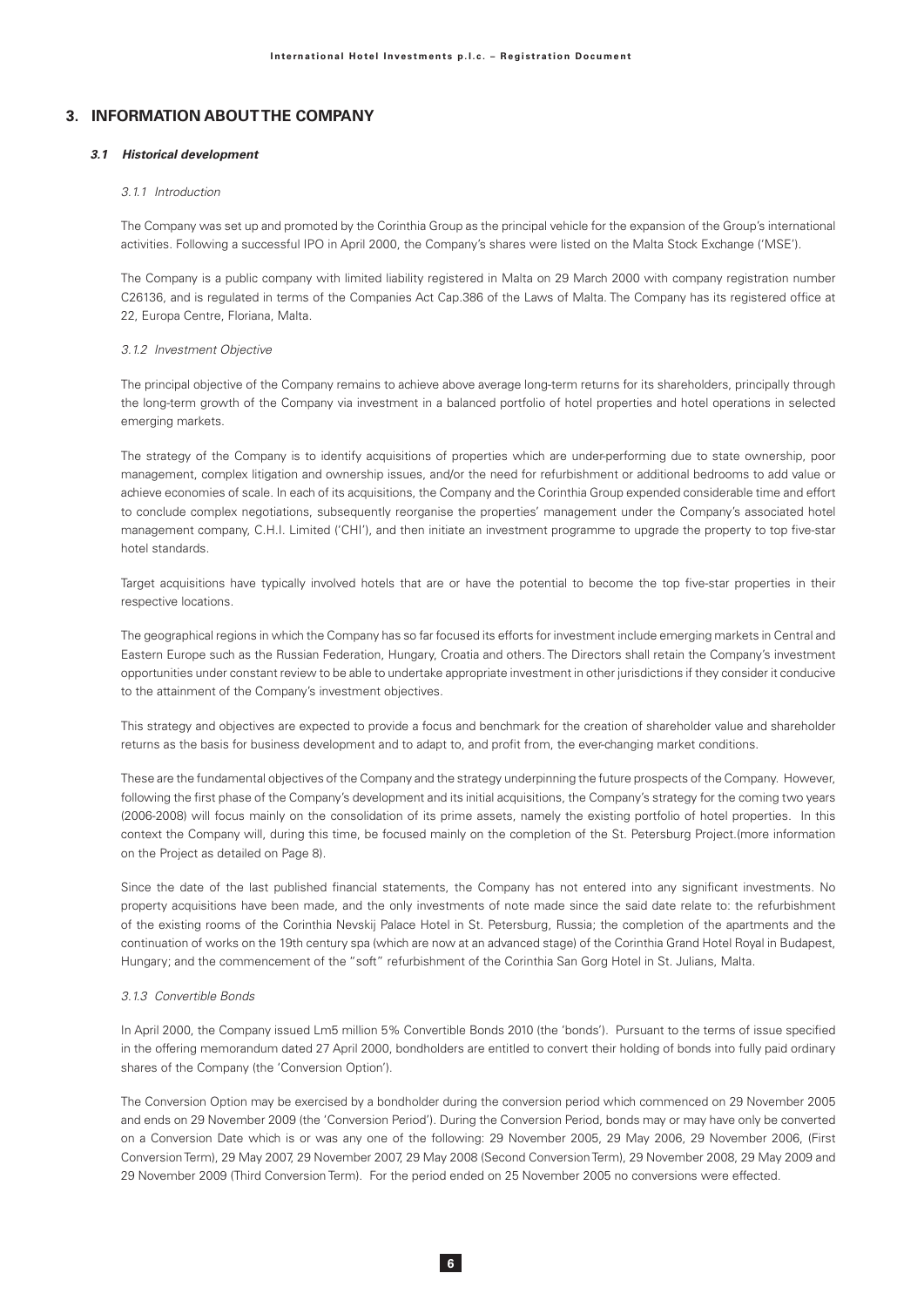The Conversion Option is exercisable at the conversion prices to be determined in accordance with the provisions of the Offering Memorandum dated 27 April 2000.

In the event that all bondholders were to exercise their conversion rights, the issued share capital of the Company would be increased by an aggregate not exceeding Lm5 million.

### 3.2 Business Overview and Developments since the Initial Public Offering

In line with the objectives and commitment made by the Company in its IPO in April 2000, IHI has, since its inception, made acquisitions of hotel properties as follows:

| Hotel                          | Location                | <b>Type/Rooms</b> |
|--------------------------------|-------------------------|-------------------|
| Corinthia San Gorg Hotel       | St. Julians - Malta     | Five Star/250     |
| Corinthia Grand Hotel Royal    | Budapest - Hungary      | Five Star/442     |
| Corinthia Alfa Hotel           | Lisbon - Portugal       | Five Star/517     |
| Corinthia Nevskij Palace Hotel | St. Petersburg - Russia | Five Star/288     |

The Company started out in 2000 with a capital of Lm40 million, partly raised through the issue of 30 million ordinary shares with a nominal value of Lm1 each issued to CPHCL and other companies within the Corinthia Group, and following the IPO launched in April 2000, 10 million ordinary shares with a nominal value of Lm1 each were issued to the investing public. A further Lm5 million was raised by way of Convertible Bonds issued to the public in the same public offering. Later in 2001 and in early 2002, further funds amounting to Lm8 million were raised through a Rights Issue, which consisted in the issue of 8 million ordinary shares of Lm 1 each issued at par to existing shareholders including CPHCL, which fully subscribed to its allotment of six million shares.

The Company employed the initial capital raised to acquire 100% ownership of Five Star Hotels Limited, a Maltese company owning the five-star 250 room Corinthia San Gorg Hotel, together with an independent beach facility, for Lm13.64 million. The Company also took over the ownership of the derelict building formerly housing the Grand Hotel Royal in Budapest, a landmark property, for Lm11.78 million.

The re-constructed Corinthia Grand Hotel Royal is now one of the best-equipped hotel in Hungary, with an extensive range of facilities under one roof. Beside the 414 deluxe bedrooms and several fine restaurants, the hotel has a number of unique features including 28 luxury serviced apartments for long-stay visitors to Budapest, and an imposing 19th century spa, adjacent to the hotel.

With 60,000m<sup>2</sup> of built-up area in the heart of this fascinating capital in Europe, the Grand Hotel Royal is a landmark hotel. Although the reconstruction project entailed the demolition of most of the building, the historic façade of the Hotel and other characteristic features of the building such as the ballroom and the spa, were preserved in all their original splendour. Following the total reconstruction, which was completed in a record 28 months, the Hotel now includes 3,600m<sup>2</sup> of conference facilities, constituting over 17% of all conference space available in hotels in Budapest.

The Company also purchased a 20% shareholding in C.H.I. Limited ('CHI') for Lm0.321 million and 20% of Quality Project Management Limited ('QPM'), a construction and project management company for Lm0.048 million.

In addition to these acquisitions, the Company had cash availability of just over Lm20 million for new projects. With this cash, and with the two properties, one in full operation and the other in an early re-construction phase, and with the strategic holdings in CHI and QPM, the Company intensified its efforts to identify acquisitions falling within its strategy outlined in 3.1.2 above.

In 2001, the Company also acquired a 16% shareholding in a Croatian hotel company as part of its strategy to bid for the acquisition of the maiority holding through a privatisation programme of the Croatian Government. When the Company's bid was unsuccessful, these shares were subsequently sold to a strategic investor for over Lm1.459 million, realising a net gain of Lm0.923 million.

During 2001, the Company concluded two major hotel acquisitions. The first was the high-rise 430-room Alfa Hotel in Lisbon, acquired for a total of Lm18.80 million, of which Lm12.70 million was provided by Eurohyp Bank, a German mortgage bank, on a 20-year loan basis. The second was the five-star Nevskij Palace Hotel and a number of adjoining properties in St. Petersburg, which were taken over in January 2002 for a total value of Lm20.40 million, of which Lm10 million was funded by a 10-year loan from Bank Austria Creditanstalt.

By the beginning of 2005 considerable improvements to two of the above-mentioned hotels were concluded. The Corinthia Alfa Hotel was refurbished to five-star standard and the number of rooms were increased from 430 to 517 at a cost of €35 million. The hotel was re-opened in May 2004. A complete refurbishment of the bedrooms and corridors of the Corinthia Nevskij Palace Hotel was completed by February 2005 at a cost of €2.6 million.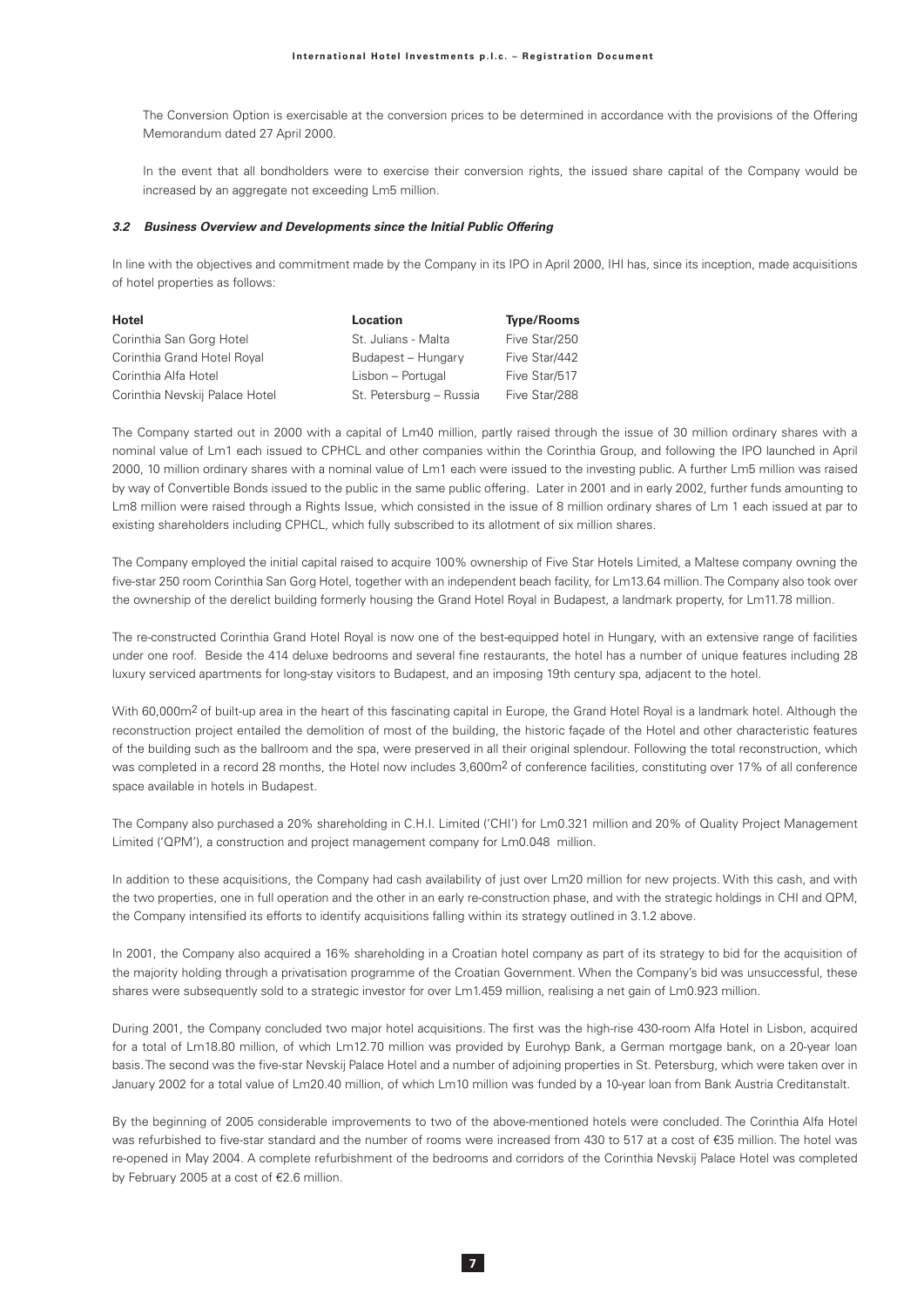During the period 2006-2008, the Company intends to focus its endeavours on the St. Petersburg property by increasing the capacity of the existing hotel, providing additional facilities to those already available and introducing significant retail and office space. The existing 288 hotel bedrooms of the five-star Corinthia Nevskij Palace Hotel, situated in the city's main boulevard, have already been refurbished between 2004 and 2005. The new project will consist in the provision of 103 executive bedrooms, together with the provision of the largest hotel conference centre in St. Petersburg, capable of hosting 1,000 delegates. Moreover, vast retail and office areas shall be developed in two of the four buildings adjacent to the Hotel, which had all been acquired as part of the development project.

The extension and development project briefly described above is estimated to cost around €75 million. The Company has already arranged for bank financing from three Austrian Banks for part funding the project. The agreed terms of the bank funding are subject to certain conditions and include the following:

- Part of the funds will be utilised to re-finance existing facilities used by the Company for the acquisition of the Hotel. The outstanding balance to-date amounts to circa €17 million.
- The Company must inject further funds amounting to  $€19.5$  million into the Project prior to utilising the new facilities.

Subsequent to satisfying all conditions imposed by the respective Banks, the Company will be allowed to drawdown the remaining balance of €55.5 million from the new facility, that should see the Project to completion.

Apart from security over the property being developed, the Banks shall also be provided with two other guarantees from the Issuer, namely a cost overrun quarantee and a completion quarantee. The liability of IHI under these quarantees therefore is that it would have to make good for any additional costs that may need to be incurred for the completion of the project. Save for its liability under these guarantees the Banks shall have no recourse either to the Company or to any of IHI's other properties, revenues or assets.

With respect to the funding of the €19.5 million injection, the proceeds from the Bond will be used for the purpose of funding part of this requirement. The balance of €7 million will be injected by CPHCL into IHI as a shareholder's loan.

As can be deduced from the nature of the properties described above, the Company operates principally in European destinations, targeting market niches on the basis of the high standard of its hotel properties and their city centre location and attracting in the main, European customers.

# 4. GROUP ORGANISATIONAL STRUCTURE

CPHCL is the parent of IHI and currently owns 78% of the issued share capital of the Company.

The Company has a management agreement with CPHCL, whereby the latter provides management services at the strategic level to IHI. This enables the Company to benefit from the experience and expertise of CPHCL in operating its business. In addition, the Company has during the years acquired the services of other companies within the Corinthia Group, particularly QPM, which enabled the Company to implement a highly efficient and cost-effective construction, extension and refurbishment programme. The Company also relies on the experience and expertise of an affiliated company, C.H.I. Limited, in the management and operation of its properties.

The Company is accordingly dependant on the Corinthia Group. The close association with the Corinthia Group brings to the Company the full support of a number of factors, amongst which:

- a strong and committed significant shareholder and an executive team with long experience in the hospitality industry who have delivered a record of profit and asset growth;
- an experienced, motivated, proven and loyal local and foreign senior management team of international calibre with an average of over fifteen vears' service:
- a team of well-qualified and dynamic young professionals, fuelling the potential for future growth;
- an effective monitoring system assuring controls on standards and performance;
- a long experience in developing and managing properties planned and built to exacting standards with equally high standards  $\bullet$ demanded on maintenance resulting in high quality, well maintained assets;
- a fast expanding brand name, 'Corinthia Hotels International';
- an extensive marketing network in the feeder markets for the hotels;
- strategic geographical positioning with a well-considered weighted portfolio in the emerging leisure and business destinations;
- an emphasis on the provision of business centres and conference facilities; and
- corporate strength through a long-term policy of diversification into industrial catering, construction, project management and other service ventures.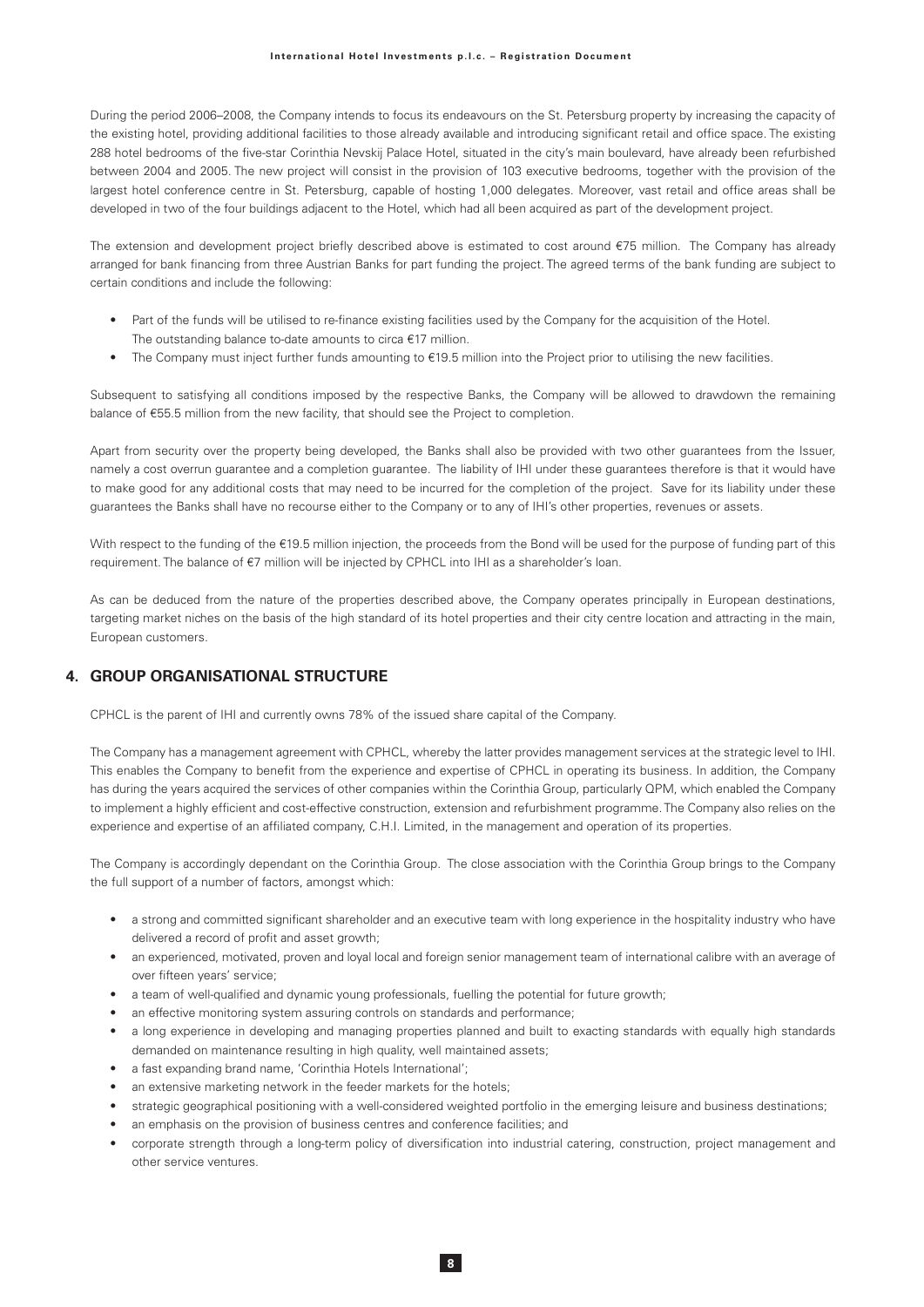# 5. TREND INFORMATION

There have been no material adverse changes to the prospects of the Issuer since the date of its last published financial statements.

At the time of publication of this Registration Document, the Issuer considers that the Company will be subject to the normal business risks associated with the hotel and hospitality industry and that it does not anticipate any trends, uncertainties, demands, commitments or events outside the ordinary course of business and that would be deemed likely to have a material effect on its upcoming prospects of the Company and its business, at least with respect to the current financial year.

## 6 MANAGEMENT

## 61 General

The Company has adopted a very streamlined and cost-effective organisational structure which is expected to expand in line with the anticipated development phases and growth of the Company. Since its inception, the management of the Company has been involved principally in new investments and acquisitions and hotel operations. As far as new investments and acquisitions are concerned, the Company has operated principally through its Executive Directors and the committed support of the Corinthia Group.

With respect to hotel operations and management, the Company has adopted an autonomous organisational structure for each hotel property and operation. The philosophy of the Company is to own its hotel properties through a number of companies established in one or more jurisdictions where the hotel property is located. This is driven principally by two factors – moulding a corporate structure that provides efficient tax treatment to the Company, and ensuring that each hotel property has its own management structure that is entrusted with the responsibility for that particular hotel, thereby allowing each hotel a high level of autonomy. The latter approach suitably adheres to each hotel's need to take account of the particular environment and market within which it operates, albeit subject to the overall direction and the strategic parameters and objectives established by the Company's Board of Directors.

In aggregate, the Company, through its subsidiaries employs around 1,180 employees in four different jurisdictions. The following table shows how these employees are deployed by the hotels of the Company as at 31 December 2005:

| <b>Hotel Operation</b>         | <b>Executive</b><br><b>Management</b> | <b>Middle</b><br><b>Management</b> | <b>Non-Managerial</b> |
|--------------------------------|---------------------------------------|------------------------------------|-----------------------|
| Corinthia San Gorg Hotel       |                                       | 18                                 | 195                   |
| Corinthia Alfa Hotel           | 13                                    | 31                                 | 183                   |
| Corinthia Nevskij Palace Hotel | 12                                    | 25                                 | 339                   |
| Corinthia Grand Hotel Royal    | 13                                    | 28                                 | 310                   |

### 6.2 The Board of Directors

The Company is managed by a Board of Directors consisting of seven members, that is entrusted with the overall direction and management of the Company, including the establishment of strategies for future development. The Board consists of three executive directors and four non-executive directors. The executive directors of the Company, who are the CEO, Managing Director and Business Development Director, are entrusted with the Company's day-to-day management. The responsibility of the Directors is a collective one, although within the structure of a unitary board, the main functions of the Directors are, in practice, complementary.

### 6.2.1 Executive Directors

The CEO, Managing Director and Business Development Director are mainly responsible for the identification and execution of new investment opportunities and the funding of the Company's acquisitions. They are also responsible for ensuring the establishment of the appropriate management contracts of IHI's hotel properties in the case of operational properties and, negotiating and awarding project contracts in the case of the development or refurbishment of new properties. The three Executive Directors are also directors or officers of other companies within the Corinthia Group, bringing with them the necessary proficiency and experience in this industry sector, and providing their expertise throughout the entire Group.

They are supported in this role by several consultants, and benefit from the know-how gained by members and officers of the Corinthia Group.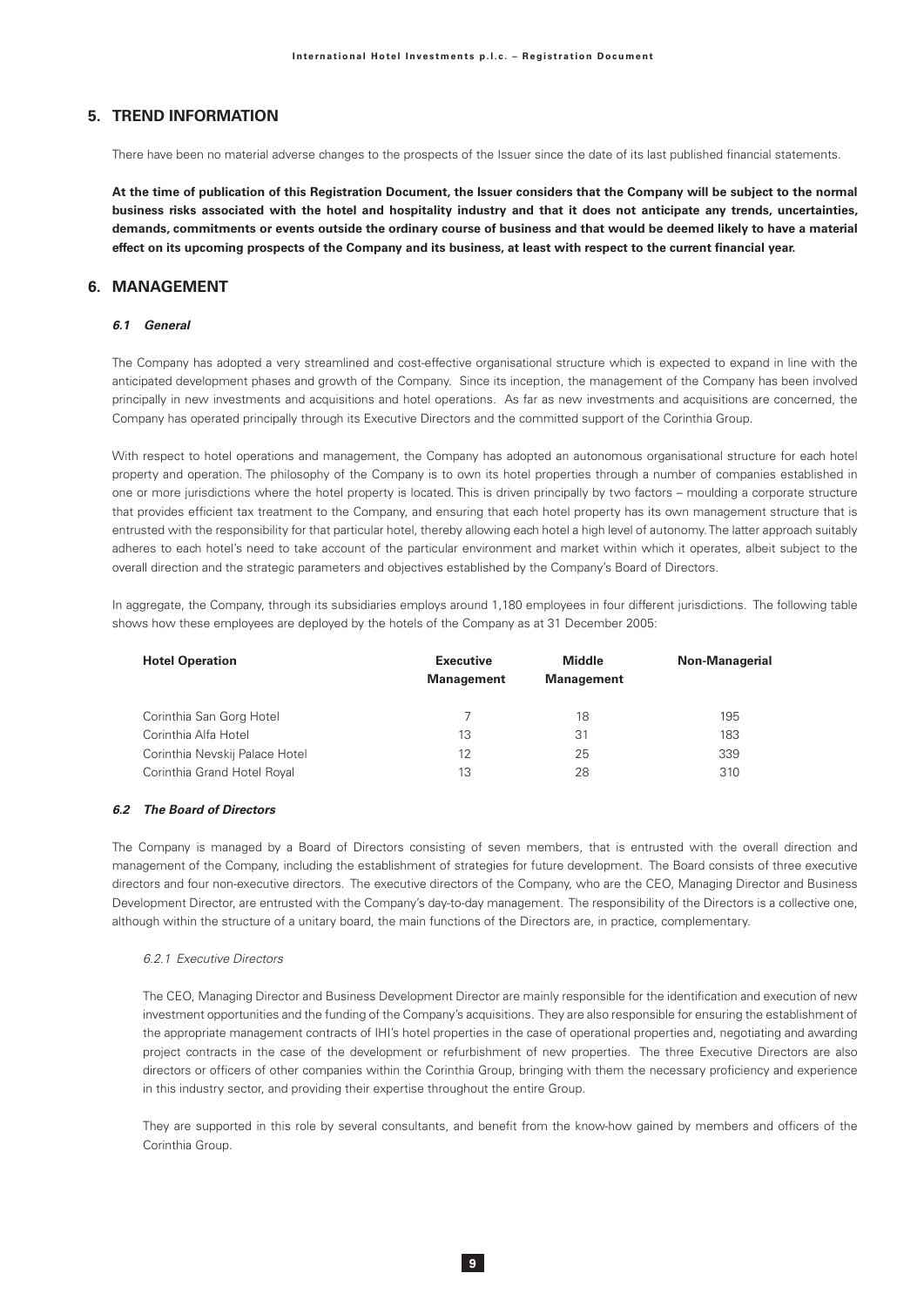### 6.2.2 Non-Executive Directors

The Non-Executive Directors are independent of the Corinthia Group and constitute a majority on the Board. The Non-Executive Directors' main functions are to monitor the operations of the Executive Directors and their performance, as well as to review any investment opportunities that are proposed by the Executive Directors. All proposed acquisitions of the Company are brought to the Board for approval. In addition, the Non-Executive Directors have the role of acting as an important check on the possible conflicts of interest for the Executive Directors in view of their dual role as Executive Directors of the Company and their role as officers of the Corinthia Group, particularly in view of the reliance placed by the Company on the support, expertise and experience of the Corinthia Group.

### 6.2.3 Boards of Subsidiary Companies

Each hotel property owned by the Company is owned through a subsidiary company in the jurisdiction where that hotel property is located, and is required to comply with all the laws and regulations of that jurisdiction. Accordingly, a board of directors is entrusted with the responsibility of the direction and management of each subsidiary company within the strategic parameters established by the Board. In some jurisdictions, the Company has adopted the structure of a dual board in line with the requirements of the legislation of those jurisdictions - these involve the concept of a board of directors that is entrusted with setting the policies and strategies of the company to be implemented by management in the day-to-day operations and executive decisions, and a supervisory board that is entrusted with monitoring the policy implementation within the company by management.

The board of each subsidiary is, within the strategic parameters established by the Board of the Company, autonomous in the determination of the appropriate policies for the respective hotels and is entrusted with handling the relations with the hotel operating company. Each hotel, in turn, has its own management structure and employees that have the function of implementing the policies and directions of the subsidiary boards under the direction of the hotel operating company.

### 6.2.4 Curriculum Vitae of Directors

Alfred Pisani: is the founder of the Corinthia Group and has been the Chairman and Chief Executive Officer since the inception of Corinthia in 1962. He was responsible for the construction of the Group's first hotel, the Corinthia Palace in Attard. He has led the Corinthia Group from a one hotel company to a diversified group having significant interests. Such interests vary from equity participations, management or both in several geographical areas and include interests in four other hotels in Malta, five hotels in Turkey, two hotels in Hungary, nine hotels in the Czech Republic, two hotels in Portugal and Tunisia and one each in Belgium, Libya, The Russian Federation, The Gambia and Togo. Mr. Pisani is also the Chairman and CEO of the Company.

Joseph Fenech: is a Fellow of the Chartered Association of Certified Accountants of the United Kingdom and a Fellow of the Malta Institute of Accountants. He is the Managing Director responsible for business development and corporate administration of the Corinthia Group. Mr. Fenech joined the Corinthia Group in 1980 after having spent a few years as senior auditor with a local auditing firm. His first appointment was as Group Accountant responsible for all financial and accounting matters of the Corinthia Group operations. In 1990 he was appointed a member of the executive board. Mr. Fenech is also the Managing Director of the Company.

Simon Naudi: joined the Board of IHI in 2005, having joined the Corinthia Group in a senior executive role in 1998. He has since been responsible for corporate strategy, including business development, particularly hotel and real estate acquisitions and project developments.

Abdurazagh Zmirli: has had a long and distinguished career in the international aviation and leisure industries, and joined the Board of IHI in 2005. He is also a Member of the board of directors of CPHCL, representing LFICO.

Joseph J. Vella: is a lawyer by profession. He was admitted to the bar in 1973 and has since then been in private practice. He is currently senior partner of the law firm GVTH & Associates. Dr. Vella advises a number of leading commercial organisations both in the public and private sector and has been a legal advisor of the Corinthia Group for more than fifteen years. Dr. Vella is also a director on several companies in addition to being a director of the Company and a number of its subsidiaries, and is also a director of Corinthia Finance p.l.c, another subsidiary company of the Corinthia Group.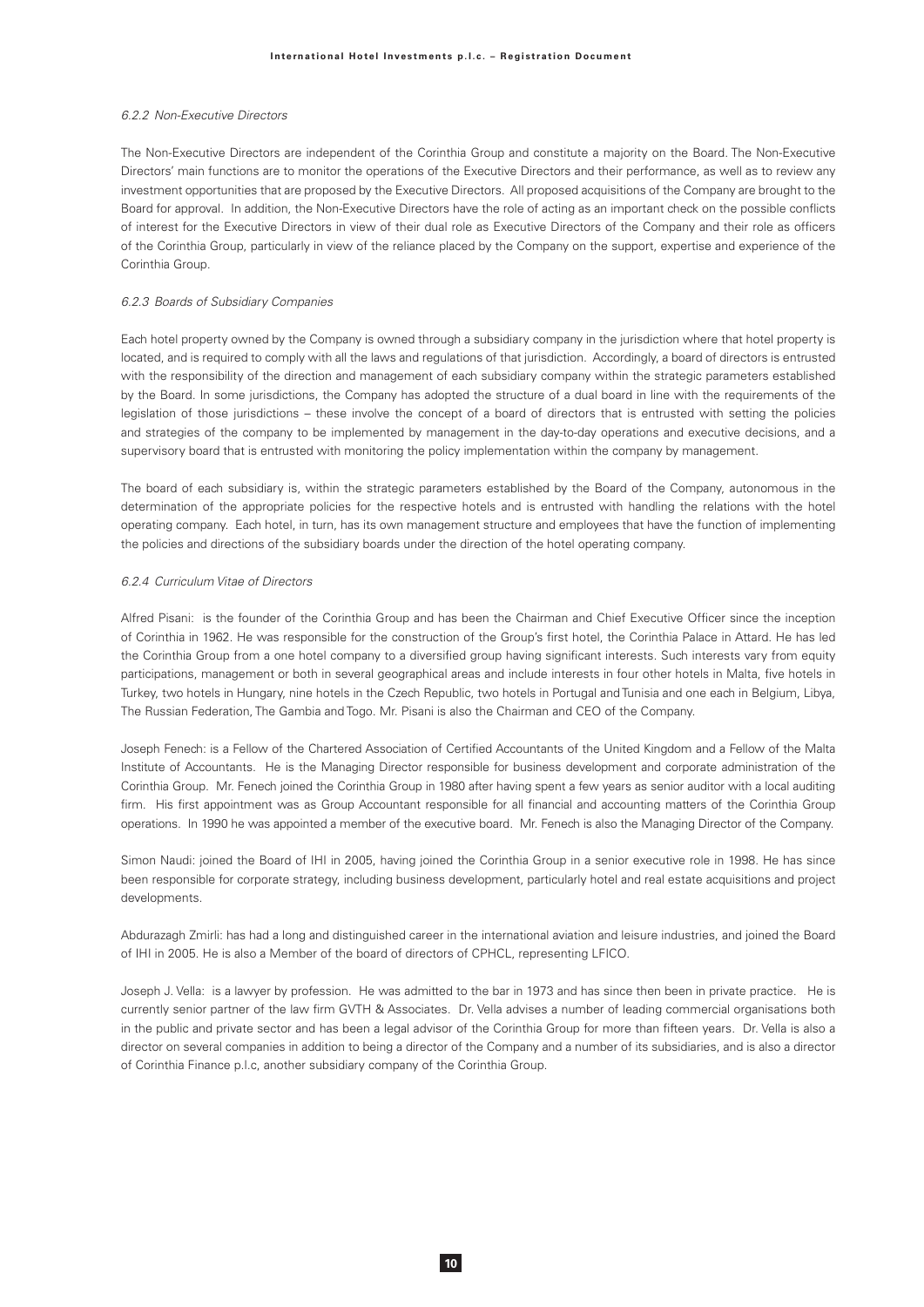#### International Hotel Investments p.l.c. - Registration Document

Lawrence Zammit: is the Chairman of Air Malta Company Ltd. Prior to this appointment he used to serve as Chairman of the Malta International Airport p.l.c. and carried out the functions of the CEO for the same company for the period of 1998 and 2002. He is an Economics graduate of the University of Malta and a Director and co-founder of MISCO, a company that provides research, consultancy, training and executive recruitment services. Mr. Zammit is also Chairman of the Malta Development Corporation, Deputy Chairman of APS Bank Ltd, and a Director of Vilhena Funds Sicav p.l.c. and Big Bon Finance p.l.c. He is a member of the European Society of opinion and Market Research and the Market Research Society of the United Kingdom. Mr Zammit is currently a Member of the Audit Committee of the Company.

Frank Xerri de Caro: joined the Board of IHI in 2004, having previously been Chief Officer of Bank of Valletta p.l.c., besides serving on the Boards of several major financial, banking and insurance institutions. Mr. Xerri de Caro is currently the Chairman of the Audit Committee of the Company

### 6.3 Directors' Service Contracts

Save for the service contracts of Mr. Alfred Pisani as Chief Executive Officer of the Company and Mr. Joseph Fenech as Managing Director, none of the other Directors of the Company have a service contract with the Company.

Both Mr. Alfred Pisani and Mr. Joseph Fenech have executed three-year definite contracts with the Company. Copies of these contracts will be available for inspection at the registered office of the Company for fourteen (14) days from the date of the Bond Issue.

All Directors, including Mr. Alfred Pisani and Mr. Joseph Fenech, may be removed from their posts of Directors by the shareholder appointing them or by an ordinary resolution of the shareholders in general meeting. Independently of whether Mr. Alfred Pisani and/or Mr. Joseph Fenech are removed from their directorships, they shall still retain their executive posts with the Company unless their respective contracts are terminated in accordance with their respective terms.

#### 6.4 Aggregate Emoluments of Directors

For the financial year ended 31 December 2005 the Company paid an aggregate of €154,000 to its Directors (2004: €110,215).

### 6.5 Loans to Directors

There are no loans outstanding by the Company to any of its Directors nor any quarantees issued for their benefit by the Company.

#### 6.6 Removal of Directors

A Director may, unless he resigns, be removed by the shareholder appointing him or by an ordinary resolution of the shareholders as provided in section 139 of the Act.

### 6.7 Powers of Directors

By virtue of the Articles of Association of the Company the Directors are empowered to transact all business which is not by the Articles expressly reserved for the shareholders in general meeting.

## 7. MANAGEMENT STRUCTURE

## 7.1 General

The Company is an investment company which does not require an elaborate management structure, particularly at this stage of its development. The Company's main line of business is the ownership of hotels and the engagement of operators for its hotels.

The Directors have appointed Mr. Alfred Pisani as the Chief Executive Officer of the Company, Mr. Joseph Fenech as the Managing Director and Mr. Simon Naudi as Business Development Director. They are the only three executive officers of the Company. They are supported in their executive roles by CPHCL with whom the Company has entered into an Administrative Support Services Agreement for the provision of administrative and management services.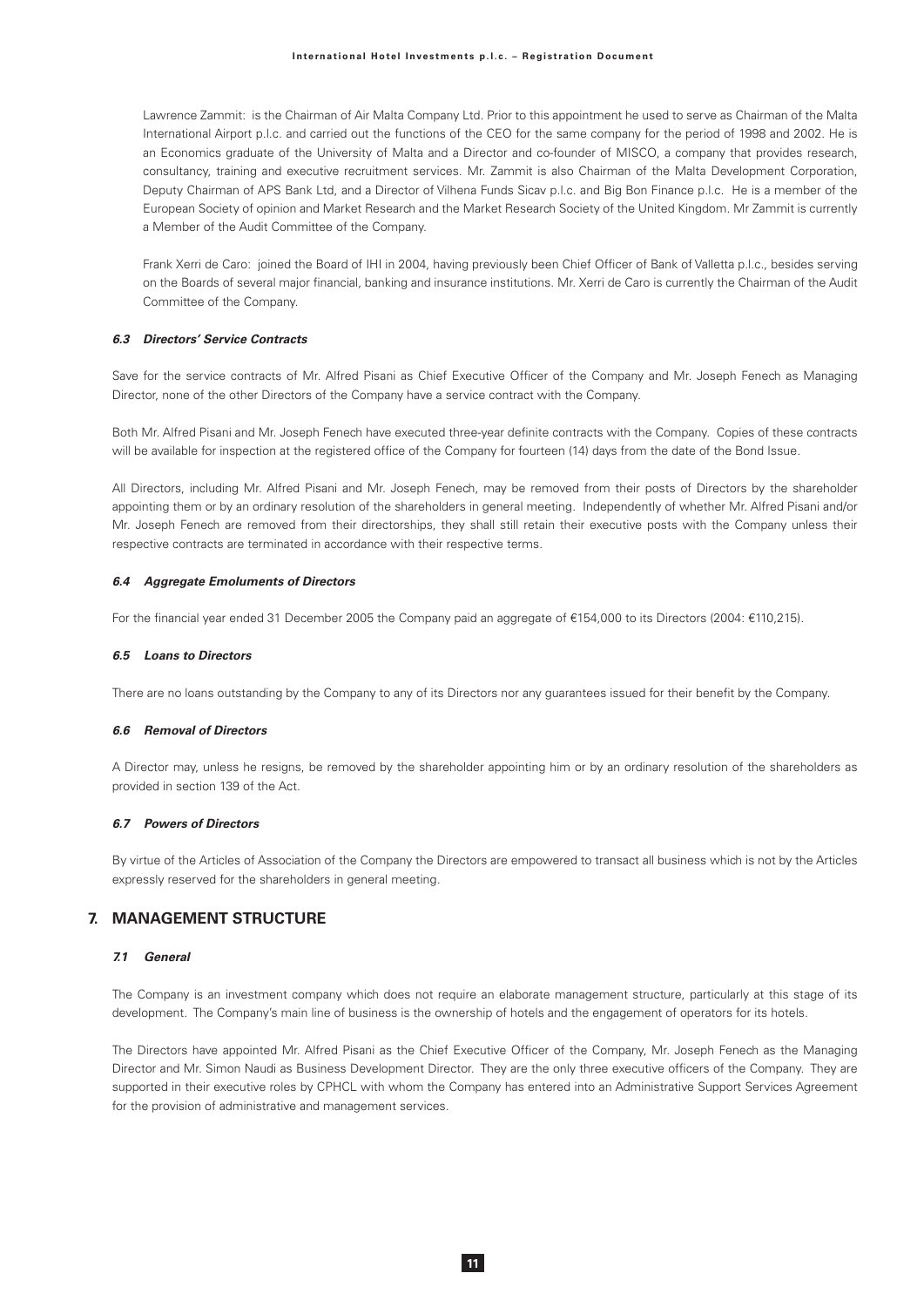### **7.2** Hotel Operations

Day-to-day hotel operations are the responsibility of a hotel operating company that directs each subsidiary's management and staff in day-to-day operations. The responsibility of the operational performance of each hotel is that of the operating company, whose performance is monitored and evaluated on a regular basis by the board of each subsidiary that reports on performance and operations to the Company's Board.

### **7.3** The Monitoring Committee

The rationale underlying this committee is to monitor, on behalf of the Company as owner, the performance, quality of service and standards in the underlying hotels. It consists of three individuals, one of whom is completely independent of the Corinthia Group, and reports directly to the Directors of the Company on a quarterly basis. This committee reports not only on the operations of the management and boards of the subsidiary companies, but also on the performance of the appointed operator of the hotel properties.

Currently the members of the Monitoring Committee are: Mr. Joseph M Pisani, an executive director on the board of CPHCL, who acts as Chairman; Mr. Lino Soler, an economist and accountant by profession, who is a full time executive at Corinthia; and Mr. Joe Caruana, a former General Manager of Mid Med Bank who is independent of the Group and is also member of the Audit Committee of CPHCL.

### **7.4 Property Audit**

Property audits commenced two years ago and these are carried out by QPM. These audits, which are unannounced, comprise a full review of each property twice a year when a physical inspection of the building and the assets is undertaken by experienced engineers. The audit covers 27 "areas" of the property in question of which seven have been identified as being critical. These critical areas include the guest bedrooms, the guest bathrooms, the fire and safety systems, the kitchens, adherence to procedures relating to fire and flood, as well as the checking of safety certifications such as the fire alarm system, the sprinkler system, the lightening installations, boilers, pressure vessels. A detailed report is submitted to the owners including a review of the maintenance systems and quality of the maintenance works and recommendations on the replacement of plant and equipment.

### **7.5** The Administrative Support Services Agreement

The Company has renewed its Administrative Support Services Agreement with CPHCL, which had originally been entered into on 22 April 2000. The agreement ensures that the Company can sustain its streamlined organisational structure at the top executive and central administrative level by having continued and guaranteed access to the top executive staff and support personnel of the Corinthia Group. The agreement further evidences the commitment of the Corinthia Group to the Company and its future development and growth.

The agreement which expired on 24 April 2004 was renewed for an additional three years and will expire on 24 April 2007, In terms of the current agreement, CPHCL is entitled to receive from the Company a fixed fee of Lm125,000 (€300,000) and a variable amount equivalent to 0.5% of the turnover of each of the Company's hotel subsidiaries with an overall cap of Lm250,000 (€600,000) per annum for the fixed fee and the variable amount. The Directors believe that this is a reasonable charge to the Company in consideration for the support services guaranteed by CPHCL.

### **7.6 Future Development**

The Directors believe that at the current stage of the Company's development, the organisational structure of the Company will, at top executive level, remain particularly dependent on the support, experience and expertise of the Corinthia Group, inter alia through the Administrative Support Services Agreement. This is expected to enable the Company to make significant savings on costs in the recruitment of top executives and support staff in the shorter to medium term, until the Company is closer to entering its mature stage and its revenue generation could sustain an independent executive team. With further acquisitions and economies of scale, the Company should then be better placed to sustain a top executive structure that would be self-reliant, thus diluting the reliance on the Corinthia Group at an executive level.

At the subsidiary level, the Directors believe that the current organisational structures are adequate and shall continue to build the organisation's structure at this level on the same model adopted so far. The Directors will maintain these structures under continuous review to ensure that they meet the changing demands of the business and to strengthen the checks and balances necessary for better corporate governance.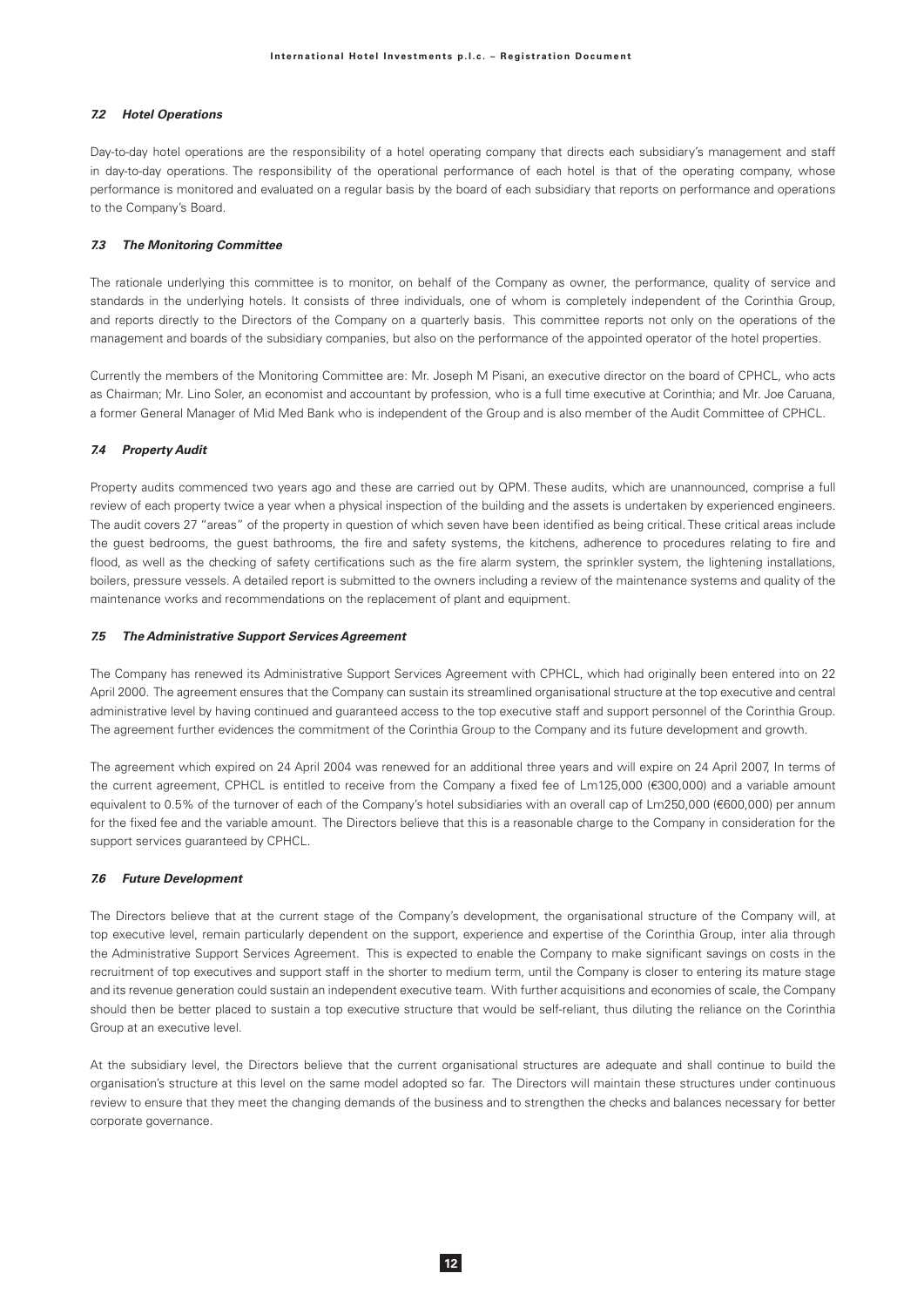#### **7.7 Major Shareholder**

The Corinthia Group currently owns 78% of the share capital of the Company. In terms of the Memorandum and Articles of Association of the Company, CPHCL is entitled to appoint a majority of the Directors of the Company and will accordingly retain control over the management and operations of the Company. The close association with the Corinthia Group is central to the attainment by the Company of its investment objectives and the implementation of its strategies. The Corinthia Group intends accordingly to retain management control of the Company during its development stages with a view to providing its expertise and know-how in the industry.

The Company adopts measures in line with the Code of Corporate Governance to ensure that the relationship with CPHCL is retained at arm's length, including adherence to Rules on Related Party Transactions requiring the sanction of the Audit Committee which has a majority of independent Non-Executive Directors.

# **8. AUDIT COMMITTEE PRACTICES**

### 8.1 Audit Committee

The Audit Committee's primary objective is to assist the Board in fulfilling its oversight responsibilities over the financial reporting processes, financial policies and internal control structure. The Committee oversees the conduct of the internal and external audit and acts to facilitate communication between the Board, management, the external auditors and the internal audit team. The internal and external auditors attend these meetings, upon the direct request of the Audit Committee. The Audit Committee reports directly to the Board of Directors. In 2005, the Committee met twelve times.

The Committee is made up of a majority of non-executive directors who are appointed for a period of three years. Mr. Frank Xerri de Caro, a non-executive director, acts as Chairman, whilst Mr. Joseph Fenech (the Managing Director) and Mr. Lawrence Zammit act as members. The Company Secretary, Mr. Alfred Fabri acts as Secretary to the Committee.

#### **82** Internal Audit

The role of the internal auditor is to carry out systematic risk-based reviews and appraisals of the operations of the Company (as well as of the subsidiaries and associates of the Group) for the purpose of advising management and the Board, through the Audit Committee, on the efficiency and effectiveness of internal management policies, practices and controls. The function is expected to promote the application of best practices within the organisation. Following 2003, the internal audit function has taken on another dimension, namely that of advising the Audit Committee on aspects of the regulatory framework which affect the day-to-day operations of the hotels, such as for example data protection.

The internal auditor reports directly to the Audit Committee.

# **9. COMPLIANCE WITH CORPORATE GOVERNANCE REGIME**

The Company supports the Code of Principles of Good Corporate Governance (the "Code") originally issued by the Malta Stock Exchange which now forms part of the Listing Rules, and it notes that adoption of the Code has resulted in positive effects accruing to the Company.

The Board deems that, during the reporting periods referred to in this Registration Document, the Company has been substantially in compliance with the requirements of the Code to the extent that was considered complementary to the size, nature and operations of the Company.

## **10. HISTORICAL INFORMATION**

The historical information about the Company has been included in Annexes 1 - 3 to this Document. There were no significant changes to the financial or trading position of the Issuer since the end of the financial period to which the unaudited Interim Einancial Statements relate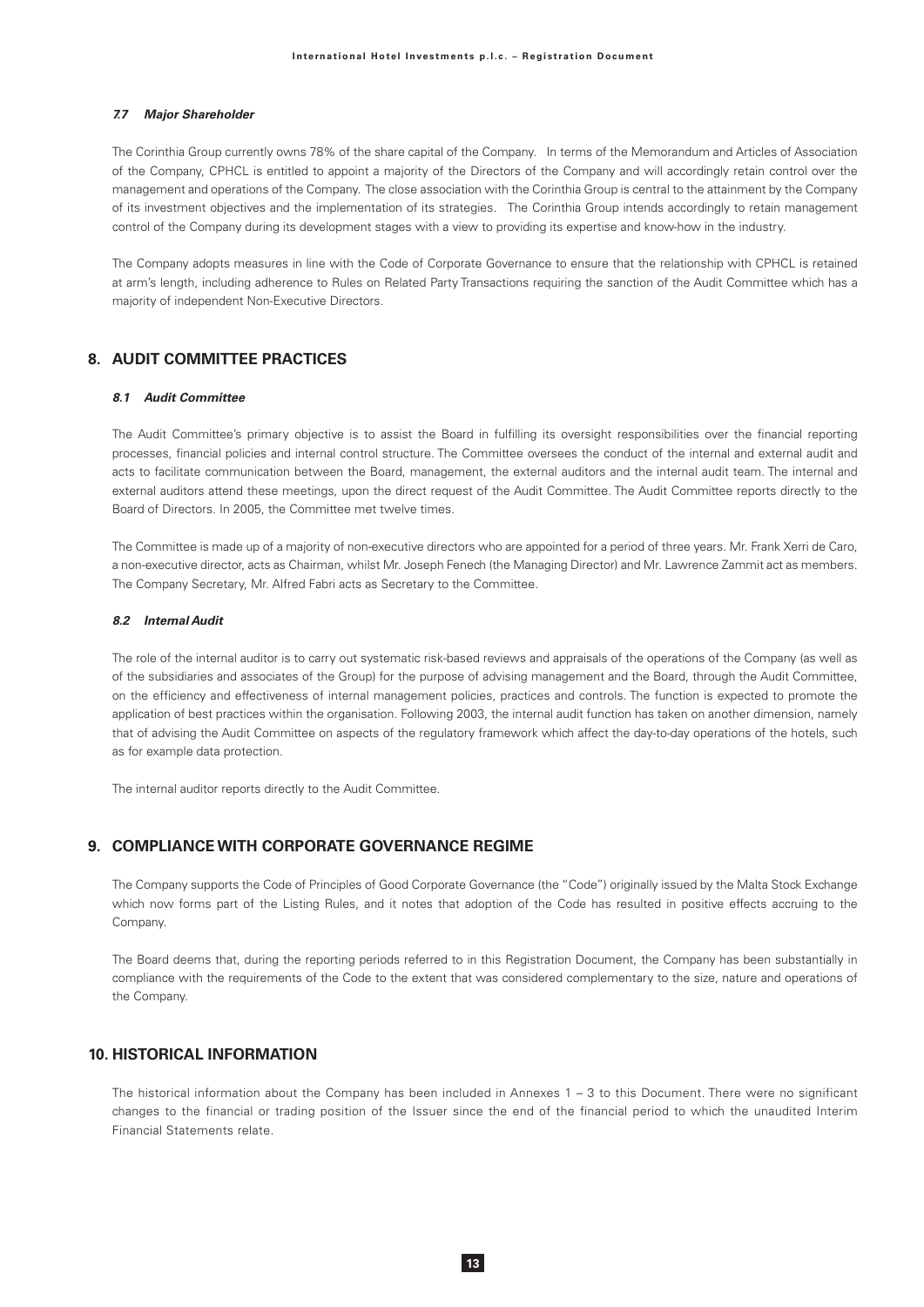# **11. LITIGATION**

There is no litigation against the Company, including actual or pending legal or arbitration proceedings, which the Directors consider could have significant effects on the Group's financial position or profitability.

# **12. ADDITIONAL INFORMATION**

## 12.1 Share Capital

The authorised share capital of the Company is €750 million. The issued share capital is €139.05 million fully paid up, divided into 139.05 million ordinary shares of a nominal value of one Euro each share.

On the dates hereunder mentioned the Company allotted the number of shares appearing in the following table:

| Date of allotment     | No of Shares | Shareholder/<br><b>Process</b>                | <b>Consideration</b>                                                                                                                                                                              |
|-----------------------|--------------|-----------------------------------------------|---------------------------------------------------------------------------------------------------------------------------------------------------------------------------------------------------|
| Initial share capital | 20,000       | Corinthia Group                               | Lm20,000 in Cash                                                                                                                                                                                  |
| 24 April 2000         | 24,790,000   | Corinthia Group                               | Transfer to the Company of 100% shareholding in Five Star<br>Hotels Limited; 100% shareholding in Corinthia Investments<br>Hungary Kft.; and 20% shareholding in each of QPM Ltd. and<br>CHI Ltd. |
| 19 May 2000           | 10,000,000   | <b>IPO</b>                                    | Lm10,000,000 in cash                                                                                                                                                                              |
| 20 October 2000       | 5,190,000    | CPHCL                                         | Lm5,190,000 in cash                                                                                                                                                                               |
| 27 December 2001      | 6,582,793    | Rights Issue                                  | Lm6,582,793 in cash                                                                                                                                                                               |
| 11 June 2002          | 1,417,207    | Rights Issue                                  | Lm1,417,207 in cash                                                                                                                                                                               |
| 9 December 2003       | N/A          | Conversion of designation<br>of share capital | Conversion of the denomination of share capital from the<br>Maltese Lira to the Euro                                                                                                              |
| 10 December 2003      | 3,445        | <b>Rights Issue</b>                           | €3,445 in cash                                                                                                                                                                                    |
| 3 December 2004       | 10,000,000   | CPHCL                                         | Capitalisation of Loans                                                                                                                                                                           |
| 8 April 2005          | 10,000,000   | CPHCL                                         | €10,000,000 in cash                                                                                                                                                                               |

The Company's ordinary shares were first admitted to the Official List of the MSE on 2 June 2000, and trading commenced on 5 June 2000.

There is more than 10% of the Company's authorised share capital which is unissued. However, in terms of the Company's Memorandum and Articles of Association none of such capital shall be issued in such a way as would effectively alter the control of the Company or nature of its business without the prior approval of the Company in general meeting.

There is no capital of the Company which is currently under option, save for the conversion rights of the convertible bonds currently in issue.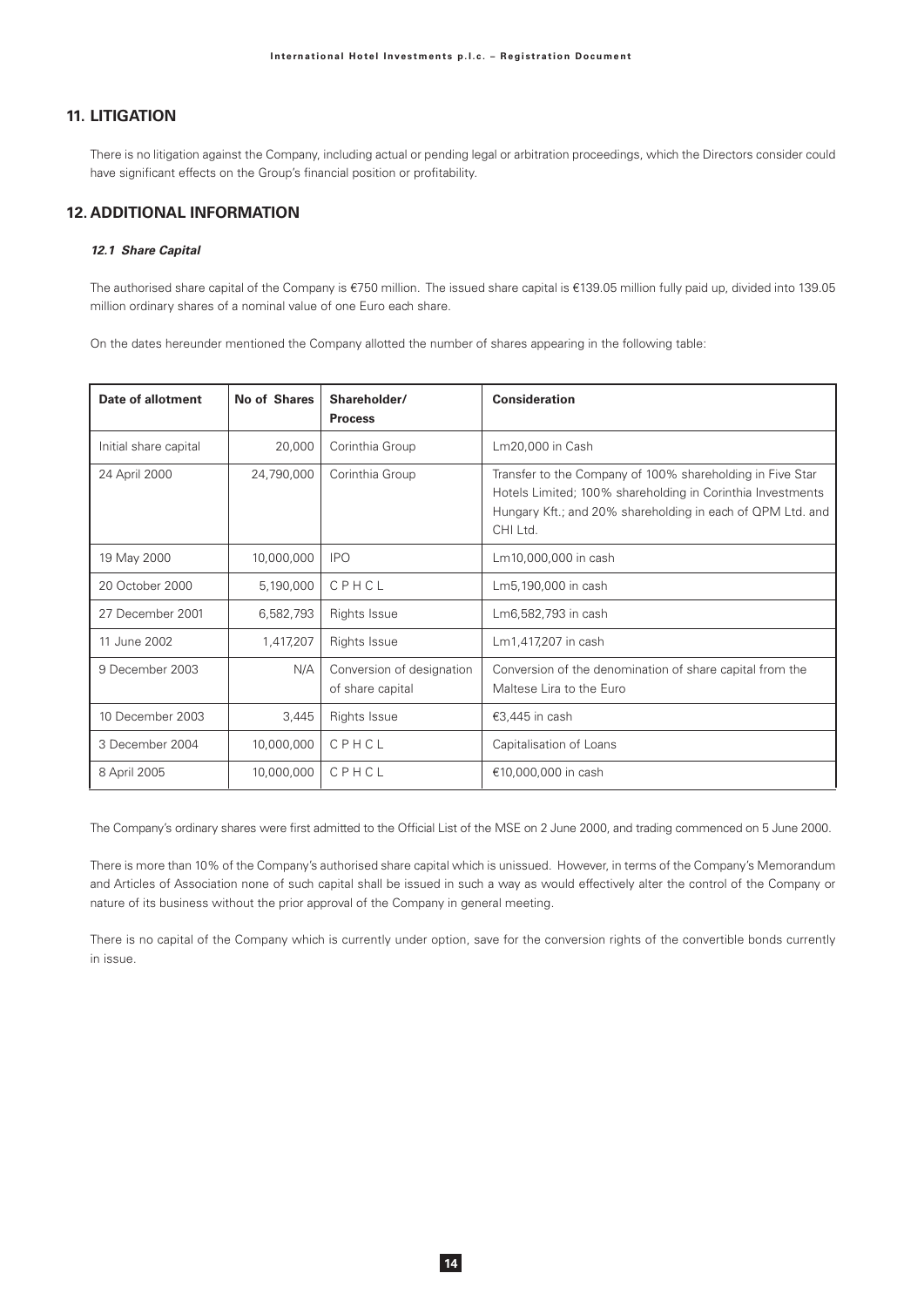### **12.2 Memorandum and Articles of Association**

### (a) Objects

The Memorandum and Articles of Association of the Company is registered with the Malta Financial Services Authority. The main object of the Company is to carry on the business of a finance and investment company in connection with the ownership, development, operation and financing of hotels, resorts, leisure facilities, tourism related activities and such other activities as may from time to time be ancillary or complimentary to the foregoing whether in Malta or overseas. Clause 3 of the Memorandum of Association contains the full list of objects of the Company. A copy of the Memorandum and Articles of Association of the Company may be inspected during the lifetime of this Registration Document at the registered office of the Company and at the Registrar of Companies of the Malta Financial Services Authority.

### (b) Voting Rights & Restrictions

The Company's Memorandum and Articles of Association contain certain provisions which restrict the voting rights of shareholdings in excess of 7.5% if held by one shareholder. If at any time a shareholder holds in excess of 7.5% of the voting shares of the Company, such shareholder will not have the right to vote at meetings of shareholders of the Company in respect of that portion of shares which exceeds the 7.5% ceiling. Founding shareholders, custodial and depository institutions are exempted from the voting limit requirement. Subject to such limitations, the holders of shares are entitled to vote at meetings of the shareholders of the Company on the basis of one vote for each share held.

### (c) Appointment of Directors

At present, in terms of the Memorandum and Articles of Association, the Board shall consist of not less than four and not more than nine directors who are appointed as follows:

- \* A shareholder or a number of members who individually or between them hold 11% plus one share of the issued share capital of the Company (a 'Qualifying Holding') shall be entitled to appoint one Director for every Qualifying Holding;
- Any shareholder who does not appoint a Director or Directors in terms of the Qualifying Holding will participate in the annual election of Directors at the Annual General Meeting of the Company;
- Shareholders who are entitled to appoint Directors in terms of the Qualifying Holding shall be entitled to participate in the annual election of Directors provided that in such an election they only use such shares not otherwise used as a Qualifying Holding.

### (d) Powers of Directors

The Directors are vested with the management of the Company, and their powers of management and administration emanate directly from the Memorandum and Articles of Association and the law. The Directors are empowered to act on behalf of the Company and in this respect have the authority to enter into contracts, sue and be sued in representation of the Company. In terms of the Memorandum and Articles of Association they may do all such things that are not by the Memorandum and Articles of Association reserved for the Company in general meeting.

Directors may not vote on any proposal, issue, arrangement or contract in which they have a personal material interest.

The maximum limit of aggregate emoluments of the Directors is, in terms of the Memorandum and Articles of Association, to be established by the shareholders in general meeting. Within that limit the Directors shall have the power to vote remuneration to themselves or any number of their body. Any increases in the maximum limit of Directors' aggregate emoluments have to be approved by the general meeting.

In terms of the Memorandum and Articles of Association, the Board of Directors may exercise all the powers of the Company to borrow money and give security therefor, subject to the limit established in the Memorandum and Articles of Association. That limit is currently four times the Company's capital and reserves. The shareholders in general meeting have the over-riding authority to change, amend, restrict and or otherwise modify such limit and the Directors' borrowing powers.

There are no provisions in the Company's Memorandum and Articles of Association regulating the retirement or non-retirement of Directors over an age limit.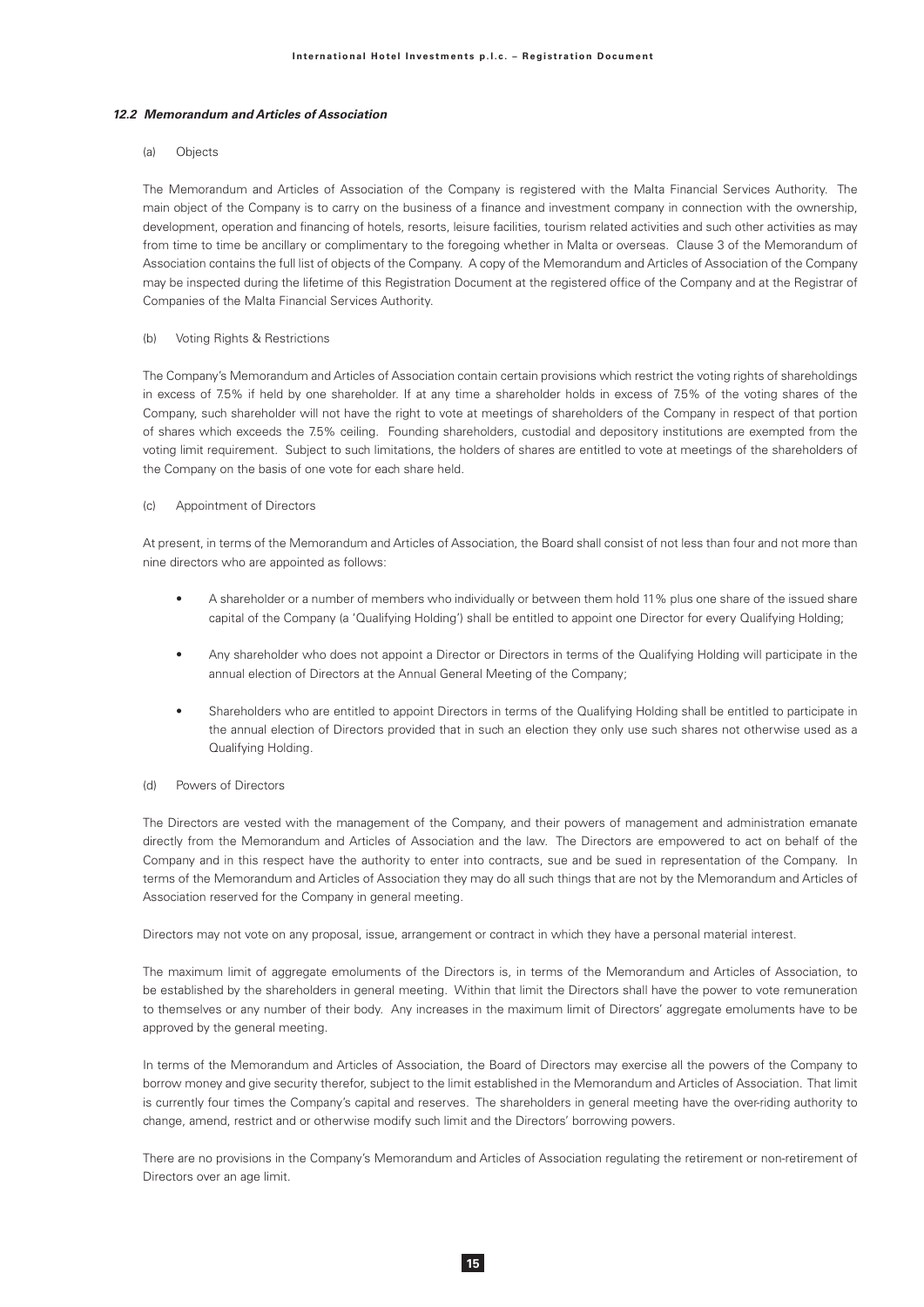# **13. MATERIAL CONTRACTS**

The Company was established on 29 March 2000 and since its inception has entered into contracts of a material nature with the promoters and with third parties. In addition the Company has entered into two other material contracts. The following is a brief summary of those transactions, although more information may be found in Section 3.2 above:

| Date            | Value         | Summary                                                                                   |
|-----------------|---------------|-------------------------------------------------------------------------------------------|
| 14 August 2001  | €47 million   | Acquisition of 100 per cent shareholding in the company Alfa Investimentos Turisticos Lda |
| 16 January 2002 | €51.5 million | Acquisition of Nevskij Palace Hotel                                                       |

Save for what is otherwise disclosed in this document the Company has not entered into any other material contract which is not in the ordinary course of its business.

# **14. DOCUMENTS AVAILABLE FOR INSPECTION**

For the duration period of this Registration Document the following documents shall be available for inspection at the registered address of the Company:

- (a) Memorandum and Articles of Association;
- (b) Consolidated Audited Financial Statements of the Company for the years ended 31 December 2004 and 2003.

These documents are also available for inspection in electronic form on the Company's website at www.corinthiacorporate.com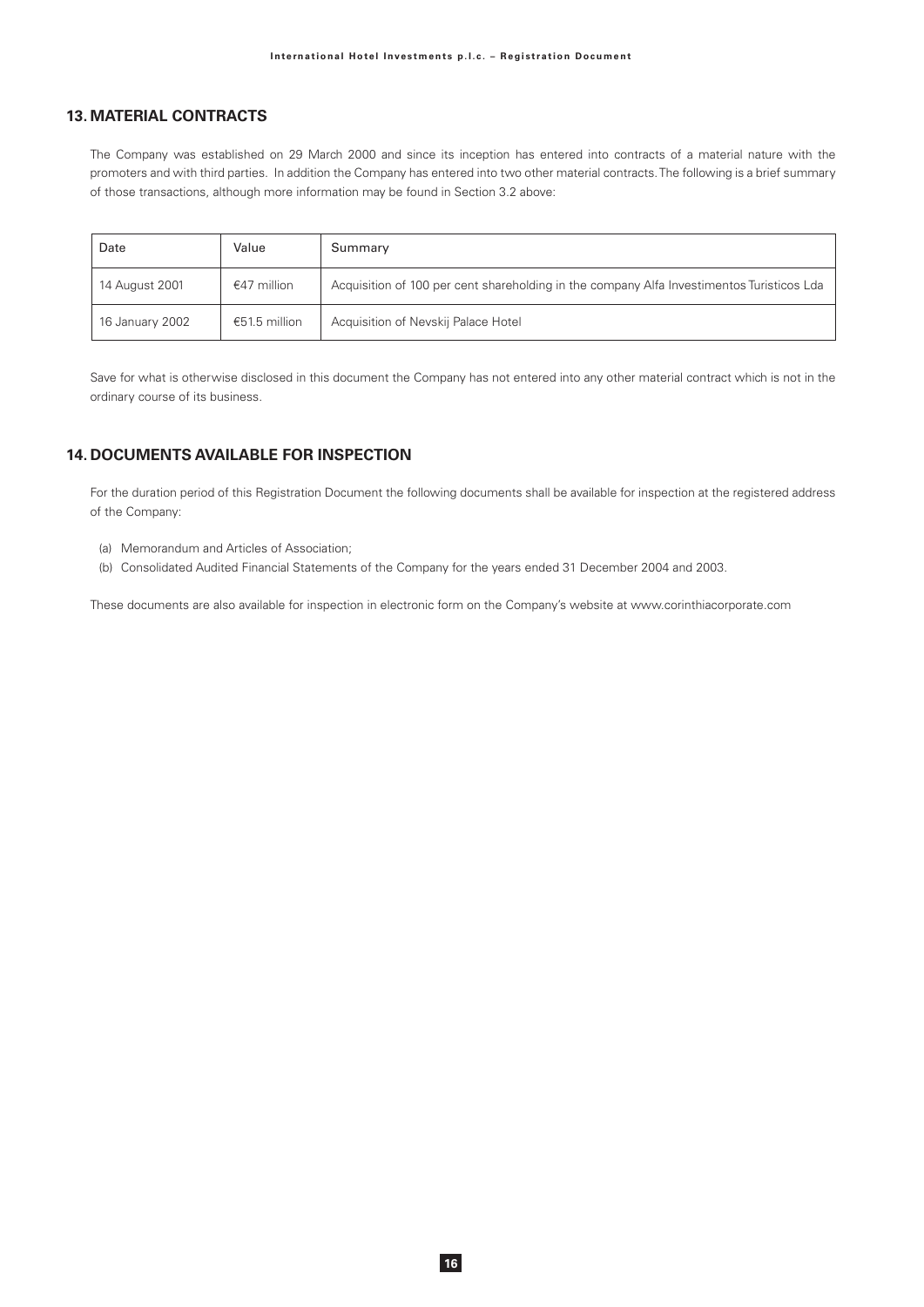

# **ANNEX 1**

Directors' Reports and Financial Statements 2004

Company Registration Number: C 26136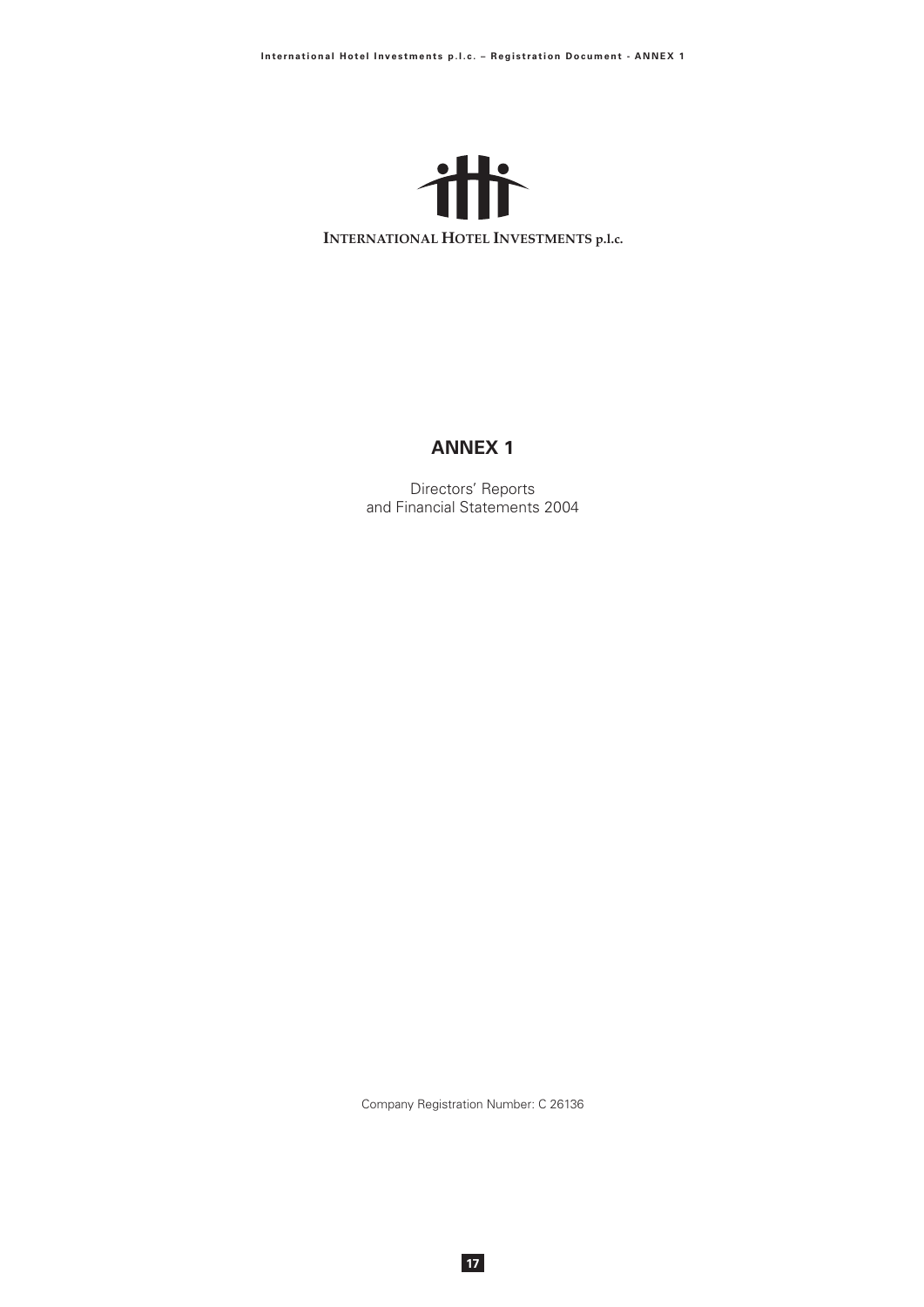# **CONTENTS**

|                                   | Page(s) |
|-----------------------------------|---------|
|                                   |         |
|                                   |         |
| Corporate Governance Disclosures: |         |
|                                   |         |
|                                   |         |
|                                   |         |
|                                   |         |
| <b>Financial Statements:</b>      |         |
|                                   |         |
|                                   |         |
|                                   |         |
|                                   |         |
|                                   |         |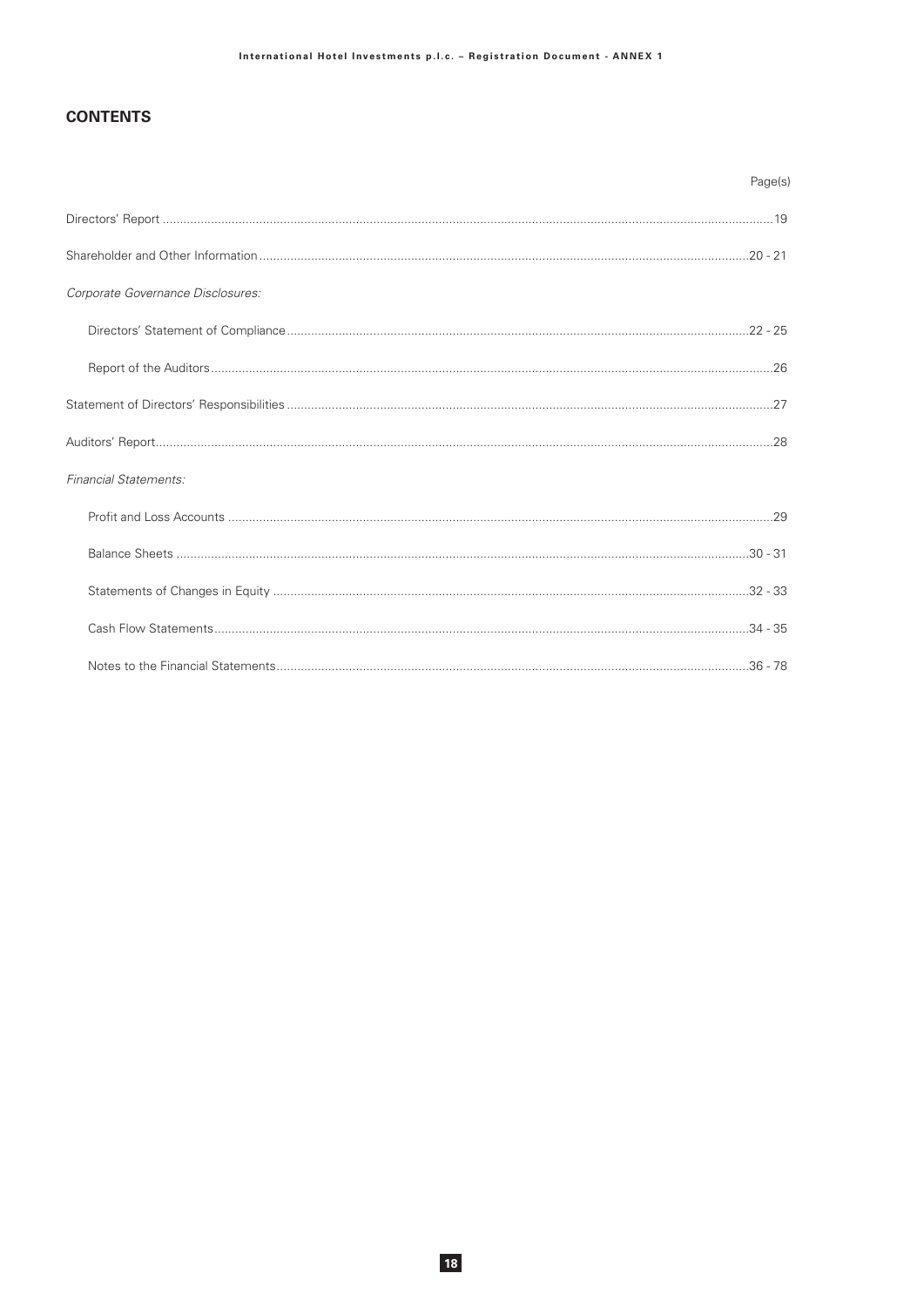## **DIRECTORS' REPORT**

For the Year Ended 31 December 2004

The Directors present their report, together with the audited financial statements of International Hotel Investments p.l.c. ("the Company") and the Group of which it is the parent, for the year ended 31 December 2004.

### **Board of Directors**

Mr Alfred Pisani (Chairman and Chief Executive Officer) Mr Louis E Galea (Deputy Chairman) (Deceased 13 April 2005) Mr Joseph Fenech (Managing Director) Dr Joseph J Vella Mr Frank Xerri de Caro (Appointed 2 July 2004) Mr Lawrence Zammit Mr Abdurazagh I Zmirli (Appointed 1 January 2005)

### **Principal Activities**

International Hotel Investments p.l.c. carries on the business of an investment company in connection with the ownership, development and operation of hotels, leisure facilities, and other activities related to the tourism industry. The Company holds a number of investments in subsidiary and associated companies (refer to notes 12(b) and 13(b) to the financial statements), through which it furthers the business of the Group.

### **Review of Business Development and Financial Position**

The results of the operations for the year are as set out in the profit and loss account on page 29 of the financial statements.

#### **Reserves**

The movements on reserves are as set out on pages 32 and 33 of the financial statements.

Approved by the Board of Directors on 5 May 2005 and signed on its behalf by:

Mr Alfred Pisani Chairman and Chief Executive Officer

| 22 Europa Centre |
|------------------|
| Floriana VLT15   |
| Malta            |

Mr Joseph Fenech Managing Director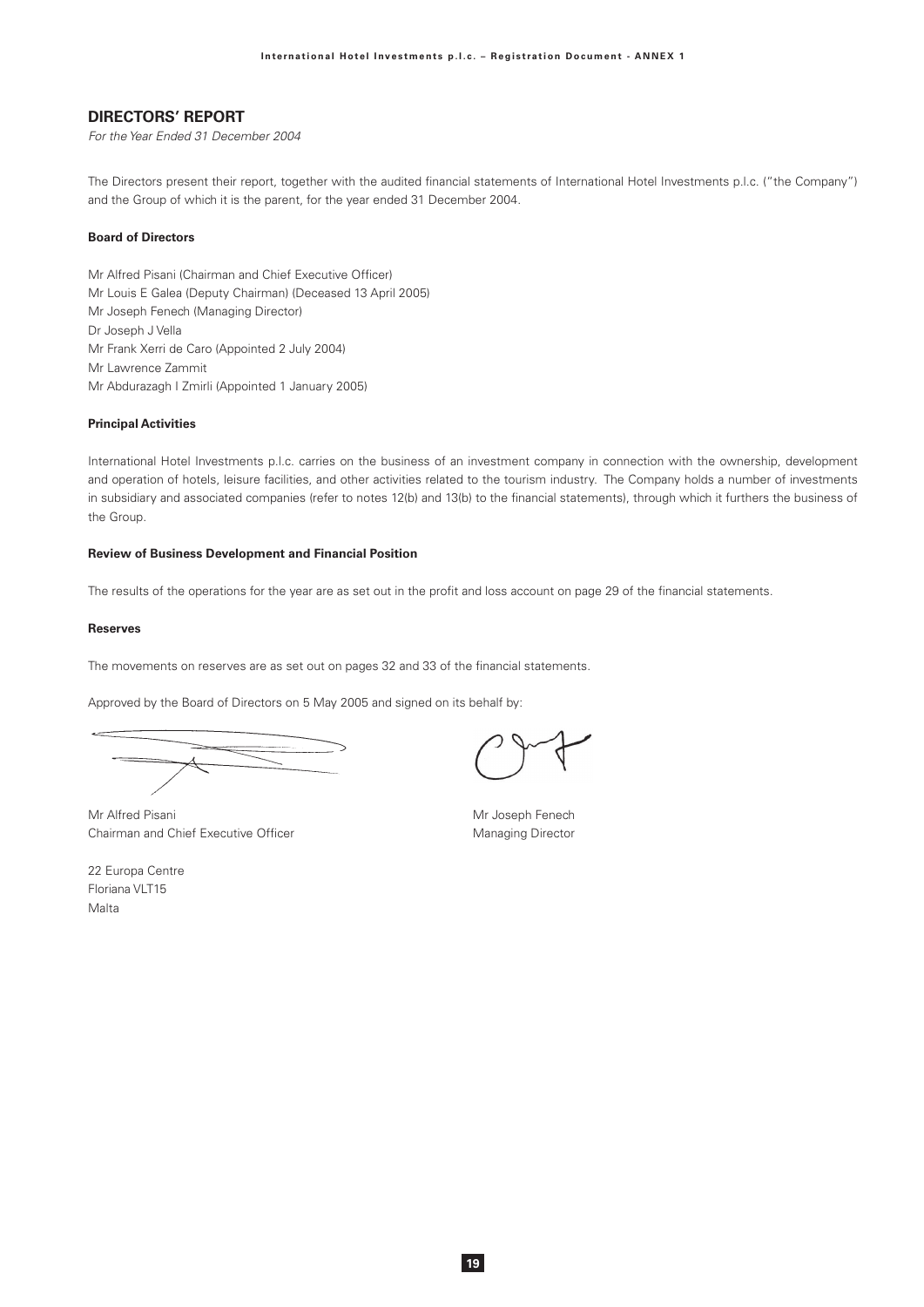# **SHAREHOLDER AND OTHER INFORMATION**

The following information is being published in terms of the Listing Rules of the Listing Authority.

### **Number of Shareholders**

|               |                          | <b>Total Shareholders</b> |  |  |
|---------------|--------------------------|---------------------------|--|--|
| Range         | 31/12/04                 | 17/04/05                  |  |  |
| 1 to 1000     | 381                      | 389                       |  |  |
| 1001 to 5000  | 2,219                    | 2,208                     |  |  |
| 5001 and over | 805                      | 807                       |  |  |
|               | 3,405                    | 3,404                     |  |  |
|               | $\overline{\phantom{a}}$ | $\equiv$                  |  |  |

Shareholders are entitled to vote at meetings of the shareholders of the Company on the basis of one vote for each share held. They are entitled to receive dividends as declared from time to time. The shares in issue shall, at all time, rank pari passu with respect to any distribution whether of dividends or capital, in a winding up or otherwise.

### Shareholders Holding 5% or more of the Share Capital

|                                         | Number of<br><b>Shares</b> | Percentage<br>Holding $(\%)$ |  |
|-----------------------------------------|----------------------------|------------------------------|--|
| Corinthia Palace Hotel Company Limited: |                            |                              |  |
| At 31 December 2004                     | 99,288,375                 | 76.93                        |  |
| At 17 April 2005                        | 109,288,375                | 78.59                        |  |

### Directors' Interest in the Shareholding of the Company

|                        |                          | <b>Number of Shares held</b> |
|------------------------|--------------------------|------------------------------|
|                        | 31/12/04                 | 17/04/05                     |
| Mr Joseph Fenech       | 64,487                   | 64,487                       |
| Dr Joseph J Vella      | 49,605                   | 49,605                       |
| Mr Louis E Galea       | 5,953                    | Deceased 13/04/05            |
| Mr Frank Xerri de Caro |                          |                              |
| Mr Lawrence Zammit     | $\overline{\phantom{0}}$ | $\overline{\phantom{a}}$     |
| Mr Abdurazagh I Zmirli | Appointed 01/01/05       | $\overline{\phantom{a}}$     |

Mr Alfred Pisani has a beneficial interest in the Company of 182,064 ordinary shares through the shareholding of A & A Pisani & Company Limited in Corinthia Palace Hotel Company Limited.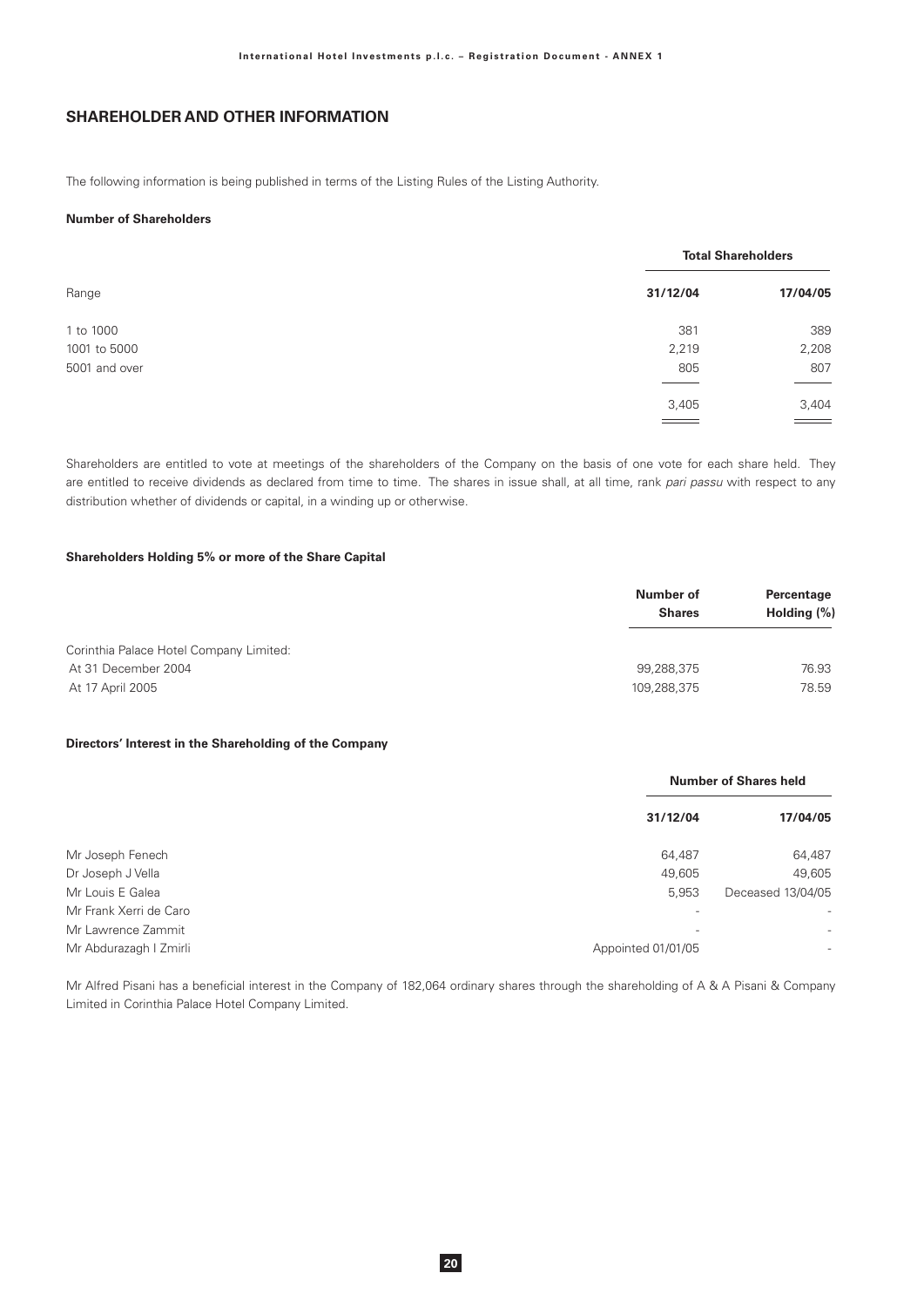# **SHAREHOLDER AND OTHER INFORMATION**

### **Contracts of Significance**

The following information is given in terms of Listing Rules 9.51.3 and 9.51.14.

### Administrative Support Services Agreement with Corinthia Palace Hotel Company Limited

The Company has an Administrative Support Services Agreement with Corinthia Palace Hotel Company Limited. The agreement ensures that the Company can sustain its streamlined organisational structure at senior level by having continued and guaranteed access to the top executive staff and support personnel of the Corinthia Group of which the Company is a member. In terms of the agreement, Corinthia Palace Hotel Company Limited is entitled to receive from the Company a fixed fee of Lm125,000 (EUR287,000) and a variable amount equivalent to 0.5% of the total turnover of each of the Company's hotel subsidiaries with an overall cap of Lm250,000 (EUR575,000) per annum.

### Management Agreements with C.H.I. Limited (CHI)

The Group has appointed CHI in order to operate, manage, and provide consultancy at the following hotels:

- Corinthia San Gorg Hotel in Malta
- Corinthia Nevskij Palace Hotel in The Russian Federation
- Corinthia Grand Hotel Royal in Hungary
- Corinthia Alfa Hotel in Portugal

The agreements ensure that the hotel properties are supported by an experienced hotel operator and can make use of the "Corinthia" brand. In terms of the agreements CHI is entitled to receive the following fees:

- Management fee of 2% based on Total Revenue
- Marketing fee of 1.5% based on Room Revenue
- Incentive fee of 10% on the achievement of pre-agreed budgeted Gross Operating Profit levels

In the case of the Corinthia Alfa Hotel, the agreement also provided for the provision of assistance and advice for the re-opening of the hotel at a pre-determined fee of EUR225,000.

### **Company Secretary and Registered Address**

Mr Alfred Fabri 22 Europa Centre Floriana VLT 15 Malta

Telephone (+356) 21 233 141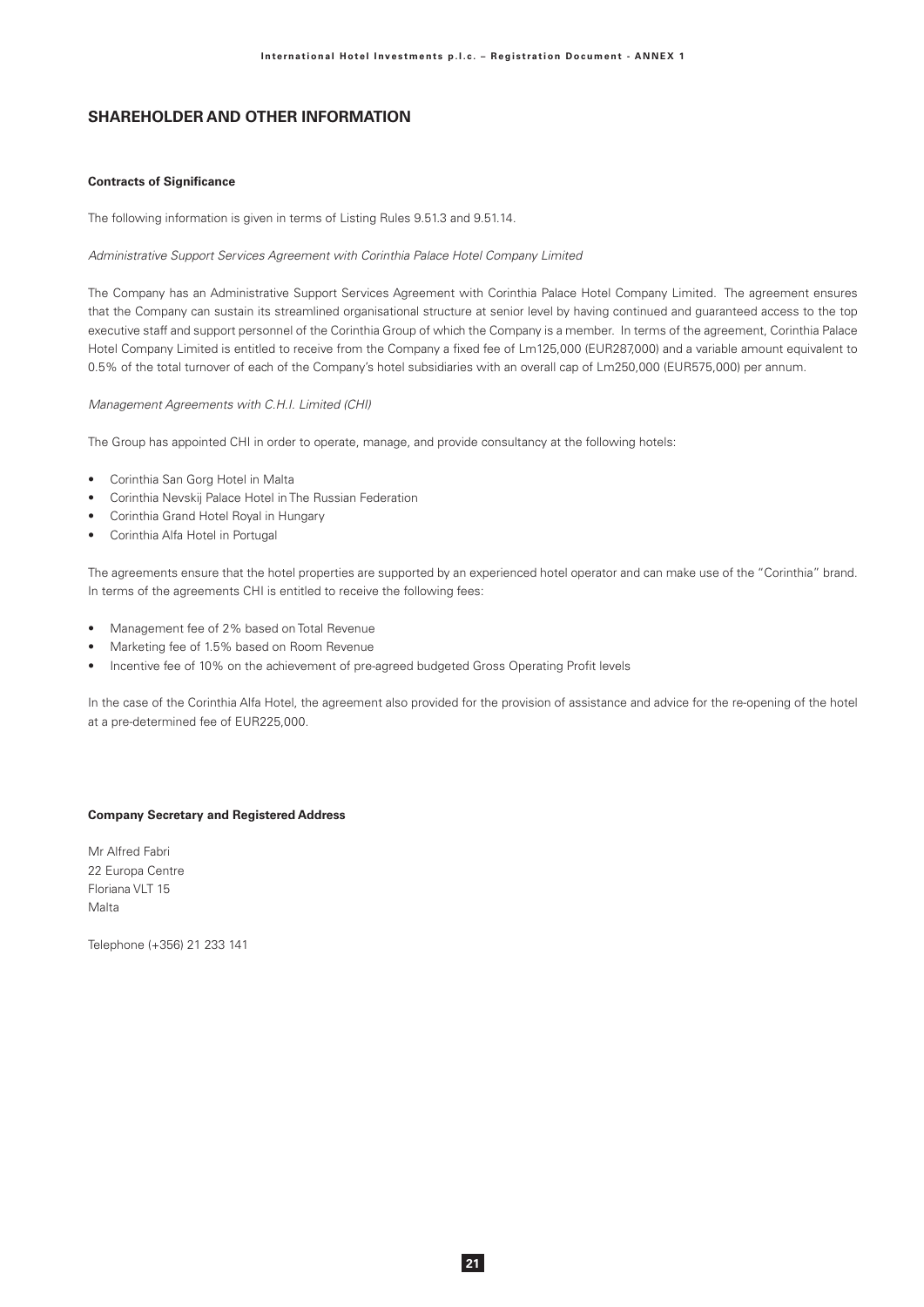As from January 2004 the Listing Authority has assumed responsibility for the monitoring of the compliance of listed companies in Malta. The Code of Principles of Good Corporate Governance ("the Code" or "the Principles") was originally issued by the Malta Stock Exchange ("the MSE") and now features as part of the new Listing Rules. By virtue of Listing Rule 8.26, listed companies are required to include a Statement of Compliance in their Annual Report setting out the extent to which they have adopted these Principles.

The Board of Directors ("the Directors" or "the Board") of International Hotel Investments p.l.c. ("IHI" or "the Company") reiterate their support for the Code and note that the adoption of the Code has resulted in positive effects accruing to the Company.

### Compliance

The Board deems that, during the reporting period in question, the Company has been in compliance with the Code to the extent that was considered complementary to the size and operations of the Company. Instances of divergence from the Code are disclosed and explained below.

### **The Board**

The Board of Directors is entrusted with the overall direction and management of the Company, including the establishment of strategies for future development, and the approval of any proposed acquisitions by the Company in pursuing its investment strategies. Its responsibilities also involve the oversight of the Company's internal control procedures and financial performance, and the review of business risks facing the Company, thus ensuring that these are adequately identified, evaluated, managed and minimised. All the Directors have access to independent professional advice at the expense of the Company, should they so require.

The Board of Directors consists of two executive directors and currently four non-executive directors following the demise of Mr Louis E Galea on 13 April 2005. The present mix of executive and non-executive is considered to create a healthy balance and serves to unite all shareholders' interests, whilst providing direction to the Company's management to help maintain a sustainable organisation. The Board is made up as follows:

| <b>Executive Directors</b>                                                                  |                                                           | Date of first appointment                                      |
|---------------------------------------------------------------------------------------------|-----------------------------------------------------------|----------------------------------------------------------------|
| Mr Alfred Pisani<br>Mr Joseph Fenech                                                        | Chairman and Chief Executive Officer<br>Managing Director | 29 March 2000<br>29 March 2000                                 |
| <b>Non-Executive Directors</b>                                                              |                                                           | Date of first appointment                                      |
| Dr Joseph J Vella<br>Mr Lawrence Zammit<br>Mr Frank Xerri de Caro<br>Mr Abdurazagh I Zmirli |                                                           | 29 March 2000<br>27 June 2001<br>2 July 2004<br>1 January 2005 |

Mr Alfred Fabri acts as Secretary to the Board of Directors.

In accordance with the requirements of the Articles of Association the term of office of the following directors, Mr Alfred Pisani, the late Mr Louis E Galea, Mr Joseph Fenech, Dr J J Vella and Mr Lawrence Zammit, lapsed at the Annual General Meeting held on 2 July 2004, at which date they were re-appointed for a further term. At the same meeting Mr Frank Xerri de Caro was appointed to the Board whereas Mr Abdurazagh I Zmirli was appointed with effect from 1 January 2005.

The roles of Chairman and Chief Executive Officer are both carried out by Mr Alfred Pisani. Although the Code recommends that the role of Chairman and Chief Executive Officer are kept separate, the Directors believe that, in view of the particular circumstances of the Company, Mr Pisani should occupy both positions.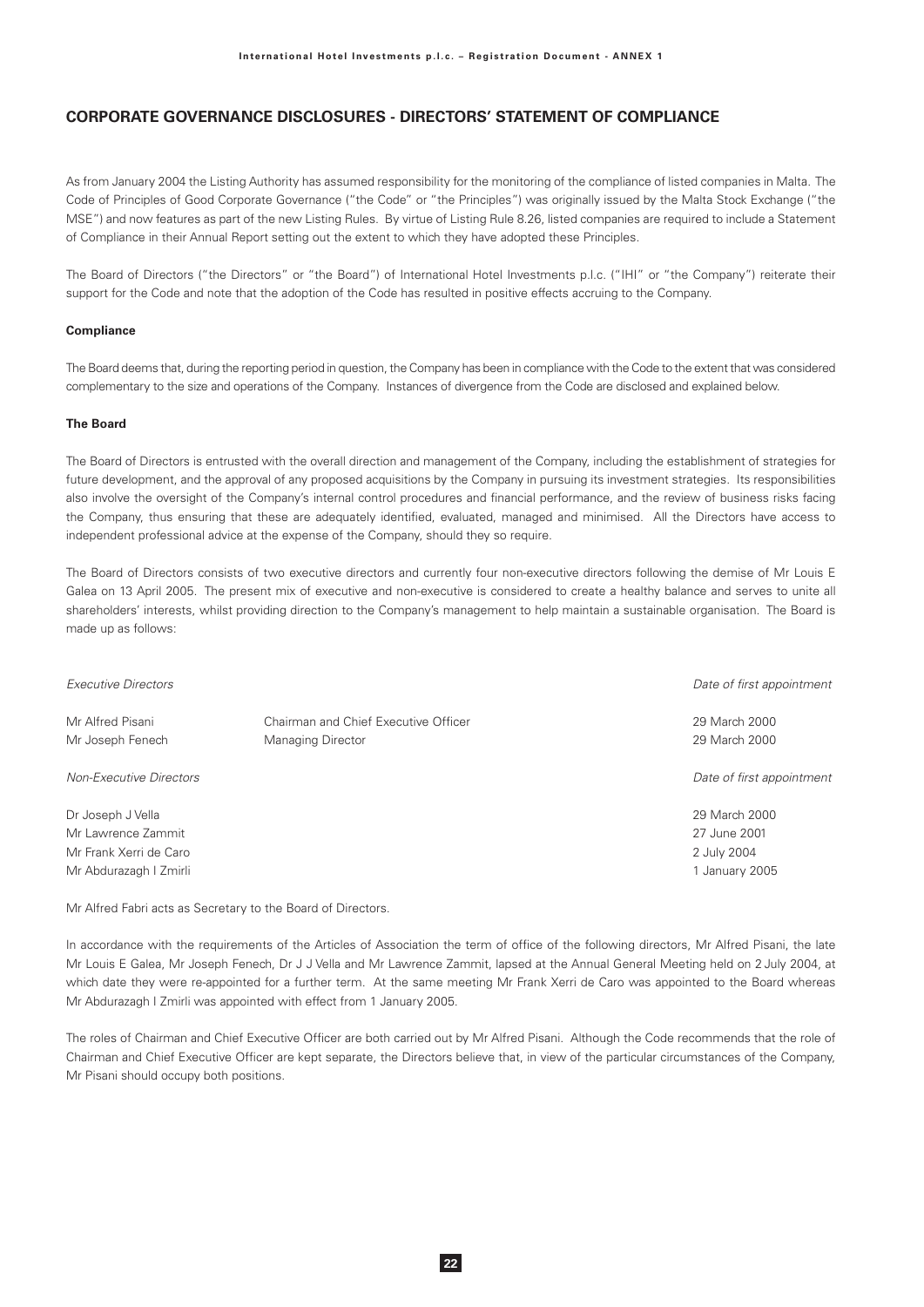The non-executive directors constitute a majority on the Board and are independent of Corinthia Palace Hotel Company Limited (IHI's parent). Their main functions are to monitor the operations of the executive directors and their performance as well as to analyse any investment opportunities that are proposed by the executive directors. In addition, the non-executive directors have the role of acting as an important check on the possible conflicts of interest of the executive directors, which may exist as a result of their dual role as executive directors of the Company and their role as officers of Corinthia Palace Hotel Company Limited and its other subsidiaries.

The Board met 13 times during the period under review.

### **Terms of Appointment of Directors**

The appointment of Directors to the Board is reserved to shareholders or a number of members who individually or between them have a "qualifying holding", defined as 11% of the total issued share capital of the Company having voting rights.

A shareholder or a number of members who individually or between them hold the qualifying holding (11%) plus one share of the issued share capital of the Company are entitled to appoint one director for every such 11% held. Any shareholder who does not appoint a director or directors in terms of the qualifying holding, will participate in the annual election of directors at the Annual General Meeting of the Company. Shareholders who are entitled to appoint directors in terms of the qualifying holding shall be entitled to participate in the annual election of directors, provided that in such an election they only use such shares, not otherwise used as part of the qualifying holding.

Corinthia Palace Hotel Company Limited currently owns 78.59% of the share capital of IHI. In terms of the Memorandum and Articles of Association of the Company, Corinthia Palace Hotel Company Limited is therefore entitled to appoint a majority of the directors of the Company.

All Directors may be removed from their post by the shareholder appointing them, or by any ordinary resolution of the shareholders in general meeting. Unless appointed for a longer or shorter period or unless they resign or are removed, the directors shall, unless otherwise specified in the letter of their appointment hold office for a period of one year. Directors are eligible for re-appointment upon the lapse of the period stated in their letter of appointment.

Save for the service contracts of the executive directors, none of the other Directors of the Company have a service contract with the Company. The signed contracts with the executive directors cover a three-year period.

### Remuneration

There are no loans outstanding by the Company to any of its directors, nor any guarantees issued for their benefit by the Company. For the financial year ending 31 December 2004, the Company paid an aggregate of EUR110,215 to its directors. The Board has resolved to disclose Directors' fees in an aggregate rather than as separate figures for each director as required by the Code.

The Articles of Association set out that the maximum limit of aggregate emoluments of the directors is to be established by the shareholders in Annual General Meeting. The Annual General Meeting held on 27 June 2003 increased the aggregate amount of emoluments to directors to a maximum of Lm60,000 (EUR145,239). Within this limit, the directors have the power to fix their remuneration levels. The Company has adopted a practice whereby the executive Directors vote at meetings deciding the remuneration packages of the non-executive Directors, from which the latter abstain.

In 2004, the Nomination and Remuneration Committees were merged. During the year the merged Committee met four times. The function of this Committee is to propose the appointment of senior executives of IHI and its subsidiaries, and their remuneration package, together with those of the executive Directors.

The members of the Committee are both non-executive directors on the Board, Mr Frank Xerri de Caro and Dr Joseph J Vella, with Mr Alfred Fabri acting as Secretary to the Committee.

The Directors' interest in the shareholding of the Company is included in the Shareholder and Other Information on page 32.

The Directors are fully aware of their obligations regarding dealings in securities of the Company as required by the Listing Rules of the Listing Authority in force during the year. Moreover, they are notified, by means of a letter, of block-out periods, prior to the issue of the Company's interim and annual financial information, during which they may not trade in the Company's shares.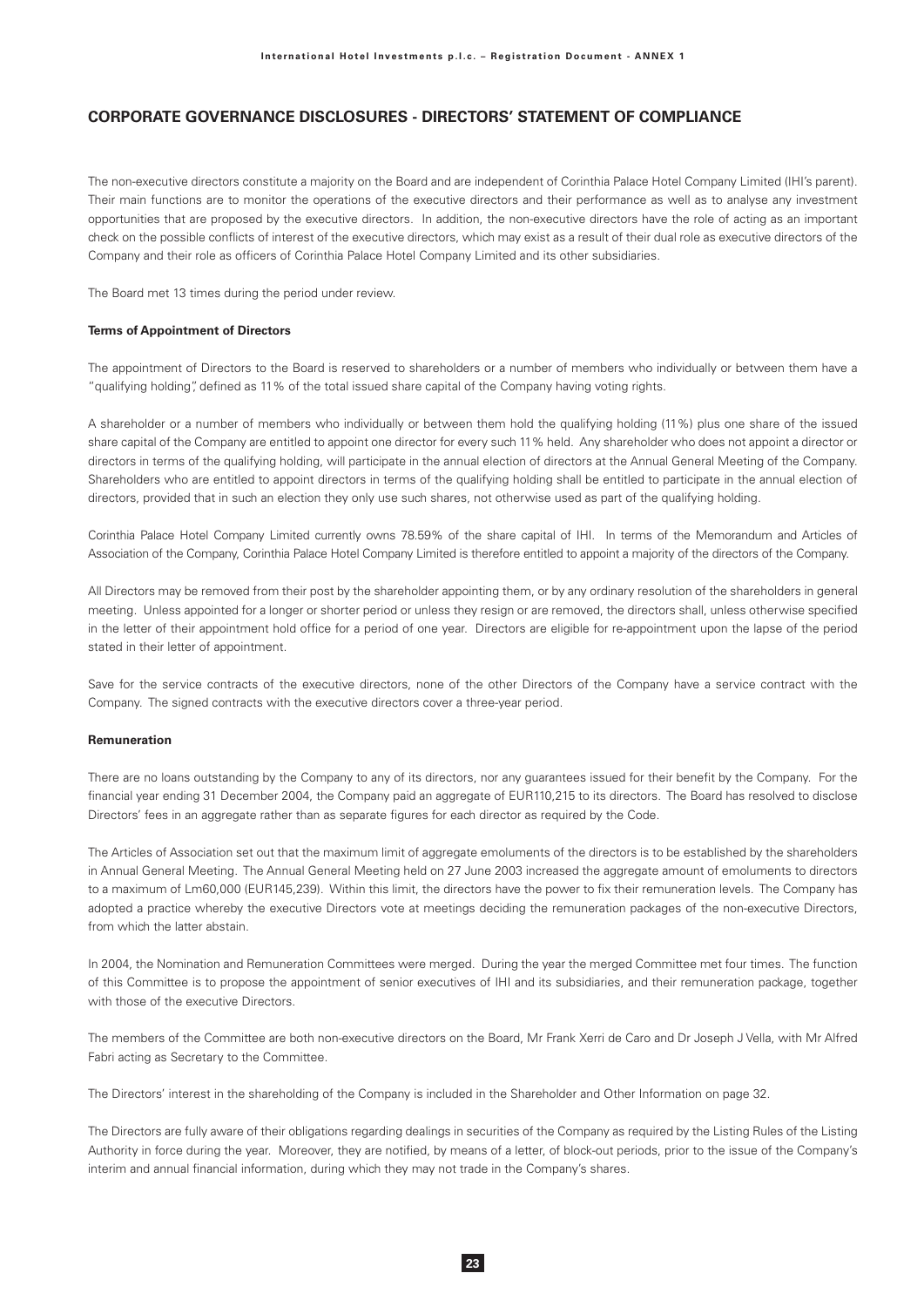### **Board-appointed Committees**

The Board has established the following Committees:

#### Audit Committee

The Audit Committee's primary objective is to assist the Board in fulfilling its oversight responsibilities over the financial reporting processes, financial policies and internal control structure. The Committee oversees the conduct of the internal and external audit and acts to facilitate communication between the Board, management, the external auditors and the internal audit team.

During the year under review, the Committee met eight times. The internal and external auditors attended these meetings, upon the direct request of the Audit Committee. The Committee, set up in 2002, is made up of a majority of non-executive directors who are appointed for a period of three years and reports directly to the Board of Directors.

Mr Frank Xerri de Caro, a non-executive director, acts as Chairman, whilst Mr Joseph Fenech (the Managing Director) and Mr Lawrence Zammit act as members. The Company Secretary, Mr Alfred Fabri acts as Secretary to the Committee.

The Audit Committee has been approved in terms of Listing Rule 8.65.1 to review related party transactions of the Group, by means of a letter from the Listing Authority to the Company dated 28 September 2004, thereby foregoing the need for approval of transactions with related parties in a general meeting.

### Internal Audit

The role of the internal auditor is to carry out systematic risk-based reviews and appraisals of the operations of the Company (as well as of the subsidiaries and associates of the Group) for the purpose of advising management and the Board, through the Audit Committee, on the efficiency and effectiveness of internal management policies, practices and controls. The function is expected to promote the application of best practices within the organisation. During 2004, the internal audit function has taken on another dimension, namely that of advising the Audit Committee on aspects of the regulatory framework which affect the day-to-day operations of the hotels.

The internal auditor reports directly to the Audit Committee.

#### Monitoring Committee

The Committee is responsible for ensuring that proper budgets are set for every hotel owned by the Company in order to achieve maximum returns on investments. The Committee also monitors closely the performance of the hotels throughout the year to ensure that such budgets are actually achieved and that corrective action is taken as necessary in the light of changing circumstances.

Mr Joseph M Pisani acts as Chairman, with Mr Joseph C Caruana, and Mr Lino Soler as members. Mr Lino Soler acts as Secretary to the Monitoring Committee.

The Committee reports directly to the Directors of the Company.

In 2004, the Committee met every month to review the performance of each hotel. Meetings were also held as necessary with C.H.I. Limited, the operator of the Company's hotels.

## Related Parties Transactions Committee

The Directors are fully aware that the close association of the Company with Corinthia Palace Hotel Company Limited and its other subsidiaries is central to the attainment by the Company of its investment objectives and implementation of its strategies. In compliance with the thrust of the Code, which aims to instil greater transparency in the operations of listed companies, and due to the fact that the Company transacts extensively with such and other related entities, the Directors have felt the need to set up a Related Parties Transactions Committee. The primary objective of the Committee is to assist the Board in ensuring that transactions entered into with related parties are carried out on an arm's length basis and are for the benefit of the Company, and that the Company and its subsidiaries accurately report all related party transactions in the notes to their financial statements.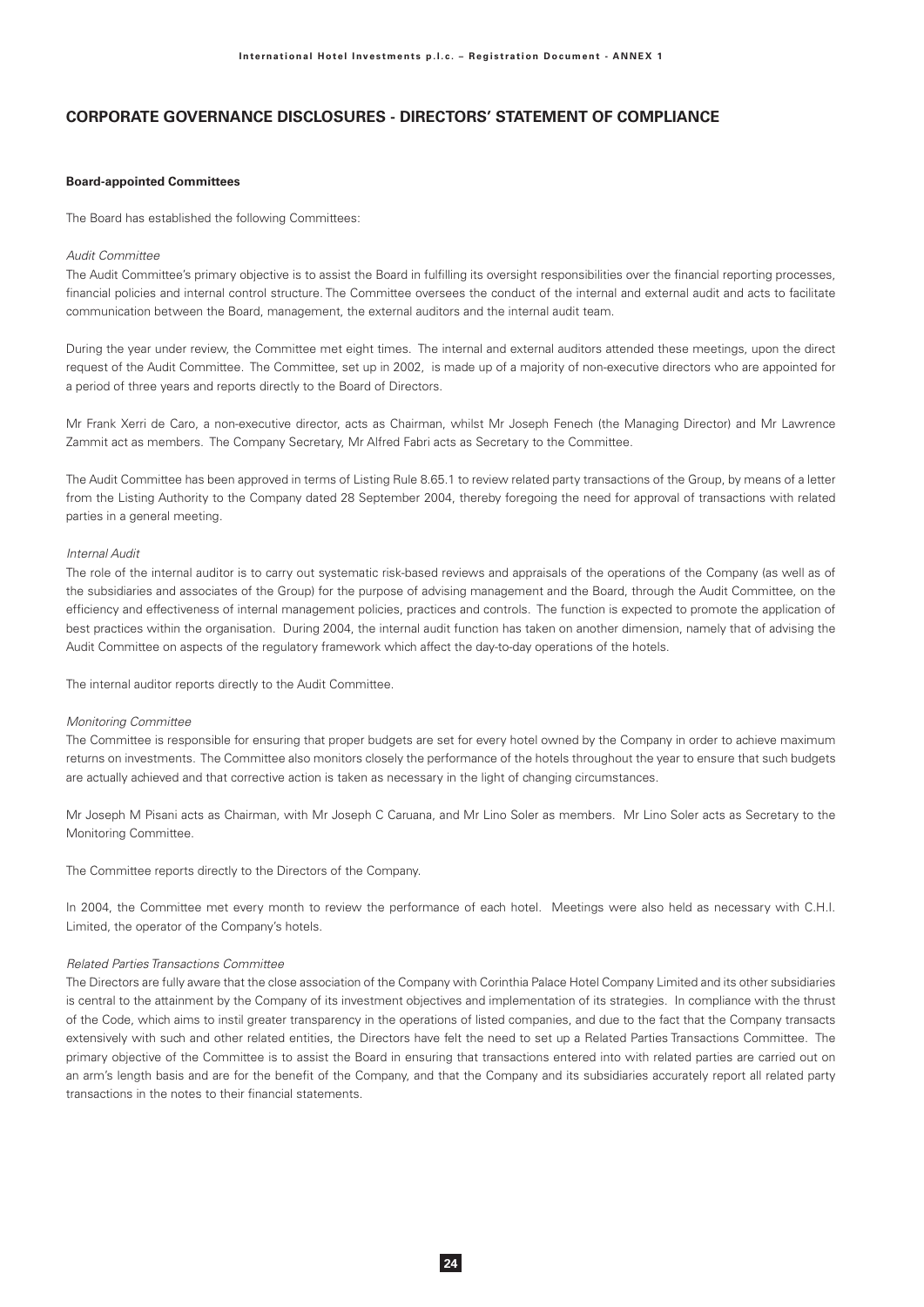The Committee is currently made up of two members, namely, Mr Joseph Fenech and Dr Joseph J Vella whilst Mr Alfred Fabri acts as Secretary.

The internal audit function performs an analysis of related party transactions which is then submitted to the Committee. This Committee reports on related party transactions for deliberation by the Audit Committee as authorised under Listing Rule 8.65.1.

### **Management and Employees**

The Company is an investment Company, which does not require an elaborate management structure. The Company's CEO and Managing Director are the only two executive directors of the Company. They are supported in their executive roles by Corinthia Palace Hotel Company Limited, with whom the Company entered into an Administrative Support Services Agreement. This agreement was last renewed on 31 December 2004 and covers two years from that date.

The Agreement ensures that the Company can sustain its streamlined organisational structure at the top executive and central administrative level by having continued and guaranteed access to the top executive staff and support personnel of Corinthia Palace Hotel Company Limited and its other subsidiaries. The fees for services rendered are considered reasonable by the Board. The Agreement further evidences the commitment of Corinthia Palace Hotel Company Limited and its other subsidiaries to IHI and its future development and growth.

### **Commitment to Shareholders and an Informed Market**

The Company is highly committed to having an open and communicative relationship with its shareholders and investors at large. In this respect, over and above the statutory and regulatory requirements relating to the Annual General Meeting, publication of interim and annual financial statements, and respective Company announcements, the Company seeks to address the diverse information needs of its broad spectrum of shareholders in various ways. It invests considerable time and effort in maintaining its website and making it user friendly, with a section dedicated specifically to investors. As a result of these press releases, the investing public is kept abreast of all developments and key events concerning the Company, whether these take place in Malta or abroad.

The Company's commitment to its shareholders is exemplified by the special reductions and concessions, which it makes available to its investors.

In order to better serve the investing public, the Board has appointed the Company Secretary, to be responsible for shareholder relations.

The Company holds an additional meeting for stockbrokers and institutional investors twice a year, to coincide with the publication of the financial statements.

#### **Going Concern**

The Directors have reviewed the Group's operational and cash flow forecasts. On the basis of this review, after making enquiries and, in the light of the current financial position, the existing banking facilities and other funding arrangements, and those that are in the course of negotiation, the Directors have a reasonable expectation that the Group has adequate resources to continue in operational existence for the foreseeable future. For this reason, in preparing the financial statements, they continue to adopt the going concern basis as explained in note 1(b) to these financial statements

Approved by the Board of Directors on 5 May 2005 and signed on its behalf by:

Mr Frank Xerri de Caro Director and Chairman of Audit Committee

Mr Lawrence Zammit Director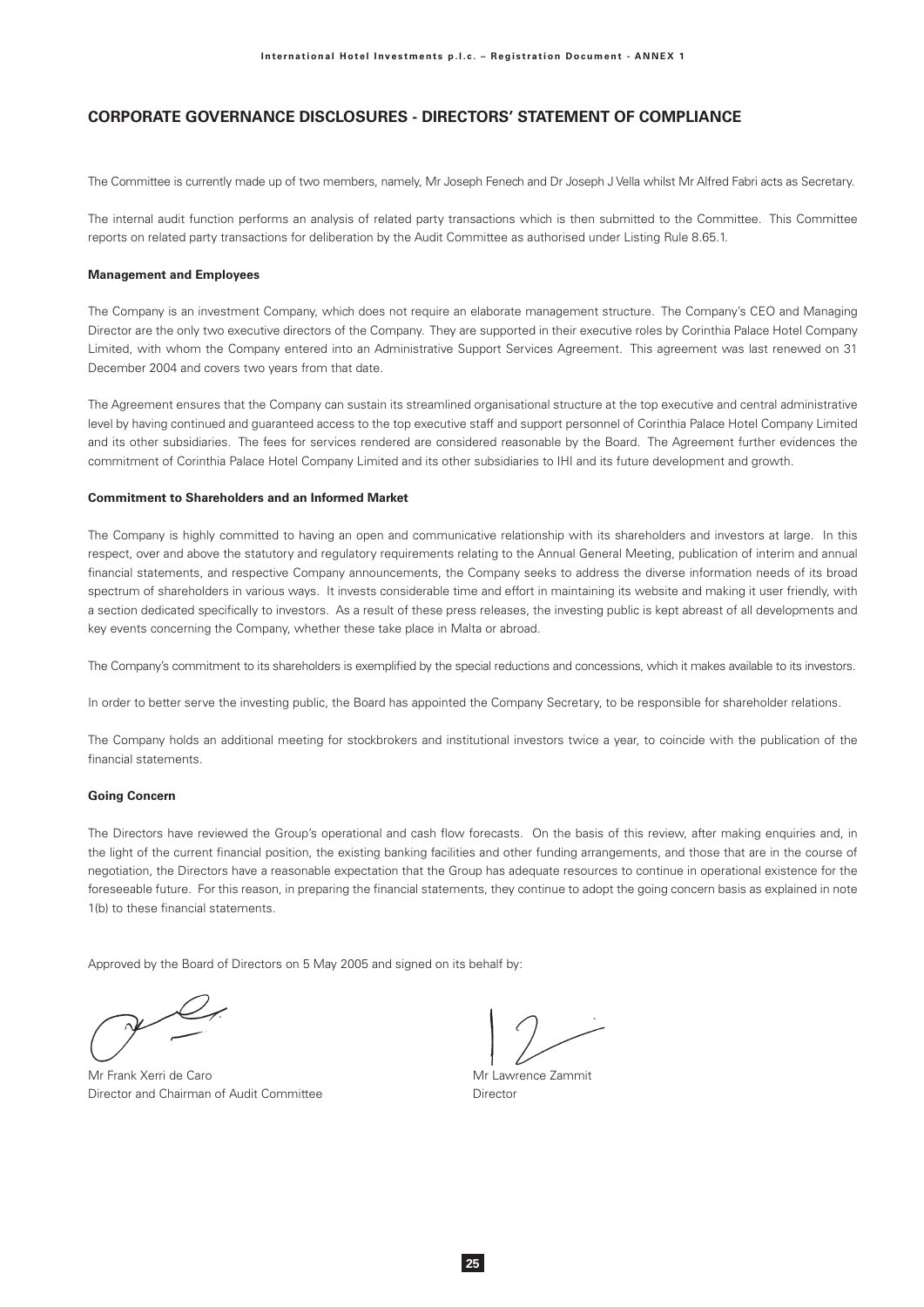## **REPORT OF THE AUDITORS**

To the Members of International Hotel Investments p.l.c. Pursuant to Listing Rule 8.28 issued by the Listing Authority



Portico Buildina Marina Street Pietà MSD 08 Malta

Telephone (+356) 2563 1000  $(+356)$  2566 1000 Fax F-mail kpmg@kpmg.com.mt Web page http://www.kpmg.com.mt

Listing Rules 8.26 and 8.27 issued by the Listing Authority, require the Company's directors to include in their annual report a statement of compliance to the extent to which they have adopted the Code of Principles of Good Corporate Governance, and the effective measures they have taken to ensure compliance with these Principles.

Our responsibility, as auditors of the Company, is laid down by Listing Rule 8.28, which requires us to include a report on this statement of compliance.

We read the statement of compliance and consider whether it is consistent with the audited financial statements. We consider the implications for our report if we become aware of any apparent misstatements or material inconsistencies with these financial statements. Our responsibilities do not extend to considering whether this statement is consistent with other information included in the annual report.

We are not required to, and we do not, consider whether the Board's statements on internal control included in the statement of compliance covers all risks and controls, or form an opinion on the effectiveness of the Company's corporate governance procedures or its risk and control procedures, nor on the ability of the Company to continue in operational existence.

In our opinion, the directors' Statement of Compliance set out on pages 22 to 25 provides the disclosures required by Listing Rules 8.26 and 8.27 issued by the Listing Authority.

Hialealauni

Hilary Galea-Lauri (Partner) for and on behalf of

KPMG Certified Public Accountants

5 May 2005

**Partners & Directors** Hilary Galea-Lauri<br>Joseph C Schembri Noel Mizzi<br>Raymond Azzopardi Eric Muscat<br>David Bamber Anthony Pace Pierre Portelli<br>André Zarb<br>Anthony Zarb Mark Bamber David Caruana<br>Alfred V Cremona

Associate Directors Juanita Bencini<br>Franco Vassallo

KPMG is a member firm of KPMG International, a Swiss cooperative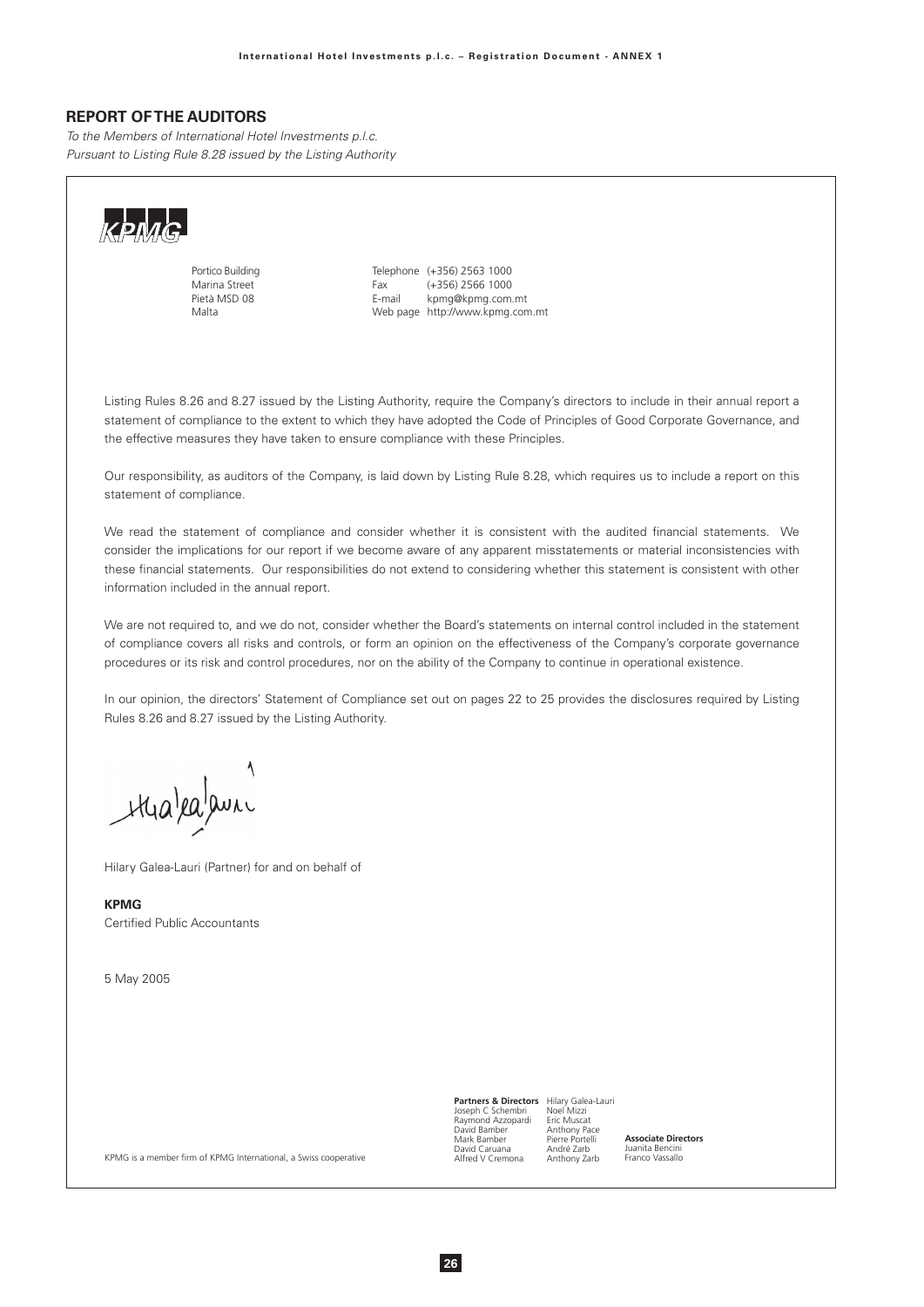# **STATEMENT OF DIRECTORS' RESPONSIBILITIES**

The Companies Act, 1995 requires the Directors to prepare financial statements for each financial period which give a true and fair view of the financial position of the Company and the Group as at the end of the financial period and of the profit or loss of the Company and the Group for that period.

In preparing such financial statements, the Directors are required to:

- adopt the going concern basis unless it is inappropriate to presume that the Group will continue in business;  $\bullet$
- select suitable accounting policies and apply them consistently;
- make judgements and estimates that are reasonable and prudent;  $\bullet$
- account for income and charges relating to the accounting period on the accruals basis;
- value separately the components of asset and liability items on a prudent basis; and
- report comparative figures corresponding to those of the preceding accounting period.

The Directors are responsible for keeping proper accounting records which disclose with reasonable accuracy, at any time, the financial position of the Company and to enable them to ensure that the financial statements have been properly prepared in accordance with the provisions of the Companies Act, 1995. They are also responsible for safeguarding the assets of the Group and hence for taking reasonable steps for the prevention and detection of fraud and other irregularities.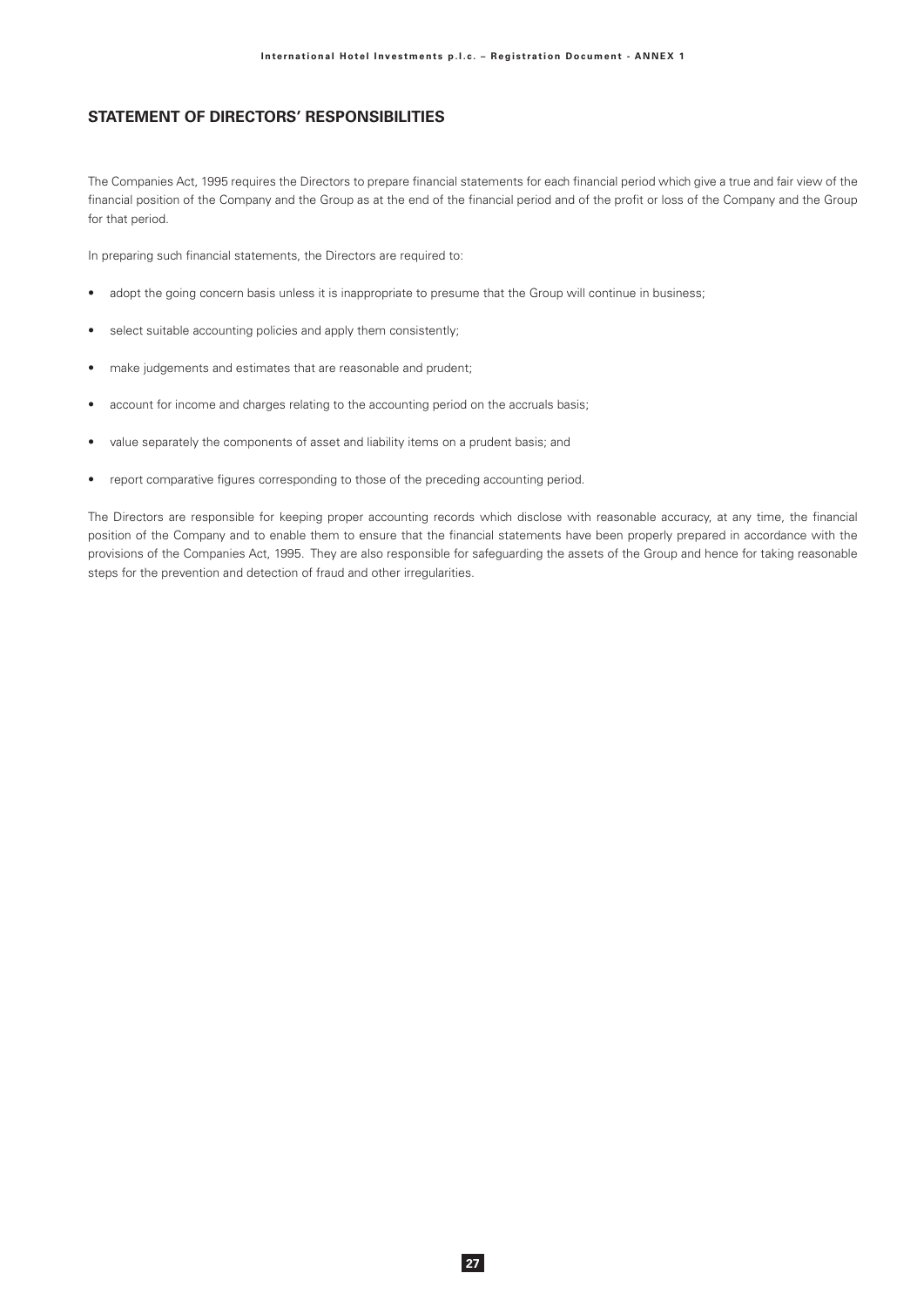## **AUDITORS' REPORT**

To the Members of International Hotel Investments p.l.c.



Portico Buildina Marina Street Pietà MSD 08 Malta

Telephone (+356) 2563 1000  $(+356)$  2566 1000 Fax F-mail kpmg@kpmg.com.mt Web page http://www.kpmg.com.mt

We have audited the financial statements set out on pages 29 to 78. As described on page 27, these financial statements are the responsibility of the Company's Directors. Our responsibility is to express an opinion on these financial statements based on our audit

We conducted our audit in accordance with International Standards on Auditing issued by the International Auditing and Assurance Standards Board. Those standards require that we plan and perform the audit to obtain reasonable assurance about whether the financial statements are free of material misstatement. An audit includes examining, on a test basis, evidence supporting the amounts and disclosures in the financial statements. An audit also includes assessing the accounting principles used and significant estimates made by the Directors, as well as evaluating the overall financial statement presentation. We believe that our audit provides a reasonable basis for our opinion on the financial statements.

In our opinion, the financial statements give a true and fair view of the financial position of the Company and the Group as at 31 December 2004 and of the results of their operations and their cash flows for the year then ended in accordance with the requirements of International Financial Reporting Standards promulgated by the International Accounting Standards Board, and have been properly prepared in accordance with the provisions of the Companies Act, 1995 enacted in Malta.

Whilst not qualifying our opinion, we draw attention to note 1(b) to the financial statements, explaining the going concern basis underlying the preparation of the financial statements, whereby the Directors envisage that the Group will have adequate resources available to continue in operational existence for the foreseeable future.

thalealauni

Hilary Galea-Lauri (Partner) for and on behalf of

**KPMG** Certified Public Accountants

5 May 2005

**Partners & Directors** Hilary Galea-Lauri<br>Joseph C Schembri Noel Mizzi<br>Raymond Azzopardi Eric Muscat<br>David Bamber Anthony Pace Mark Bamber Pierre Portelli David Caruana André Zarb Alfred V Cremona Anthony Zarb

Associate Directors Juanita Bencini<br>Franco Vassallo

KPMG is a member firm of KPMG International, a Swiss cooperative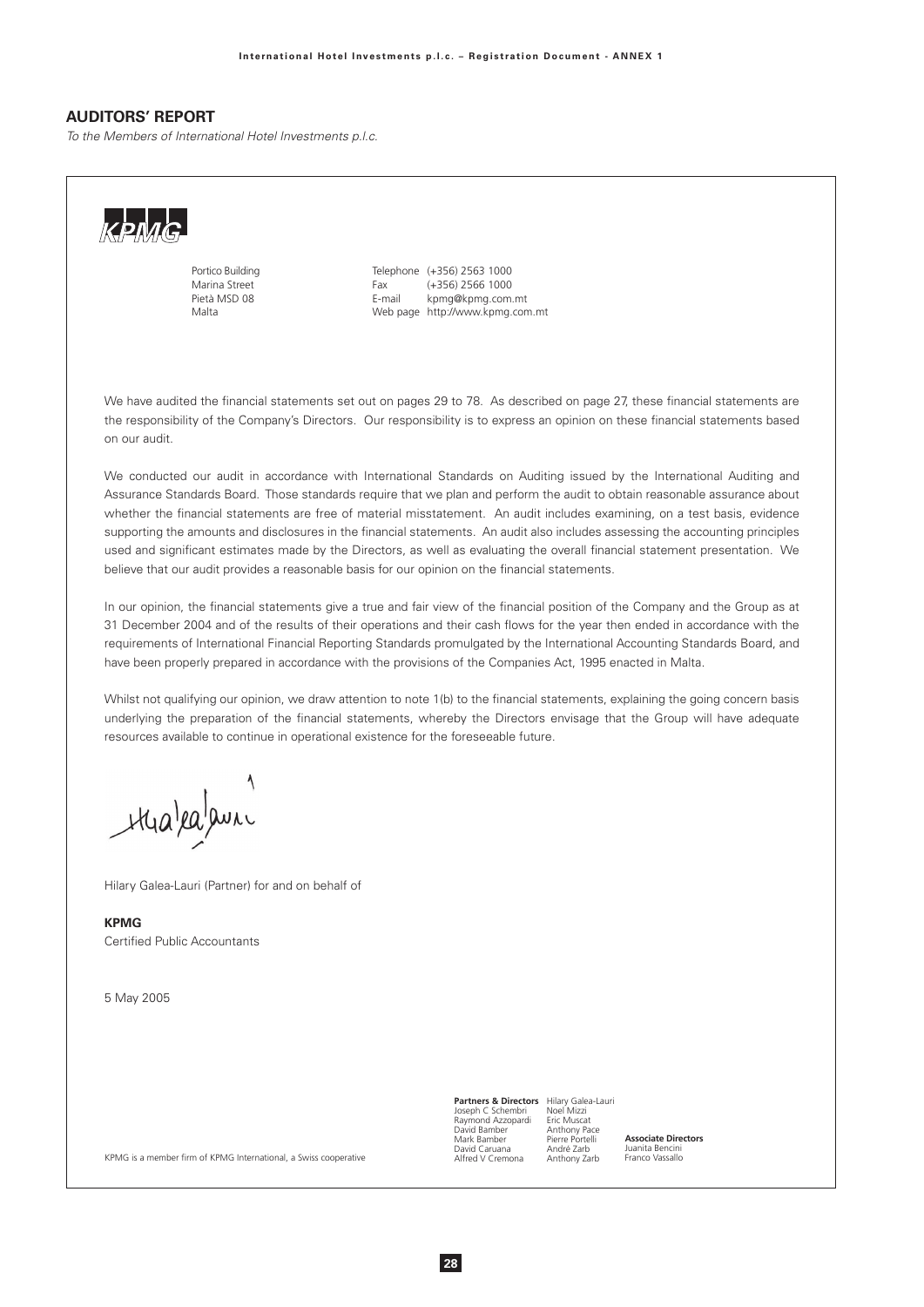# PROFIT AND LOSS ACCOUNTS

For the Year Ended 31 December 2004

|                                                  | <b>Note</b>    | <b>The Group</b> |                | <b>The Company</b> |               |
|--------------------------------------------------|----------------|------------------|----------------|--------------------|---------------|
|                                                  | 30             | 2004             | 2003           | 2004               | 2003          |
|                                                  |                | <b>EUR</b>       | <b>EUR</b>     | <b>EUR</b>         | <b>EUR</b>    |
| <b>Revenue</b>                                   | $\overline{2}$ | 46,623,923       | 34,719,489     | 1,972,950          | 1,252,891     |
| <b>Direct Costs</b>                              |                | (31,575,021)     | (23,929,800)   | (3,798,584)        | (2,822,045)   |
| <b>Gross Profit/(Loss)</b>                       |                | 15,048,902       | 10,789,689     | (1,825,634)        | (1,569,154)   |
| <b>Marketing Costs</b>                           |                | (3, 179, 934)    | (2,991,418)    |                    |               |
| Administrative Expenses                          |                | (10, 945, 104)   | (10,050,737)   | (572, 749)         | (1, 156, 976) |
| Net Impairment Losses                            | 3              | (2, 170, 600)    | (18, 260, 384) |                    |               |
| Revaluation to Fair Value of                     |                |                  |                |                    |               |
| Available-for-Sale Investments                   | 12(a)          |                  |                | (812, 296)         | 6,859,978     |
| Operating Net Exchange Differences               |                | 236,861          | (155, 244)     | 171,376            | 788,566       |
| Other Net Operating (Charges)/Income             |                | (203, 202)       | 209,207        |                    |               |
| <b>Operating (Loss)/Profit</b>                   | 4              | (1,213,077)      | (20, 458, 887) | (3,039,303)        | 4,922,414     |
| Staff Indemnities                                | 5              |                  | (1, 165, 000)  |                    |               |
| Pre-Operating Expenses                           | 5              | (2,269,027)      | (2,926,000)    |                    |               |
| Interest Receivable and Similar Income           | 6              | 502,847          | 526,787        |                    |               |
| Interest Payable and Similar Charges             | 7              | (8,783,994)      | (8,071,071)    |                    |               |
| Other Net Exchange Differences                   |                | (40, 641)        | 1,611,560      |                    |               |
| Revaluation to Fair Value of Investment Property | 11             |                  | 22,842,102     |                    |               |
| Income from Associates                           | 13(a)          | 458,863          | 263,494        |                    |               |
| (Loss)/Profit before Taxation                    |                | (11, 345, 029)   | (7, 377, 015)  | (3,039,303)        | 4,922,414     |
| Taxation                                         | 8              | 3,230,298        | (5, 161, 781)  | 360,421            | (2, 249, 957) |
| (Loss)/Profit for the Year                       |                | (8, 114, 731)    | (12,538,796)   | (2,678,882)        | 2,672,457     |
| (Loss)/Earnings per Share                        | 9              | (0.07)           | (0.10)         | (0.02)             | 0.02          |
|                                                  |                |                  |                |                    |               |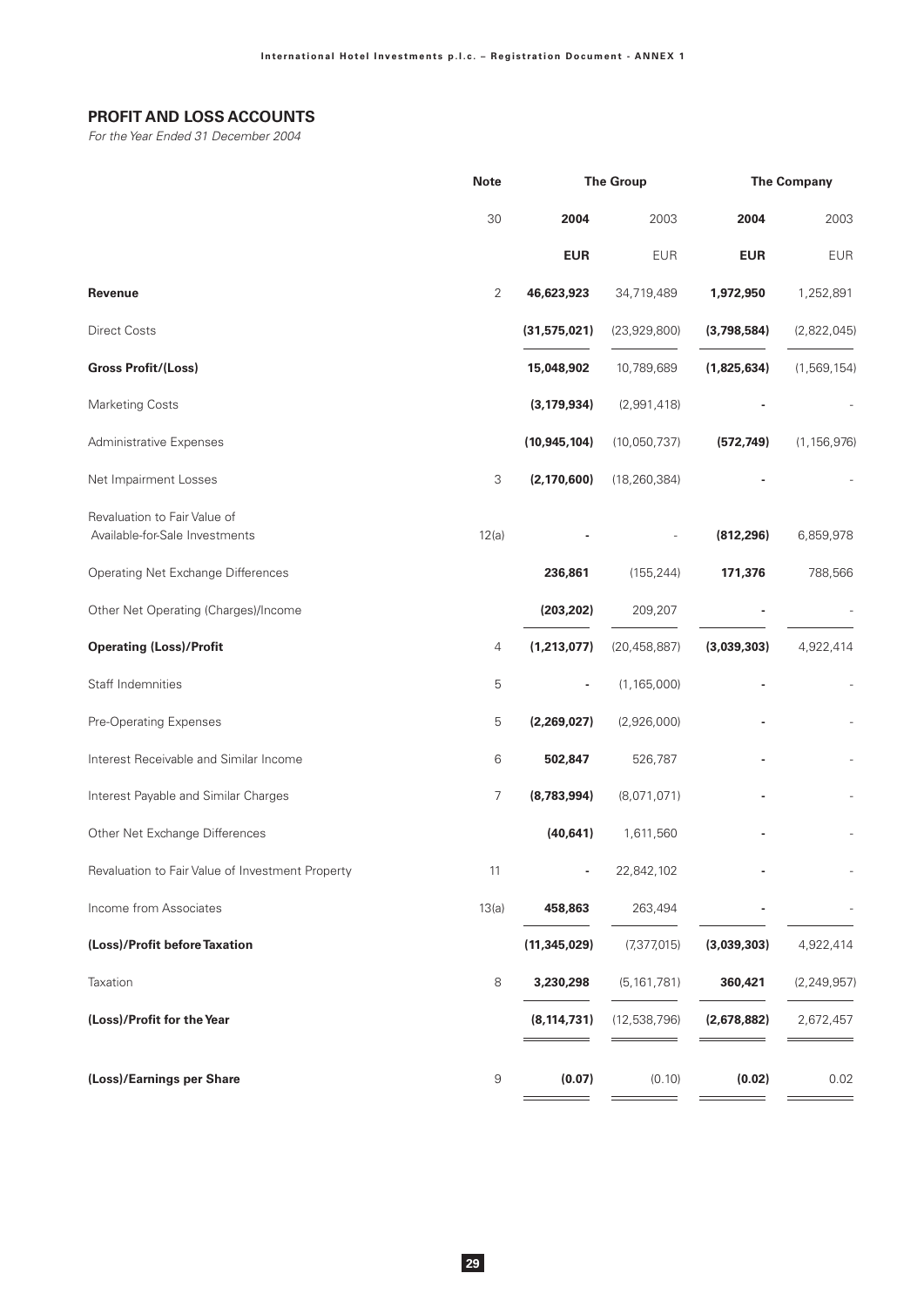# **BALANCE SHEETS**

At 31 December 2004

|                                              | <b>Note</b> |                | <b>The Group</b> | <b>The Company</b> |             |
|----------------------------------------------|-------------|----------------|------------------|--------------------|-------------|
|                                              | 30          | 2004           | 2003             | 2004               | 2003        |
|                                              |             | <b>EUR</b>     | <b>EUR</b>       | <b>EUR</b>         | <b>EUR</b>  |
| <b>Non-Current Assets</b>                    |             |                |                  |                    |             |
| Property, Plant and Equipment                | 10          | 299,249,198    | 285, 109, 941    |                    |             |
| <b>Investment Property</b>                   | 11          | 33,400,000     | 33,400,000       |                    |             |
| Investments in Subsidiary Companies          | 12          |                | $\overline{a}$   | 169,703,390        | 156,608,617 |
| Investments in Associated Companies          | 13          | 1,981,018      | 1,982,455        | 913,496            | 913,496     |
| Derivative Financial Instrument              | 14          | 351,488        | 178,083          | 351,488            | 178,083     |
| Loans Receivable                             | 15          | 1,470,000      | 1,470,000        | 15,509,835         | 15,509,835  |
|                                              |             | 336,451,704    | 322,140,479      | 186,478,209        | 173,210,031 |
| <b>Current Assets</b>                        |             |                |                  |                    |             |
| Inventories                                  |             | 2,121,293      | 1,622,386        |                    |             |
| <b>Trade Debtors</b>                         |             | 5,036,545      | 3,663,368        |                    |             |
| Other Debtors                                | 16          | 2,646,862      | 6,117,574        | 5,304,787          | 4,875,287   |
| <b>Taxation Recoverable</b>                  |             | 633,979        | 98,112           |                    |             |
| Cash at Bank and in Hand                     |             | 2,854,831      | 5,228,975        | 20,655             | 26,284      |
|                                              |             | 13,293,510     | 16,730,415       | 5,325,442          | 4,901,571   |
| <b>Current Liabilities</b>                   |             |                |                  |                    |             |
| <b>Bank Borrowings</b>                       | 17          | 24,283,668     | 11,382,674       | 12,000,000         | 2,000,000   |
| Other Interest-Bearing Liabilities           | 19          | 3,879,980      | 1,099,369        | 116,684            | 454,670     |
| <b>Trade Creditors</b>                       |             | 4,660,648      | 4,917,748        | 296,020            | 389,689     |
| <b>Other Creditors</b>                       | 20          | 25,652,167     | 28,342,013       | 3,239,261          | 3,901,317   |
|                                              |             | 58,476,463     | 45,741,804       | 15,651,965         | 6,745,676   |
| <b>Net Current Liabilities</b>               |             | (45, 182, 953) | (29,011,389)     | (10, 326, 523)     | (1,844,105) |
| <b>Total Assets less Current Liabilities</b> |             | 291,268,751    | 293,129,090      | 176, 151, 686      | 171,365,926 |
| <b>Non-Current Liabilities</b>               |             |                |                  |                    |             |
| <b>Bank Borrowings</b>                       | 17          | 98,468,209     | 104,808,040      | 11,000,000         | 13,000,040  |
| Debt Securities in Issue                     | 18          | 31,929,829     | 31,887,753       | 31,929,829         | 31,887,753  |
| Other Interest-Bearing Liabilities           | 19          | 3,324,837      | 1,888,300        |                    | 216,825     |
| Deferred Taxation                            | 21          | 23,055,950     | 26,940,094       | 2,056,220          | 2,416,789   |
| Provision for Charges                        |             | 194,650        | 345,000          |                    |             |
|                                              |             | 156,973,475    | 165,869,187      | 44,986,049         | 47,521,407  |
|                                              |             | 134,295,276    | 127,259,903      | 131,165,637        | 123,844,519 |
|                                              |             |                |                  |                    |             |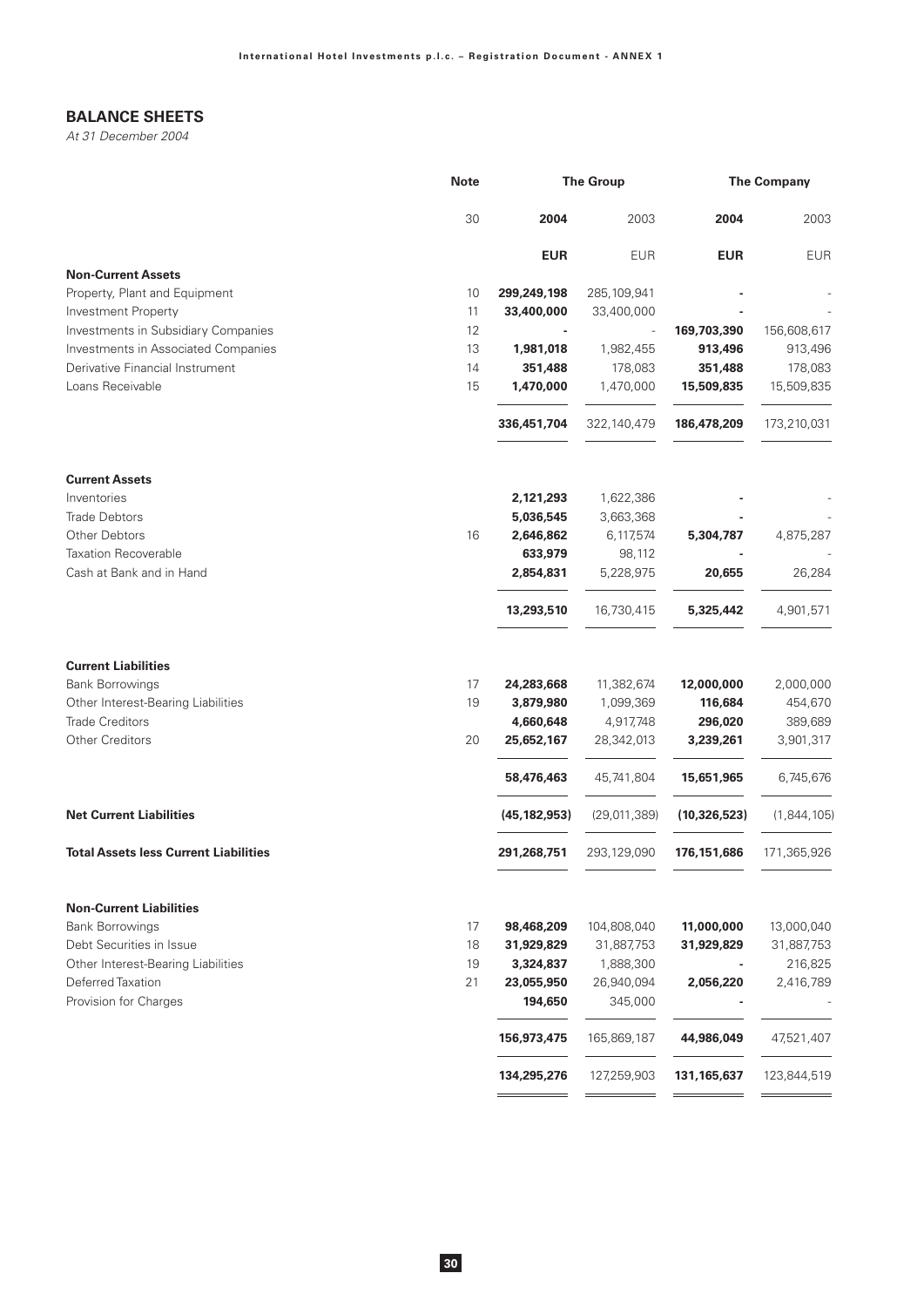# **BALANCE SHEETS**

At 31 December 2004

|                                                 | <b>Note</b> |             | <b>The Group</b> |             | <b>The Company</b> |  |
|-------------------------------------------------|-------------|-------------|------------------|-------------|--------------------|--|
|                                                 | 30          | 2004        | 2003             | 2004        | 2003               |  |
|                                                 |             | <b>EUR</b>  | <b>EUR</b>       | <b>EUR</b>  | <b>EUR</b>         |  |
| <b>Capital and Reserves</b>                     |             |             |                  |             |                    |  |
| Called Up Issued Share Capital                  | 22          | 129,053,489 | 119,053,489      | 129,053,489 | 119,053,489        |  |
| <b>Revaluation Reserve</b>                      | 23(a)       | 13,869,923  | 8,624,343        |             |                    |  |
| <b>Translation Reserve</b>                      | 23(b)       | (1,230,969) | (1, 135, 493)    |             |                    |  |
| <b>Reporting Currency Conversion Difference</b> | 23(c)       | 443,352     | 443,352          | 443,352     | 443,352            |  |
| Convertible Bonds Reserve                       | 23(d)       | 832,200     | 832,200          | 832,200     | 832,200            |  |
| Other Reserve                                   | 23(e)       | 812,988     | 627,736          | 4,743,982   | 5,086,722          |  |
| <b>Accumulated Losses</b>                       | 23(f)       | (9,485,707) | (1, 185, 724)    | (3,907,386) | (1, 571, 244)      |  |
|                                                 |             | 134,295,276 | 127,259,903      | 131,165,637 | 123,844,519        |  |
|                                                 |             |             |                  |             |                    |  |

The financial statements on pages 29 to 78 were approved by the Board of Directors on 5 May 2005 and were signed on its behalf by:

 $\leftarrow$  $\overline{\phantom{0}}$  $\overline{\mathcal{L}}$ 

Mr Alfred Pisani Chairman and Chief Executive Officer

Mr Joseph Fenech Managing Director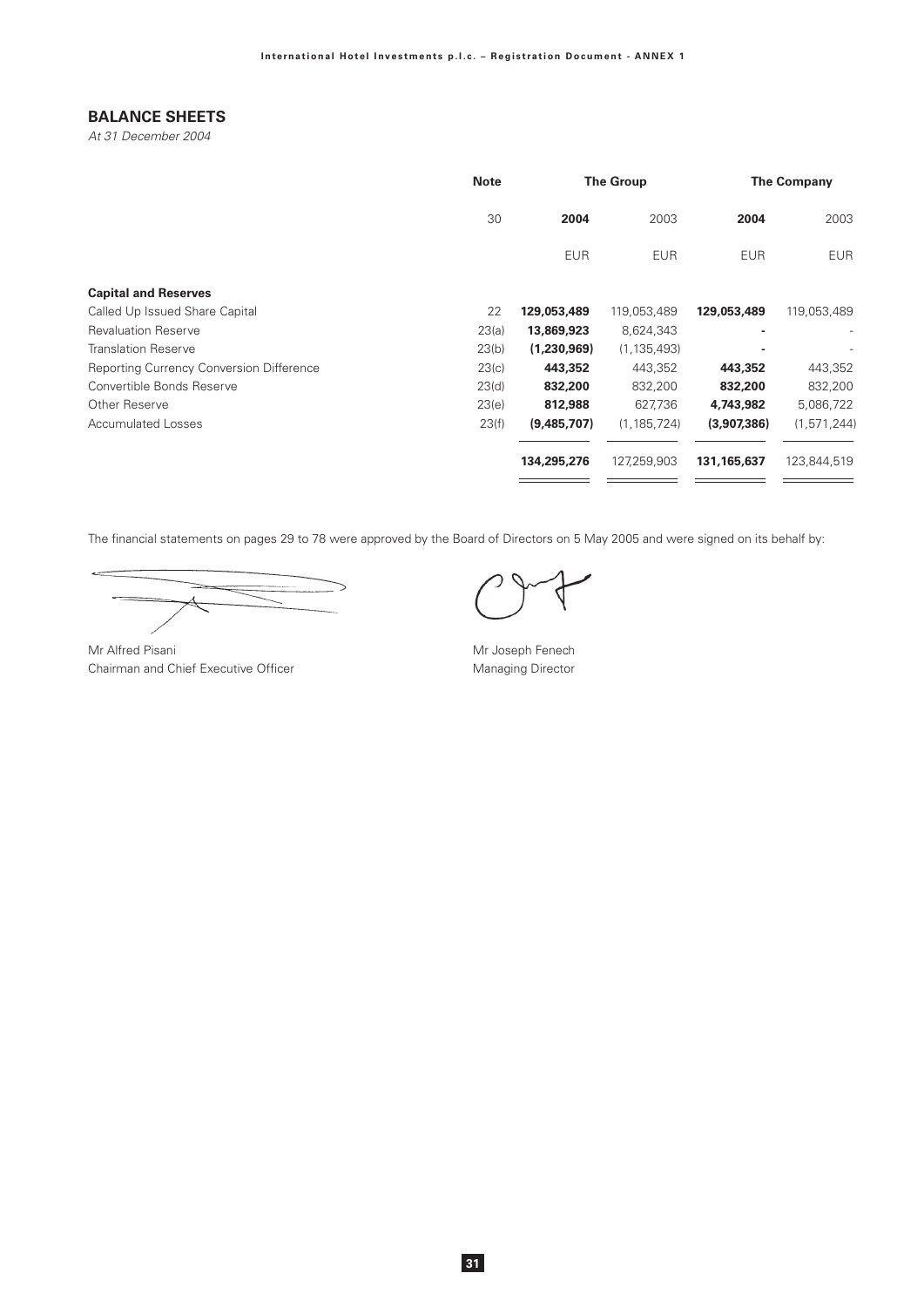# **STATEMENT OF CHANGES IN EQUITY**

For the Year Ended 31 December 2004

| <b>The Group</b>                                                                                  | <b>Total</b>  | <b>Called Up</b><br><b>Issued Share Revaluation</b><br><b>Capital</b> | Reserve*   | <b>Translation</b><br><b>Reserve</b> | <b>Reporting</b><br>Currency<br><b>Conversion</b><br>Difference* | <b>Convertible</b><br><b>Bonds</b><br>Reserve* | Reserve*   | Retained<br>Earnings/<br><b>Other (Accumulated</b><br>Losses) |
|---------------------------------------------------------------------------------------------------|---------------|-----------------------------------------------------------------------|------------|--------------------------------------|------------------------------------------------------------------|------------------------------------------------|------------|---------------------------------------------------------------|
|                                                                                                   | <b>EUR</b>    | <b>EUR</b>                                                            | <b>EUR</b> | <b>EUR</b>                           | <b>EUR</b>                                                       | <b>EUR</b>                                     | <b>EUR</b> | <b>EUR</b>                                                    |
| At 1 January 2003                                                                                 | 140,293,952   | 119,051,165                                                           | 8,624,343  | (637,916)                            | 443,352                                                          | 832,200                                        |            | 11,980,808                                                    |
| <b>Issue of Shares</b>                                                                            | 2,324         | 2,324                                                                 |            |                                      |                                                                  |                                                |            |                                                               |
| Foreign Exchange<br><b>Translation Differences</b>                                                | (497, 577)    |                                                                       |            | (497, 577)                           |                                                                  |                                                |            |                                                               |
| Loss for the Year                                                                                 | (12,538,796)  |                                                                       |            |                                      |                                                                  |                                                |            | (12,538,796)                                                  |
| Transfer to Other Reserve                                                                         |               |                                                                       |            |                                      |                                                                  | $\overline{a}$                                 | 627,736    | (627,736)                                                     |
| At 31 December 2003                                                                               | 127,259,903   | 119,053,489                                                           | 8,624,343  | (1, 135, 493)                        | 443,352                                                          | 832,200                                        | 627,736    | (1, 185, 724)                                                 |
| Issue of Shares                                                                                   | 10,000,000    | 10,000,000                                                            |            |                                      |                                                                  |                                                |            |                                                               |
| Adjustment to Deferred<br>Taxation on Prior Year<br>Revaluation of Hotel<br>Property (Note 21(c)) | 1,459,504     |                                                                       | 1,459,504  |                                      |                                                                  |                                                |            |                                                               |
| Revaluation of Hotel<br>Property, Net of<br>Deferred Taxation<br>(Note 23(a))                     | 3,786,076     |                                                                       | 3,786,076  |                                      |                                                                  |                                                |            |                                                               |
|                                                                                                   |               |                                                                       |            |                                      |                                                                  |                                                |            |                                                               |
| Foreign Exchange<br><b>Translation Differences</b>                                                | (95, 476)     |                                                                       |            | (95, 476)                            |                                                                  |                                                |            |                                                               |
| Loss for the Year                                                                                 | (8, 114, 731) |                                                                       |            |                                      |                                                                  |                                                |            | (8, 114, 731)                                                 |
| Transfer to Other Reserve                                                                         |               |                                                                       |            |                                      |                                                                  |                                                | 185,252    | (185, 252)                                                    |
| At 31 December 2004                                                                               | 134,295,276   | 129,053,489                                                           | 13,869,923 | (1,230,969)                          | 443,352                                                          | 832,200                                        | 812,988    | (9,485,707)                                                   |

\* Not available for distribution by way of dividends.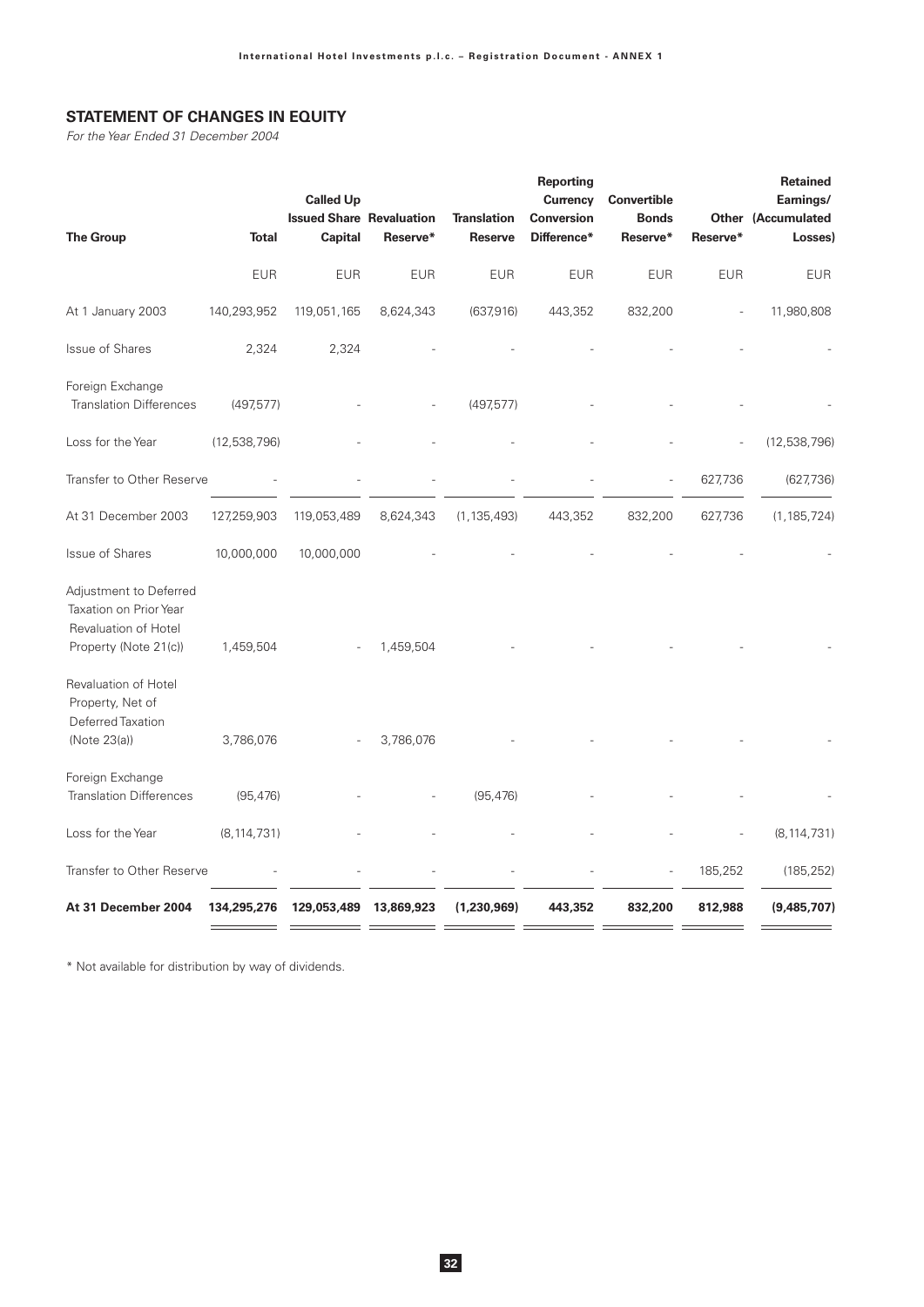# **STATEMENT OF CHANGES IN EQUITY**

For the Year Ended 31 December 2004

| <b>The Company</b>          | <b>Total</b>  | <b>Called Up</b><br><b>Issued Share</b><br><b>Capital</b> | Reporting<br><b>Currency</b><br><b>Conversion</b><br>Difference* | <b>Convertible</b><br><b>Bonds</b><br>Reserve* | Reserve*   | <b>Retained</b><br>Earnings/<br><b>Other (Accumulated</b><br>Losses) |
|-----------------------------|---------------|-----------------------------------------------------------|------------------------------------------------------------------|------------------------------------------------|------------|----------------------------------------------------------------------|
|                             | <b>EUR</b>    | <b>EUR</b>                                                | <b>EUR</b>                                                       | <b>EUR</b>                                     | <b>EUR</b> | <b>EUR</b>                                                           |
| At 1 January 2003           | 121, 169, 738 | 119,051,165                                               | 443,352                                                          | 832,200                                        | ÷,         | 843,021                                                              |
| <b>Issue of Shares</b>      | 2,324         | 2,324                                                     |                                                                  |                                                |            |                                                                      |
| Loss for the Year           | 2,672,457     |                                                           |                                                                  |                                                |            | 2,672,457                                                            |
| Transfer to Other Reserve   |               |                                                           |                                                                  |                                                | 5,086,722  | (5,086,722)                                                          |
| At 31 December 2003         | 123,844,519   | 119,053,489                                               | 443,352                                                          | 832,200                                        | 5,086,722  | (1, 571, 244)                                                        |
| Issue of Shares             | 10,000,000    | 10,000,000                                                |                                                                  |                                                |            |                                                                      |
| Loss for the Year           | (2,678,882)   |                                                           |                                                                  |                                                |            | (2,678,882)                                                          |
| Transfer from Other Reserve |               |                                                           |                                                                  |                                                | (342, 740) | 342,740                                                              |
| At 31 December 2004         | 131, 165, 637 | 129,053,489                                               | 443,352                                                          | 832,200                                        | 4,743,982  | (3,907,386)                                                          |

\* Not available for distribution by way of dividends.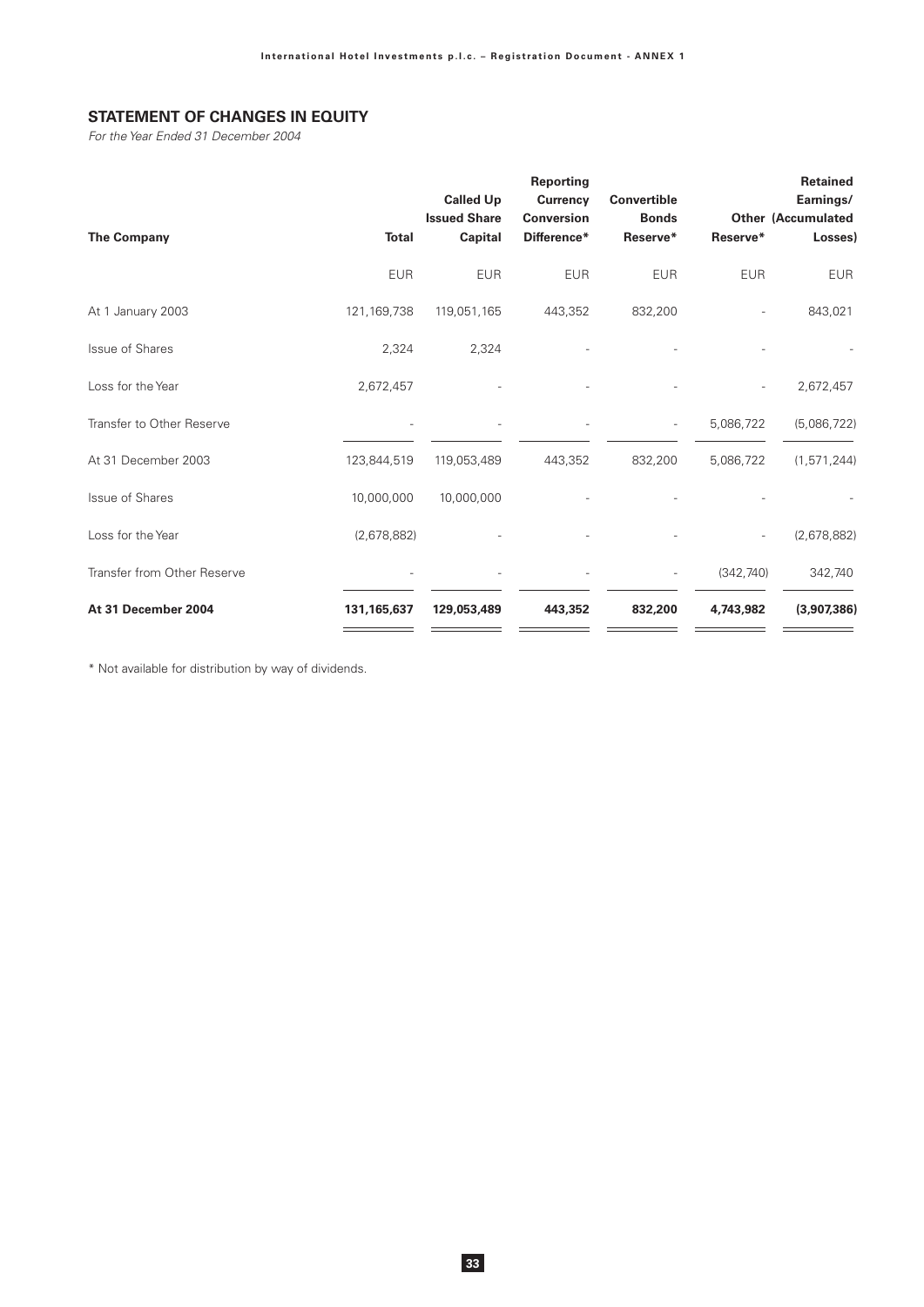# **CASH FLOW STATEMENTS**

For the Year Ended 31 December 2004

|                                                             | <b>Note</b> |                | <b>The Group</b> | <b>The Company</b> |               |  |
|-------------------------------------------------------------|-------------|----------------|------------------|--------------------|---------------|--|
|                                                             | 30          | 2004           | 2003             | 2004               | 2003          |  |
|                                                             |             | <b>EUR</b>     | <b>EUR</b>       | <b>EUR</b>         | <b>EUR</b>    |  |
| <b>Operating Activities</b>                                 |             |                |                  |                    |               |  |
| (Loss)/Profit before Taxation                               |             | (11, 345, 029) | (7,377,015)      | (3,039,303)        | 4,922,414     |  |
| Adjustments for:                                            |             |                |                  |                    |               |  |
| Depreciation                                                |             | 9,917,339      | 6,974,981        |                    | 12,614        |  |
| Loss on Disposal of Tangible Assets                         |             | 335,960        | 416,000          |                    |               |  |
| Provision for Charges                                       |             | (150, 350)     | (216,000)        |                    |               |  |
| Capitalised Development Costs Written Off                   |             |                | 443,410          |                    | 443,410       |  |
| Net Impairment Losses                                       |             | 2,170,600      | 18,260,384       |                    |               |  |
| Revaluation to Fair Value of Available-for-Sale Investments |             |                |                  | 812,296            | (6,859,978)   |  |
| Staff Indemnities                                           |             |                | 1,165,000        |                    |               |  |
| Pre-Operating Expenses                                      |             | 2,269,027      | 2,926,000        |                    |               |  |
| Interest Receivable and Similar Income                      |             | (329, 441)     | (348, 704)       |                    |               |  |
| Fair Value Gain on Interest Rate Swap                       |             | (173, 405)     | (178,083)        | (173, 405)         | (178,083)     |  |
| Interest Payable and Similar Charges                        |             | 8,574,452      | 7,880,927        |                    |               |  |
| Imputed Interest and Amortisation of Transaction Costs      |             | 209,544        | 190,144          | 209,545            | 190,144       |  |
| Realised Exchange Differences                               |             | (236, 861)     | (604, 629)       | (59, 778)          | (901)         |  |
| Unrealised Exchange Differences                             |             | 92,075         | (1, 269, 927)    | (111,598)          | (787, 665)    |  |
| Revaluation to Fair Value of Investment Property            |             |                | (22, 842, 102)   |                    |               |  |
| Income from Associates                                      |             | (458, 863)     | (263, 494)       |                    |               |  |
|                                                             |             | 10,875,048     | 5,156,892        | (2, 362, 243)      | (2, 258, 045) |  |
| <b>Working Capital Changes:</b>                             |             |                |                  |                    |               |  |
| Inventories                                                 |             | (502, 130)     | 230,134          |                    |               |  |
| Debtors                                                     |             | (1,496,747)    | 1,856,906        | (439, 265)         | (664, 869)    |  |
| <b>Advance Deposits</b>                                     |             | (1,930,659)    | 2,585,979        |                    |               |  |
| <b>Other Creditors</b>                                      |             | 2,685,370      | (521, 451)       | 549,950            | 1,161,646     |  |
| Net Cash Generated from/(Absorbed by Operations)            |             | 9,630,882      | 9,308,460        | (2,251,558)        | (1,761,268)   |  |
| Staff Indemnities                                           |             |                | (1, 165, 000)    |                    |               |  |
| Pre-Operating Expenses                                      |             | (2,269,027)    | (2,926,000)      |                    |               |  |
| <b>Taxation Paid</b>                                        |             | (915, 452)     | (875, 493)       |                    | (185, 676)    |  |
| Net Cash from/(used in) Operating Activities                |             | 6,446,403      | 4,341,967        | (2,251,558)        | (1,946,944)   |  |
| <b>Investing Activities</b>                                 |             |                |                  |                    |               |  |
| Payments to Acquire Property, Plant and Equipment           |             | (17,869,561)   | (30, 804, 068)   | (1,475,645)        | (878, 019)    |  |
| Proceeds from Disposal of Property, Plant and Equipment     |             | 257,019        | 54,698           |                    |               |  |
| Net Loans Advanced to Subsidiary Companies,                 |             |                |                  |                    |               |  |
| Capitalised as part of Net Investment                       |             |                |                  | (13,907,069)       | (1, 181, 287) |  |
| Interest Received                                           |             | 310,267        | 297,881          |                    |               |  |
| Payments for Costs Incidental to the Acquisition            |             |                |                  |                    |               |  |
| of Investments in Group Companies                           |             |                | (64, 631)        |                    | (64, 631)     |  |
| <b>Net Cash used in Investing Activities</b>                |             | (17, 302, 275) | (30, 516, 120)   | (15, 382, 714)     | (2, 123, 937) |  |
| Carried Forward                                             |             | (10, 855, 872) | (26, 174, 153)   | (17,634,272)       | (4,070,881)   |  |
|                                                             |             |                |                  |                    |               |  |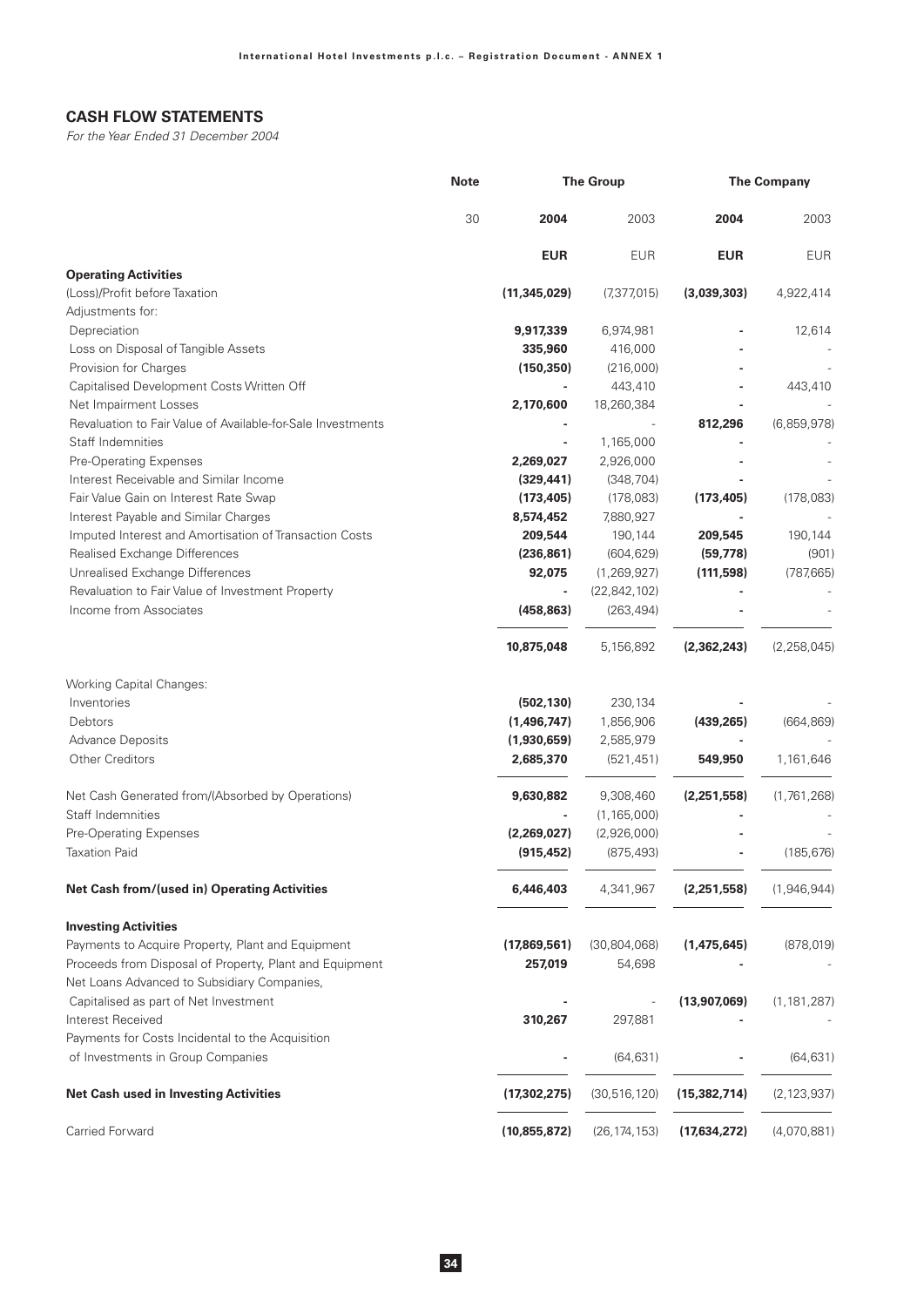# **CASH FLOW STATEMENTS**

For the Year Ended 31 December 2004

|                                                                 | <b>Note</b> |                | <b>The Group</b> |              | <b>The Company</b> |
|-----------------------------------------------------------------|-------------|----------------|------------------|--------------|--------------------|
|                                                                 | 30          | 2004           | 2003             | 2004         | 2003               |
|                                                                 |             | <b>EUR</b>     | <b>EUR</b>       | <b>EUR</b>   | <b>EUR</b>         |
| Brought Forward                                                 |             | (10, 855, 872) | (26, 174, 153)   | (17,634,272) | (4,070,881)        |
| <b>Financing Activities</b>                                     |             |                |                  |              |                    |
| Proceeds from Issue of Shares                                   |             | 10,000,000     | 2,324            | 10,000,000   | 2,324              |
| Funds Previously Held by Custodian Bank                         |             |                | 1,718,000        |              |                    |
| <b>Bank Finance</b>                                             |             | 15,000,000     | 45,500,040       | 10,000,000   | 15,000,040         |
| Repayment of Bank Borrowings                                    |             | (9, 182, 548)  | (19, 152, 750)   | (2,000,040)  |                    |
| Proceeds from Issue of Bonds                                    |             |                | 21,835,887       |              | 21,835,887         |
| Loans Advanced by Parent Company and                            |             |                |                  |              |                    |
| its Other Subsidiary Companies                                  |             |                |                  | 194,823      |                    |
| Repayment of Loans Advanced by Parent                           |             |                |                  |              |                    |
| Company and its Other Subsidiary Companies                      |             | (100, 142)     | (26, 148, 254)   | (549, 863)   | (26, 214, 367)     |
| Loan Advanced by Group Company                                  |             |                |                  |              | 76,558             |
| Repayment of Loans Advanced by Group Companies<br>Interest Paid |             | (7,975,399)    | (6, 344, 543)    |              | (6,781,854)        |
| <b>Net Cash from Financing Activities</b>                       |             | 7,741,911      | 17,410,704       | 17,644,920   | 3,918,588          |
| Effect of Exchange Rate Fluctuations:                           |             |                |                  |              |                    |
| On the Translation of Cash Flows of Foreign Operations          |             | (46, 823)      | (2, 205)         |              |                    |
| On Cash and Cash Equivalents                                    |             | 11,755         | 52,848           | (16, 277)    |                    |
| Net Decrease in Cash and Cash Equivalents                       |             | (3, 149, 029)  | (8,712,806)      | (5,629)      | (152, 293)         |
| Cash and Cash Equivalents at Beginning of Year                  |             | 3,383,649      | 12,096,455       | 26,284       | 178,577            |
| <b>Cash and Cash Equivalents at End of Year</b>                 | 24          | 234,620        | 3,383,649        | 20,655       | 26,284             |
|                                                                 |             |                |                  |              |                    |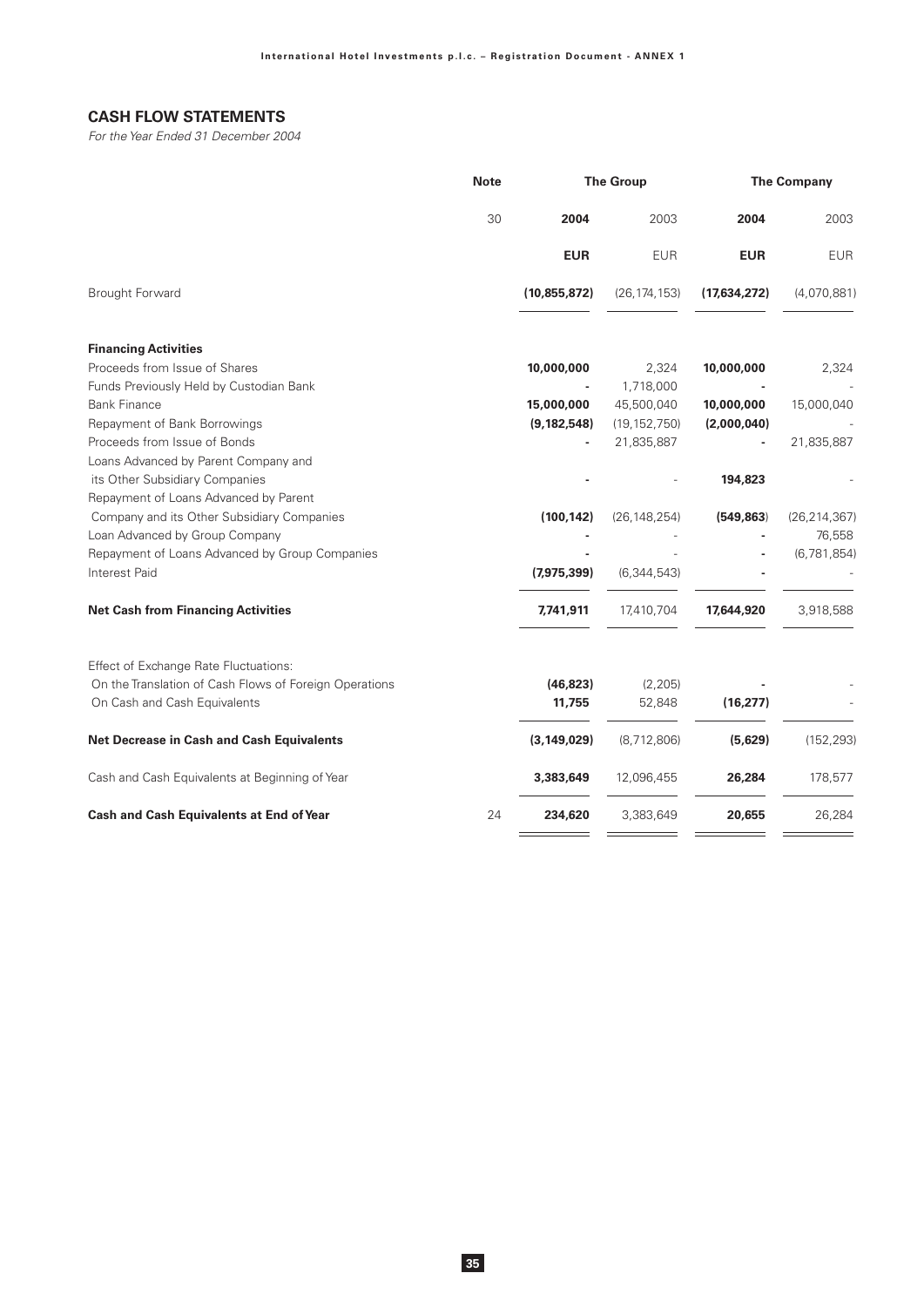## **NOTES TO THE FINANCIAL STATEMENTS**

For the Year Ended 31 December 2004

### **1 Significant Accounting Policies**

International Hotel Investments p.l.c. (referred to as "IHI") is a company domiciled in Malta. The consolidated financial statements comprise those of IHI (also referred to as "the Company") and its subsidiaries (together referred to as "the Group") and the Group's interest in associates. IHI is, in turn, a subsidiary company of Corinthia Palace Hotel Company Limited (referred to as "the Parent Company" or "CPHCL").

#### (a) Statement of Compliance

The financial statements have been prepared in accordance with the provisions of the Companies Act, 1995 (the "Act") enacted in Malta, which requires adherence to International Financial Reporting Standards (IFRSs) and their interpretations adopted by the International Accounting Standards Board (IASB).

The Act specifies that in the event that any one of its provisions is in conflict or not compatible with IFRSs or its application is compatible with the obligation for the financial statements to give a true and fair view, that provision shall be departed from in order to give a true and fair view.

IFRS 3, Business Combinations, IAS 36 (Revised 2004), Impairment of Assets, and IAS 38 (Revised 2004), Intangible Assets, have been adopted before their effective date.

### (b) Basis of Preparation

The financial statements are prepared on the going concern basis (see below) and on the historical cost basis, except that the following assets are stated at their fair value: property, investments in subsidiary companies and derivative financial instruments.

The preparation of financial statements in conformity with IFRSs requires management to make judgements, estimates and assumptions that affect the application of policies and reported amounts of assets and liabilities, income and expenses. The estimates and associated assumptions are based on historical experience and various other factors that are believed to be reasonable under the circumstances, the results of which form the basis of making the judgements about carrying values of assets and liabilities that are not readily apparent from other sources. Actual results may differ from these estimates.

The estimates and underlying assumptions are reviewed on an ongoing basis. Revisions to accounting estimates are recognised in the period in which the estimate is revised if the revision affects only that period, or in the period of revision and future periods if the revision affects both current and future periods.

Judgements made by management in the application of IFRSs that have significant effect on the financial statements and estimates with a significant risk of material adjustment in the next year are discussed in Note 29.

The accounting policies have been consistently applied by Group enterprises and are consistent with those used in previous years.

#### Going Concern Basis

The Directors have considered the going concern basis underlying the preparation of these financial statements, which assumes that the Group's lenders will continue to provide the financial support necessary to enable it to finance its ongoing investment and refurbishment programmes relating to its hotel properties, and meet its debts as they fall due.

During the initial years of operation, the Group has undertaken substantial capital investment, incurring costs in the acquisition and redevelopment of four hotel properties which created a heavy outflow of capital with no significant returns. Such acquisitions have been financed mainly through the raising of capital by way of equity and bonds listed on the Malta Stock Exchange and loans advanced by its bankers.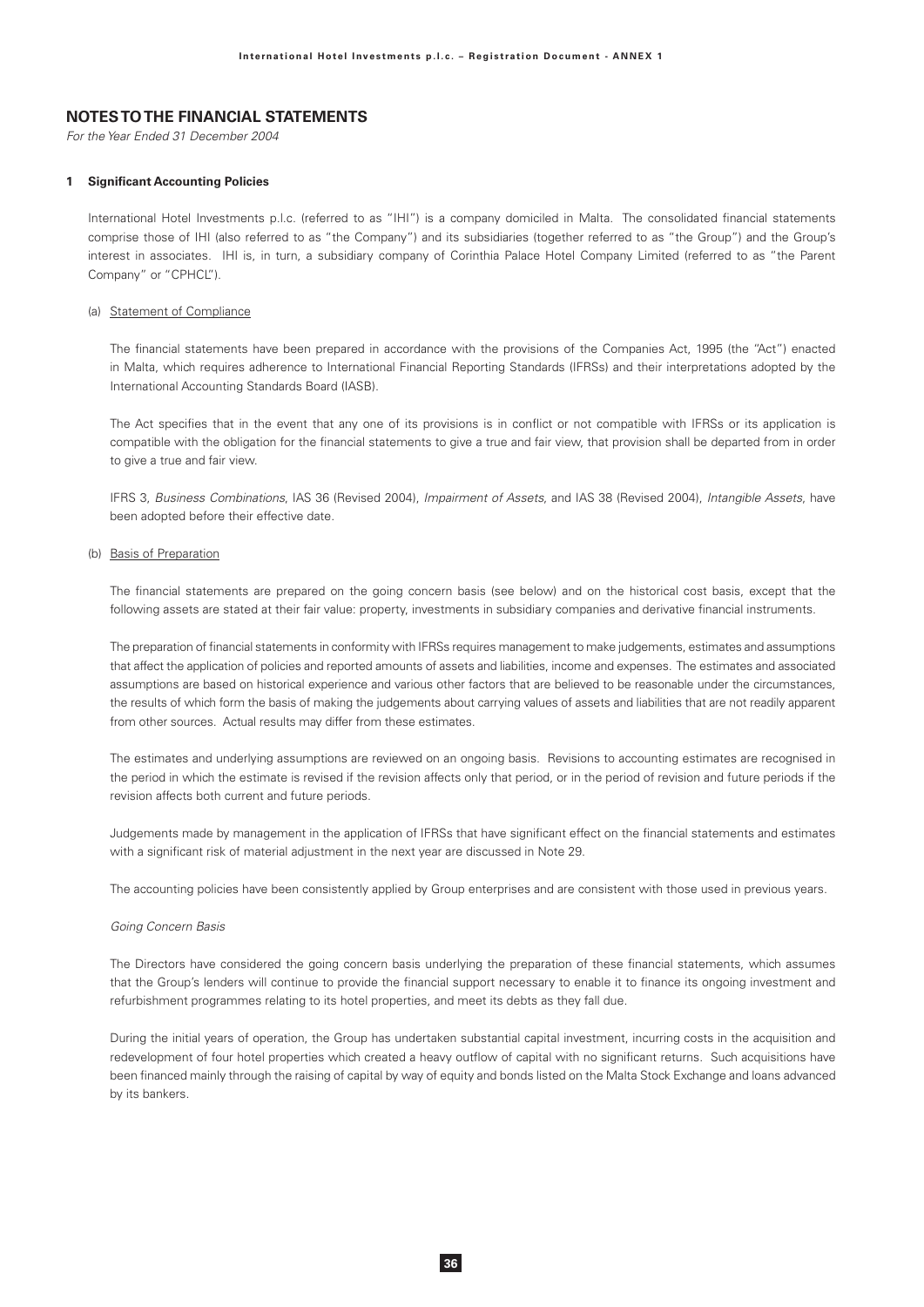For the Year Ended 31 December 2004

### 1 Significant Accounting Policies (Cont.)

(b) Basis of Preparation (Cont.)

Going Concern Basis (Cont.)

The Group's business is in the main dependent on the operation of city centre hotel properties. The hotel industry globally has been characterised by changes in economic and market conditions, which have adversely affected the Group's business and operating results. Furthermore, one of the Group's hotels, the Corinthia Alfa Hotel and Congress Centre in Lisbon was launched during May 2004 and, in line with industry norms, witnessed a slow build-up in its performance in its first months of operation.

The Directors envisage that the lifting of the economic embargo against Libya in 2004, the re-opening of the Corinthia Alfa Hotel and Congress Centre in Lisbon in May 2004, together with the accession of Malta and Hungary to the European Union also in May 2004 and the recovery of the hospitality industry, will contribute positively and will serve to enhance the Group's ability to generate future income streams. In this scenario, the Directors are confident that the Group will retain market share across all its hotel operations at room rates sufficient to sustain profitable operations, such that the recoverable amounts of the hotel properties are at least equal to the carrying amounts at which they are stated at 31 December 2004.

On the strength of their assessment, the Directors anticipate that the Group will continue to operate within the banking limits currently agreed and within those that they expect will be agreed when the Group's bankers consider renewing the facilities for further terms. Additional funding arrangements negotiated or in the course of negotiation are outlined below:

- One of the Group's subsidiaries has successfully negotiated long-term funding from its bankers for EUR12.5 million in connection with the refurbishment of its hotel property situated in Portugal. Drawdown of this amount is subject to fulfilling a number of conditions precedent attached to this facility, expected to be made available and utilised during 2005. In view of an initial moratorium on repayments, this loan will substitute an equal amount of liabilities falling due within one year from balance sheet date. In addition, the overdraft facility available in the operation of this hotel has been increased by a further EUR250,000.
- Another of the Group's subsidiaries has extended the financing period for certain liabilities owed to a third party and totalling EUR2 million till 31 March 2006. The trems of this agreement have been agreed to in principle by the subsidiary company and the third party.
- Facilities amounting to EUR7 million have been negotiated to fund in part the Group's capital expenditure commitments as set out in Note 26 to these financial statements.
- Since balance sheet date, the parent company has injected EUR10 million by way of equity (Note 22(b)) and has committed itself, together with its other subsidiaries, to continue providing the Group sufficient financial support, as may be required from time to time, to enable it to pay its debts, fund its own operations and continue to operate as a going concern. In addition, the Parent Company and its other subsidiaries have irrevocably subordinated their rights to repayment of amounts owing by the Group. Also, the repayment date of amounts totalling EUR6.9 million (Note 25(c)) due by the Group to its Parent Company and its other subsidiaries at balance sheet date, has since been postponed for more than 2 years from this date.

Based on the foregoing, the Directors believe that it remains appropriate to prepare the financial statements on a going concern basis. As a result, the financial statements do not include any adjustments in the event that the Directors' expectations do not materialise, and/or the Group does not succeed to secure or renew the funding arrangements outlined above.

### (c) Measurement and Presentation Currencies

The measurement currency adopted is the Euro (EUR) as this better provides information that reflects the economic substance of the underlying events and circumstances relevant to the Group of which it is the parent. With the exception of a subsidiary company registered in Malta, all the significant subsidiary companies use the Euro as the currency for measuring items in their financial statements. The Group has determined the Euro as the currency for preparing its financial statements.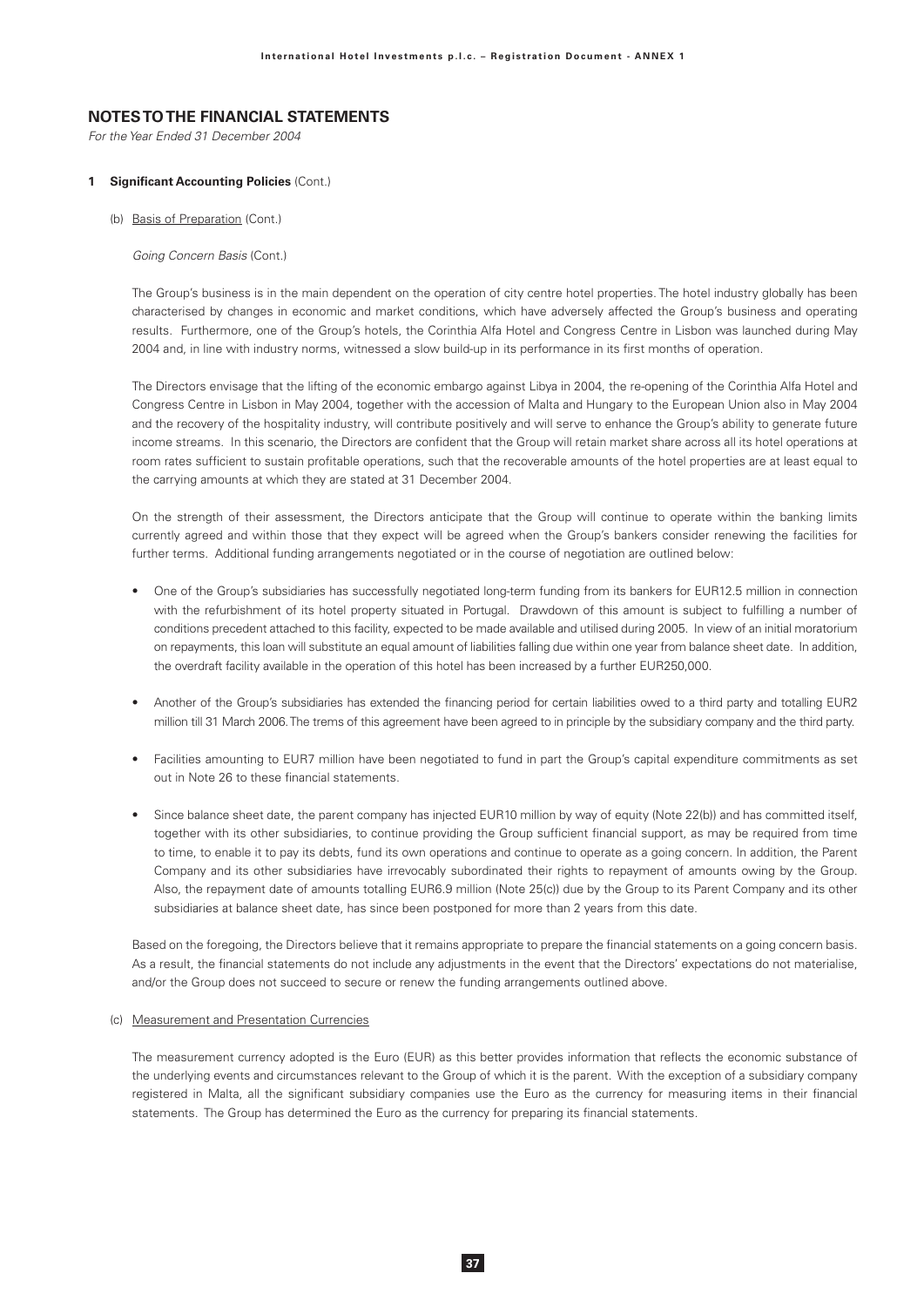For the Year Ended 31 December 2004

#### 1 Significant Accounting Policies (Cont.)

#### (d) Basis of Consolidation

(i) Subsidiaries

Subsidiaries are entities controlled by the Company. Control exists when the Company has the power, directly or indirectly, to govern the financial and operating policies of an entity so as to obtain benefits from its activities. The financial statements of subsidiaries are included in the consolidated financial statements from the date that control commences until the date that control ceases.

#### (ii) Associates

Associates are those entities in which the Group has significant influence, but not control, over the financial and operating policies. The consolidated financial statements include the Group's share of the total recognised gains and losses of associates on an equity accounted basis, from the date that significant influence commences until the date that significant influence ceases. When the Group's share of losses exceeds its interest in an associate, the Group's carrying amount is reduced to nil and recognition of further losses is discontinued, except to the extent that the Group has incurred legal or constructive obligations or made payments on behalf of an associate.

### (iii) Eliminations on Consolidation

Intra-group balances and any unrealised gains and losses or income and expenses arising from intra-group transactions, are eliminated in preparing the consolidated financial statements. Unrealised profits arising from transactions with associates are eliminated to the extent of the Group's interest in the entity. Unrealised losses are eliminated in the same way as unrealised gains, but only to the extent that there is no evidence of impairment.

### (e) Foreign Currency

#### (i) Foreign Currency Transactions

Transactions in foreign currencies are translated to Euro at the foreign exchange rate ruling at the date of the transaction. Monetary assets and liabilities denominated in foreign currencies at the balance sheet date are translated to Euro at the foreign exchange rate ruling at that date. Foreign exchange differences arising on translation are recognised in the profit and loss account. Any unrealised exchange gains at balance sheet date are transferred from the profit and loss (reserve) account to a non-distributable reserve. Non-monetary assets and liabilities that are measured in terms of historical cost in a foreign currency are translated using the exchange rate at the date of the transaction. Non-monetary assets and liabilities denominated in foreign currencies that are stated at fair value, are translated to Euro at foreign exchange rate ruling at the dates the values were determined.

#### (ii) Financial Statements of Foreign Operations

The assets and liabilities of foreign operations, including goodwill and fair value adjustments arising on consolidation, are translated to Euro at foreign exchange rates ruling at the balance sheet date. The revenues and expenses of foreign operations are translated to Euro at rates approximating to the foreign exchange rates ruling at the dates of the transactions. Foreign exchange differences arising on retranslation are recognised directly in a separate component of equity (Translation Reserve).

### (iii) Net Investment in Foreign Operations

Exchange differences arising from the translation of the net investment in foreign operations are taken to Translation Reserve. They are released into the profit and loss account upon disposal.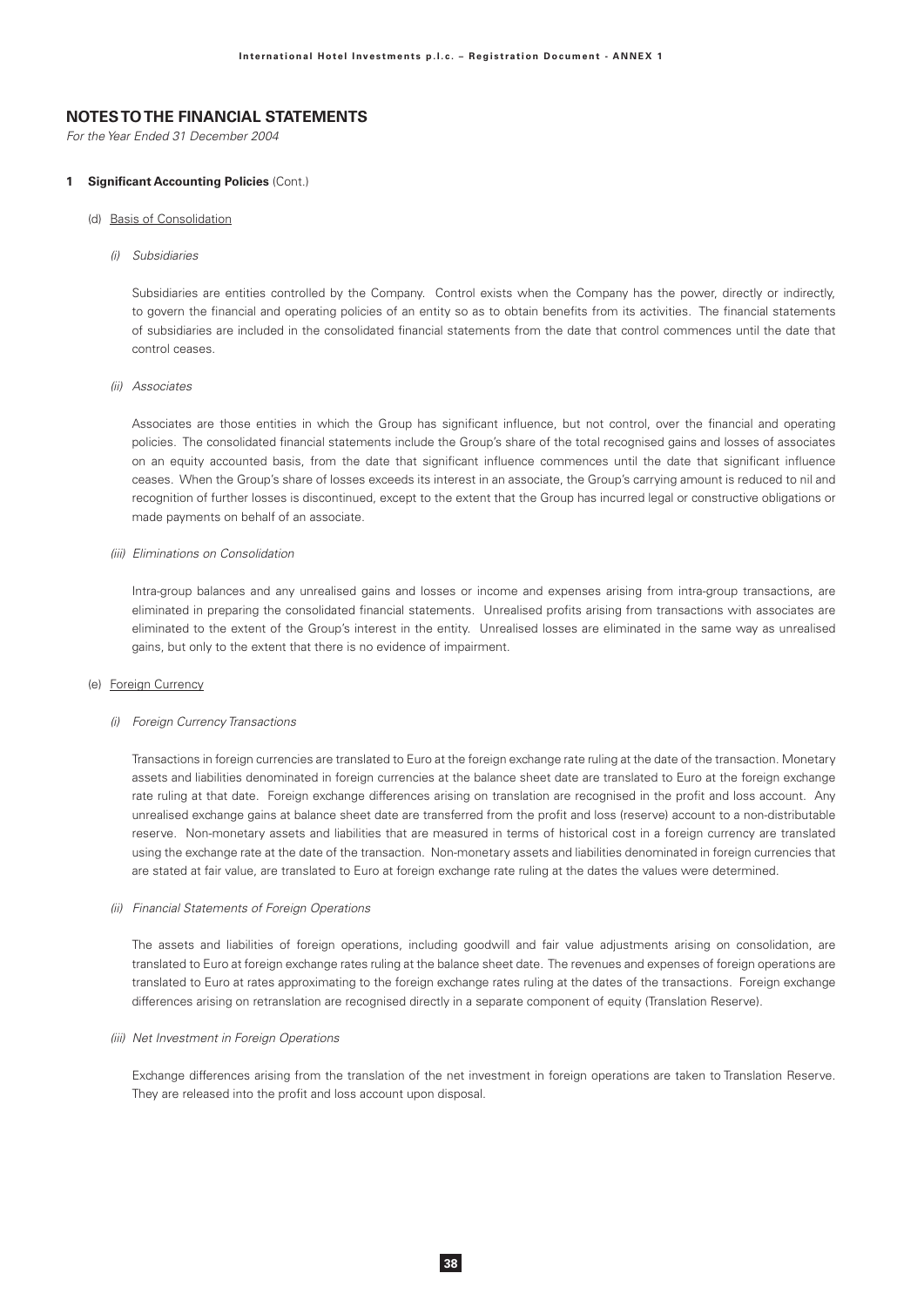For the Year Ended 31 December 2004

#### 1 Significant Accounting Policies (Cont.)

### (e) Foreign Currency (Cont.)

#### (iv) Exchange Differences Arising on Intra-Group Balances

Exchange differences arising on a monetary item that, in substance, forms part of the net investment of the Company or of one of its subsidiaries, in a foreign entity, is recognised in the profit and loss account in the respective company's financial statements, but classified as equity, through the Translation Reserve, in those of the Group, until disposal of the net investment, at which time they are recognised in the profit and loss account. Such monetary items are those for which settlement is neither planned nor likely to occur in the foreseeable future and exclude trade receivable and trade payables.

### (f) Property, Plant and Equipment

(i) Owned Assets

Tangible assets are initially measured at cost. Subsequent to initial recognition, land and buildings are revalued periodically, such that the carrying amount does not differ materially from that which would be determined using fair value at the balance sheet date. All tangible assets, other than freehold land, crockery and utensils and assets in the course of construction, are stated net of accumulated depreciation (see below) and impairment losses (refer accounting policy (n)).

Any surpluses arising on revaluation are credited to a revaluation reserve. Any deficiencies resulting from decreases in value are deducted from this reserve to the extent that it is sufficient to absorb them, with any excess charged to the profit and loss account.

The cost of constructed assets includes the cost of materials, direct labour and an appropriate proportion of overheads, and, where applicable, interest costs incurred in financing (refer accounting policy (s)(ii)), together with any other costs, to the extent that they are incurred prior to the commencement of the use of these assets. The latter costs also include local property taxes. Where an item of tangible assets comprises major components having different useful lives, they are accounted for as separate items of tangible assets.

### (ii) Leased Assets

Leases in terms of which the Group assumes substantially all the risks and rewards of ownership are classified as finance leases. Tangible assets acquired by way of finance lease are stated at an amount equal to the lower of their fair value and the present value of the minimum lease payments at inception of the lease, less accumulated depreciation and impairment losses (refer accounting policy (n)). Operating lease payments are accounted for in accordance with accounting policy (s)(i).

#### (iii) Subsequent Expenditure

Expenditure incurred to replace a component of an item of a tangible asset that is accounted for separately, including major inspection and overhaul expenditure, is capitalised. Other subsequent expenditure is capitalised only when it increases the future economic benefits embodied in the item of tangible assets. All other expenditure is recognised in the profit and loss account as an expense when incurred.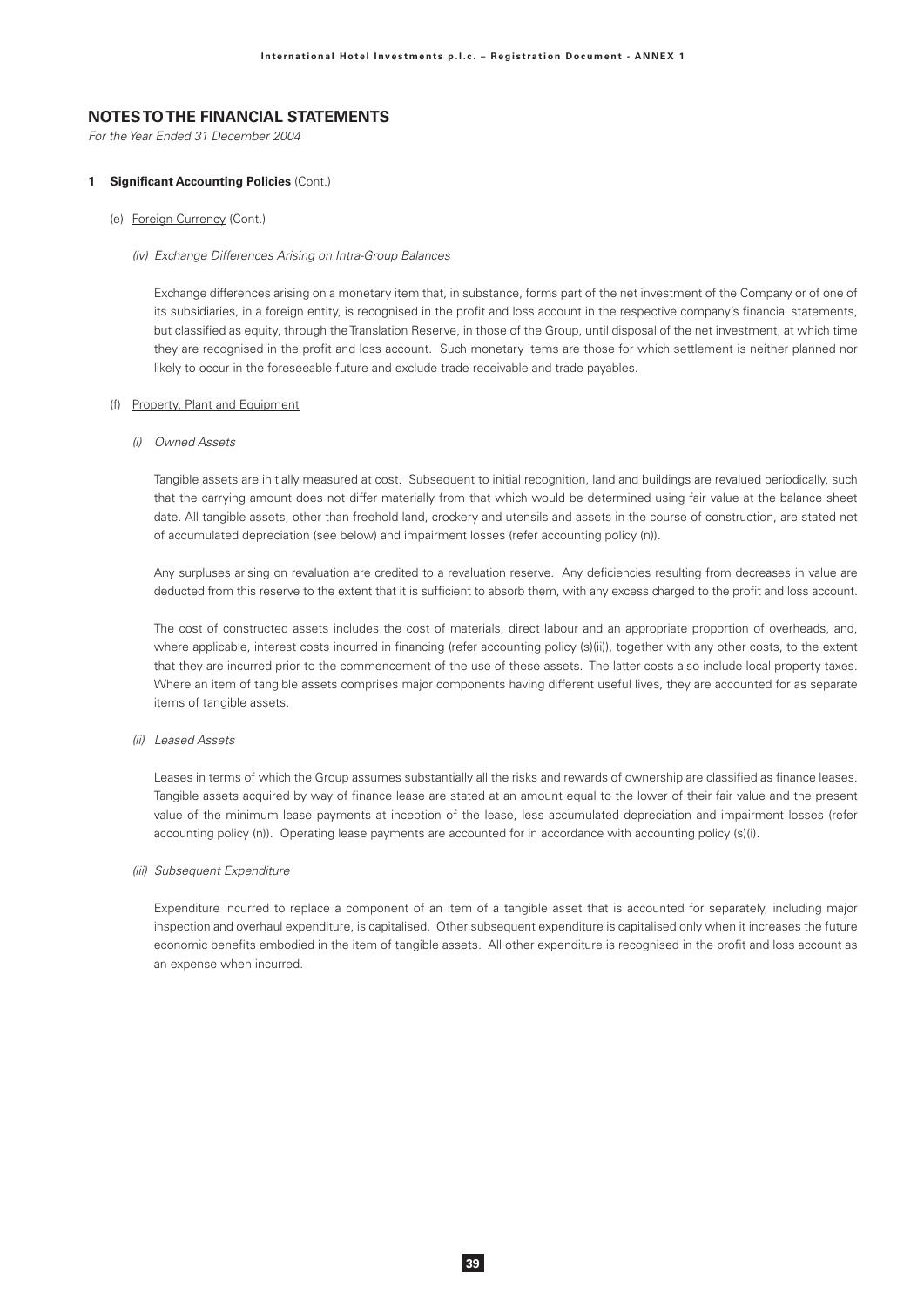For the Year Ended 31 December 2004

### 1 Significant Accounting Policies (Cont.)

### (f) Property, Plant and Equipment (Cont.)

(iv) Depreciation

Depreciation is calculated to write down the carrying amount of all tangible assets, other than freehold land, crockery and utensils and assets in the course of construction, by equal annual instalments over their expected useful economic lives. Crockery and utensils, which are included in hotel plant and equipment, are dealt with on a replacement basis.

The rates of depreciation used for the other tangible assets are based on the following useful lives:

|           |                                    | Years              |
|-----------|------------------------------------|--------------------|
|           | • Freehold Buildings               | $25 - 50$          |
| $\bullet$ | Leasehold Land and Buildings       | Over Term of Lease |
|           | • Hotel Plant and Equipment        | $3 - 15$           |
|           | • Furniture, Fixtures and Fittings | $3 - 10$           |
|           | Motor Vehicles                     | 5                  |

### (g) Investment Property

Investment property is stated at fair value, determined annually by the Directors, relying on expert opinions. Any gain or loss arising from a change in fair value is recognised in the profit and loss account. Rental income from investment property is accounted for as described in accounting policy (r)(iv).

#### (h) Investments

Investments in subsidiaries included in the balance sheet of the Company are accounted for as available-for-sale financial assets as described in IAS 39, Financial Instruments: Recognition and Measurement. These investments are accounted for in the Group's financial statements as set out in accounting policy (d)(i).

On initial recognition, available-for-sale financial assets are measured at cost, being the fair value of the consideration given. Transaction costs are included in the initial measurement of such assets. After initial recognition, such assets are measured at their fair values, without any deduction for transaction costs that may be incurred on sale or other disposal. Gains or losses arising from a change in the fair value of these assets are included in net profit or loss for the period in which they arise.

Investments in associates are shown in the balance sheet of the Company at cost. These investments are accounted for in the Group's financial statements as set out in accounting policy (d)(ii).

#### (i) Derivative Financial Instruments

The Company uses derivative financial instruments in the form of interest rate swaps to hedge its exposure to interest rate risks. Derivatives that do not qualify for hedge accounting are accounted for as trading instruments.

Derivative financial instruments are recognised initially at cost. Subsequently to initial recognition, derivative financial instruments are stated at fair value. Where a derivate financial instrument is designated as a hedge, the effective part of any gain or loss on the derivative financial instrument is recognised directly in equity. The ineffective part of any gain or loss is recognised in the profit and loss account immediately. Gains or losses resulting from changes in the fair value of derivatives accounted for as trading instruments are also recognised in the profit and loss account.

The fair value of interest rate swaps is the estimated amount that the Company would receive or pay to terminate the swap at the balance sheet date taking into account current interest rates and the current creditworthiness of the swap counterparties.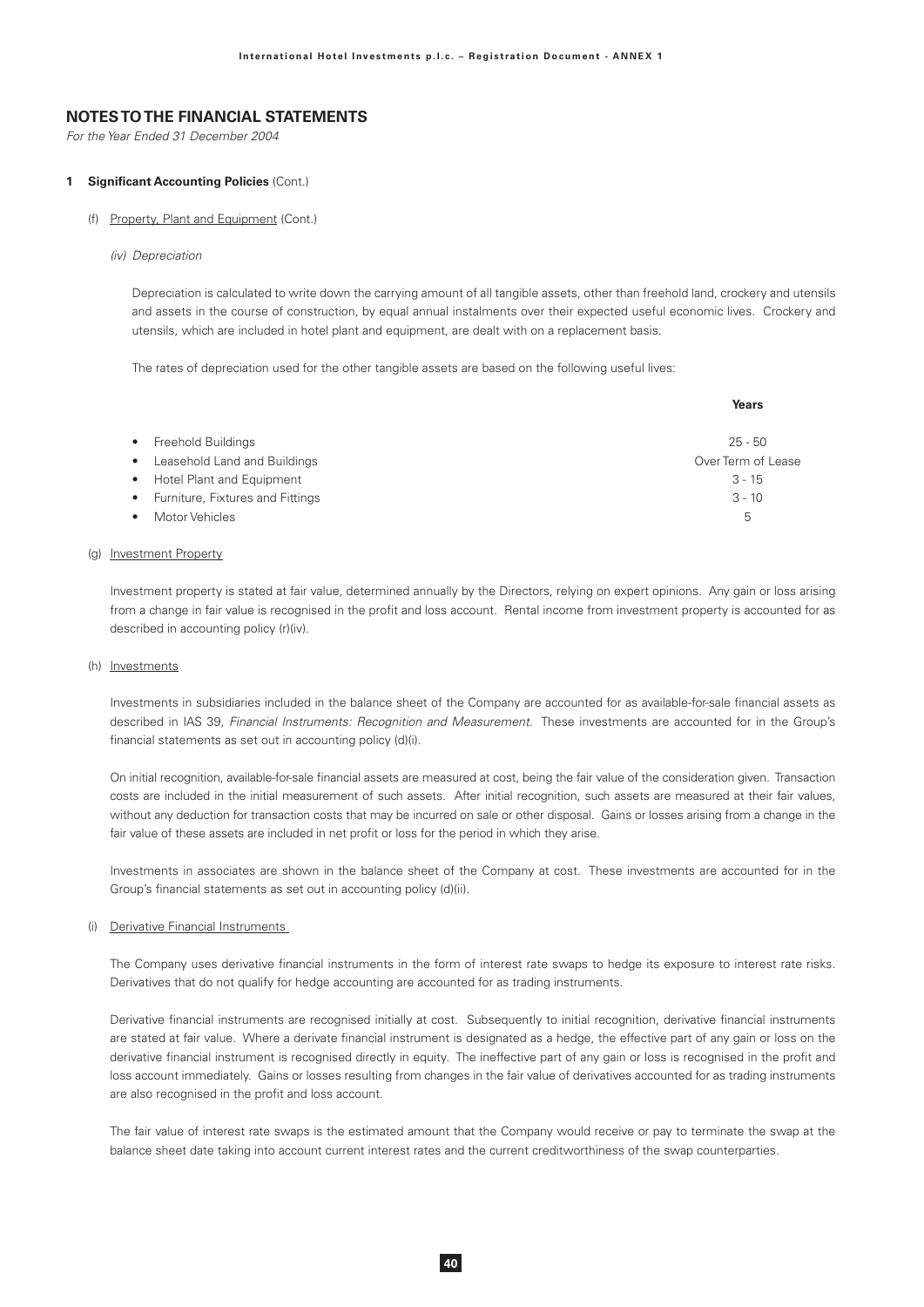For the Year Ended 31 December 2004

#### 1 Significant Accounting Policies (Cont.)

### (i) Loans Receivable

Loans receivable originated by the Company which have a fixed maturity are measured at amortised cost using the effective interest rate method, whereas those that do not have a fixed maturity are measured at the fair value of the consideration given.

Loans advanced by the Company to its subsidiary companies for which settlement is neither planned nor likely to occur in the foreseeable future, are treated as an extension to the Company's net investment in those subsidiary companies and included as part of the carrying amount of investments in subsidiaries (refer accounting policy (h)).

Loans receivable are subject to review for impairment as set out in accounting policy (n).

#### (k) Inventories

Inventories of food, beverage and consumables are stated at the lower of cost and net realisable value. Net realisable value is the estimated selling price in the ordinary course of business, less the estimated costs of completion and selling expenses.

The cost of these inventories is based on the weighted average principle and includes expenditure incurred in acquiring and bringing them to their existing location and condition.

### (I) Trade and Other Receivables

Trade and other receivables, excluding loans receivable originated by the Company (refer accounting policy (i)), are stated at their cost less impairment losses (refer accounting policy (n)).

#### (m) Cash and Cash Equivalents

Cash and cash equivalents comprise cash balances and call bank deposits. Bank overdrafts that are repayable on demand and form an integral part of the Group's cash management are included as a component of cash and cash equivalents for the purpose of the statement of cash flows.

### (n) Impairment

The carrying amounts of assets other than investment property (refer accounting policy (g)), inventories (refer accounting policy (k)) and deferred tax assets (refer accounting policy (u)), are reviewed at each balance sheet date to determine whether there is any indication of impairment. If any such indication exists, the assets' recoverable amount (see (i) below) is estimated. An impairment loss is recognised whenever the carrying amount of an asset or its cash-generating unit exceeds its recoverable amount. Impairment losses are recognised in the profit and loss account unless the asset is carried at revalued amount, in which case the impairment is treated as a revaluation decrease, to the extent of the credit balance on the revaluation reserve.

### (i) Calculation of Recoverable Amount

The recoverable amount of assets is the greater of their net selling price and value in use. In assessing value in use, the estimated future cash flows are discounted to their present value using a pre-tax discount rate that reflects current market assessments of the time value of money and the risks specific to the asset. For an asset that does not generate independent cash inflows, the recoverable amount is determined for the cash-generating unit to which the asset belongs.

#### (ii) Reversals of Impairment

An impairment loss, is reversed if there has been a change in the estimates used to determine the recoverable amount.

An impairment loss is reversed only to the extent that the asset's carrying amount does not exceed the carrying amount that would have been determined, net of depreciation or amortisation, if no impairment had been recognised.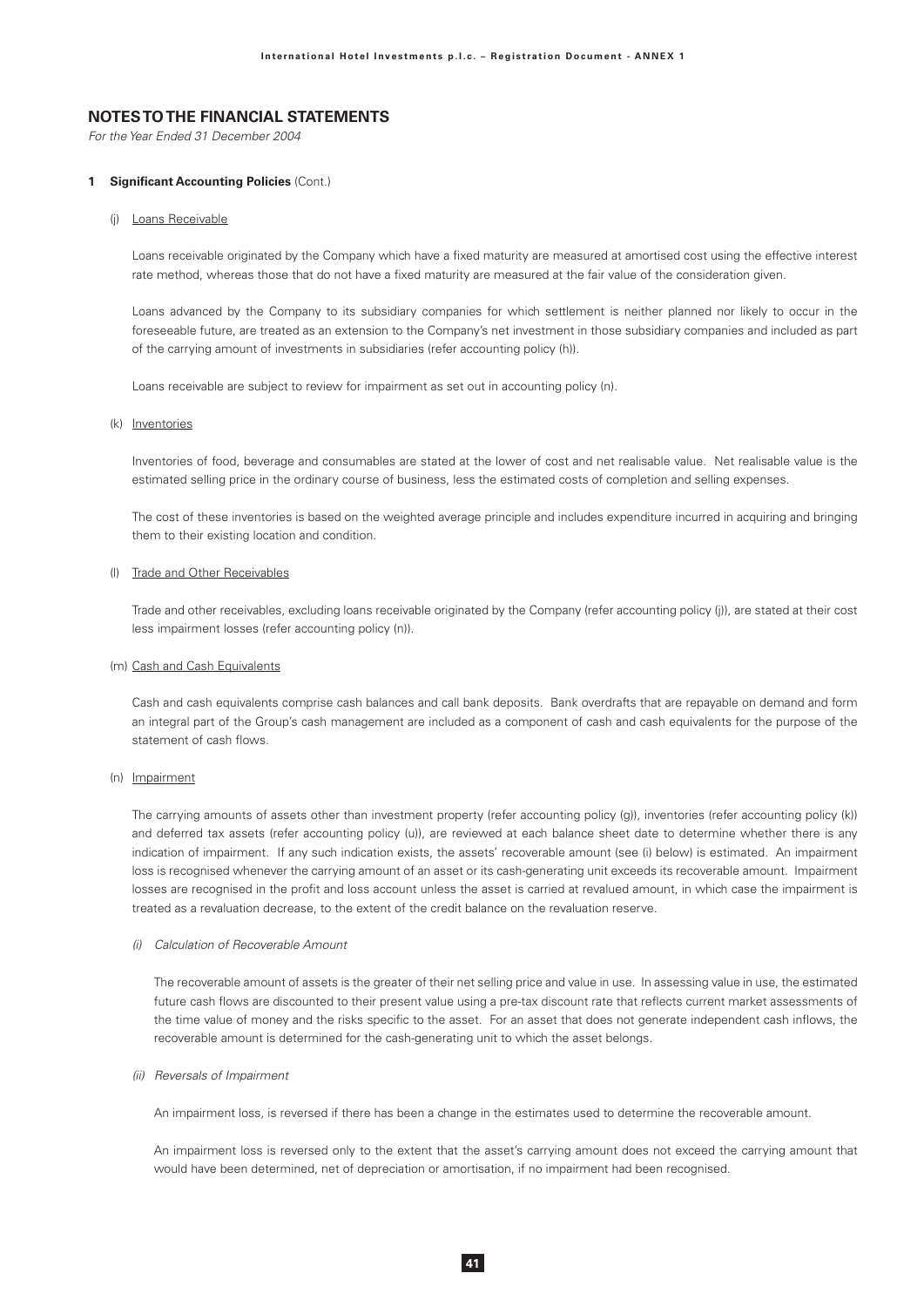For the Year Ended 31 December 2004

#### 1 Significant Accounting Policies (Cont.)

- (o) Interest-Bearing Borrowings
	- (i) Convertible Bonds

Convertible bonds that can be converted to share capital at the option of the holder, where the number of shares issued does not vary with changes in their fair value, are accounted for as compound financial instruments, net of attributable transaction costs. The equity component of the convertible bonds is calculated as the excess of the issue proceeds over the present value of the future interest and principal payments, discounted at the market rate of interest applicable to similar liabilities that do not have a conversion option. The liability component is stated at amortised cost, with the difference between such cost and redemption value being recognised in the profit and loss account over the term of the bonds, on an effective interest basis.

(ii) Other Interest-Bearing Borrowings

Other interest-bearing borrowings are recognised initially at cost less attributable transaction costs. Subsequent to initial recognition, interest-bearing borrowings are stated at amortised cost with any difference between cost and redemption value being recognised in the profit and loss account over the period of the borrowings on an effective interest basis.

### (p) Trade and Other Payables

Trade and other payables are stated at cost.

(g) Provisions

A provision is recognised in the balance sheet when the Group has a legal or constructive obligation as a result of a past event, and it is probable that an outflow of economic benefits will be required to settle the obligation. If the effect is material, provisions are determined by discounting the expected future cash flows at a pre-tax rate that reflects current market assessments of the time value of money and, where appropriate, the risks specific to the liability.

A provision for onerous contracts is recognised when the expected benefits to be derived by the Group from a contract are lower than the unavoidable cost of meeting its obligations under the contract.

### (r) Revenue

- (i) Revenue from services is recognised when the outcome of the transaction can be estimated reliably and there are no significant uncertainties concerning the derivation of consideration or associated costs.
- (ii) Interest income is recognised in the profit and loss account on a time proportion basis that takes into account the effective yield on the asset
- (iii) Dividend income is recognised in the profit and loss account on the date when the right to receive payment is established.
- (iv) Rental income from investment property is recognised in the profit and loss account on a straight-line basis over the term of the lease. Lease incentives granted are recognised as an integral part of the total rental income.

#### (s) Expenses

### (i) Operating Lease Payments

Payments made under operating leases are recognised in the profit and loss account on a straight-line basis over the term of the lease. Lease incentives received are recognised in the profit and loss account as an integral part of the total lease payments made.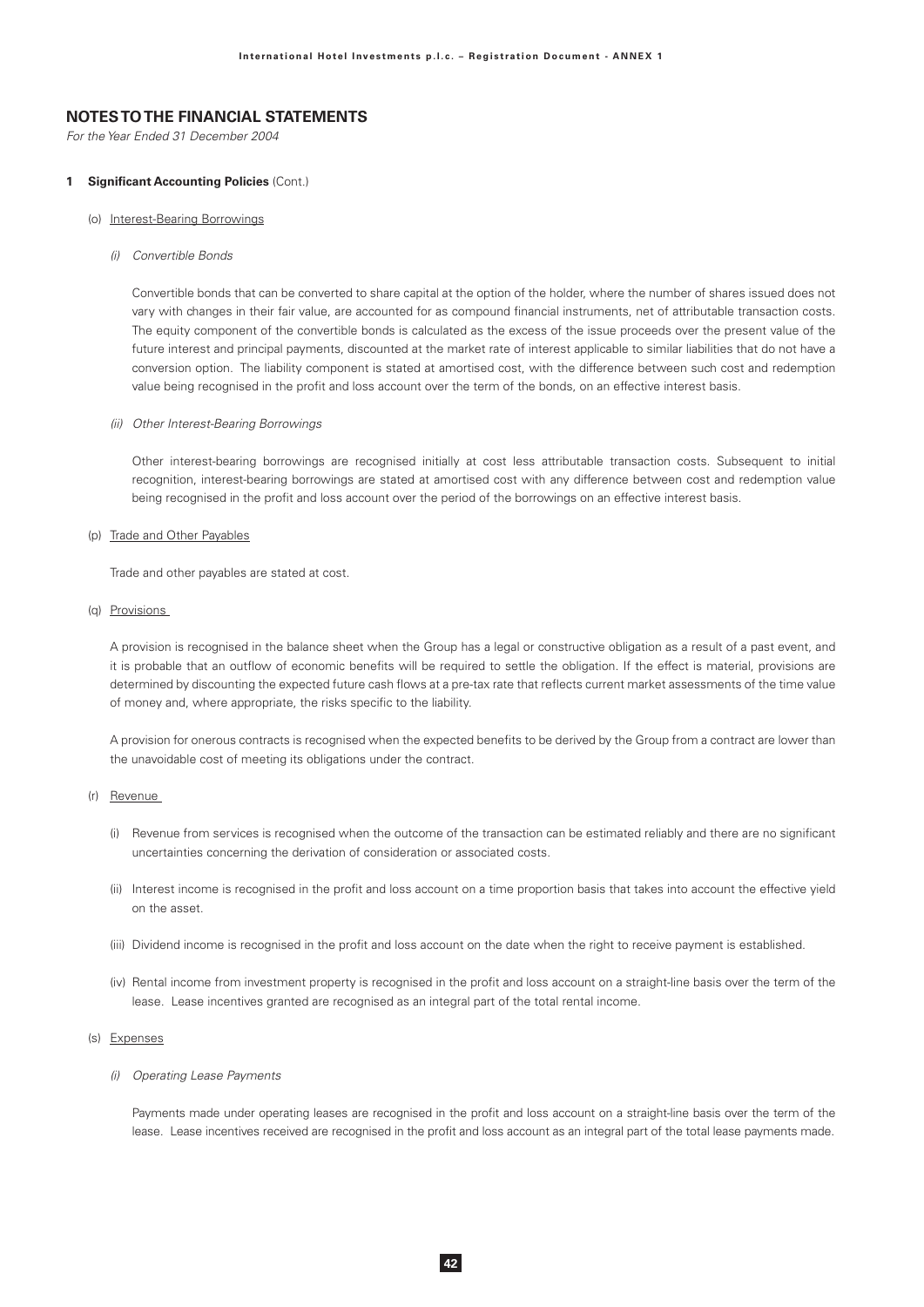For the Year Ended 31 December 2004

#### 1 Significant Accounting Policies (Cont.)

- (s) Expenses (Cont.)
	- (ii) Borrowing Costs

Borrowing costs are recognised as an expense during the period in which they are incurred, except to the extent that they specifically relate to a qualifying asset, in which case they are capitalised. The interest expense component of finance lease payments is recognised in the profit and loss account using the effective interest rate method.

### (t) Employee Benefits

The Group contributes towards State pensions in accordance with legislation applicable in the various jurisdictions in which it operates. Related costs are expensed in the period in which they are incurred.

#### (u) Income Tax

Income tax on the profit or loss for the year comprises current and deferred tax. Income tax is recognised in the profit and loss account except to the extent that it relates to items recognised directly to equity, in which case it is recognised in equity.

Current tax is the expected tax payable on the taxable income for the year, using tax rates enacted or substantially enacted at the balance sheet date, and any adjustment to tax payable in respect of previous years.

Deferred tax is provided using the balance sheet liability method, providing for temporary differences between the carrying amounts of assets and liabilities for financial reporting purposes and the amounts used for taxation purposes. The following temporary differences are not provided for: goodwill not deductible for tax purposes, the initial recognition of assets or liabilities that affect neither accounting nor taxable profit, and differences relating to investments in subsidiaries to the extent that they will probably not reverse in the foreseeable future. The amount of deferred tax provided is based on the expected manner of realisation or settlement of the carrying amount of assets and liabilities, using tax rates enacted or substantially enacted at the balance sheet date.

A deferred tax asset is recognised only to the extent that it is probable that future taxable profits will be available against which the unused tax losses and credits can be utilised and/or sufficient taxable temporary differences exist. Deferred tax assets are reduced to the extent that it is no longer probable that the related tax benefit will be realised.

### (v) Segment Reporting

A segment is a distinguishable component of the Group that is engaged either in providing services (business segment), or in providing services rendered within a particular economic environment (geographical segment), which is subject to risks and rewards that are different from those of other segments.

### 2 Segment Disclosures

The Group is principally engaged in one specific business segment, namely, the ownership, development, and operation of hotels and other leisure facilities, all related to the tourism industry. It operates in three principal geographical areas, namely, the Mediterranean basin, in European member countries and other countries situated in Europe. Segment information is only presented for the Group's geographical segments.

In presenting information on the basis of geographical segments, segment revenue and segment assets are based on the geographical location of the hotels and other leisure facilities. Segment results, assets and liabilities include those directly attributable to a segment, as well as those that can be allocated on a reasonable basis. Unallocated items comprise mainly income-earning assets and revenue, interest-bearing loans, other borrowings and expenses, and corporate assets and expenses.

Segment capital expenditure is the total cost incurred during the year to acquire segment assets that are expected to be used for more than one year.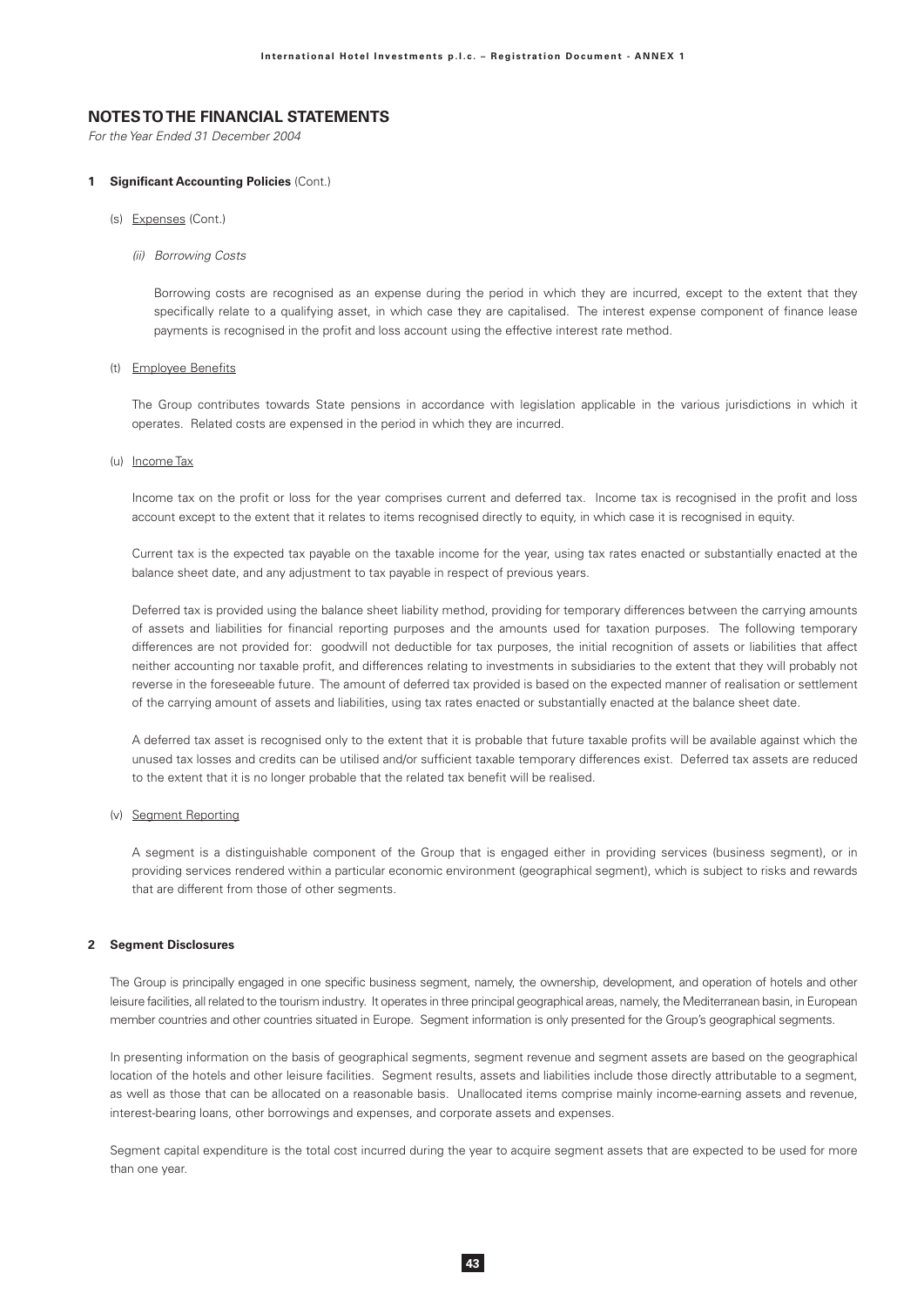|                                                              |            |                       | <b>Malta</b>                            |                           |                      |                                                 |                      |                                           |                                                                               |                                            |                                                |                              |
|--------------------------------------------------------------|------------|-----------------------|-----------------------------------------|---------------------------|----------------------|-------------------------------------------------|----------------------|-------------------------------------------|-------------------------------------------------------------------------------|--------------------------------------------|------------------------------------------------|------------------------------|
|                                                              |            | <b>Hotel Property</b> |                                         | <b>Corporate Business</b> |                      | <b>Other European</b><br><b>Union Countries</b> |                      | <b>Other European</b><br><b>Countries</b> |                                                                               | <b>Consolidation</b><br><b>Adjustments</b> |                                                | <b>The Group</b>             |
|                                                              | 2004       | 2003                  | 2004                                    | 2003                      | 2004                 | 2003                                            | 2004                 | 2003                                      | 2004                                                                          | 2003                                       | 2004                                           | 2003                         |
|                                                              | <b>EUR</b> | <b>EUR</b>            | <b>EUR</b>                              | <b>EUR</b>                | <b>EUR</b>           | <b>EUR</b>                                      | <b>EUR</b>           | <b>EUR</b>                                | <b>EUR</b>                                                                    | <b>EUR</b>                                 | <b>EUR</b>                                     | <b>EUR</b>                   |
| <b>Revenue</b><br>External<br>Inter-Segment                  | 8,771,904  | 9,594,843             | 301,714<br>1,671,236                    | 941,581                   | 311,310 21,313,487   |                                                 | 7,741,339 16,538,532 | 17,383,307<br>3,525,000                   | (301, 714)<br>$(1,671,236)$ $(4,466,581)$                                     |                                            | $(311, 310)$ <b>46,623,923</b> 34,719,489      |                              |
|                                                              | 8,771,904  | 9,594,843             | 1,972,950                               |                           | 1,252,891 21,313,487 |                                                 |                      |                                           | 7,741,339 16,538,532 20,908,307 (1,972,950) (4,777,891) 46,623,923 34,719,489 |                                            |                                                |                              |
| <b>Segment Result -</b><br><b>Operating</b><br>(Loss)/Profit |            |                       | $(525,597)$ $(8,327,886)$ $(3,039,303)$ | 4,922,414                 |                      | $(5,993,115)$ $(15,947,153)$                    | 5,621,075            | 5,594,645                                 |                                                                               |                                            | 2,723,863 (6,700,907) (1,213,077) (20,458,887) |                              |
| Staff Indemnities                                            |            |                       |                                         |                           |                      | $-$ (1,165,000)                                 |                      |                                           |                                                                               |                                            |                                                | $-$ (1,165,000)              |
| Pre-Operating Expenses                                       |            |                       |                                         |                           |                      | $(2,269,027)$ $(2,926,000)$                     |                      |                                           |                                                                               |                                            | $(2,269,027)$ $(2,926,000)$                    |                              |
| Interest Receivable and<br>Similar Income                    |            |                       |                                         |                           |                      |                                                 |                      |                                           |                                                                               |                                            | 502,847                                        | 526,787                      |
| Interest Payable and<br>Similar Charges                      |            |                       |                                         |                           |                      |                                                 |                      |                                           |                                                                               |                                            |                                                | $(8,783,994)$ $(8,071,071)$  |
| Other Net Exchange<br><b>Differences</b>                     |            |                       |                                         |                           |                      |                                                 |                      |                                           |                                                                               |                                            | (40, 641)                                      | 1,611,560                    |
| Revaluation to Fair Value of<br>Investment Property          |            |                       |                                         |                           |                      |                                                 |                      |                                           |                                                                               |                                            |                                                | $-22,842,102$                |
| Income from Associates                                       |            |                       | 458,863                                 | 263,494                   |                      |                                                 |                      |                                           |                                                                               |                                            | 458,863                                        | 263,494                      |
| Taxation                                                     |            |                       |                                         |                           |                      |                                                 |                      |                                           |                                                                               |                                            | 3,230,298                                      | (5, 161, 781)                |
| <b>Loss for the Year</b>                                     |            |                       |                                         |                           |                      |                                                 |                      |                                           |                                                                               |                                            | $=$ $=$                                        | $(8, 114, 731)$ (12,538,796) |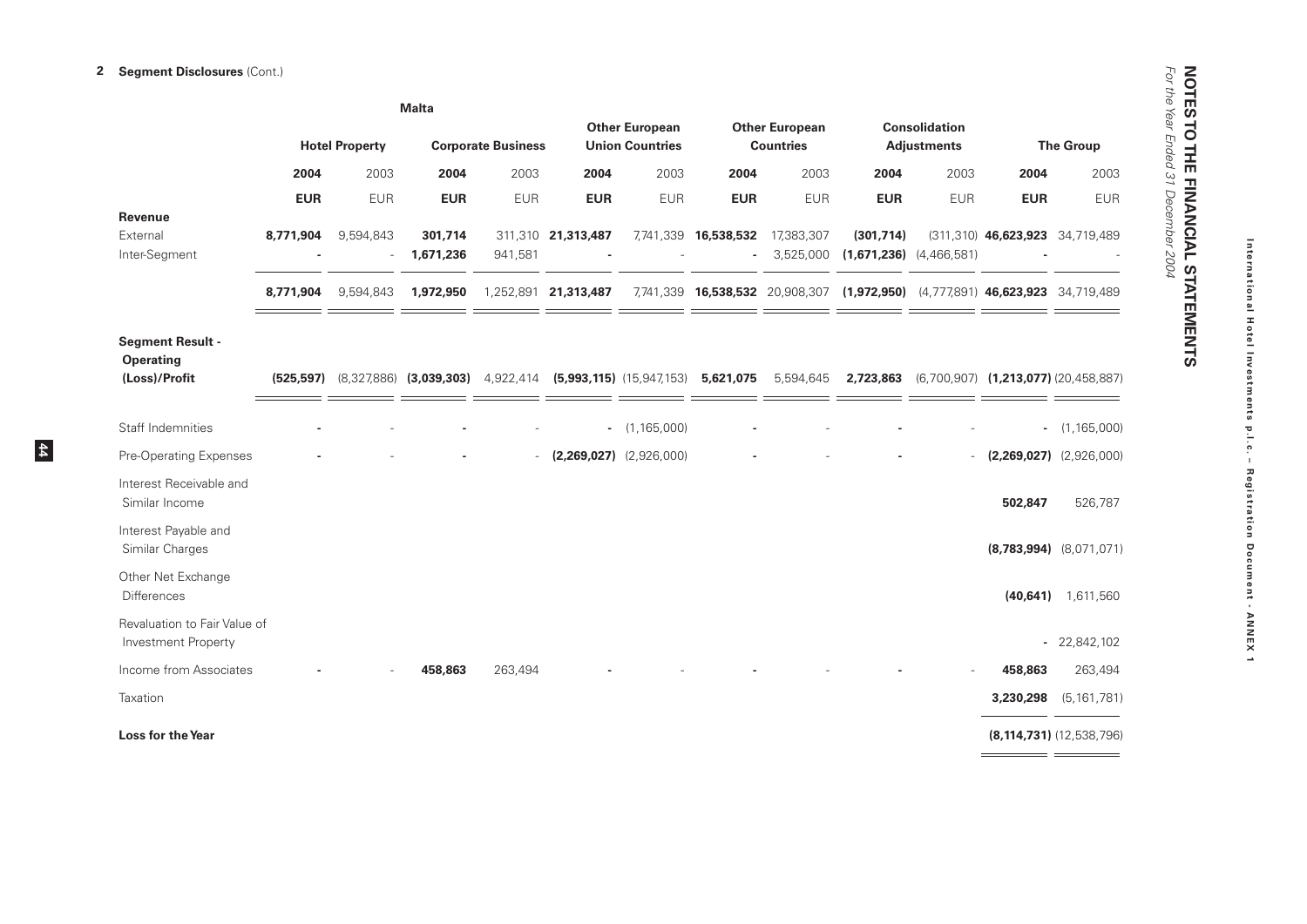## 2 Segment Disclosures (Cont.)

 $\frac{45}{12}$ 

|                                                            | <b>Malta</b>                                       |              |            |                                                 |                                            |                                           |                                            |            |                        |                                                                                                                           |                                      |                                      |
|------------------------------------------------------------|----------------------------------------------------|--------------|------------|-------------------------------------------------|--------------------------------------------|-------------------------------------------|--------------------------------------------|------------|------------------------|---------------------------------------------------------------------------------------------------------------------------|--------------------------------------|--------------------------------------|
|                                                            | <b>Hotel Property</b><br><b>Corporate Business</b> |              |            | <b>Other European</b><br><b>Union Countries</b> |                                            | <b>Other European</b><br><b>Countries</b> | <b>Consolidation</b><br><b>Adjustments</b> |            | <b>The Group</b>       |                                                                                                                           |                                      |                                      |
|                                                            | 2004                                               | 2003         | 2004       | 2003                                            | 2004                                       | 2003                                      | 2004                                       | 2003       | 2004                   | 2003                                                                                                                      | 2004                                 | 2003                                 |
|                                                            | <b>EUR</b>                                         | <b>EUR</b>   | <b>EUR</b> | <b>EUR</b>                                      | <b>EUR</b>                                 | <b>EUR</b>                                | <b>EUR</b>                                 | <b>EUR</b> | <b>EUR</b>             | <b>EUR</b>                                                                                                                | <b>EUR</b>                           | <b>EUR</b>                           |
| <b>Segment Assets</b><br>Investments in                    |                                                    |              |            |                                                 |                                            |                                           |                                            |            |                        | 34,422,724 36,799,287 190,890,155 177,198,106 227,934,109 237,833,144 107,965,914 100,650,991 (213,980,795) (215,691,201) |                                      | 347,232,107 336,790,327              |
| Associates<br><b>Unallocated Assets</b>                    |                                                    |              | 913,496    | 913,496                                         |                                            |                                           |                                            |            | 1,067,522              | 1,068,959                                                                                                                 | 1,981,018<br>532,089                 | 1,982,455<br>98,112                  |
| <b>Total Assets</b>                                        |                                                    |              |            |                                                 |                                            |                                           |                                            |            |                        |                                                                                                                           |                                      | 349,745,214 338,870,894              |
| <b>Segment Liabilities</b><br>Interest-Bearing             | 3,564,310                                          | 3,721,680    | 3,535,281  |                                                 | 4,291,006 60,458,392 97,068,069 21,299,440 |                                           |                                            |            | 6,743,634 (58,544,608) | (78, 564, 628)                                                                                                            | 30,312,815                           | 33,259,761                           |
| Liabilities<br>Deferred Taxation<br>Provisions for Charges |                                                    |              | 55,046,513 | 47,559,288                                      |                                            |                                           |                                            |            |                        | $\overline{\phantom{a}}$                                                                                                  | 161,886,523<br>23,055,950<br>194,650 | 151,066,136<br>26,940,094<br>345,000 |
| <b>Total Liabilities</b>                                   |                                                    |              |            |                                                 |                                            |                                           |                                            |            |                        |                                                                                                                           | 215,449,938 211,610,991              |                                      |
| <b>Capital Expenditure</b>                                 | 67.009                                             | 200,462      |            | $\overline{a}$                                  |                                            | 19,521,426 28,842,992                     | 2,461,572                                  | (741, 159) |                        |                                                                                                                           | 22,050,007                           | 28,302,295                           |
| <b>Depreciation</b>                                        | 1,851,449                                          | 1,907,876    |            | 12,614                                          | 6,855,944                                  | 3,744,340                                 | 1,209,946                                  | 1,310,151  |                        |                                                                                                                           | 9,917,339                            | 6,974,981                            |
| <b>Net Impairment</b><br><b>Losses</b>                     |                                                    | $-4.054.225$ |            | $ \,$                                           | 2,170,600                                  | 6.450.000                                 |                                            |            |                        |                                                                                                                           | 2.170.600                            | 10,504,225                           |

**NOTES TO THE FINANCIAL STATEMENTS**<br>For the Year Ended 31 December 2004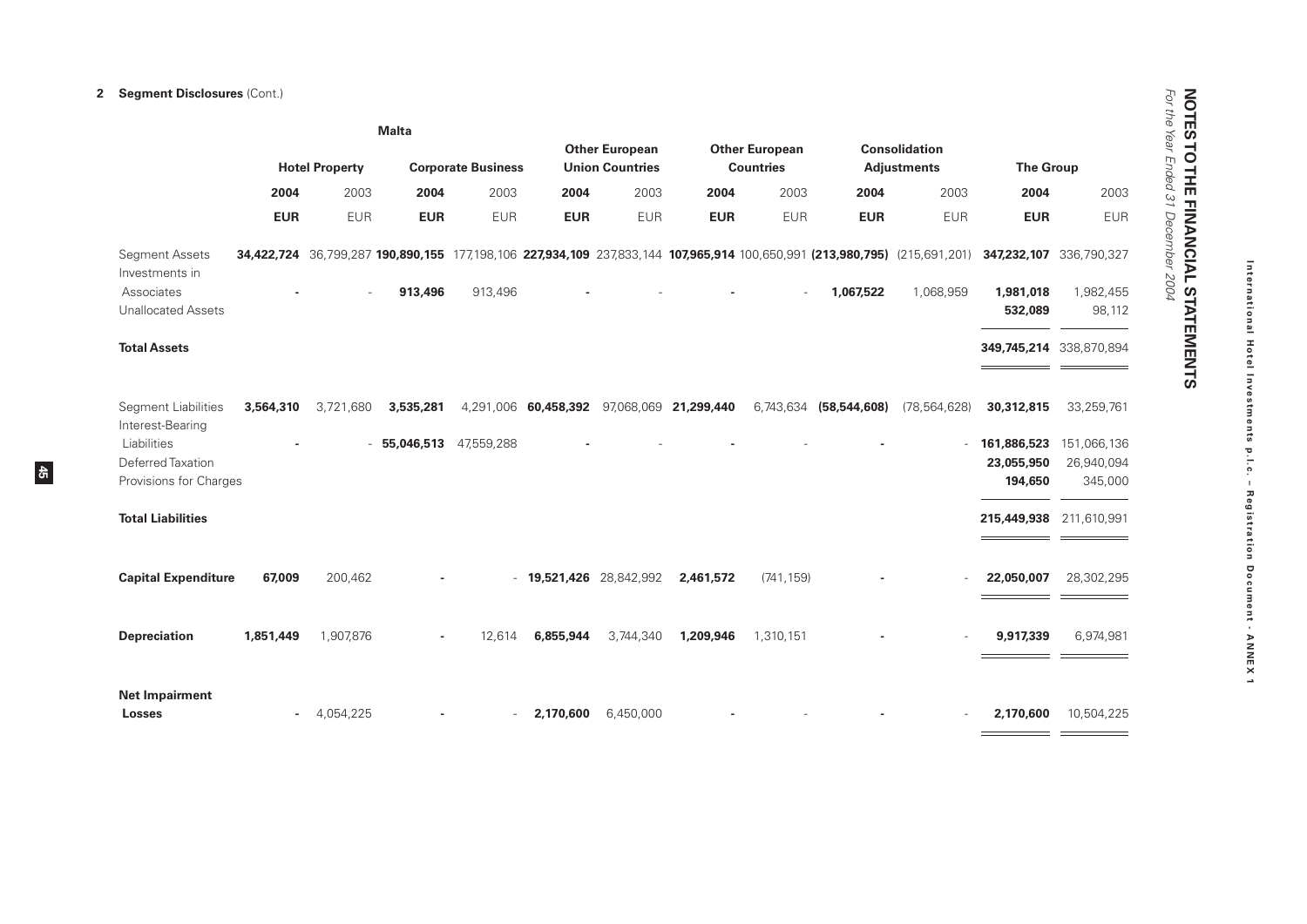For the Year Ended 31 December 2004

## 2 Segment Disclosures (Cont.)

| 2004<br><b>The Company</b>                                           | 2003       |
|----------------------------------------------------------------------|------------|
| <b>EUR</b>                                                           | <b>EUR</b> |
| Interest Receivable on:                                              |            |
| Loans Advanced to Group Companies<br>749,376                         | 685,417    |
| 47,302<br>Loan Advanced to Related Company                           | 51,077     |
| <b>Bank Deposits</b><br>1,073                                        | 27,460     |
| 797,751                                                              | 763,954    |
| Dividend Received from Associated Company<br>460,300                 |            |
| Fair Value Gain on Interest Rate Swap (Note 14)<br>173,405           | 178,083    |
| 79,934<br>Interest Rate Differential of Interest Rate Swap (Note 14) | 54,690     |
| Management Fees Charged to Group Companies<br>461,560                | 256,164    |
| 1,972,950                                                            | 1,252,891  |

### 3 Net Impairment Losses

|                       | 2004        | 2003                     |
|-----------------------|-------------|--------------------------|
|                       | <b>EUR</b>  | <b>EUR</b>               |
| <b>Incurred</b>       |             |                          |
| Goodwill              | ٠           | 7,756,159                |
| Property (Note 10(e)) | 6,500,000   | 10,504,225               |
|                       | 6,500,000   | 18,260,384               |
| <b>Reversed</b>       |             |                          |
| Property Note (10(e)) | (4,329,400) | $\overline{\phantom{a}}$ |
|                       | 2,170,600   | 18,260,384               |
|                       |             |                          |

## 4 Operating (Loss)/Profit

(a) The operating results are stated after charging the following:

|                                |            | <b>The Group</b> |            | The Company |
|--------------------------------|------------|------------------|------------|-------------|
|                                | 2004       | 2003             | 2004       | 2003        |
|                                | <b>EUR</b> | <b>EUR</b>       | <b>EUR</b> | <b>EUR</b>  |
| <b>Operating Lease Charges</b> | 279,049    | 333,427          | ۰          | ۰           |
| Directors' Fees                | 110,215    | 94,765           | 105,541    | 90,072      |
| Auditors' Remuneration         | 121,617    | 109,971          | 27,157     | 23,167      |
|                                |            |                  |            |             |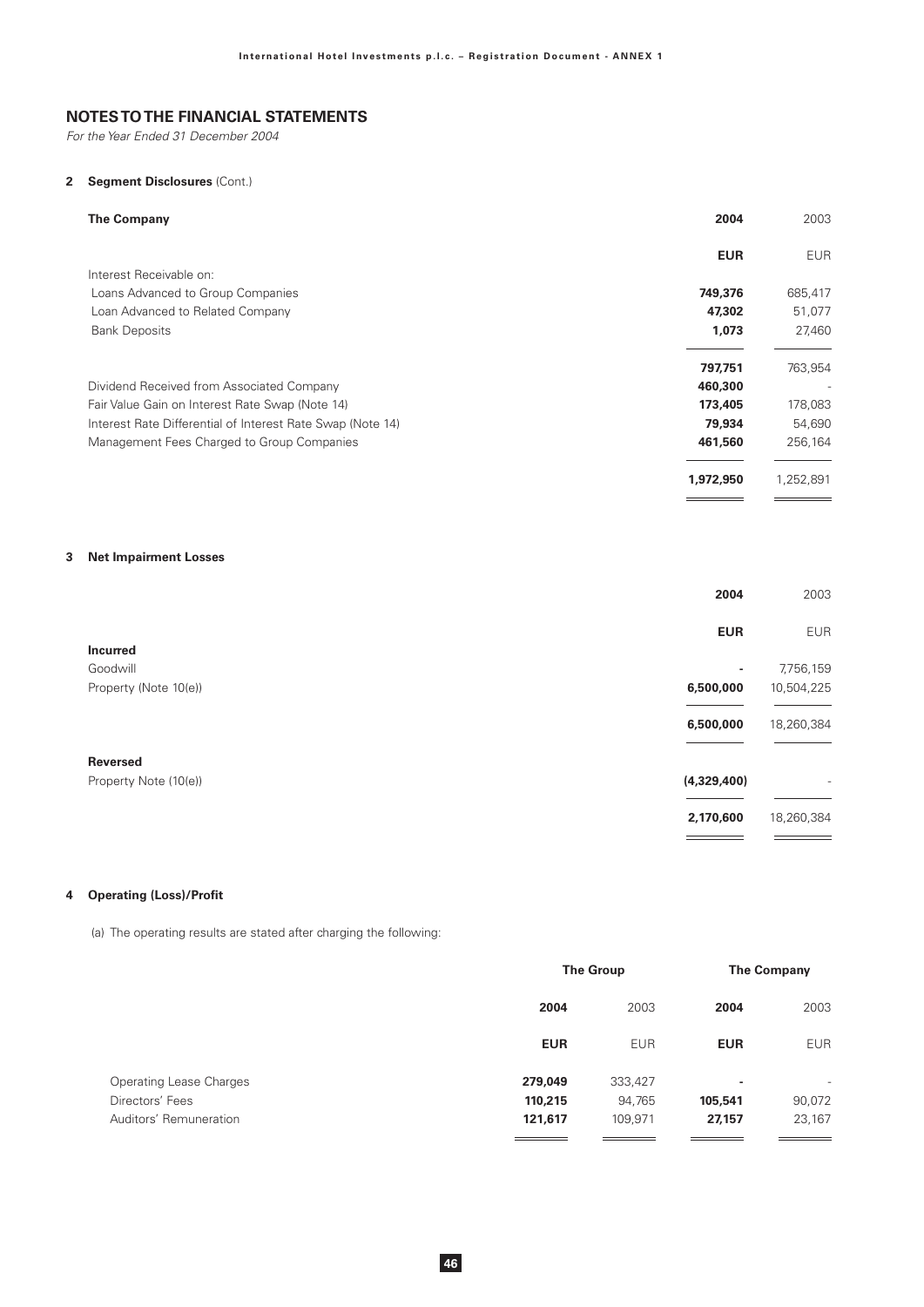For the Year Ended 31 December 2004

### 4 Operating (Loss)/Profit (Cont.)

(b) Staff costs incurred by the Group during the year are analysed as follows:

|                                                               | 2004          | 2003          |
|---------------------------------------------------------------|---------------|---------------|
|                                                               | <b>EUR</b>    | <b>EUR</b>    |
| <b>Wages and Salaries</b>                                     | 12,339,767    | 10,663,486    |
| <b>Social Security Costs</b>                                  | 2,339,852     | 1,802,069     |
|                                                               | 14,679,619    | 12,465,555    |
| Staff Indemnities                                             |               | (1, 165, 000) |
| Payroll Costs included within Pre-Operating Expenses (Note 5) | (1, 173, 983) | (1, 253, 000) |
|                                                               | 13,505,636    | 10,047,555    |
|                                                               |               |               |

The weekly average number of persons employed by the Group during the year was as follows:

|                               | 2004  | 2003              |
|-------------------------------|-------|-------------------|
|                               | No.   | No.               |
| Management and Administration | 257   | 187               |
| Operating                     | 890   | 792               |
|                               | 1,147 | 979               |
|                               | $=$   | $\equiv$ $\equiv$ |
|                               |       |                   |

### 5 Staff Indemnities and Pre-Operating Expenses

|                                                              | 2004        | 2003          |
|--------------------------------------------------------------|-------------|---------------|
|                                                              | <b>EUR</b>  | <b>EUR</b>    |
| Staff Indemnities:<br>Alfa Investimentos Turisticos Lda      | ۰           | (1, 165, 000) |
| Pre-Operating Expenses:<br>Alfa Investimentos Turisticos Lda | (2,269,027) | (2,926,000)   |

Pre-Operating Expenses relate to costs incurred in relation to the period from the beginning of the year to the date that the Hotel opened for business on 1 May 2004.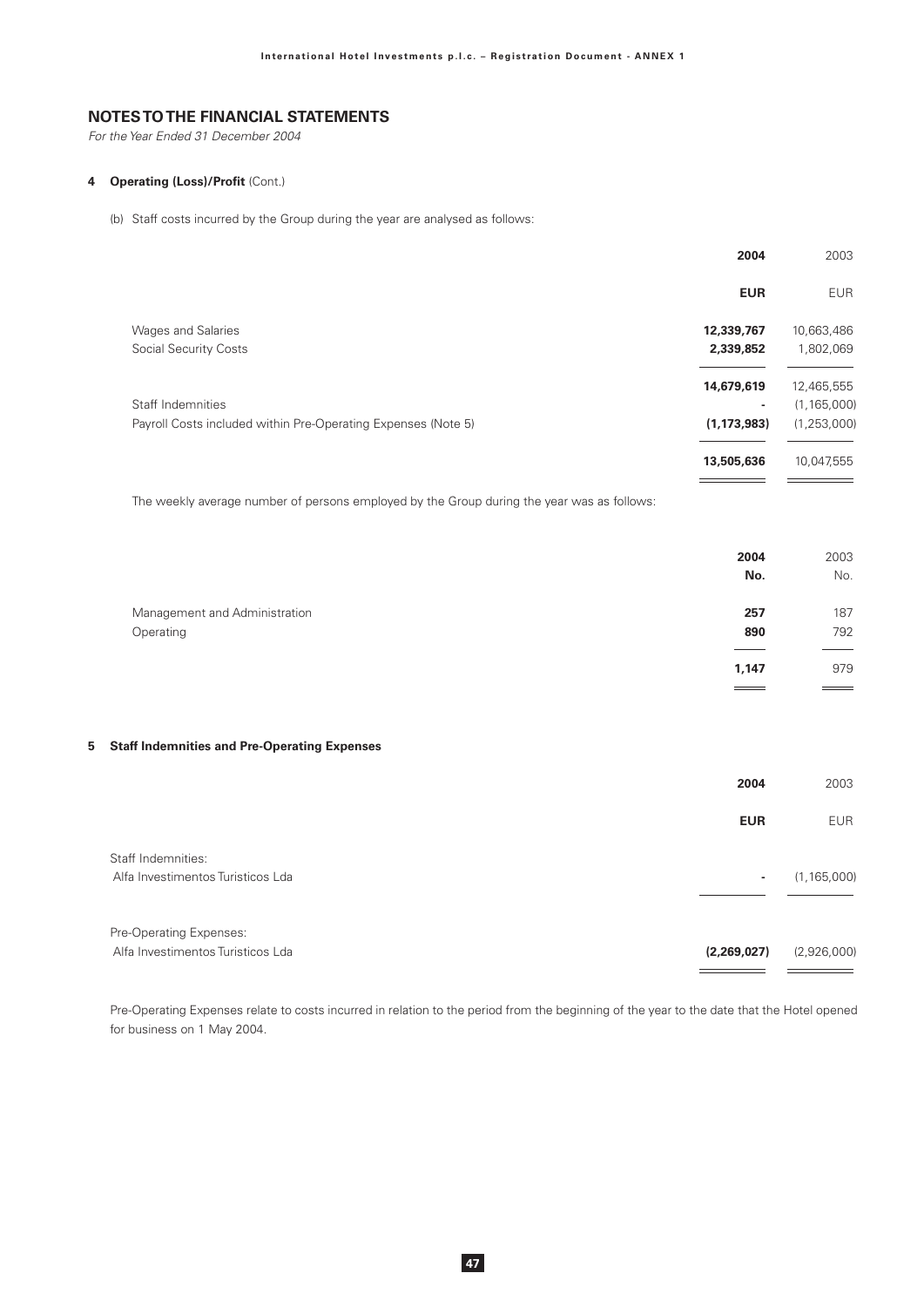For the Year Ended 31 December 2004

 $\overline{7}$ 

### 6 Interest Receivable and Similar Income

|                                                                                      | 2004              | 2003              |
|--------------------------------------------------------------------------------------|-------------------|-------------------|
|                                                                                      | <b>EUR</b>        | <b>EUR</b>        |
| Interest Receivable on:                                                              |                   |                   |
| Loan Advanced to Related Company (Note 25(d))<br><b>Bank Deposits</b>                | 67,826<br>181,682 | 51,077<br>242,937 |
|                                                                                      | 249,508           | 294,014           |
| Fair Value Gain on Interest Rate Swap (Note 14)                                      | 173,405           | 178,083           |
| Interest Rate Differential of Interest Rate Swap (Note 14)                           | 79,934            | 54,690            |
|                                                                                      | 502,847           | 526,787           |
| <b>Interest Payable and Similar Charges</b>                                          | 2004              | 2003              |
|                                                                                      | <b>EUR</b>        | <b>EUR</b>        |
| Interest Payable on:                                                                 |                   |                   |
| <b>Bank Borrowings</b>                                                               | 5,914,262         | 5,779,880         |
| Debt Securities in Issue                                                             | 1,964,574         | 1,793,054         |
| Loans Advanced by Parent Company and its Subsidiaries (Note 25(d))                   | 490,533           | 307,993           |
| <b>Capital Creditors</b>                                                             | 205,083           |                   |
|                                                                                      | 8,574,452         | 7,880,927         |
| Imputed Interest on Convertible Bonds and Amortisation of Bond Issue Costs (Note 18) | 209,542           | 190,144           |
|                                                                                      | 8,783,994         | 8,071,071         |
|                                                                                      |                   |                   |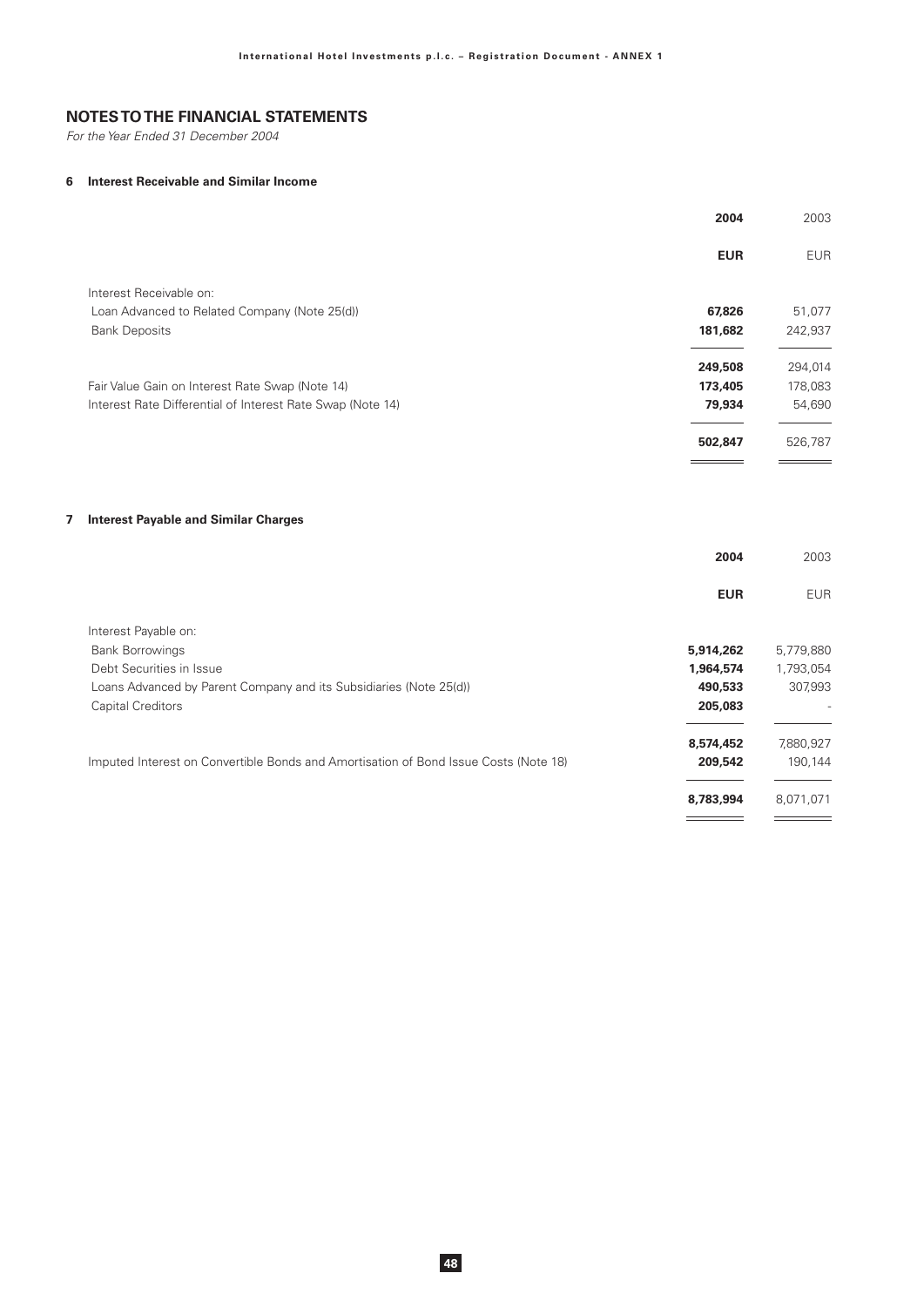For the Year Ended 31 December 2004

# 8 Taxation

| (a)                                                           |            | <b>The Group</b> | <b>The Company</b> |               |  |
|---------------------------------------------------------------|------------|------------------|--------------------|---------------|--|
|                                                               | 2004       | 2003             | 2004               | 2003          |  |
|                                                               | <b>EUR</b> | <b>EUR</b>       | <b>EUR</b>         | <b>EUR</b>    |  |
| <b>Current Taxation</b>                                       |            |                  |                    |               |  |
| Income Tax on the Taxable Income for the Year                 | (559, 752) | (788, 968)       |                    |               |  |
| Tax Over Provided for in Prior Years                          | 180,314    | 200,855          |                    |               |  |
| Final Withholding Tax on Interest Received                    | (148)      | (9)              | (148)              | (9)           |  |
|                                                               | (379, 586) | (588, 122)       | (148)              | (9)           |  |
| <b>Deferred Taxation</b>                                      |            |                  |                    |               |  |
| Origination and Reversal of Temporary Differences             | 984,767    | (1,610,378)      | 360,569            | (2, 249, 948) |  |
| Reduction in Tax Rates in Foreign Jurisdictions               | ٠          | 2,569,803        |                    |               |  |
| Impairment Losses on Property                                 |            | 2,450,979        |                    |               |  |
| Adjustment Relating to the Prior Year                         |            |                  |                    |               |  |
| Revaluation to Fair Value of Investment Property (Note 21(b)) | 2,688,631  |                  |                    |               |  |
| Revaluation to Fair Value of Investment Property              |            | (8, 170, 736)    |                    |               |  |
| Benefit of Tax Losses Recognised                              | (63, 514)  | 186,673          |                    |               |  |
| Note 21(a)                                                    | 3,609,884  | (4, 573, 659)    | 360,569            | (2, 249, 948) |  |
| Tax Income/(Expense)                                          | 3,230,298  | (5, 161, 781)    | 360,421            | (2, 249, 957) |  |
|                                                               |            |                  |                    |               |  |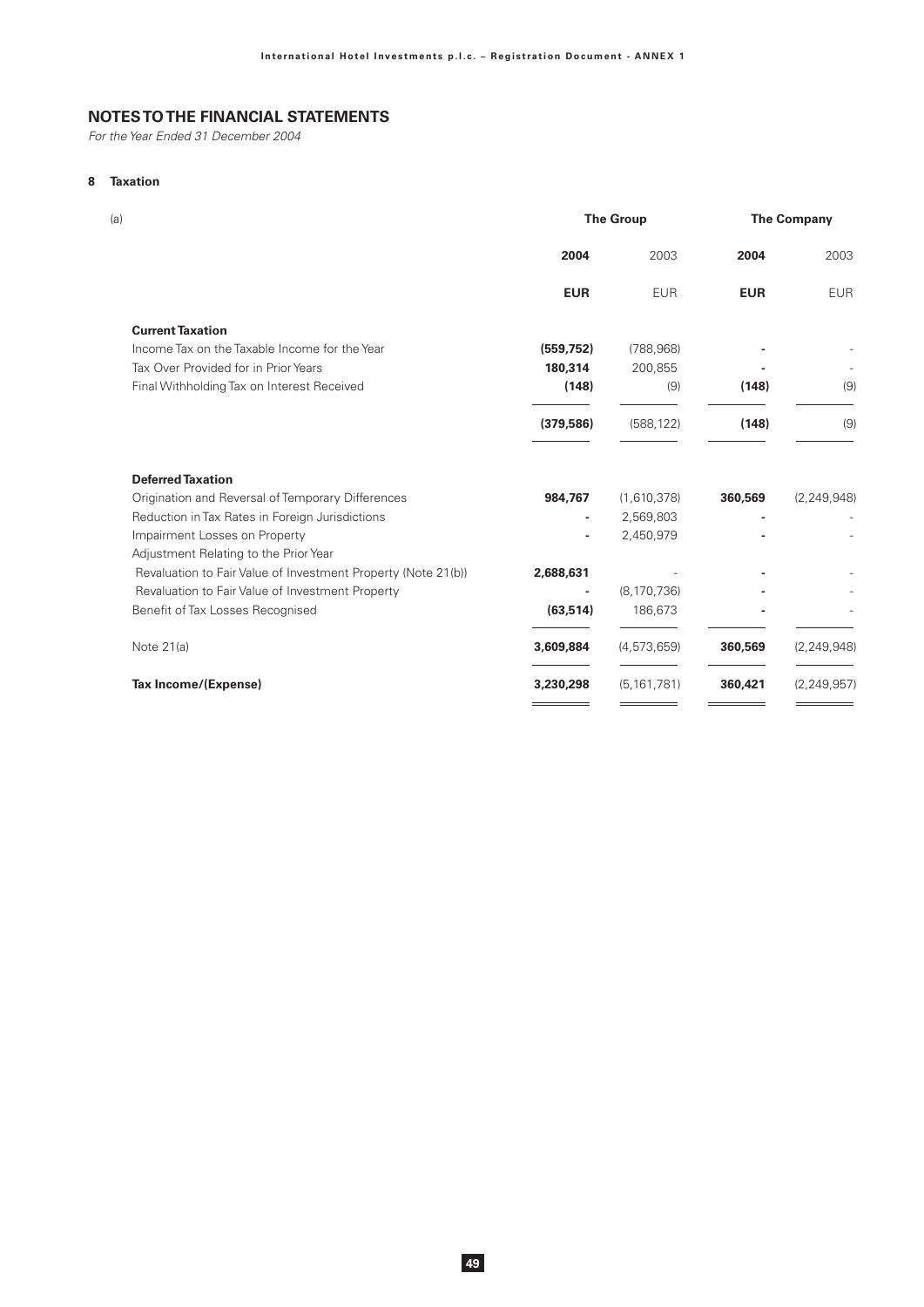For the Year Ended 31 December 2004

### 8 Taxation (Cont.)

(b) The tax income/(expense) for the year and the result of the accounting (loss)/profit multiplied by the applicable tax rate enacted in Malta, the Company's country of incorporation, are reconciled as follows:

|                                                                             |                | <b>The Group</b> | <b>The Company</b> |               |  |
|-----------------------------------------------------------------------------|----------------|------------------|--------------------|---------------|--|
|                                                                             | 2004           | 2003             | 2004               | 2003          |  |
|                                                                             | <b>EUR</b>     | <b>EUR</b>       | <b>EUR</b>         | <b>EUR</b>    |  |
| (Loss)/Profit before Taxation                                               | (11, 345, 029) | (7, 377, 015)    | (3,039,303)        | 4,922,414     |  |
| Tax at the domestic rate of 35%                                             | 3,970,760      | 2,581,955        | 1,063,756          | (1,722,845)   |  |
| Effect of different tax rates in foreign jurisdictions<br>$\bullet$         | (773, 237)     | (3,087,842)      |                    |               |  |
| Effect of reduction in tax rates in foreign jurisdictions<br>$\bullet$      |                | 2,569,803        |                    |               |  |
| Tax effect of double taxation treaty relief<br>$\bullet$                    | 398,119        | 621,651          |                    |               |  |
| Effect of adjustment relating to the prior year revaluation to<br>$\bullet$ |                |                  |                    |               |  |
| fair value of investment property                                           | 2,688,631      |                  |                    |               |  |
| Tax over provided for in prior years<br>$\bullet$                           | 180,314        | 200,855          |                    |               |  |
| Adjustment to opening deferred tax asset                                    | (42, 840)      |                  | (42, 840)          |               |  |
| Effect of different tax rates on bank interest received<br>$\bullet$        | 189            | 11               | 189                | 11            |  |
| Tax effect of tax free dividends received from associated company<br>٠      |                |                  | 161,105            |               |  |
| Tax effect of expenses not deductible for tax purposes                      | (1, 121, 788)  | (704, 096)       | (821,789)          | (527, 123)    |  |
| Tax benefit of unrelieved losses not recognised<br>$\bullet$                | (2,206,058)    | (4,995,808)      |                    |               |  |
| Tax effect of impairment loss on goodwill<br>٠                              |                | (2,566,899)      |                    |               |  |
| Tax effect of other consolidation adjustments                               | 163,073        | 275,575          |                    |               |  |
| Tax effect of other non-temporary differences                               | (26, 865)      | (56,986)         |                    |               |  |
| Tax Income/(Expense) for the Year                                           | 3,230,298      | (5, 161, 781)    | 360,421            | (2, 249, 957) |  |
|                                                                             |                |                  |                    |               |  |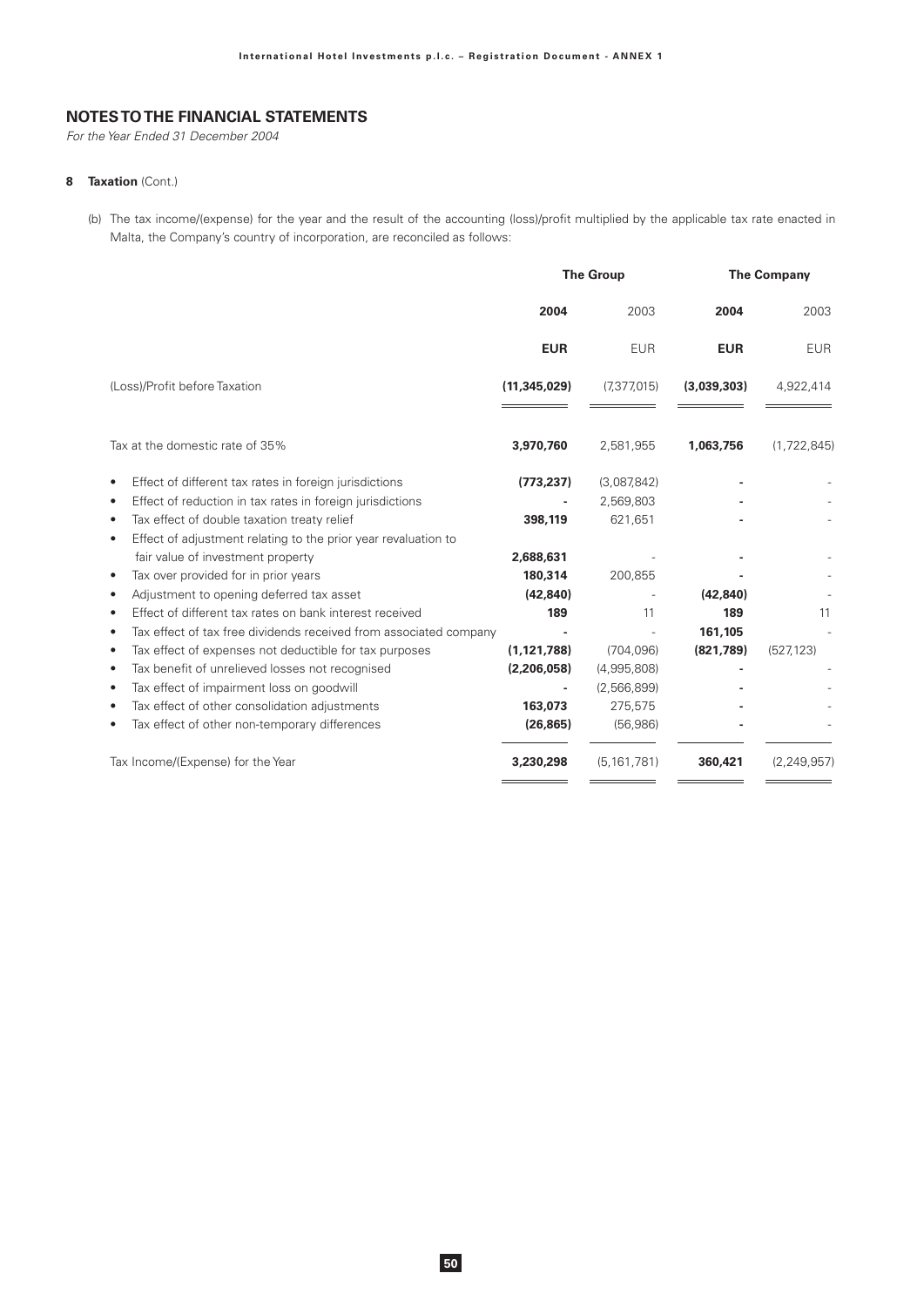For the Year Ended 31 December 2004

### 9 (Loss)/Earnings per Share

All shares in issue are ordinary by class of shares.

(a) Basic (Loss)/Earnings per Share

The calculation of the basic (loss)/earnings per share for the year is based on the (loss)/profit attributable to the shareholders and the weighted average number of shares outstanding during the year, calculated as follows:

|                                            | 2004          | 2003         |
|--------------------------------------------|---------------|--------------|
|                                            | <b>EUR</b>    | <b>EUR</b>   |
| (Loss)/Profit Attributable to Shareholders |               |              |
| The Group                                  | (8, 114, 731) | (12,538,796) |
| The Company                                | (2,678,882)   | 2,672,457    |

 $\equiv$  $\equiv$ 

Weighted Average Number of Shares

|                                                                         | 2004                                  |                            | 2003                           |                            |
|-------------------------------------------------------------------------|---------------------------------------|----------------------------|--------------------------------|----------------------------|
|                                                                         | <b>Issued</b><br><b>Shares</b><br>No. | Weighted<br>Average<br>No. | Issued<br><b>Shares</b><br>No. | Weighted<br>Average<br>No. |
| At Beginning of Year                                                    | 119,053,489                           | 119,053,489                | 48,000,000                     | 48,000,000                 |
| Effect of Shares Issued in December 2004 (Note 22(b))                   | 10,000,000                            | 792,350                    |                                |                            |
| Effect of Change in the Nominal Value of Shares<br>from EUR2.48 to EUR1 |                                       | ٠                          | 71,051,165                     | 71,051,165                 |
| Effect of Shares Issued in December 2003                                | $\overline{\phantom{a}}$              | ٠                          | 2,324                          | 140                        |
| At End of Year                                                          | 129,053,489                           | 119,845,839                | 119,053,489                    | 119,051,305                |
|                                                                         |                                       |                            |                                |                            |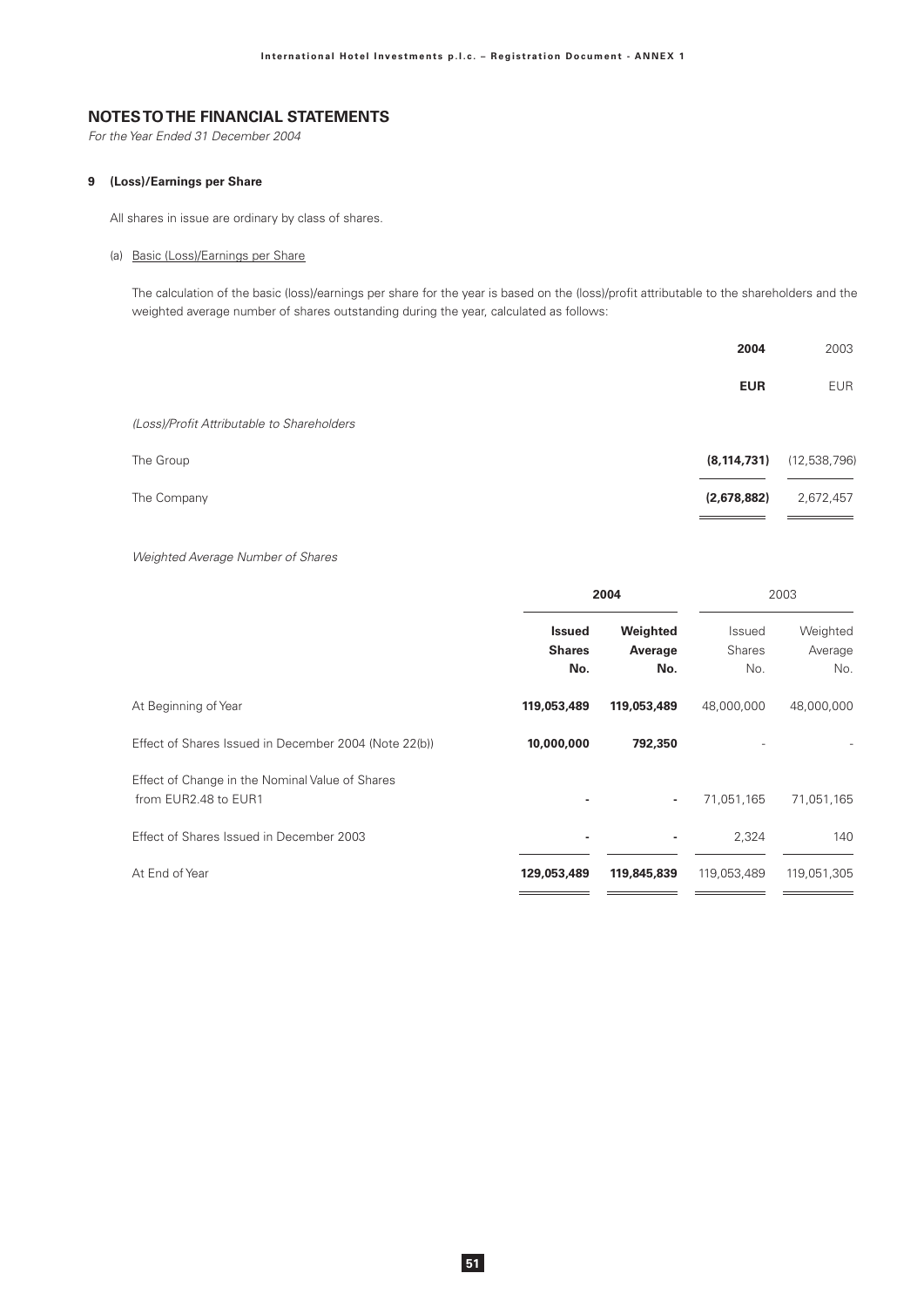For the Year Ended 31 December 2004

### 9 (Loss)/Earnings per Share (Cont.)

### (b) Diluted Earnings per Share

The calculation of the loss for the year attributable to the shareholders for the purpose of calculating the diluted earnings per share is arrived at after taking into account changes in expenses that would result from the conversion of the dilutive potential ordinary shares as follows:

|                                                                                                 | <b>The Group</b>         |                         | <b>The Company</b>     |                      |
|-------------------------------------------------------------------------------------------------|--------------------------|-------------------------|------------------------|----------------------|
|                                                                                                 | 2004                     | 2003                    | 2004                   | 2003                 |
|                                                                                                 | <b>EUR</b>               | <b>EUR</b>              | <b>EUR</b>             | <b>EUR</b>           |
| (Loss)/Profit Attributable to Shareholders<br>After-Tax Effect of Interest on Convertible Bonds | (8, 114, 731)<br>482,268 | (12,538,796)<br>465.228 | (2,678,882)<br>482,268 | 2,672,457<br>465,228 |
| (Loss)/Profit Attributable to the Shareholders (Diluted)                                        | (7,632,463)              | (12,073,568)            | (2, 196, 614)          | 3,137,685            |

The weighted average number of shares outstanding is increased by the weighted average number of additional shares which would have been outstanding, assuming the conversion of all dilutive potential shares. The additional amount of shares to be issued upon conversion is dependent on the arithmetic average of the daily trade weighted average price (TWAP) arrived at as explained in Note 18(b) to these financial statements. The fully diluted earnings per share cannot be ascertained since it is not possible to forecast this price at date of conversion.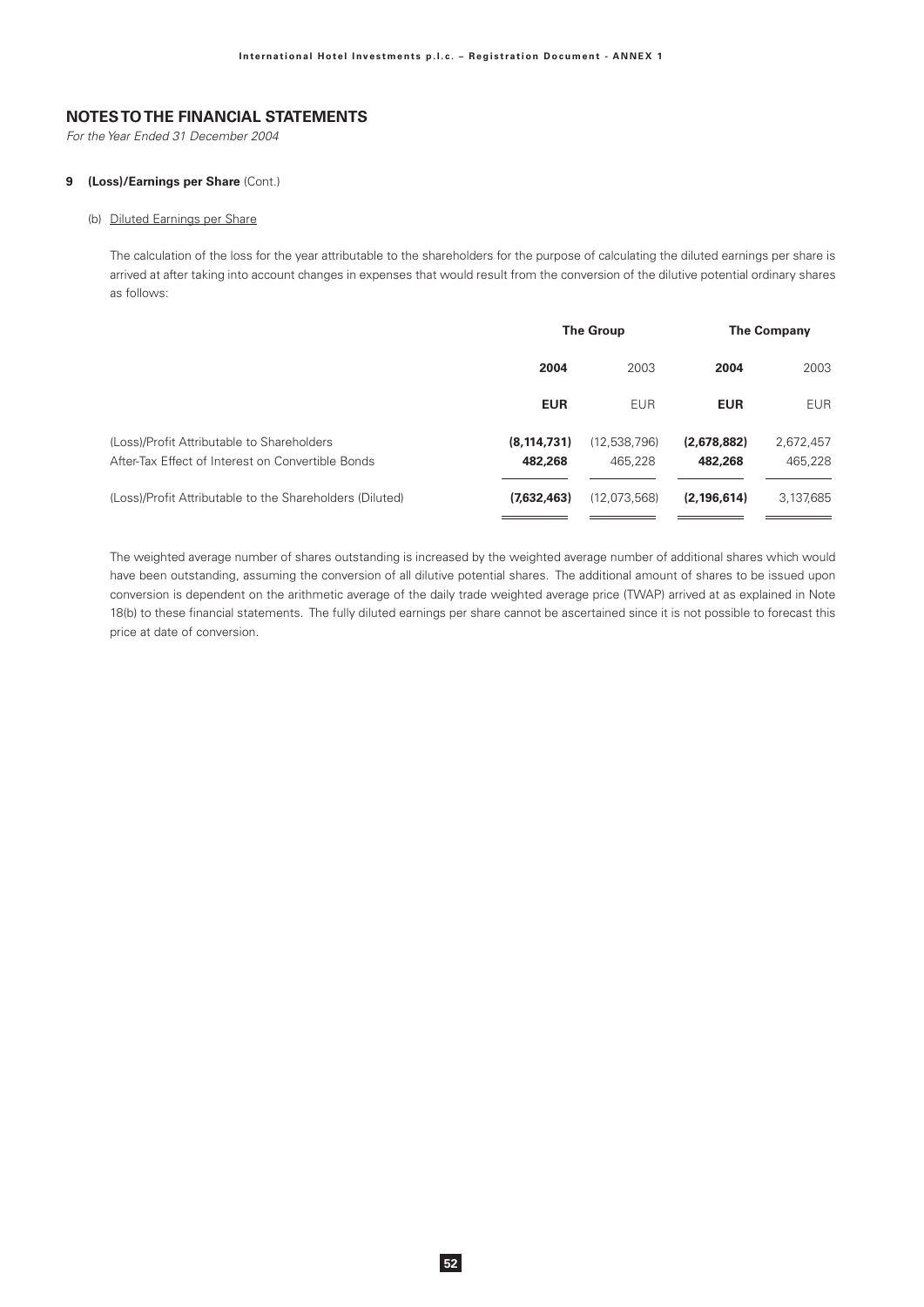For the Year Ended 31 December 2004

## 10 Property, Plant and Equipment

 $(a)$ 

Revalued Amount

 $Cost$ 

|                                           | <b>Total</b>  | <b>Land and</b><br><b>Buildings</b> | <b>Hotel</b><br><b>Plant and</b><br><b>Equipment</b> | Furniture,<br><b>Fixtures</b><br>and<br><b>Fittings</b> | <b>Vehicles</b> | <b>Payments on</b><br><b>Account and</b><br><b>Buildings in</b><br>Motor the Course of<br><b>Construction</b> |
|-------------------------------------------|---------------|-------------------------------------|------------------------------------------------------|---------------------------------------------------------|-----------------|---------------------------------------------------------------------------------------------------------------|
|                                           | <b>EUR</b>    | <b>EUR</b>                          | <b>EUR</b>                                           | <b>EUR</b>                                              | <b>EUR</b>      | <b>EUR</b>                                                                                                    |
| <b>Cost/Revalued Amount</b>               |               |                                     |                                                      |                                                         |                 |                                                                                                               |
| At 1 January 2004                         | 315,366,256   | 192,933,824                         | 21,561,136                                           | 10,084,853                                              | 282,919         | 90,503,524                                                                                                    |
| Effect of Movement in Foreign             |               |                                     |                                                      |                                                         |                 |                                                                                                               |
| <b>Exchange Rates</b>                     | (326, 282)    | (208, 704)                          | (56, 771)                                            | (60,009)                                                | (798)           |                                                                                                               |
| Additions                                 | 22,050,007    |                                     | 347,865                                              | 225,554                                                 | 36,815          | 21,439,773                                                                                                    |
| Reallocations                             |               | 87,109,553                          | 7,626,403                                            | 12,809,919                                              |                 | (107,545,875                                                                                                  |
| Disposals                                 | (643, 216)    | (456, 424)                          | (95, 726)                                            | (26, 933)                                               | (830)           | (63, 303)                                                                                                     |
| Revaluation Surplus (Note 23(a))          | 1,864,585     | 1,864,585                           |                                                      |                                                         |                 |                                                                                                               |
| At 31 December 2004                       | 338,311,350   | 281,242,834                         | 29,382,907                                           | 23,033,384                                              | 318,106         | 4,334,119                                                                                                     |
| <b>Depreciation and Impairment Losses</b> |               |                                     |                                                      |                                                         |                 |                                                                                                               |
| At 1 January 2004                         | 30,256,315    | 15,116,918                          | 7,111,151                                            | 7,861,189                                               | 167,057         |                                                                                                               |
| Effect of Movement in Foreign             |               |                                     |                                                      |                                                         |                 |                                                                                                               |
| Exchange Rates                            | (114, 771)    | (35, 262)                           | (30, 896)                                            | (47,856)                                                | (757)           |                                                                                                               |
| Depreciation Charge for the Year          | 9,917,339     | 4,810,948                           | 2,738,114                                            | 2,330,833                                               | 37,444          |                                                                                                               |
| Net Impairment Losses (Note 10(e))        | 2,170,600     | 2,170,600                           |                                                      |                                                         |                 |                                                                                                               |
| Reallocations                             |               | (4, 158)                            | (735, 956)                                           | 740,114                                                 |                 |                                                                                                               |
| Disposals                                 | (50, 237)     |                                     | (35, 795)                                            | (14, 442)                                               |                 |                                                                                                               |
| Revaluation Surplus (Note 23(a))          | (3, 117, 094) | (3, 117, 094)                       |                                                      |                                                         |                 |                                                                                                               |
| At 31 December 2004                       | 39,062,152    | 18,941,952                          | 9,046,618                                            | 10,869,838                                              | 203,744         |                                                                                                               |
| <b>Carrying Amount</b>                    |               |                                     |                                                      |                                                         |                 |                                                                                                               |
| At 31 December 2004                       | 299,249,198   | 262,300,882                         | 20,336,289                                           | 12,163,546                                              | 114,362         | 4,334,119                                                                                                     |
| At 31 December 2003                       | 285,109,941   | 177,816,906                         | 14,449,985                                           | 2,223,664                                               | 115,862         | 90,503,524                                                                                                    |
|                                           |               |                                     |                                                      |                                                         |                 |                                                                                                               |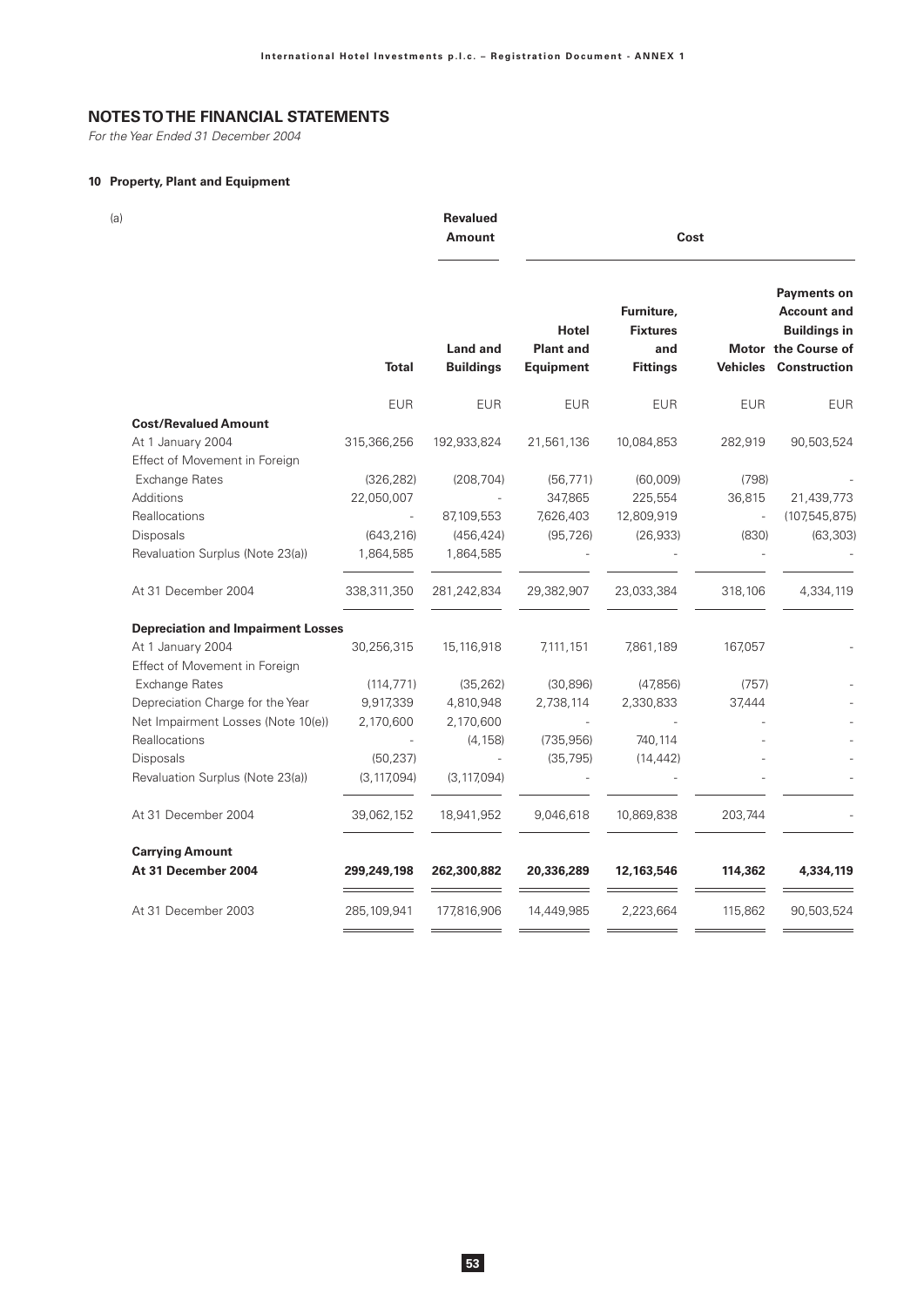For the Year Ended 31 December 2004

#### 10 Property, Plant and Equipment (Cont.)

(b) Land underlying the hotel belonging to Five Star Hotels Limited, a subsidiary company, comprises costs attributable to the acquisition, on temporary emphyteusis for a period of ninety-nine years reckoned from 1 September 1992, of a site situated in St George's Bay limits of St Julian's, Malta. The land and buildings are subject to hypothecs in favour of the Group's bankers for funds borrowed (Note 17(b)). In addition, this property has been hypothecated in favour of the Parent Company's bankers in connection with borrowing facilities availed of by this company (Note 25(e)). These hypothecs rank after a special hypothec in favour of the Commissioner of Lands.

Another subsidiary company, IHI Benelux B.V., owns a hotel complex (hotel and shops/offices) and adjacent sites, located in St Petersburg. The hotel complex is mortgaged in favour of a bank as collateral for funds borrowed (Note 17(b)). The land underlying the hotel complex is held on a long-term lease basis. The initial lease is for 49 years with the option to renew for further periods of 49 years.

The Corinthia Grand Hotel Royal and the Corinthia Alfa Hotel, both hotel properties owned and operated by the Group, have been hypothecated as collateral in favour of credit institutions for funds borrowed (Note 17(b)).

- (c) On 31 December 2004, the directors accounted for the revalued amount of the Corinthia Nevskij Palace Hotel, owned by I.H.I. Benelux B.V., on the basis of an open market valuation of EUR57,300,000. The resulting revaluation surplus on the net book values has been credited to the revaluation reserve (Note 23(a)). This valuation was carried out by HVS International, specialists in hotel consulting and valuation. The valuers relied upon information provided by Corinthia Hotels International Limited (the hotel's operator) and knowledge of the St Petersburg hotel market, current at that time.
- (d) The carrying amount of the land and buildings that would have been included in these financial statements had these assets been carried at cost less accumulated depreciation thereon amounts to EUR180,779,618 (2003: EUR175,052,911).
- (e) Impairment Losses

In line with the requirements of IAS 36 (Revised 2004), Impairment of Assets, the directors have assessed whether there are any indications that the value of the Group's hotel properties may be impaired. In assessing such indications, the directors considered, inter alia, evidence available from internal reporting, indicating whether the economic performances of the hotels did not match with expectations.

On the basis that indications of impairment existed for the following hotel properties, the directors estimated the recoverable amount for each property:

| <b>Hotel Property</b>                                                           | Recognised<br>at<br>01/01/04                       | Increase/<br>(Reversal)                    | Recognised<br>at<br>31/12/04        |
|---------------------------------------------------------------------------------|----------------------------------------------------|--------------------------------------------|-------------------------------------|
|                                                                                 | <b>EUR</b>                                         | <b>EUR</b>                                 | <b>EUR</b>                          |
| Corinthia San Gorg Hotel<br>Corinthia Grand Hotel Royal<br>Corinthia Alfa Hotel | 4,054,225<br>6,450,000<br>$\overline{\phantom{a}}$ | $\overline{a}$<br>(4,329,400)<br>6,500,000 | 4,054,225<br>2,120,600<br>6,500,000 |
|                                                                                 | 10,504,225                                         | 2,170,600                                  | 12,674,825                          |

On the basis of an open market valuation, the carrying amount of the Corinthia San Gorg Hotel as at 31 December 2004 did not exceed its recoverable amount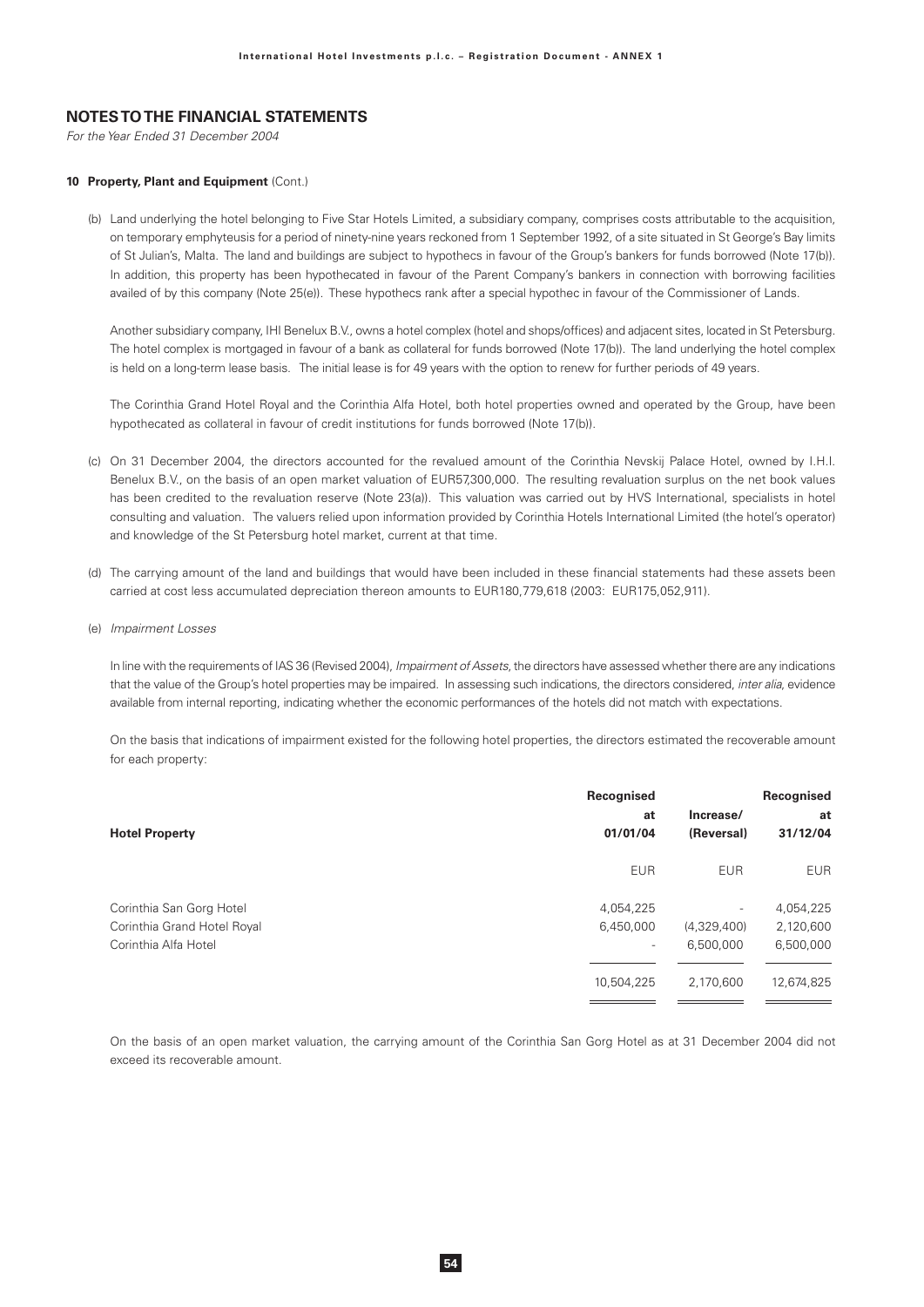For the Year Ended 31 December 2004

### 10 Property, Plant and Equipment (Cont.)

(e) Impairment Losses (Cont.)

In assessing the recoverable amount of the Corinthia Grand Hotel Royal and the Corinthia Alfa Hotel by reference to their value in use (relying on professional independent opinions) the future cash inflows and outflows to be derived from the continuing use of the hotels and from their ultimate disposal were estimated in the currency in which they will be generated, and discounted by applying appropriate discount rates to those future cash flows - 5.6% for the Corinthia Grand Hotel Royal and 7.34% for the Corinthia Alfa Hotel.

The previous estimate of the value in use of the Corinthia Grand Hotel Royal amounted to EUR110,950,000. The partial reversal of the impairment in relation to this hotel property recognised in the previous year resulted from a revision in long-term projections of the hotel and a re-assessment of the discount rate.

#### 11 Investment Property

Investment property owned by a subsidiary company, IHI Benelux B.V., comprises land and buildings adjacent to and surrounding the Corinthia Nevskij Palace Hotel situated in St Petersburg, also owned by this company (Note 10(c)). These properties are held on a longterm lease basis. The initial lease is for 49 years, with the option to renew for further periods of 49 years. These properties are held for a currently undetermined future use.

The Group obtained the free and unencumbered title of these properties during 2003 and accounted for the resulting increase amounting to EUR22,842,102 in its fair value to 31 December 2003, as determined by the directors relying on the expert opinion of Colliers International, a firm of international real estate consultants licensed to conduct property valuations in the Russian Federation.

On 31 December 2004, the fair value attributed to these properties amounted to USD44,800,000 (2003: USD41,900,000), which when converted into Euros using the rates of exchange at the respective balance sheet dates amounted to EUR33,400,000. The valuation, again conducted by Colliers International, has been prepared in conformity with International Valuation Standards (IVS) 1 - 3, taking into account information, including but not limited to, relevant market and financial data, assembled by them through direct research, as well as representations provided by the directors. Colliers International has not independently corroborated this information and representations.

#### 12 Investments in Subsidiary Companies

| a)                         |              |                          |                          | Fair           |
|----------------------------|--------------|--------------------------|--------------------------|----------------|
|                            |              | Capital                  | Loans                    | <b>Value</b>   |
|                            | <b>Total</b> | <b>Subscribed</b>        | Receivable               | <b>Changes</b> |
|                            | <b>EUR</b>   | <b>EUR</b>               | <b>EUR</b>               | <b>EUR</b>     |
| At 1 January 2004          | 156,608,617  | 71,374,387               | 78,374,252               | 6,859,978      |
| Loans Advanced during Year | 13,907,069   | $\overline{\phantom{a}}$ | 13,907,069               |                |
| Net Decrease in Fair Value | (812, 296)   | $\overline{\phantom{0}}$ | $\overline{\phantom{a}}$ | (812, 296)     |
| At 31 December 2004        | 169,703,390  | 71,374,387               | 92,281,321               | 6,047,682      |
|                            |              |                          |                          |                |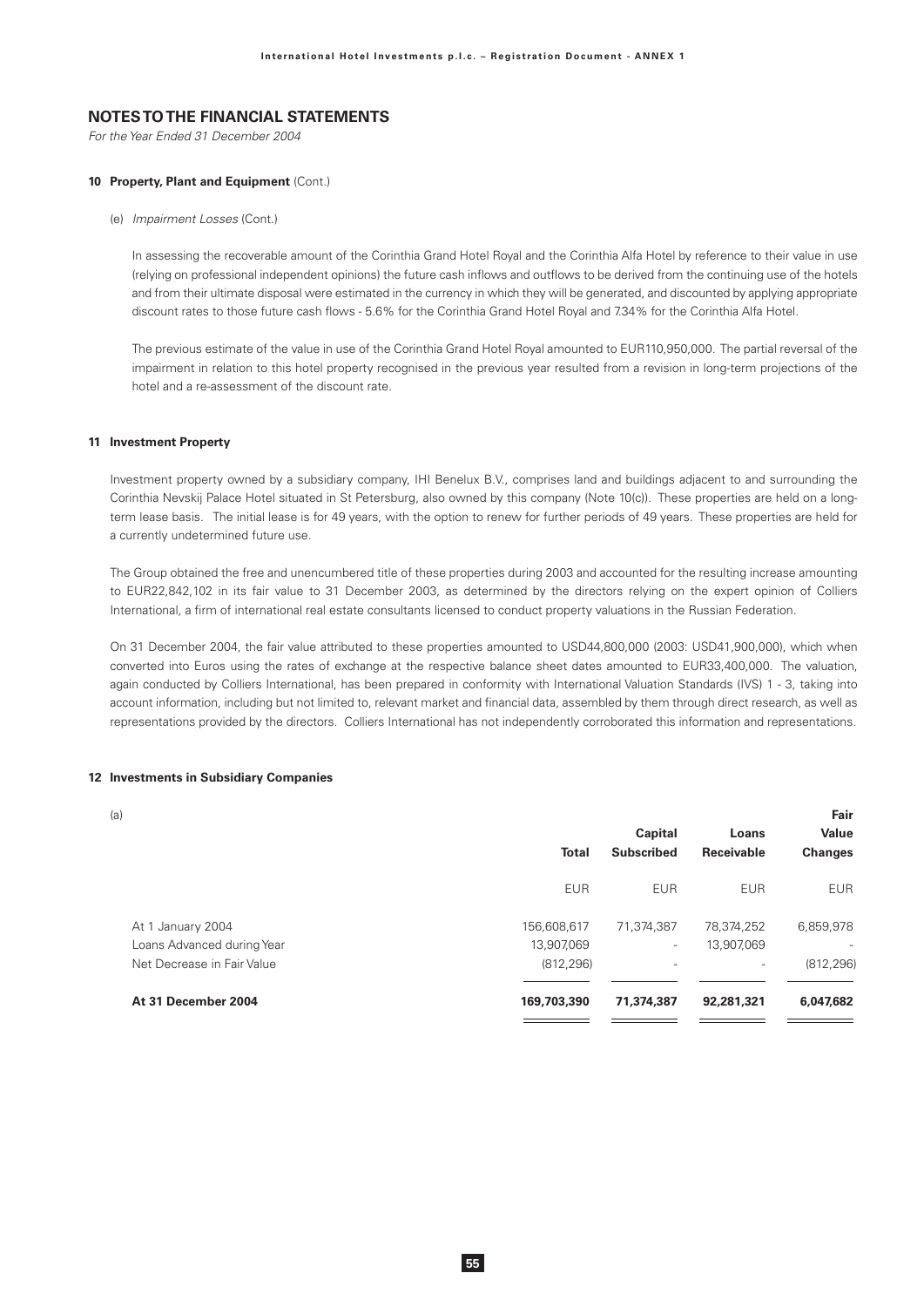For the Year Ended 31 December 2004

## 12 Investments in Subsidiary Companies (Cont.)

| (b) Unquoted Investments             | <b>Registered Office</b>                                                                                | <b>Nature of Business</b>                                                                |
|--------------------------------------|---------------------------------------------------------------------------------------------------------|------------------------------------------------------------------------------------------|
| Subsidiary Companies - 100% Holdings |                                                                                                         |                                                                                          |
| Five Star Hotels Limited             | 22 Europa Centre<br>Floriana<br>Malta                                                                   | Owns and Operates<br>the Corinthia San Gorg<br>Malta                                     |
| Alfa Investimentos Turisticos Lda    | Avenida Columbana<br>Bardolo Pinheiro<br>Lisboa 1099 - 031<br>Portugal                                  | Owns and Operates<br>the Corinthia Alfa Hotel<br>and Congress Centre<br>Lisbon           |
| IHI Lisbon Limited                   | 22 Europa Centre<br>Floriana<br>Malta                                                                   | Investment Company<br>Holding an Equity Stake<br>in Alfa Investimentos<br>Turisticos Lda |
| IHI St Petersburg LLC (Note 12(c))   | 57 Nevskij Prospect<br>St Petersburg 191025<br><b>Russian Federation</b>                                | Investment Company                                                                       |
| IHI Benelux B.V. (Note 12(d))        | Frederick Roeskestraat 123<br>1076 EE Amsterdam<br>PO Box 72888<br>1070 AC Amsterdam<br>The Netherlands | Owns and operates<br>the Corinthia Nevskij<br>Palace Hotel<br>St Petersburg              |
| IHI Hungary Rt (Note 12(e))          | Erzsebet Krt<br>43-49<br>H-1073, Budapest<br>Hungary                                                    | Owns and Operates<br>the Corinthia Grand<br>Hotel Royal<br><b>Budapest</b>               |
| IHI Zagreb d.d.                      | Centar Kaptol<br>Nova Ves 11<br>10000 Zagreb<br>Croatia                                                 | Investment Company                                                                       |
| Mediterranean Hotel Resorts Limited  | Sailsbury House<br>1-9 Union Street<br>St Helier<br>Jersey JE 4 8 RH<br>Channel Islands                 | <b>Investment Company</b>                                                                |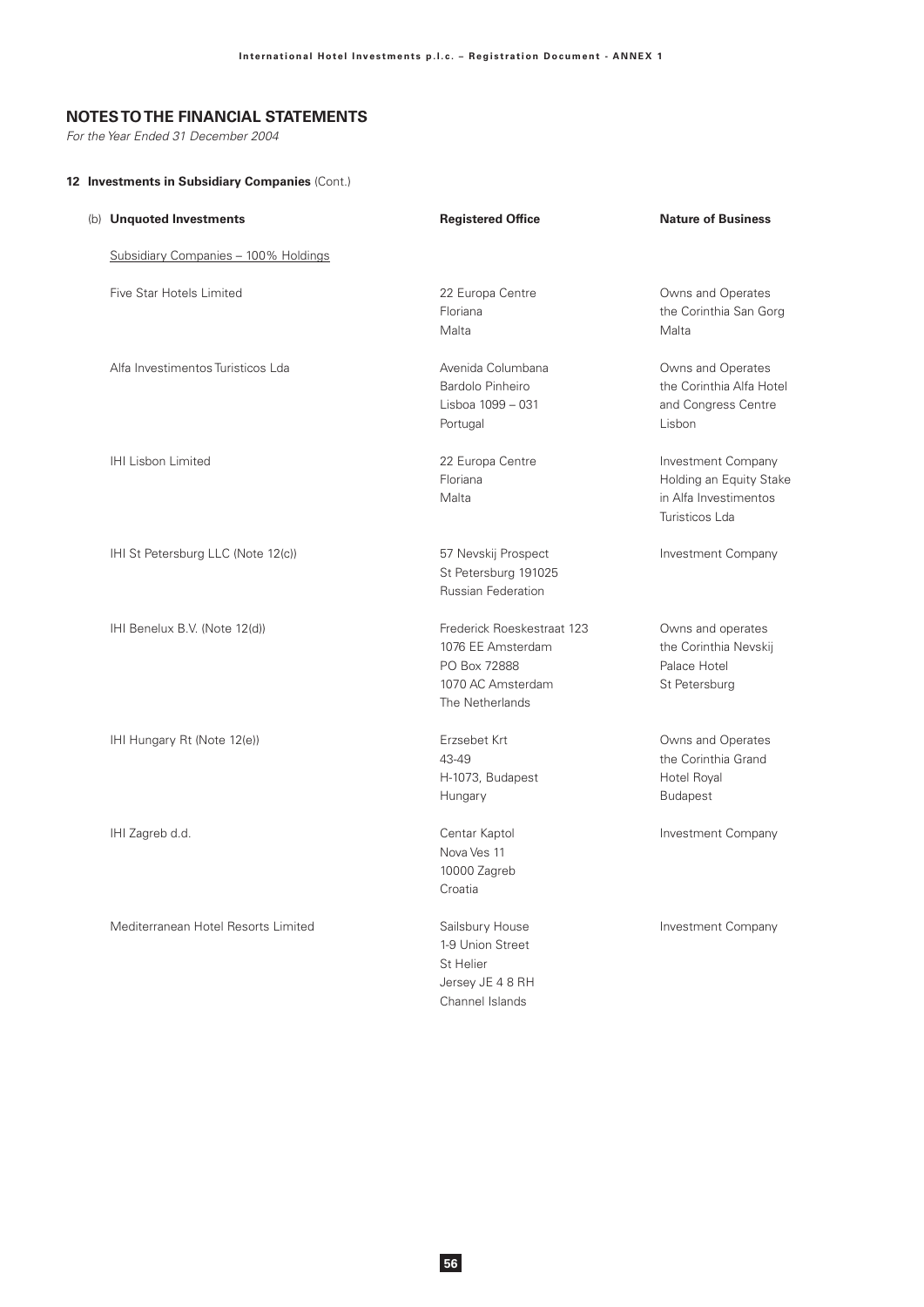For the Year Ended 31 December 2004

#### 12 Investments in Subsidiary Companies (Cont.)

- (c) The Russian Federation has been experiencing political and economic change which has affected, and may continue to affect, the activities of enterprises operating in this environment. Consequently, operations in the Russian Federation involve risks which do not typically exist in other markets. The Group's financial statements reflect management's assessment of the impact of the Russian business environment on the operations and the financial position of IHI Benelux B.V., one of the Company's subsidiaries operating in St Petersburg. The future business environment may differ from management's assessment. The impact of this environment on the operations and financial position of this company is not at present affected by these risks.
- (d) The entire issued and paid-up share capital of IHI Benelux B.V. is pledged in favour of Creditanstalt A.G., of Schottengasse 6, 1010 Vienna, Austria as collateral for a bank loan, originally for EUR18,600,000 and which at balance sheet date amounted to EUR15,970,014 (Note 17(b)), by means of a notarial deed. The shareholders of this company will continue to exercise the voting rights attached to these shares.
- (e) IHI together with its subsidiary company IHI Hungary Rt, ("the Borrower") had entered into an agreement with Kereskedemi És Hitelbank Rt ("K&H Bank") and Orszvágos Takarékpénztár És Kereskedemi Rt ("OTP Bank") for a facility, for EUR49,000,000 and which at balance sheet date amounted to EUR42,410,956 (Note 17(b)). In accordance with the terms of the facility, IHI, as owner of the Borrower, has deposited the shares it holds in this subsidiary into an account held with OTP Bank.

### 13 Investments in Associated Companies

| (a) |                                                                                                                    |                                       |                                                                    | The Group The Company          |
|-----|--------------------------------------------------------------------------------------------------------------------|---------------------------------------|--------------------------------------------------------------------|--------------------------------|
|     |                                                                                                                    |                                       | <b>EUR</b>                                                         | <b>EUR</b>                     |
|     | At 1 January 2004<br>Group's Share of Results of Associated Companies<br>Dividend Received from Associated Company |                                       | 1,982,455<br>458,863<br>(460, 300)                                 | 913,496                        |
|     | At 31 December 2004                                                                                                |                                       | 1,981,018                                                          | 913,496                        |
|     | (b) Unquoted Investments                                                                                           | <b>Registered Office</b>              | <b>Nature of Business</b>                                          |                                |
|     | <b>Associated Companies - 20% Holdings</b>                                                                         |                                       |                                                                    |                                |
|     | C.H.I. Limited                                                                                                     | 22 Europa Centre<br>Floriana<br>Malta | Hotel Management Company<br>owned by IHI and its Parent<br>Company | Operating the Hotel Properties |
|     | Quality Project Management Limited                                                                                 | 22 Europa Centre<br>Floriana<br>Malta | Project Management Company                                         |                                |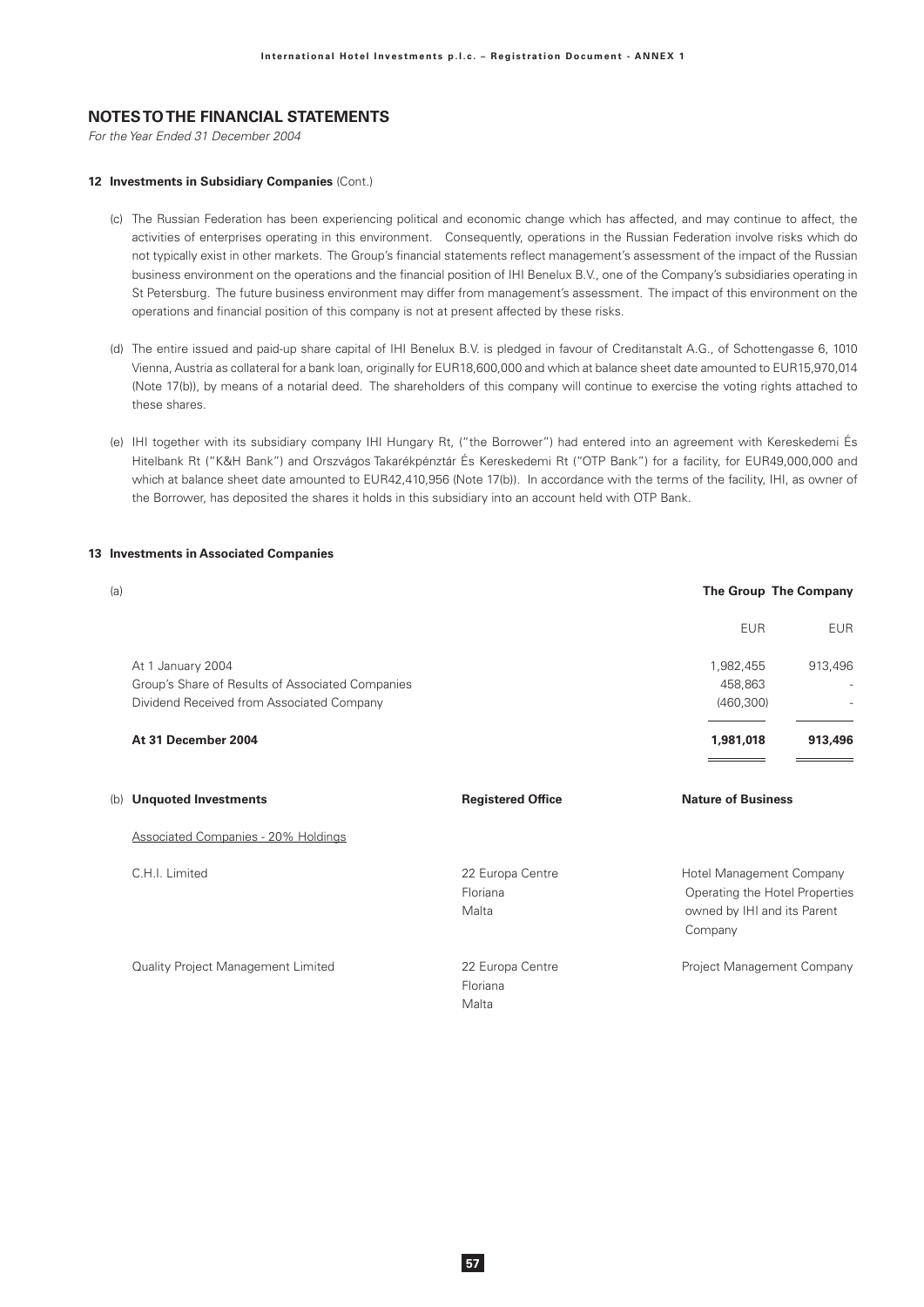For the Year Ended 31 December 2004

# **14 Derivative Financial Instrument**

The interest rate swap agreement is subject to the following terms:

|                                                                           | EUR.           |
|---------------------------------------------------------------------------|----------------|
| Notional Amount with Remaining Life of More Than One Year Maturity - 2008 | 8,000,000      |
| Interest Rate:                                                            |                |
| Receive Fixed Interest at the Rate of                                     | 6.2% per annum |

Pay Variable Interest at the Rate of

6.2% per annum 6 month EURIBOR + 2.955%

**Terms** 

#### 15 Loans Receivable

| (a)                   | <b>The Group</b> |                          | <b>The Company</b> |            |
|-----------------------|------------------|--------------------------|--------------------|------------|
|                       | 2004             | 2003                     | 2004               | 2003       |
| Amounts Owed to:      | <b>EUR</b>       | <b>EUR</b>               | <b>EUR</b>         | <b>EUR</b> |
| Group Company         | ۰                | $\overline{\phantom{a}}$ | 14,039,835         | 14,039,835 |
| Other Related Company | 1,470,000        | 1,470,000                | 1,470,000          | 1,470,000  |
|                       | 1,470,000        | 1,470,000                | 15,509,835         | 15,509,835 |

 $(b)$ 

|                               | <b>EUR</b> | Interest                   | <b>Repayable By</b> | <b>Security</b> |
|-------------------------------|------------|----------------------------|---------------------|-----------------|
| <b>Group Company</b>          |            |                            |                     |                 |
| IHI Benelux B.V.              | 14,039,835 | 6 Month<br>$EURIBOR + 3\%$ | 31 December 2010    | None            |
| <b>Related Company</b>        |            |                            |                     |                 |
| Corinthia Investments Limited | 1.470.000  | $EURIBOR + 1%$             | 31 December 2015    | None            |
|                               | 15,509,835 |                            |                     |                 |

 $\frac{1}{\sqrt{1-\frac{1}{2}}\left(1-\frac{1}{2}\right)}=\frac{1}{2\sqrt{1-\frac{1}{2}}\left(1-\frac{1}{2}\right)}=\frac{1}{2\sqrt{1-\frac{1}{2}}\left(1-\frac{1}{2}\right)}=\frac{1}{2\sqrt{1-\frac{1}{2}}\left(1-\frac{1}{2}\right)}=\frac{1}{2\sqrt{1-\frac{1}{2}}\left(1-\frac{1}{2}\right)}=\frac{1}{2\sqrt{1-\frac{1}{2}}\left(1-\frac{1}{2}\right)}=\frac{1}{2\sqrt{1-\frac{1}{2}}\left(1-\frac{1}{2}\right)}=\frac{1}{2\sqrt{1-\$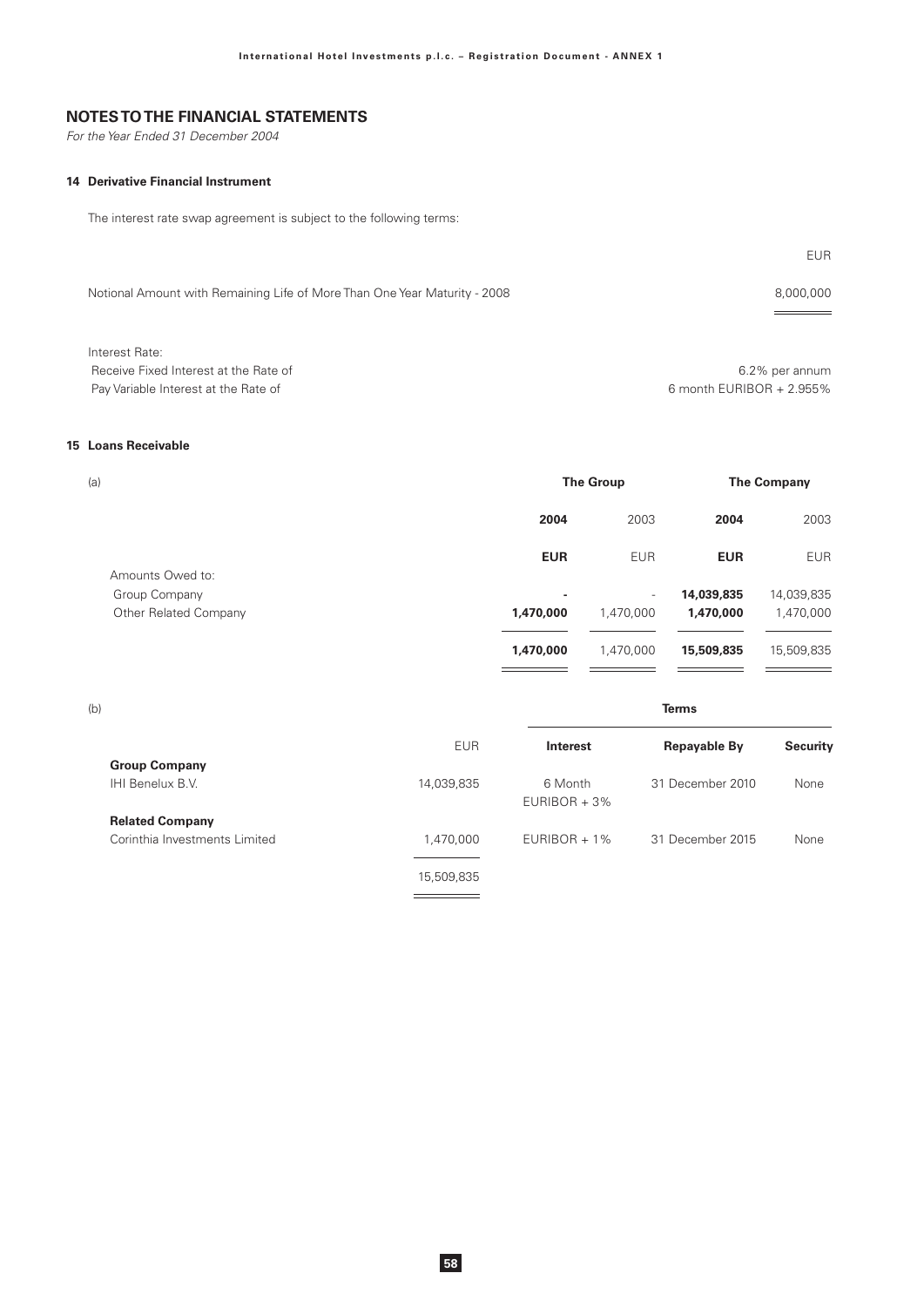For the Year Ended 31 December 2004

### 16 Other Debtors

| (a)                                    | <b>The Group</b> |            | <b>The Company</b> |                |
|----------------------------------------|------------------|------------|--------------------|----------------|
|                                        | 2004             | 2003       | 2004               | 2003           |
|                                        | <b>EUR</b>       | <b>EUR</b> | <b>EUR</b>         | <b>EUR</b>     |
| Amounts Owed by:                       |                  |            |                    |                |
| Parent Company                         | 68,984           | 58,218     |                    |                |
| Group Companies                        |                  |            | 4,699,665          | 4,710,547      |
| <b>Associated Companies</b>            | 94,422           | 396,786    | 9,531              | 15,192         |
| <b>Related Companies</b>               | 354,185          | 201,251    | 98,379             | $\overline{a}$ |
| <b>Other Related Parties</b>           | 212              | 49,072     |                    |                |
| Loan Owed by Related Company           | 122,195          |            |                    |                |
| Recoverable VAT on Capital Expenditure | 363,449          | 4,050,562  |                    | 42,942         |
| Other Debtors                          | 815,577          | 919,585    | 103,231            | 29,800         |
| Prepayments and Accrued Income         | 827,838          | 442,100    | 393,981            | 76,806         |
|                                        | 2,646,862        | 6,117,574  | 5,304,787          | 4,875,287      |
|                                        |                  |            |                    |                |

(b) The amounts owed by related parties are all unsecured and interest free.

(c) The loan owed by the related company is unsecured, bears interest at the rate of 6 month EURIBOR + 1% and is repayable on demand.

(d) Recoverable VAT includes EUR287,243 (2003: EUR144,006) expected to be refunded after more than one year from balance sheet date.

### 17 Bank Borrowings

| (a)                   | <b>The Group</b> |               |            | <b>The Company</b> |  |
|-----------------------|------------------|---------------|------------|--------------------|--|
|                       | 2004             | 2003          | 2004       | 2003               |  |
|                       | <b>EUR</b>       | <b>EUR</b>    | <b>EUR</b> | <b>EUR</b>         |  |
| Bank Loans            | 120,131,666      | 114,345,388   | 23,000,000 | 15,000,040         |  |
| <b>Bank Overdraft</b> | 2,620,211        | 1,845,326     |            |                    |  |
|                       | 122,751,877      | 116, 190, 714 | 23,000,000 | 15,000,040         |  |
| <b>Current</b>        |                  |               |            |                    |  |
| Bank Loans            | 21,663,457       | 9,537,348     | 12,000,000 | 2,000,000          |  |
| <b>Bank Overdraft</b> | 2,620,211        | 1,845,326     |            |                    |  |
|                       | 24,283,668       | 11,382,674    | 12,000,000 | 2,000,000          |  |
| <b>Non-Current</b>    |                  |               |            |                    |  |
| Bank Loans            | 98,468,209       | 104,808,040   | 11,000,000 | 13,000,040         |  |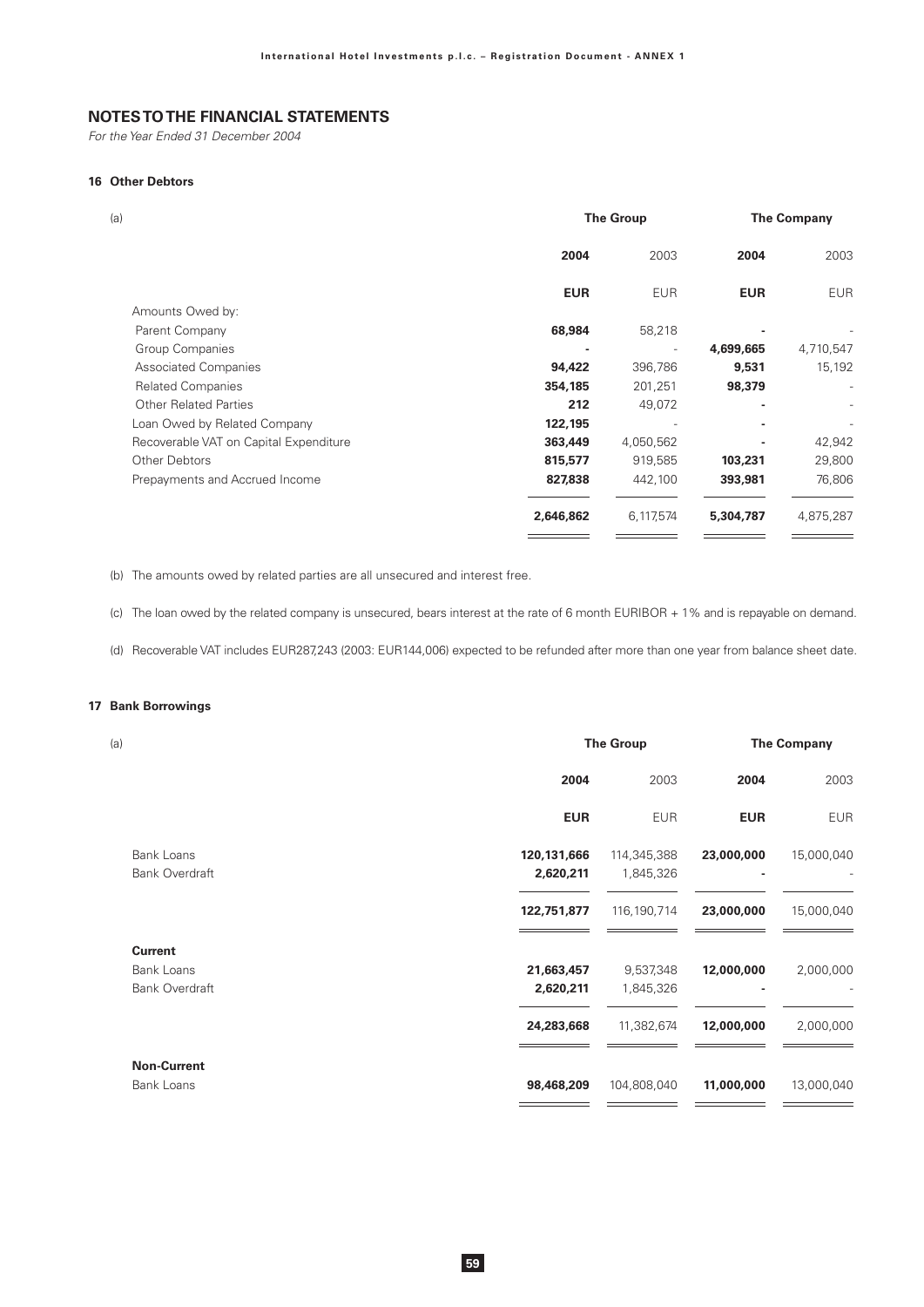For the Year Ended 31 December 2004

## 17 Bank Borrowings (Cont.)

| (b)                                        |            |                                       |                 |                         | <b>Terms</b>                  |            |                                                                                                                                                                                                                                                                      |
|--------------------------------------------|------------|---------------------------------------|-----------------|-------------------------|-------------------------------|------------|----------------------------------------------------------------------------------------------------------------------------------------------------------------------------------------------------------------------------------------------------------------------|
|                                            |            | Repayment                             |                 |                         |                               |            |                                                                                                                                                                                                                                                                      |
| <b>Group Company</b>                       |            | Interest                              | By              | <b>Within</b><br>1 Year | <b>Between</b><br>2 - 5 Years | After      | <b>5 Years</b> Security                                                                                                                                                                                                                                              |
| International Hotel<br>Investments p.l.c.: | <b>EUR</b> |                                       |                 | <b>EUR</b>              | <b>EUR</b>                    | <b>EUR</b> |                                                                                                                                                                                                                                                                      |
| Bank Loan                                  | 8,000,000  | 6 Month<br><b>EURIBOR</b><br>$+2.25%$ | 8 October 2008  | 2,000,000               | 6,000,000                     |            | Second General Hypothec for<br>EUR20 million over all Company's<br>assets present and future.                                                                                                                                                                        |
| Bank Loan                                  | 5,000,000  | 6 Month<br><b>EURIBOR</b><br>$+3%$    | 31 March 2005   | 5,000,000               |                               |            | Guarantee by Five Star<br>Hotels Limited for EUR20<br>million. General Hypothecary<br>Guarantee over all present<br>and future assets and Special<br>Hypothecary Guarantee for<br>EUR20 million by Five Star<br>Hotels Limited over the<br>Corinthia San Gorg Hotel. |
|                                            |            |                                       |                 |                         |                               |            | General Hypthecary Guarantee<br>over all present and future<br>assets and liabilities and<br>Special Hypothecary Guarantee<br>for EUR10 million by Marina<br>San Gorg Limited over the<br>Corinthia Marina Hotel.                                                    |
|                                            |            |                                       |                 |                         |                               |            | Second General and Special<br>Hypothecary Guarantee<br>given by Alfa Investimentos<br>Turisticos Lda over the<br>Corinthia Alfa Hotel for EUR<br>10 million.                                                                                                         |
|                                            |            |                                       |                 |                         |                               |            | General and Special<br>Hypothecary Guarantee for<br>EUR10 million over property<br>owned by a related company.                                                                                                                                                       |
| Bank Loan                                  | 10,000,000 | 6 Month<br><b>EURIBOR</b><br>$+2%$    | 30 October 2011 | 5,000,000               | 3,333,000                     | 1,667,000  | First General Hypothec for<br>EUR10 million over all assets<br>present and future.                                                                                                                                                                                   |
|                                            |            |                                       |                 |                         |                               |            | Second Ranking Mortgage<br>guarantee by Thermal Hotel<br>Aquincum Rt over the                                                                                                                                                                                        |
|                                            | 23,000,000 |                                       |                 | 12,000,000              | 9,333,000                     | 1,667,000  | Corinthia Aquincum Hotel.                                                                                                                                                                                                                                            |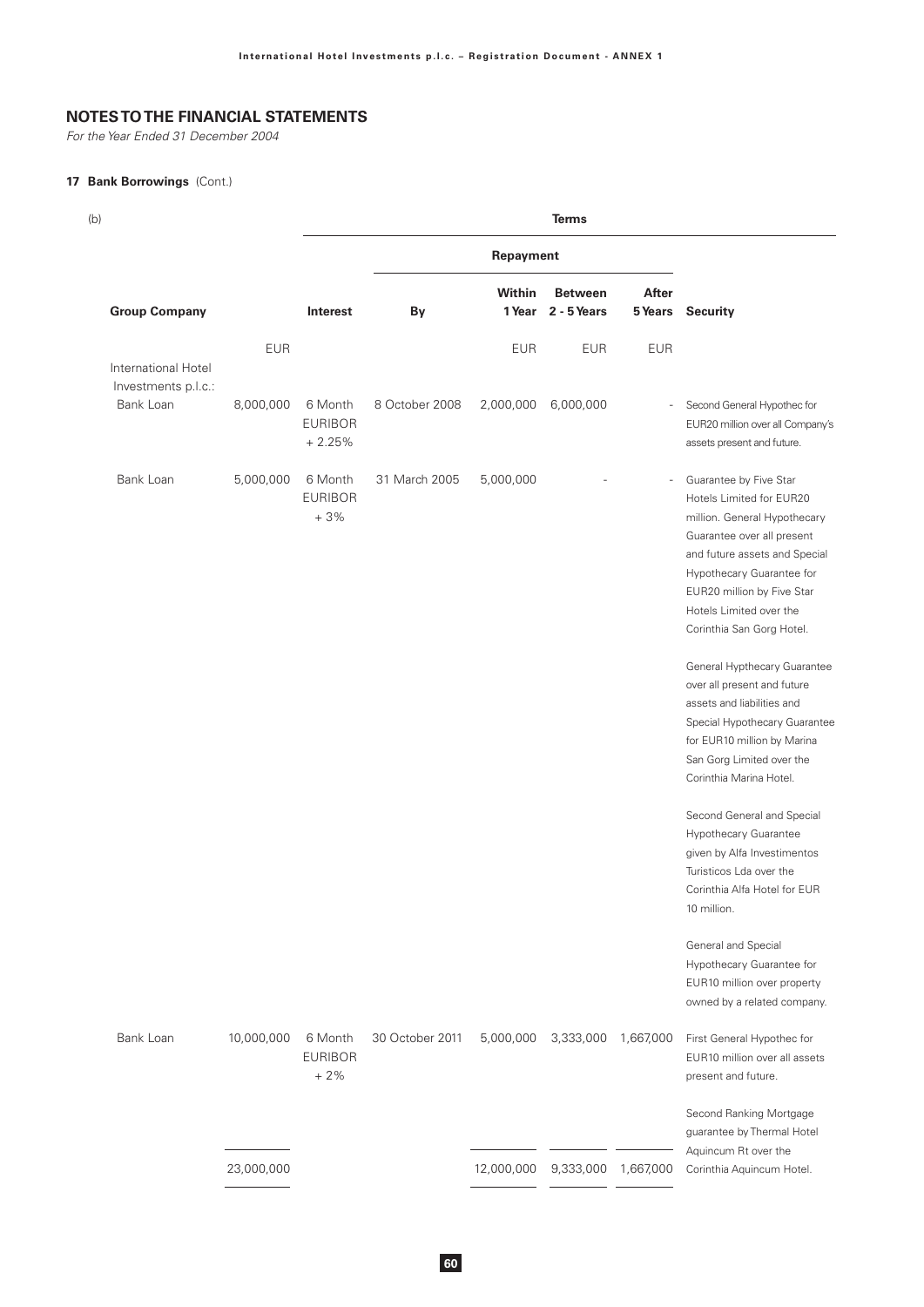For the Year Ended 31 December 2004

## 17 Bank Borrowings (Cont.)

| (b)                                      |             |                                                                                     |                                     |                          | <b>Terms</b>                     |                          |                                                                                                                                                                                                                                                                                                                   |
|------------------------------------------|-------------|-------------------------------------------------------------------------------------|-------------------------------------|--------------------------|----------------------------------|--------------------------|-------------------------------------------------------------------------------------------------------------------------------------------------------------------------------------------------------------------------------------------------------------------------------------------------------------------|
|                                          |             |                                                                                     |                                     | Repayment                |                                  |                          |                                                                                                                                                                                                                                                                                                                   |
| <b>Group Company</b>                     |             | <b>Interest</b>                                                                     | By                                  | Within<br>1 Year         | <b>Between</b><br>2 - 5 Years    | After<br><b>5 Years</b>  | <b>Security</b>                                                                                                                                                                                                                                                                                                   |
|                                          | <b>EUR</b>  |                                                                                     |                                     | <b>EUR</b>               | <b>EUR</b>                       | <b>EUR</b>               |                                                                                                                                                                                                                                                                                                                   |
| Five Star<br>Hotels Limited:             |             |                                                                                     |                                     |                          |                                  |                          |                                                                                                                                                                                                                                                                                                                   |
| <b>Bank Overdraft</b>                    | 1,620,211   | 4.75%                                                                               | On Demand                           | 1,620,211                |                                  | $\sim$                   | General hypothec over assets<br>belonging to Five Star Hotels                                                                                                                                                                                                                                                     |
| Bank Loan<br>Alfa Investimentos          | 3,250,696   | 4.75%                                                                               | 27 January 2007                     | 1,558,585                | 1,692,111                        | $\sim$                   | Limited supported by a special<br>hypothec and privilege over<br>the Corinthia San Gorg Hotel.                                                                                                                                                                                                                    |
| Turisticos Lda:<br><b>Bank Overdraft</b> | 1,000,000   | 3 Month<br><b>EURIBOR</b><br>$+2.5%$                                                | 15 January 2005                     | 1,000,000                |                                  | $\overline{\phantom{a}}$ | Bills of Exchange.                                                                                                                                                                                                                                                                                                |
| Bank Loan                                | 30,500,000  | $1 - 5$ Years<br>4.7025%,<br>thereafter<br>at 3 Month<br><b>EURIBOR</b><br>$+1.25%$ | 24 March 2022                       | $\overline{\phantom{a}}$ |                                  | 3,355,000 27,145,000     | Secured by mortgages over<br>the Corinthia Alfa Hotel<br>including land.                                                                                                                                                                                                                                          |
| Bank Loan                                | 5,000,000   | 3 Month<br><b>EURIBOR</b><br>$+2.5%$                                                | 15 January 2005                     | 5,000,000                |                                  | $\overline{\phantom{a}}$ | Bill of Exchange.                                                                                                                                                                                                                                                                                                 |
| IHI Benelux B.V.:                        |             |                                                                                     |                                     |                          |                                  |                          |                                                                                                                                                                                                                                                                                                                   |
| Bank Loan                                | 15,970,014  | <b>EURIBOR</b><br>$+3%$                                                             | 6 Month 31 December 2011 1,900,000  |                          | 8,920,000                        | 5,150,014                | Secured over the Corinthia<br>Nevskij Palace Hotel and a<br>pledge over the shares of IHI<br>Benelux B.V. (Note 12(d)).                                                                                                                                                                                           |
| IHI Hungary Rt.:<br>Bank Loan            | 42,410,956  | <b>EURIBOR</b><br>$+2.2%$                                                           | 3 Month 10 September 2019 1,204,872 |                          |                                  | 5,660,101 35,545,983     | Secured by mortgages over the<br>Corinthia Grand Hotel Royal and<br>by a security deposit over the<br>shares of IHI Hungary Rt. (Note<br>12(e)) and by a cash collateral<br>amounting to EUR736,439 (Note<br>24(b)). In addition, IHI plc, CPHCL<br>and Corinthia Investments<br>Limited have provided additional |
|                                          | 99,751,877  |                                                                                     |                                     | 12,283,668               | 19,627,212 67,840,997            |                          | financial guarantees to the<br>bankers granting this loan. As<br>part of this loan agreement no                                                                                                                                                                                                                   |
|                                          | 122,751,877 |                                                                                     |                                     |                          | 24,283,668 28,960,212 69,507,997 |                          | repayment of Group loans can be<br>effected except with the consent<br>of the Security Agent.                                                                                                                                                                                                                     |
|                                          |             |                                                                                     |                                     |                          |                                  |                          |                                                                                                                                                                                                                                                                                                                   |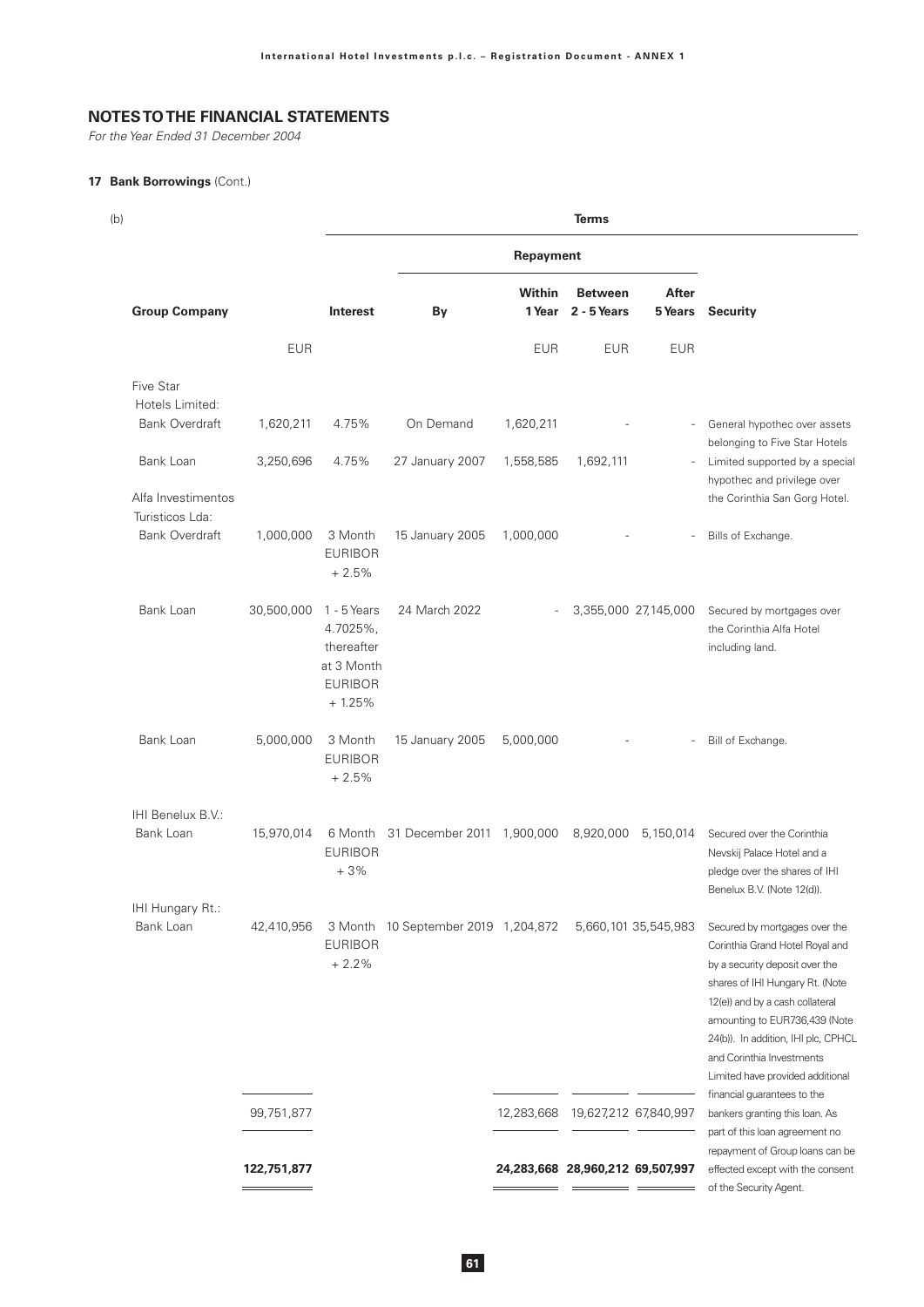For the Year Ended 31 December 2004

### 18 Debt Securities in Issue

| (a) |                                                                            | 2004       | 2003        |
|-----|----------------------------------------------------------------------------|------------|-------------|
|     |                                                                            | <b>EUR</b> | <b>EUR</b>  |
|     | Convertible Bonds (Note 18(b))                                             | 10,456,020 | 10,375,887  |
|     | Lm Bond (Note 18(c))                                                       | 13,553,330 | 13,617,916  |
|     | Euro Bond (Note 18(c))                                                     | 7,920,479  | 7,893,950   |
|     |                                                                            | 31,929,829 | 31,887,753  |
|     |                                                                            |            |             |
|     | (b) Convertible Bonds                                                      |            | <b>EUR</b>  |
|     | Proceeds from Issue                                                        |            | 12,283,000  |
|     | <b>Transaction Costs</b>                                                   |            | (365, 681)  |
|     | Net Proceeds                                                               |            | 11,917,319  |
|     | Amount Classified as Equity (Note 23(d))                                   |            | (1,324,506) |
|     | Imputed Interest and Amortisation of Transaction Costs to 31 December 2003 |            | 482,274     |
|     | Reporting Currency Conversion Difference                                   |            | (335, 500)  |
|     | Provision for Exchange Fluctuations                                        |            | (363, 700)  |
|     | At 31 December 2003                                                        |            | 10,375,887  |
|     | Imputed Interest and Amortisation of Transaction Costs for 2004            |            | 156,133     |
|     | Provision for Exchange Fluctuations                                        |            | (76,000)    |
|     | At 31 December 2004                                                        |            | 10,456,020  |
|     |                                                                            |            |             |

#### Conversion Terms, Dates and Prices

During the period ended 31 December 2000 the Company issued 50,000 bonds with a face value of Lm100 each, which, unless previously purchased and cancelled or converted in accordance with the terms of issue, shall be redeemable at par on the 29 May 2010. Any bonds purchased by the Company on the open market shall be cancelled. The Company reserves the right to purchase bonds on the open market without notice.

Bondholders shall be entitled to exercise their conversion option on a conversion date during the conversion period by converting their bonds, or part thereof, into fully paid ordinary shares of the Company at the conversion price determined as set out below. Upon conversion, the right of the converting bondholder to repayment of the bond to be converted and any interest for the period between the applicable conversion date and redemption date shall be extinguished and released, and in consideration and in exchange thereof, the Company shall issue fully paid up ordinary shares as provided in the terms and conditions of issue. A conversion of part of a bond shall not be allowed.

The bonds entitle the holders thereof to an original entitlement of 100 shares for every bond. In the event that upon conversion the conversion price is higher than the share issue price, and a bondholder wishes to retain such original entitlement, such bondholder shall pay the cash difference as determined in accordance with the terms of the issue of the bonds. A bondholder may elect not to pay such cash difference and in lieu thereof shall accept the issue of a lower number of shares than his original entitlement. Shares shall not be issued at below their nominal value.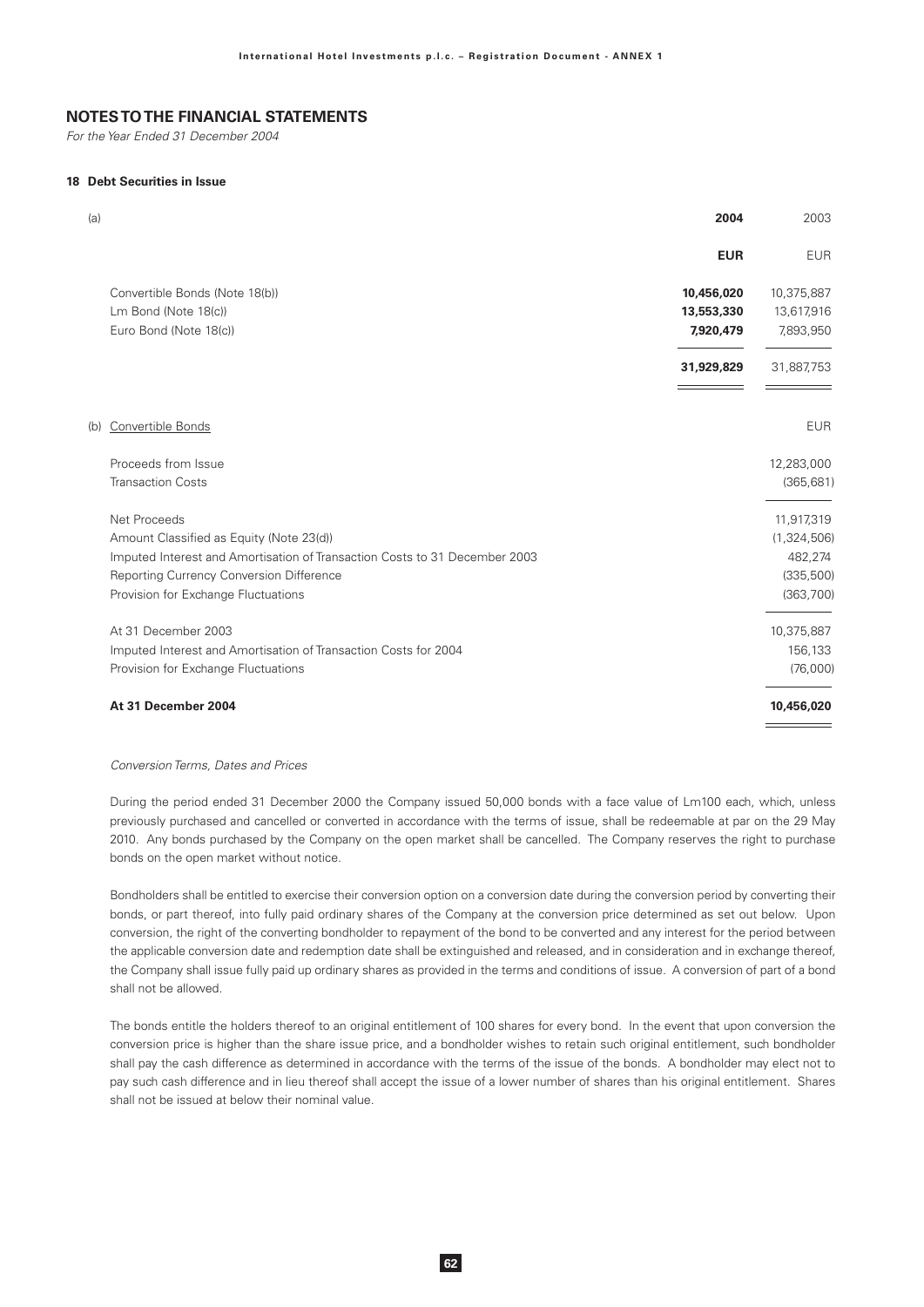For the Year Ended 31 December 2004

#### 18 Debt Securities in Issue (Cont.)

 $(b)$  (Cont.)

Conversion Terms, Dates and Prices (Cont.)

A bondholder may exercise the conversion option during the conversion period, which commences on the 29 November 2005 and ends on 29 November 2009. In the case of bonds converted on any of the following conversion dates during any conversion term, the conversion price shall be determined in accordance with the arithmetic average of the daily trade weighted average price (TWAP) quoted by the Malta Stock Exchange during the three months immediately preceding the reference date less a percentage, as follows:

| Conversion   |                                                    |               |
|--------------|----------------------------------------------------|---------------|
| Term         | <b>Conversion Dates</b>                            | $\frac{0}{0}$ |
| First        | 29 November 2005; 29 May 2006 and 29 November 2006 | 10            |
| Second       | 29 May 2007; 29 November 2007 and 28 May 2008      | 15            |
| <b>Third</b> | 29 November 2008; 29 May 2009 and 29 November 2009 | 20            |

#### Interest

The bonds carry an interest rate of 5% per annum payable annually in arrears on the 29 May in each year.

#### Security

The bonds constitute the general, direct, unconditional, unsecured and unsubordinated obligations of the Company and will rank pari passu, without any priority or preference, with all other present and future unsecured and unsubordinated obligations of the Company.

#### (c) Lm and Euro Bonds

During the year 2003, the Company offered to the general public an aggregate of Lm5,200,000 Bonds maturing in 2013, subject to an over-allotment option for a further amount of Lm4,170,000 in either or a combination of Bonds denominated in Maltese Lira and Bonds denominated in Euros. After the application of the over-allotment option, the bonds allotted by the Company amounted to Lm6,017,500 (equivalent to EUR14,308,927) 6.3% Bonds and EUR8,058,000 6.20% - 6.8% Bonds.

|                                                         | <b>Lm Bond</b> | <b>Euro Bond</b> |
|---------------------------------------------------------|----------------|------------------|
|                                                         | <b>EUR</b>     | <b>EUR</b>       |
| Proceeds from Issue                                     | 14,308,927     | 8,058,000        |
| <b>Transaction Costs</b>                                | (345,056)      | (185, 984)       |
| Net Proceeds                                            | 13,963,871     | 7,872,016        |
| Amortisation of Transaction Costs to 31 December 2003   | 22,229         | 21,934           |
| Provision for Exchange Fluctuations to 31 December 2003 | (368, 184)     |                  |
| At 31 December 2003                                     | 13,617,916     | 7,893,950        |
| Amortisation of Transaction Costs                       | 26,880         | 26,529           |
| Provision for Exchange Fluctuations                     | (91, 466)      |                  |
| At 31 December 2004                                     | 13,553,330     | 7,920,479        |
|                                                         |                |                  |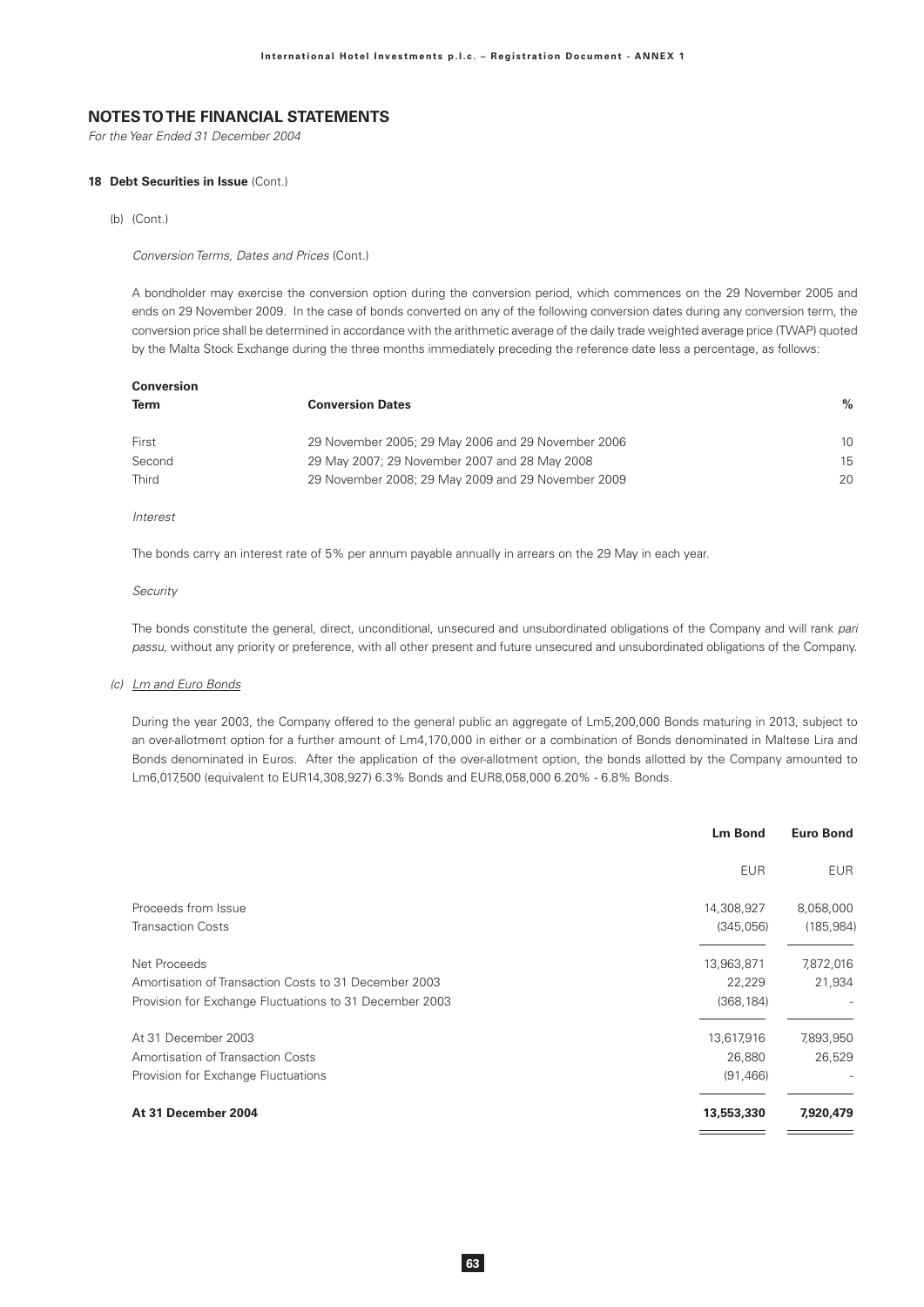For the Year Ended 31 December 2004

### 18 Debt Securities in Issue (Cont.)

(c) Lm and Euro Bonds (Cont.)

#### Terms of Repayment

Unless previously purchased and cancelled, the bonds will be redeemed at their nominal value (together with interest accrued to the date fixed for redemption) on 15 February 2013. The Company may at any time purchase Bonds in the open market or otherwise at any price. Any purchase by tender shall be made available to all bondholders alike. All bonds so redeemed or purchased will be cancelled forwith and may not be re-issued or re-sold.

### Interest

The Lm Bond carries an interest rate of 6.3% per annum whereas the Euro Bond carries interest at the rate of 6.2% per annum for the interest payment dates falling between the years 2004 up to and including 2010 and at the rate of 6.8% for the rest of the term of the Bond. In either case interest shall be payable annually in arrears on 15 February each year between the years 2004 and 2013.

### Security

The bonds constitute the general, direct, unconditional, unsecured and unsubordinated obligations of the Company and will rank pari passu, without any priority or preference, with all other present and future unsecured and unsubordinated obligations of the Company.

### 19 Other Interest-Bearing Liabilities

| (a)                            |            | <b>The Group</b> |            |            |
|--------------------------------|------------|------------------|------------|------------|
|                                | 2004       | 2003             | 2004       | 2003       |
|                                | <b>EUR</b> | <b>EUR</b>       | <b>EUR</b> | <b>EUR</b> |
| Amounts Owed to:               |            |                  |            |            |
| Parent Company                 | 553,969    | 656,999          | 116,684    | 216,825    |
| <b>Associated Companies</b>    | 4,549,642  | 454,670          |            | 454,670    |
| <b>Other Related Companies</b> | 2,101,206  | 1,876,000        |            |            |
|                                | 7,204,817  | 2,987,669        | 116,684    | 671,495    |
| <b>Current</b>                 |            |                  |            |            |
| Amounts Owed to:               |            |                  |            |            |
| Parent Company                 | 553,969    | 440,174          | 116,684    |            |
| <b>Associated Companies</b>    | 2,896,280  | 454,670          |            | 454,670    |
| <b>Other Related Companies</b> | 429,731    | 204,525          |            |            |
|                                | 3,879,980  | 1,099,369        | 116,684    | 454,670    |
| <b>Non-Current</b>             |            |                  |            |            |
| Amounts Owed to:               |            |                  |            |            |
| Parent Company                 |            | 216,825          |            | 216,825    |
| <b>Associated Companies</b>    | 1,653,362  |                  |            |            |
| Other Related Company          | 1,671,475  | 1,671,475        |            |            |
|                                | 3,324,837  | 1,888,300        |            | 216,825    |
|                                |            |                  |            |            |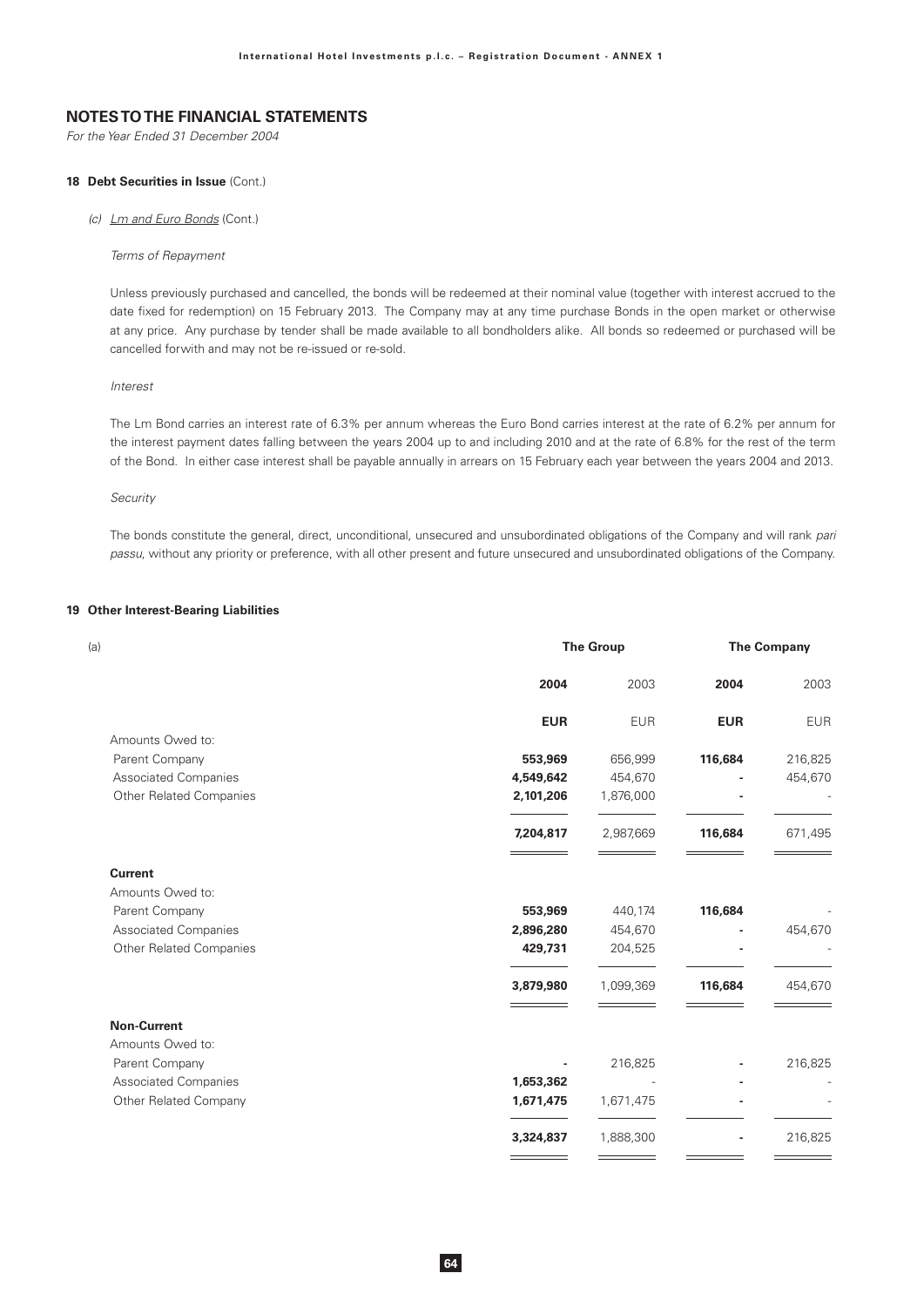For the Year Ended 31 December 2004

## 19 Other Interest-Bearing Liabilities (Cont.)

(b) The terms of the amounts owed to the related parties are as follows:

|                             | <b>EUR</b> | <b>Interest</b> | <b>Repayable By</b> | <b>Security</b> |
|-----------------------------|------------|-----------------|---------------------|-----------------|
| Parent Company              | 116,684    | 5.0%            | On Demand           | None            |
| Parent Company              | 437,285    | 5.5%            | On Demand           | None            |
| <b>Associated Companies</b> | 2,883,010  | 4.0%            | On Demand           | None            |
| <b>Associated Companies</b> | 1,653,362  | 4.5%            | 31/12/2006          | None            |
| <b>Associated Companies</b> | 13,270     | 5.0%            | On Demand           | None            |
| <b>Related Company</b>      | 70,509     | 5.5%            | On Demand           | None            |
| <b>Related Company</b>      | 359,222    | $7.0\%$         | On Demand           | None            |
| Thermal Hotel Aquincum Rt   | 1,671,475  | $EURIBOR + 1\%$ | Subordinated        | None            |
|                             |            |                 | (Note 17(b))        |                 |
|                             |            |                 |                     |                 |
|                             | 7,204,817  |                 |                     |                 |
|                             |            |                 |                     |                 |

### 20 Other Creditors

| (a)                            |            | <b>The Group</b> |            | <b>The Company</b> |
|--------------------------------|------------|------------------|------------|--------------------|
|                                | 2004       | 2003             | 2004       | 2003               |
|                                | <b>EUR</b> | <b>EUR</b>       | <b>EUR</b> | <b>EUR</b>         |
| <b>Advance Deposits</b>        | 1,331,507  | 3,262,476        |            |                    |
| Amounts Owed to:               |            |                  |            |                    |
| Parent Company                 | 714,892    | 833,074          | 700,275    | 486,348            |
| Group Companies                |            |                  | 70,707     | 76,558             |
| <b>Associated Companies</b>    | 671,349    | 2,930,182        | 18,558     |                    |
| <b>Other Related Companies</b> | 414,809    | 3,577,675        | 50,752     | 42,036             |
| Capital Creditors              | 13,654,898 | 12,034,395       | 171,277    | 1,646,922          |
| <b>Other Creditors</b>         | 1,503,738  | 1,214,306        | 19,188     |                    |
| Accruals                       | 7,360,974  | 4,489,905        | 2,208,504  | 1,649,453          |
|                                | 25,652,167 | 28,342,013       | 3,239,261  | 3,901,317          |
|                                |            |                  |            |                    |

(b) The amounts owed to related parties are all unsecured and interest free.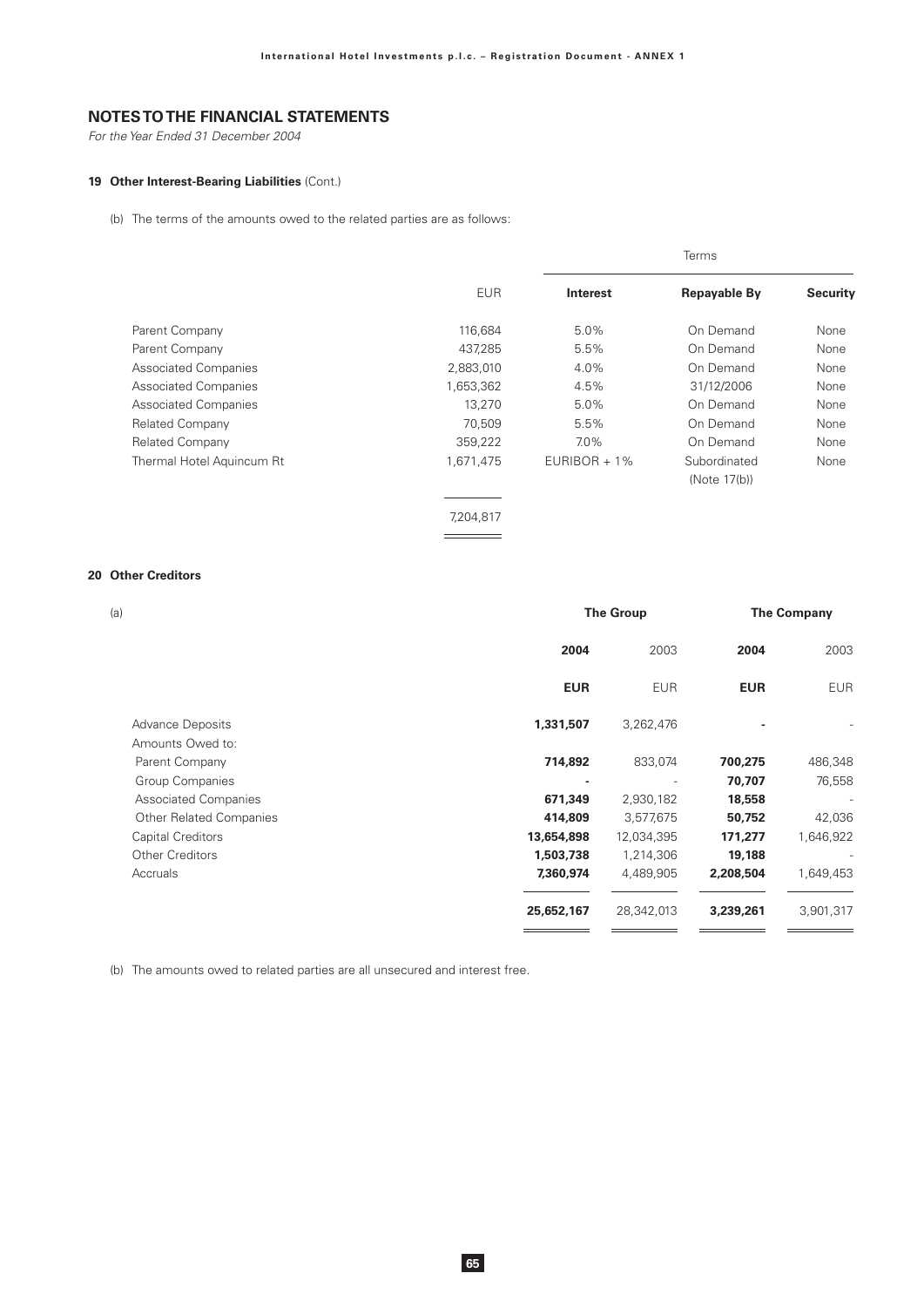For the Year Ended 31 December 2004

### 21 Deferred Taxation

(a) This amount represents the deferred tax liability in respect of the following net taxable temporary differences:

|                                                                         | <b>The Group</b> |             |               |            | <b>The Company</b> |            |  |
|-------------------------------------------------------------------------|------------------|-------------|---------------|------------|--------------------|------------|--|
|                                                                         | 2004             | 2003        | Movement      | 2004       | 2003               | Movement   |  |
|                                                                         | <b>EUR</b>       | <b>EUR</b>  | <b>EUR</b>    | <b>EUR</b> | <b>EUR</b>         | <b>EUR</b> |  |
| Property, Plant and Equipment:                                          |                  |             |               |            |                    |            |  |
| <b>Excess of Capital Allowances</b>                                     |                  |             |               |            |                    |            |  |
| over Depreciation                                                       | 3,812,814        | 3,246,614   | (566, 200)    |            |                    |            |  |
| Revaluation of Land and Buildings<br>Revaluation of Investment          | 18,781,964       | 20,417,164  | 1,635,200     |            |                    |            |  |
| Property (Note 21(b))                                                   | 5,482,104        | 8,170,736   | 2,688,632     |            |                    |            |  |
| Available-for-Sale Investments                                          |                  |             | $\frac{1}{2}$ | 2,116,684  | 2,400,992          | 284,308    |  |
| Derivative Financial Instruments                                        | 123,021          | 62,329      | (60, 692)     | 123,021    | 62,329             | (60, 692)  |  |
| Provision for Doubtful Debts                                            | (416, 300)       | (126, 223)  | 290,077       |            |                    |            |  |
| <b>Accrued Charges</b>                                                  | (280, 461)       | (278, 755)  | 1,706         |            |                    |            |  |
| Provision for Exchange Differences<br>Equity Component of               | 66,903           | 49,659      | (17, 244)     | 315,208    | 275,683            | (39, 525)  |  |
| Convertible Bonds<br>Unrelieved Tax Losses and                          | 281,621          | 321,587     | 39,966        | 281,621    | 321,587            | 39,966     |  |
| Unabsorbed Capital Allowances                                           | (4,795,716)      | (4,923,017) | (127, 301)    | (780, 314) | (643, 802)         | 136,512    |  |
|                                                                         | 23,055,950       | 26,940,094  | (3,884,144)   | 2,056,220  | 2,416,789          | 360,569    |  |
| <b>Recognised Directly in Equity</b><br>Adjustment to Deferred Taxation |                  |             |               |            |                    |            |  |
| on Prior Year Revaluation of<br>Hotel Property (Note 21(b))             |                  |             | 1,459,504     |            |                    |            |  |
| Deferred Taxation on Revaluation<br>of Hotel Property carried out       |                  |             |               |            |                    |            |  |
| at Year End (Note 23(a))                                                |                  |             | (1, 195, 603) |            |                    |            |  |
| Exchange Translation Reserve:<br>Deferred Tax Liabilities for Foreign   |                  |             |               |            |                    |            |  |
| Entities Translated at Foreign<br>Exchange Rates at Year End            |                  |             | 10,359        |            |                    |            |  |
| <b>Recognised in the Profit and</b><br><b>Loss Account (Note 8(a))</b>  |                  |             | (3,609,884)   |            |                    | 360,569    |  |
|                                                                         |                  |             |               |            |                    |            |  |

 $\frac{1}{1} \left( \frac{1}{1} \right)^{2} \left( \frac{1}{1} \right)^{2} \left( \frac{1}{1} \right)^{2} \left( \frac{1}{1} \right)^{2} \left( \frac{1}{1} \right)^{2} \left( \frac{1}{1} \right)^{2} \left( \frac{1}{1} \right)^{2} \left( \frac{1}{1} \right)^{2} \left( \frac{1}{1} \right)^{2} \left( \frac{1}{1} \right)^{2} \left( \frac{1}{1} \right)^{2} \left( \frac{1}{1} \right)^{2} \left( \frac{1}{1} \right)^{2} \left( \frac$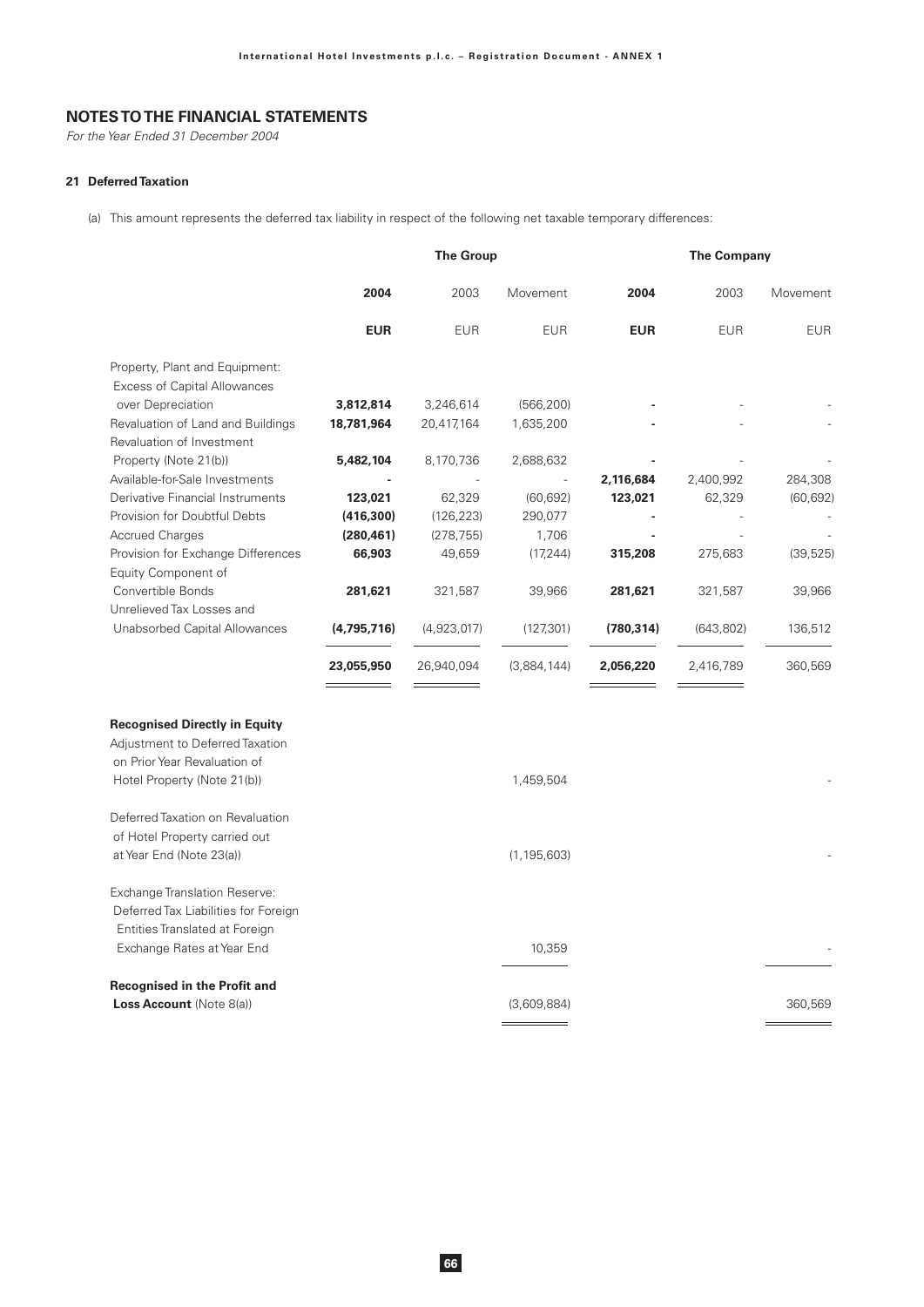For the Year Ended 31 December 2004

### 21 Deferred Taxation (Cont.)

- (b) On the strength of professional tax advice received during the current year, the charge for deferred taxation on the revaluation of immovable properties located in the Russian Federation taken in the previous year has been revised downwards by applying the tax rate applicable in the jurisdiction where these properties are situated instead of the higher tax rate applicable in the jurisdiction where the owning company is located. The effect of such a reduction insofar as it relates to investment property has been recognised in the profit and loss account (EUR2,688,631 - Note 8(a)), whereas that relating to the hotel property has been recognised in equity (EUR1,459,504 - Note 23(a)).
- (c) Deferred tax benefits arising out of certain tax losses which may become available for set-off against future taxable income have not been recognised in these financial statements as it cannot be determined whether the respective group companies can claim the right to utilise such losses.

### 22 Share Capital

| (a)                                                             | 2004        | 2003        |
|-----------------------------------------------------------------|-------------|-------------|
|                                                                 | <b>EUR</b>  | <b>EUR</b>  |
| <b>Authorised Share Capital</b><br>Ordinary Shares of EUR1 each | 750,000,000 | 750,000,000 |
| <b>Issued and Fully Paid Up</b><br>Ordinary Shares of EUR1 each | 129,053,489 | 119,053,489 |

- (b) During the year, the Company issued and allotted 20,000,000 shares of EUR1 nominal value at par. The shares were allotted to the parent company, Corinthia Palace Hotel Company Limited. An amount of 10,000,000 shares was subscribed to in 2004, while the remaining 10,000,000 shares have been subscribed to in April 2005.
- (c) Shareholders are entitled to vote at meetings of the shareholders of the Company on the basis of one vote for each share held. They are entitled to receive dividends as declared from time to time. The shares in issue shall, at all times, rank pari passu with respect to any distribution whether of dividends or capital, in a winding up or otherwise.

### 23 Reserves

|                                                                                                 | <b>Revaluation</b><br><b>Surplus</b> | <b>Deferred</b><br><b>Taxation</b> | <b>Net</b> |
|-------------------------------------------------------------------------------------------------|--------------------------------------|------------------------------------|------------|
|                                                                                                 | <b>EUR</b>                           | <b>EUR</b>                         | <b>EUR</b> |
| At 31 December 2003                                                                             | 13,268,220                           | (4,643,877)                        | 8,624,343  |
| Adjustment to Deferred Taxation on the Prior Year Revaluation<br>of Hotel Property (Note 21(b)) | $\overline{\phantom{a}}$             | 1.459.504                          | 1,459,504  |
| Revaluation of Hotel Property carried out at Year End (Note 10(c))                              | 4,981,679                            | (1, 195, 603)                      | 3,786,076  |
| At 31 December 2004                                                                             | 18,249,899                           | (4,379,976)                        | 13,869,923 |

(a) The Revaluation Reserve is arrived at as follows: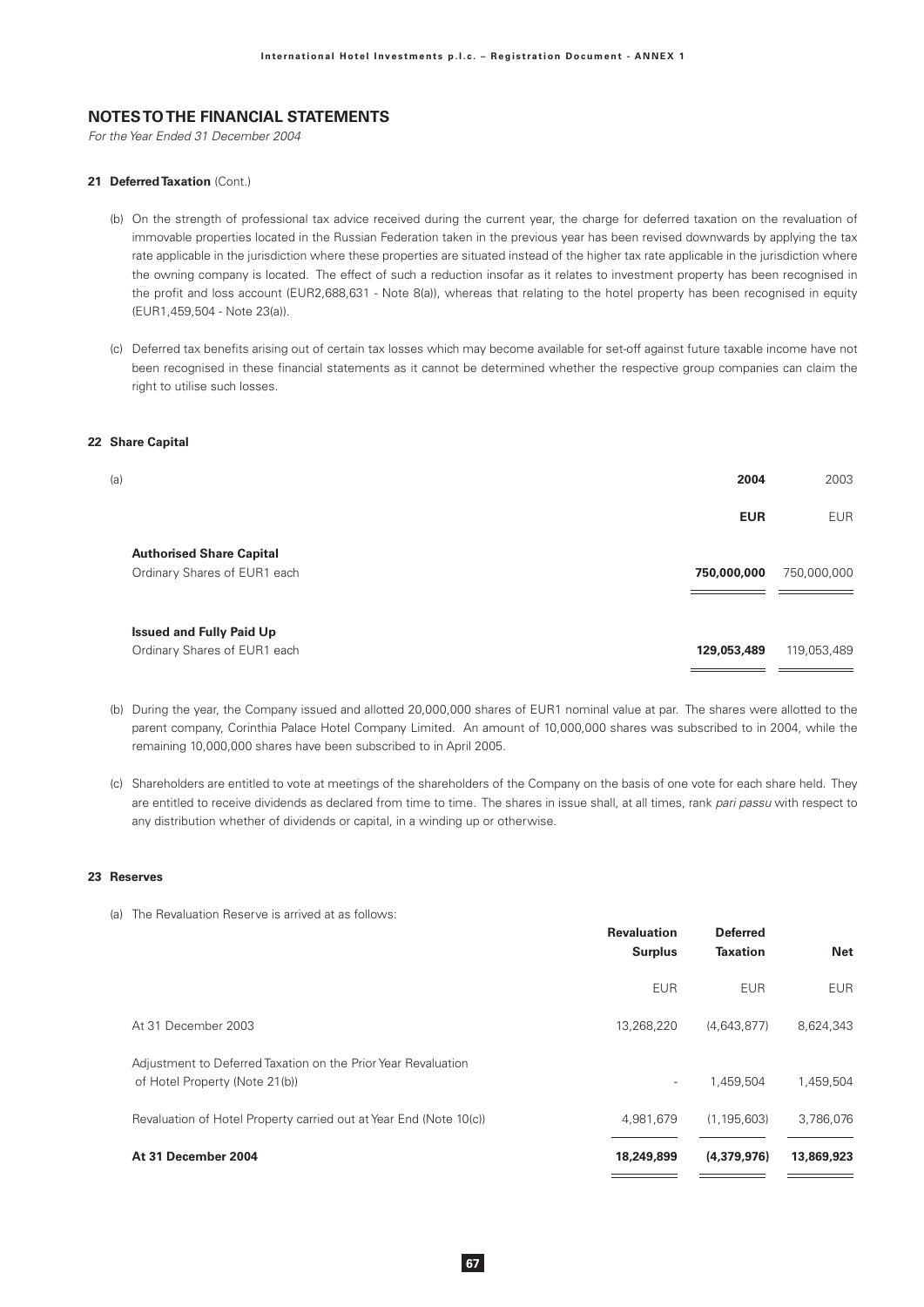For the Year Ended 31 December 2004

### 23 Reserves (Cont.)

- (b) The Translation Reserve comprises all foreign exchange differences arising from the translation of the financial statements of foreign entities.
- (c) The Reporting Currency Conversion Difference represents the excess of total assets over the aggregate of total liabilities and funds attributable to the shareholders, following the re-denomination of the paid up share capital from Maltese Liri to Euro in 2003.
- (d) The Convertible Bonds Reserve comprises the value of the option granted to bondholders to convert their convertible bonds into ordinary shares of the Company, and is arrived at as follows:

| <b>EUR</b> |
|------------|
| 1,324,506  |
| (44, 198)  |
| 1,280,308  |
| (448, 108) |
| 832,200    |
|            |

(e) The Other Reserve represents the following unrealised gains:

|                                       | Gain       | <b>Deferred</b><br><b>Taxation</b> | <b>Net</b> |
|---------------------------------------|------------|------------------------------------|------------|
|                                       | <b>EUR</b> | <b>EUR</b>                         | <b>EUR</b> |
| <b>The Group</b>                      |            |                                    |            |
| Fair Value Gain on Interest Rate Swap | 351,489    | (123, 021)                         | 228,468    |
| Exchange Gains                        | 899,261    | (314, 741)                         | 584,520    |
|                                       | 1,250,750  | (437,762)                          | 812,988    |
| <b>The Company</b>                    |            |                                    |            |
| Fair Value Gains:                     |            |                                    |            |
| Available-for-Sale Investments        | 6,047,682  | (2, 116, 688)                      | 3,930,994  |
| Interest Rate Swap                    | 351,489    | (123, 021)                         | 228,468    |
| Exchange Gains                        | 899,261    | (314, 741)                         | 584,520    |
|                                       | 7,298,432  | (2,554,450)                        | 4,743,982  |
|                                       |            |                                    |            |

(f) The loss for the year has been transferred to accumulated losses as set out in the statement of changes in equity for the year ended 31 December 2004.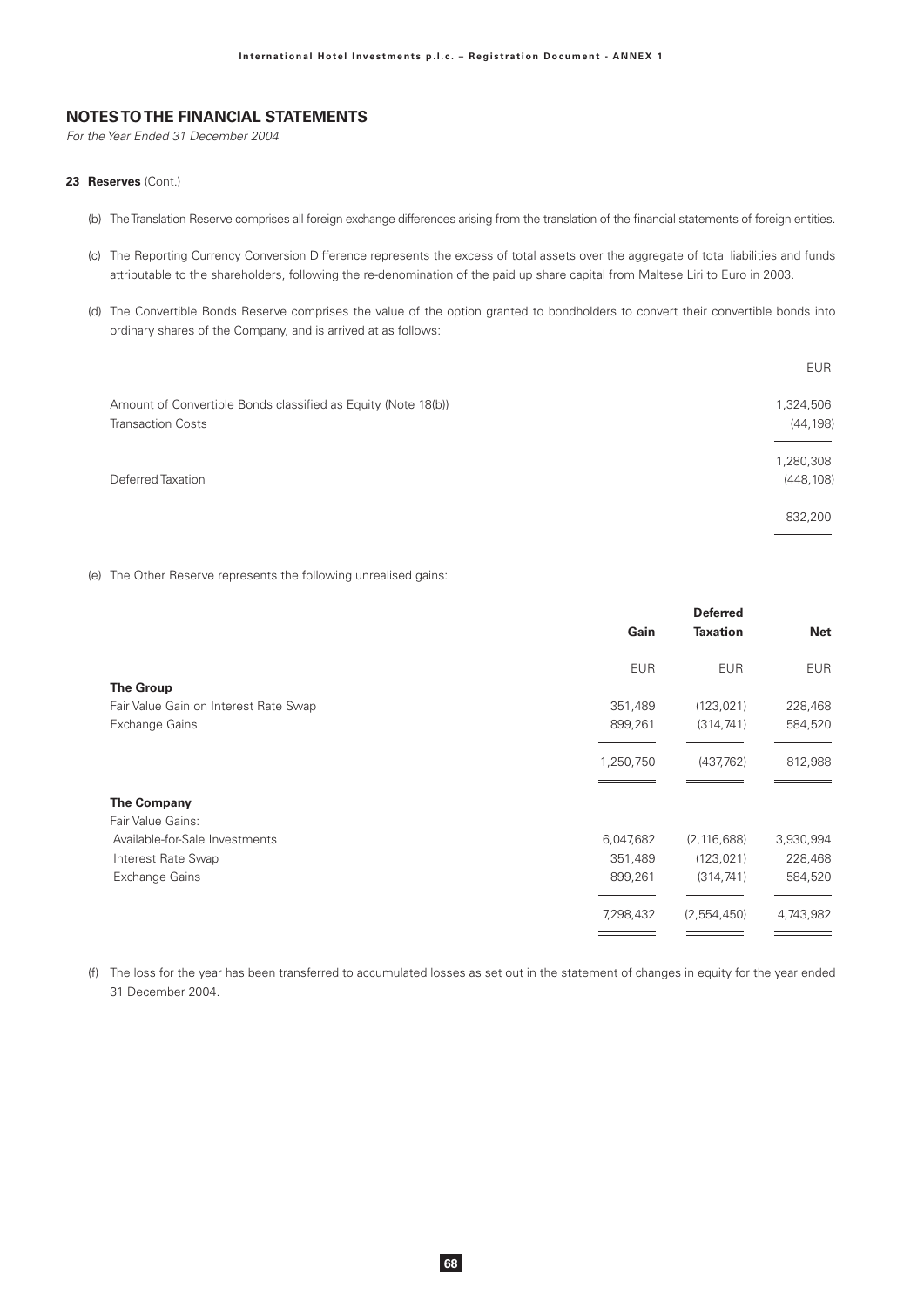For the Year Ended 31 December 2004

### 24 Cash and Cash Equivalents

| (a)                                                      |                          | <b>The Group</b>         | <b>The Company</b> |                                    |
|----------------------------------------------------------|--------------------------|--------------------------|--------------------|------------------------------------|
|                                                          | 2004                     | 2003                     | 2004               | 2003                               |
|                                                          | <b>EUR</b>               | <b>EUR</b>               | <b>EUR</b>         | <b>EUR</b>                         |
| Cash at Bank and in Hand<br>Bank Overdrafts (Note 17(a)) | 2,854,831<br>(2,620,211) | 5,228,975<br>(1,845,326) | 20,655<br>۰        | 26,284<br>$\overline{\phantom{a}}$ |
|                                                          | 234,620                  | 3,383,649                | 20,655             | 26,284                             |
|                                                          |                          |                          |                    |                                    |

(b) Cash at bank includes an amount of EUR736.439 (2003; EUR1.851.915) pledged by way of collateral for amounts borrowed (Note 17(b)).

### **25 Related Party Disclosures**

- (a) The Company has a related party relationship with its Parent Company (Note 31) of which IHI is a subsidiary and other entities forming part of the Corinthia Group of Companies. All transactions entered into with Group companies forming part of the IHI Group have been eliminated in the preparation of the consolidated financial statements of IHI.
- (b) In the course of its operations, the Group has a number of concessions in place with its shareholders, officers, executives and other related parties, whereby special offers are made available for hospitality services rendered to them in line with industry practice. All transactions with other related parties are carried out on an arm's length basis.
- (c) Information regarding balances with related parties is set out in notes 15, 16, 19 and 20 to the financial statements. The net balance due at 31 December 2004 by IHI Group to its Parent Company and its other subsidiaries amounted to EUR6,895,869 (2003: EUR8,202,345).
- (d) During the year, the Group entered into transactions with related parties as detailed below, in addition to those as set out in the Cash Flow Statement:

|                                                                  | <b>The Group</b> |            | <b>The Company</b> |            |
|------------------------------------------------------------------|------------------|------------|--------------------|------------|
|                                                                  | 2004             | 2003       | 2004               | 2003       |
|                                                                  | <b>EUR</b>       | <b>EUR</b> | <b>EUR</b>         | <b>EUR</b> |
| <b>Revenue</b>                                                   |                  |            |                    |            |
| Services Rendered to the Parent Company and its Subsidiaries by: |                  |            |                    |            |
| Five Star Hotels Limited                                         | 183,555          | 193,116    |                    |            |
| IHI Hungary Rt                                                   | 20,715           |            |                    |            |
| Alfa Investimentos Turisticos Lda                                | 42,208           |            |                    |            |
| IHI Benelux B.V.                                                 | 400              |            |                    |            |
| Services Rendered to Associated Companies by:                    |                  |            |                    |            |
| Five Star Hotels Limited                                         | 54,229           | 87,628     |                    |            |
| IHI Hungary Rt                                                   | 32,489           |            |                    |            |
| IHI Benelux B.V.                                                 | 58,218           |            |                    |            |
| Services Rendered to Other Related Parties by:                   |                  |            |                    |            |
| Five Star Hotels Limited                                         |                  | 43,510     |                    |            |
|                                                                  | 391,814          | 324,254    |                    |            |
|                                                                  |                  |            |                    |            |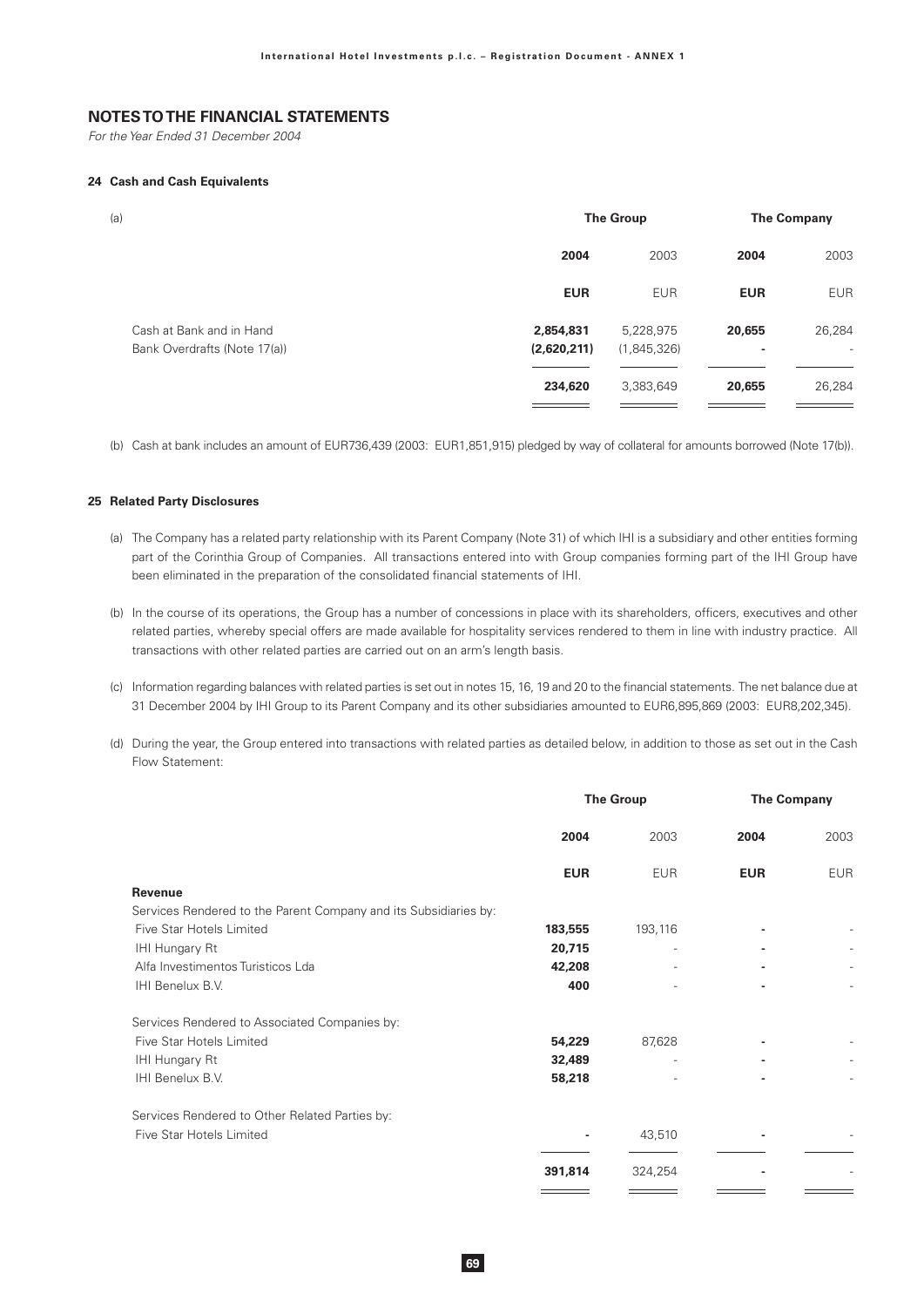For the Year Ended 31 December 2004

## 25 Related Party Disclosures (Cont.)

| (d) (Cont.)                                                    |            | <b>The Group</b> |            | <b>The Company</b> |
|----------------------------------------------------------------|------------|------------------|------------|--------------------|
|                                                                | 2004       | 2003             | 2004       | 2003               |
|                                                                | <b>EUR</b> | <b>EUR</b>       | <b>EUR</b> | EUR                |
| <b>Direct Costs</b>                                            |            |                  |            |                    |
| Charged by the Parent Company and its Subsidiaries to:         |            |                  |            |                    |
| Five Star Hotels Limited                                       | 417,279    | 362,581          |            |                    |
| IHI Hungary Rt                                                 | 184,408    | 152,944          |            |                    |
| Alfa Investimentos Turisticos Lda                              | 2,088      |                  |            |                    |
| IHI Benelux B.V.                                               | 574        |                  |            |                    |
|                                                                | 604,349    | 515,525          |            |                    |
| <b>Marketing Costs</b>                                         |            |                  |            |                    |
| Charged by C.H.I. Limited to:                                  |            |                  |            |                    |
| Five Star Hotels Limited                                       | 134,107    | 146,690          |            |                    |
| IHI Hungary Rt                                                 | 103,150    |                  |            |                    |
| Alfa Investimentos Turisticos Lda                              | 143,183    | 5,000            |            |                    |
| IHI Benelux B.V.                                               | 158,999    | 33,000           |            |                    |
| IHI St Petersburg LLC                                          |            | 141,284          |            |                    |
|                                                                | 539,439    | 325,974          |            |                    |
| <b>Administrative Expenses</b>                                 |            |                  |            |                    |
| Management Fee Charged by Parent Company to:                   |            |                  |            |                    |
| IHI p.l.c.                                                     | 520,031    | 459,583          | 520,031    | 459,583            |
| Management Fee Charged by C.H.I. Limited to:                   |            |                  |            |                    |
| Five Star Hotels Limited                                       | 178,810    | 195,585          |            |                    |
| IHI Hungary Rt                                                 | 240,025    |                  |            |                    |
| Alfa Investimentos Turisticos Lda                              | 183,072    | 10,000           |            |                    |
| IHI Benelux B.V.                                               | 313,277    |                  |            |                    |
| Incentive Fee Charged by C.H.I. Limited to:                    |            |                  |            |                    |
| IHI Hungary Rt                                                 | 281,543    |                  |            |                    |
| Consultancy and Sub-Licence Fees Charged by C.H.I. Limited to: |            |                  |            |                    |
| IHI Benelux B.V.                                               | 853,009    | 218,000          |            |                    |
| IHI St Petersburg LLC                                          |            | 1,054,890        |            |                    |
|                                                                | 2,569,767  | 1,938,058        | 520,031    | 459,583            |
| carried forward                                                | 3,713,555  | 2,779,557        | 520,031    | 459,583            |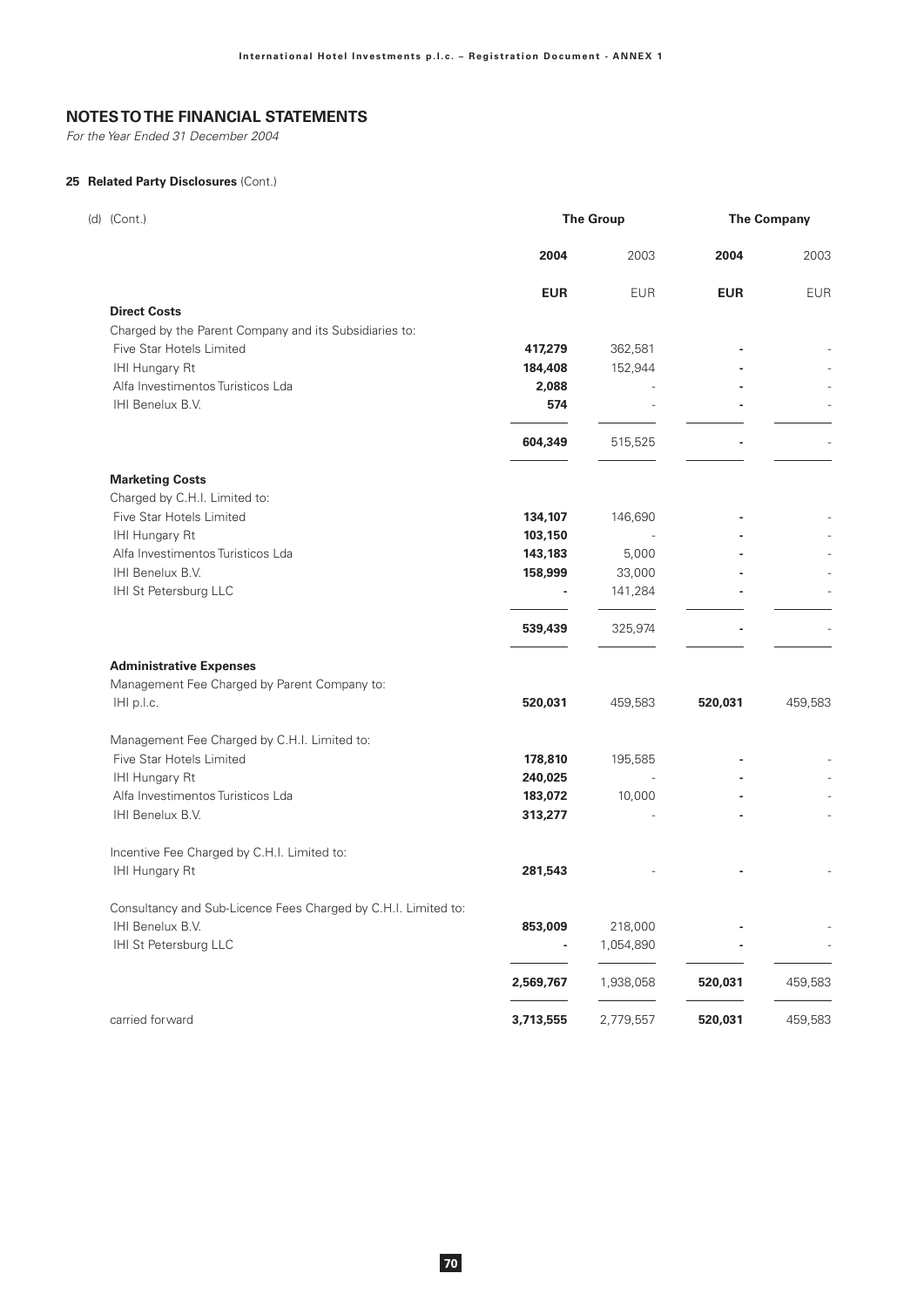For the Year Ended 31 December 2004

## **25 Related Party Disclosures** (Cont.)

| (d) (Cont.)                                                      | <b>The Group</b> |                | <b>The Company</b> |                |
|------------------------------------------------------------------|------------------|----------------|--------------------|----------------|
|                                                                  | 2004             | 2003           | 2004               | 2003           |
|                                                                  | <b>EUR</b>       | <b>EUR</b>     | <b>EUR</b>         | <b>EUR</b>     |
| brought forward                                                  | 3,713,555        | 2,779,557      | 520,031            | 459,583        |
| <b>Sundry Expenses</b>                                           |                  |                |                    |                |
| Charged by the Parent Company and its Subsidiary Companies to:   |                  |                |                    |                |
| IHI p.l.c.                                                       | 29,464           | 29,650         | 29,464             | 29,650         |
| Five Star Hotels Limited                                         |                  | 128,900        |                    |                |
| IHI Benelux B.V.                                                 | 7,535            |                |                    |                |
| Charged/(Recharged) by/(to) C.H.I. Limited to:                   |                  |                |                    |                |
| IHI p.l.c.                                                       |                  | 9,783          |                    | 9,783          |
| Five Star Hotels Limited                                         | 42,705           | 50,416         |                    | $\overline{a}$ |
| IHI Hungary Rt                                                   |                  | 285,898        |                    |                |
| Alfa Investimentos Turisticos Lda                                | 359,030          | $\overline{a}$ |                    |                |
| IHI Benelux B.V.                                                 | 105,955          |                |                    |                |
| IHI St Petersburg LLC                                            | (132, 942)       | 39,545         |                    |                |
| Charged by QPM Limited to:                                       |                  |                |                    |                |
| IHI p.l.c.                                                       |                  | 9,228          |                    | 9,228          |
| Five Star Hotels Limited                                         |                  | 5,426          |                    | $\overline{a}$ |
| Recharged to the Parent Company and its Subsidiary Companies by: |                  |                |                    |                |
| Five Star Hotels Limited                                         |                  | (14, 791)      |                    |                |
| IHI St Petersburg LLC                                            |                  | (19, 455)      |                    |                |
| IHI Hungary Rt                                                   |                  | (103, 213)     |                    |                |
| Recharged to Associated Companies by:                            |                  |                |                    |                |
| Five Star Hotels Limited                                         |                  | (80, 148)      |                    |                |
|                                                                  | 411,747          | 341,239        | 29,464             | 48,661         |
| carried forward                                                  | 4,125,302        | 3,120,796      | 549,495            | 508,244        |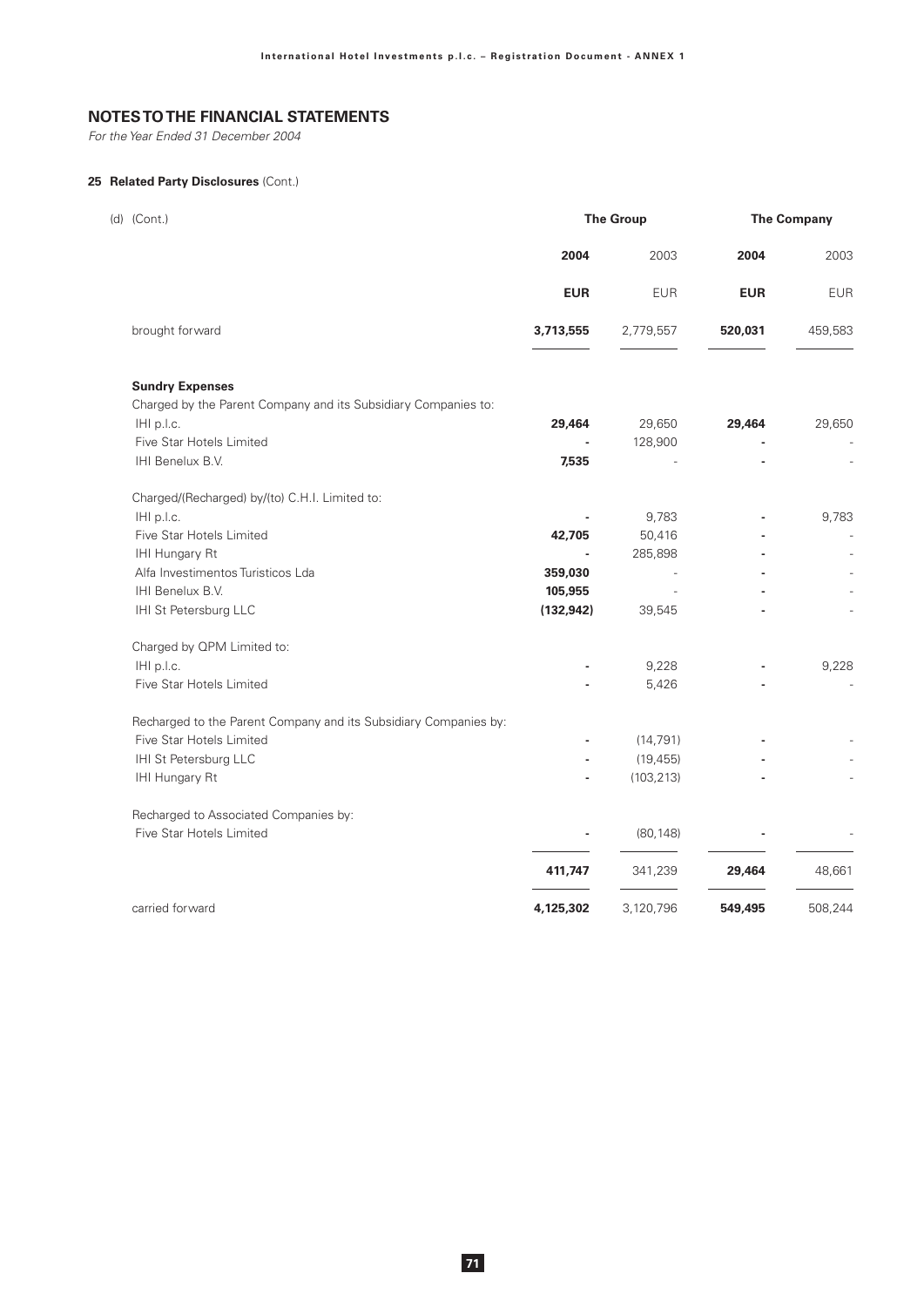For the Year Ended 31 December 2004

## **25 Related Party Disclosures** (Cont.)

| (d) (Cont.)        |                                                                                               |            | <b>The Group</b> |            | <b>The Company</b> |  |
|--------------------|-----------------------------------------------------------------------------------------------|------------|------------------|------------|--------------------|--|
|                    |                                                                                               | 2004       | 2003             | 2004       | 2003               |  |
|                    |                                                                                               | <b>EUR</b> | <b>EUR</b>       | <b>EUR</b> | <b>EUR</b>         |  |
|                    | brought forward                                                                               | 4,125,302  | 3,120,796        | 549,495    | 508,244            |  |
|                    | <b>Pre-Operating Expenses</b>                                                                 |            |                  |            |                    |  |
|                    | Charged/(Recharged) by/(to) the Parent Company                                                |            |                  |            |                    |  |
|                    | and its Subsidiary Companies:                                                                 |            |                  |            |                    |  |
|                    | Alfa Investimentos Turisticos Lda:                                                            |            |                  |            |                    |  |
| Recharged          |                                                                                               |            | (14,000)         |            |                    |  |
|                    | Charged/(Recharged) by/(to) CHI Limited and QPM Limited:                                      |            |                  |            |                    |  |
|                    | Alfa Investimentos Turisticos Lda:                                                            |            |                  |            |                    |  |
| Charged            |                                                                                               |            | 162,000          |            |                    |  |
| Recharged          |                                                                                               |            | (19,000)         |            |                    |  |
|                    |                                                                                               |            | 129,000          |            |                    |  |
| <b>Financing</b>   |                                                                                               |            |                  |            |                    |  |
|                    | Interest Receivable (Note 6)                                                                  | (67, 826)  | (51, 077)        | (47, 302)  | (51, 077)          |  |
|                    | Interest Payable (Note 7)                                                                     | 490,533    | 307,993          | 168,288    | 256,681            |  |
|                    |                                                                                               | 422,707    | 256,916          | 120,986    | 205,604            |  |
| <b>Expensed</b>    |                                                                                               | 4,548,009  | 3,506,712        | 670,481    | 713,848            |  |
|                    | <b>Tangible Fixed Assets</b><br>Construction and Related Services Provided by QPM Limited and |            |                  |            |                    |  |
|                    | Corinthia Construction Overseas Limited to:                                                   |            |                  |            |                    |  |
|                    | IHI Hungary Rt                                                                                | 180,634    | 10,120           |            |                    |  |
|                    | Alfa Investimentos Turisticos Lda                                                             | 974,440    | 1,065,000        |            |                    |  |
| <b>Capitalised</b> |                                                                                               | 1,155,074  | 1,075,120        |            |                    |  |
|                    |                                                                                               |            |                  |            |                    |  |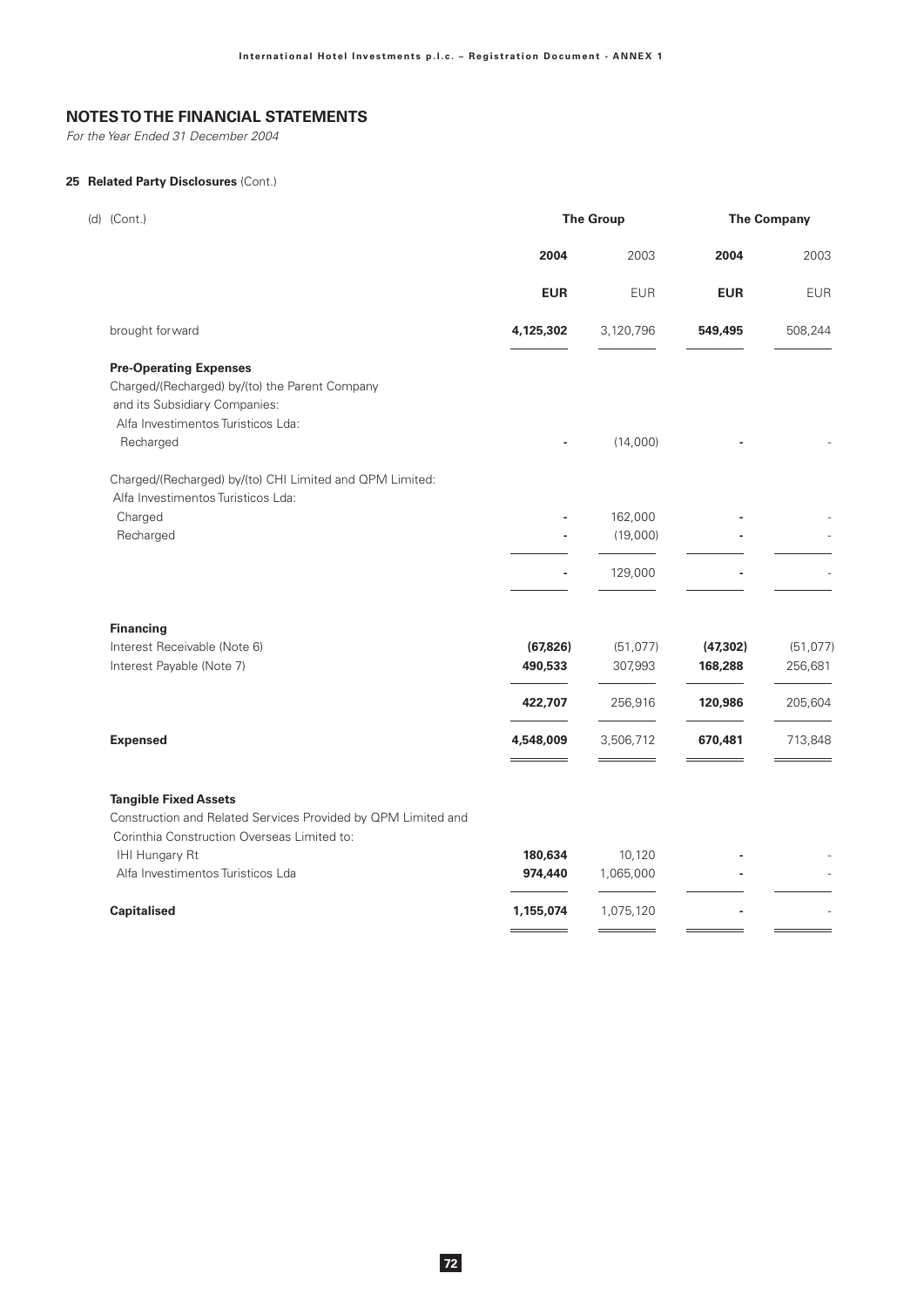For the Year Ended 31 December 2004

#### 25 Related Party Disclosures (Cont.)

(e) Five Star Hotels Limited, a subsidiary company, is party to a joint and several guarantee, and a general and special hypothecary guarantee over the Corinthia San Gorg Hotel, originally for EUR14,428,252, now standing at EUR6,362,838, in favour of Corinthia Palace Hotel Company Limited. In addition, this subsidiary company issued general hypothecary guarantees over all its assets and special hypothecary guarantees over the Corinthia San Gorg Hotel in favour of Corinthia Palace Hotel Company Limited (Note 10(b)).

### 26 Capital Expenditure Commitments

|                                                                              | <b>The Group</b> |            |  |
|------------------------------------------------------------------------------|------------------|------------|--|
|                                                                              | 2004             | 2003       |  |
|                                                                              | <b>EUR</b>       | <b>EUR</b> |  |
| <b>Tangible Fixed Assets:</b>                                                |                  |            |  |
| Contracted for:                                                              |                  |            |  |
| IHI Hungary Rt. (Corinthia Grand Hotel Royal)                                | 2,927,000        |            |  |
| Alfa Investimentos Turisticos Lda (Corinthia Alfa Hotel and Congress Centre) |                  | 20,000,000 |  |
| IHI Benelux B.V. (Corinthia Nevskij Palace Hotel)                            | 5,877,000        | 1,298,000  |  |
|                                                                              | 8,804,000        | 21,298,000 |  |
| Authorised but not yet Contracted for:                                       |                  |            |  |
| Five Star Hotels Limited (Corinthia San Gorg)                                | 4,603,000        | 1,683,000  |  |
| IHI Hungary Rt. (Corinthia Grand Hotel Royal)                                | 1,174,000        | 4,150,000  |  |
| IHI Benelux B.V. (Corinthia Nevskij Palace Hotel)                            | 643,000          | 2,517,000  |  |
|                                                                              | 6,420,000        | 8,350,000  |  |
|                                                                              | 15,224,000       | 29,648,000 |  |
|                                                                              |                  |            |  |

#### 27 Financial Instruments

Exposure to credit, interest rate and foreign currency risks arises in the normal course of the Group's business.

#### (a) Credit Risk

Management has a credit policy in place and the exposure to credit risk is monitored on an ongoing basis. Credit evaluations are performed on customers requiring continuing credit. The Group does not require collateral in respect of financial assets. Credit risk with respect to debtors is limited due to the spread of customers comprising the Group's debtor base. Debtors are presented net of provisions towards doubtful recoveries.

The Group's cash is held with financial institutions which have credit ratings, such that management does not expect any institution to fail to meet repayments of amounts held on deposit.

At balance sheet date there were no significant concentrations of credit risk. The maximum exposure to credit risk is represented by the carrying amount of each financial asset in the balance sheet.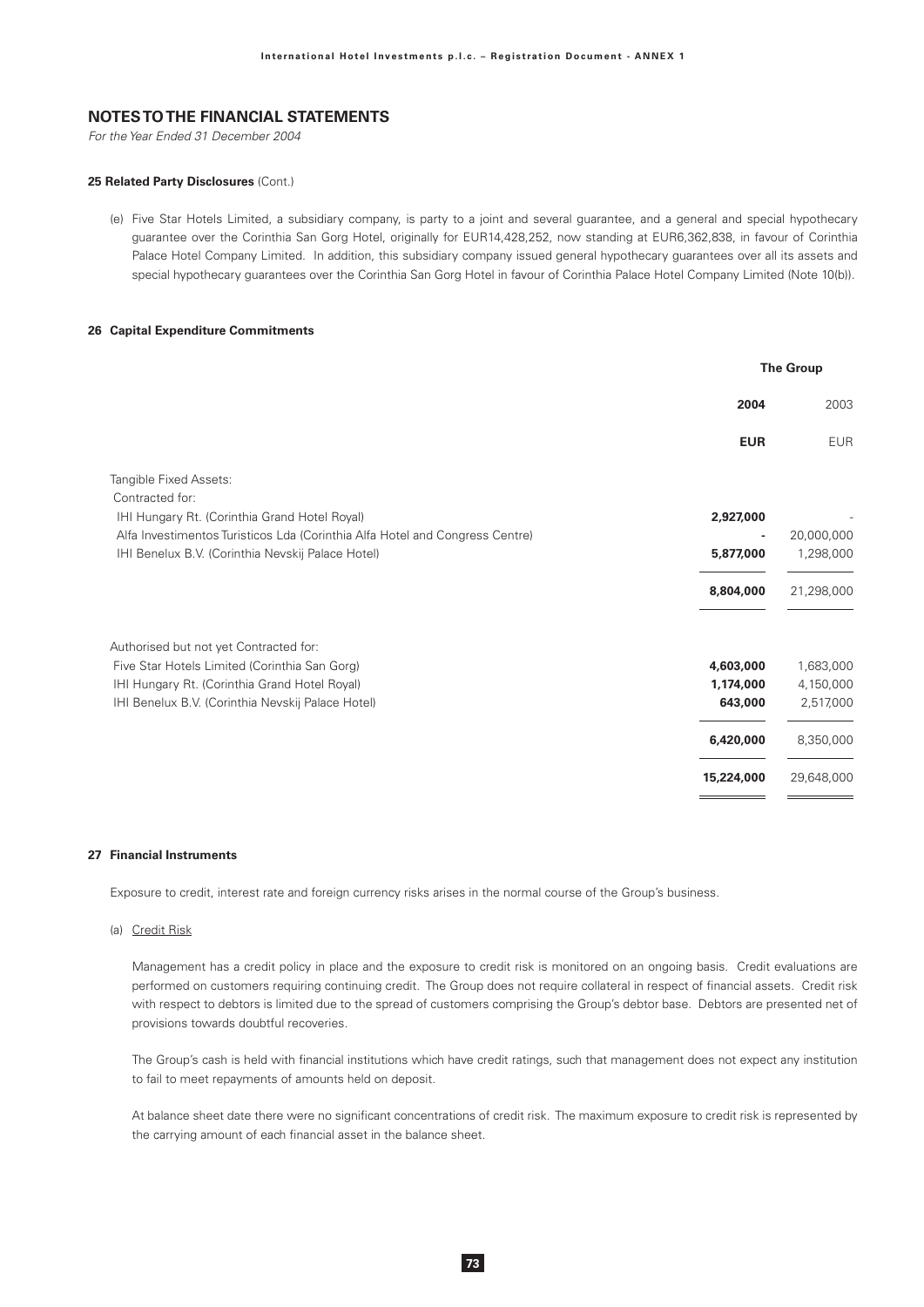For the Year Ended 31 December 2004

#### 27 Financial Instruments (Cont.)

#### (b) Interest Rate Risk

The Group adopts a policy of ensuring that its exposure to changes in interest rates on interest-bearing borrowings due to the Parent Company and its other subsidiaries and to the bondholders is limited, by entering into financial arrangements subject to fixed rates of interest. Other financial arrangements with banks comprise a combination of facilities subject to fixed, EURIBOR and LIBOR rates of interest. EURIBOR (Euro Interbank Offered Rate) is the rate at which euro inter-bank term deposits within the euro zone are offered by one prime bank to another prime bank. LIBOR (London InterBank Offered Rate) is the rate on dollar-denominated deposits, also known as Eurodollars, traded between banks in London. Both these Offered Rates fluctuate daily.

In addition, with a view of mitigating interest rate risk, the Company entered into an interest rate swap agreement with a local financial institution. Swaps are over-the-counter agreements between two parties to exchange future cash flows based upon agreed notional amounts. As such therefore, under the interest rate swap agreement, the Company agreed with the counter-party to exchange, at specified intervals, the difference between fixed-rate and floating-rate interest amounts calculated by reference to an agreed notional amount. The Group is subject to credit risk arising from the respective counterparties' failure to perform. Market risk arises from the possibility of unfavorable movements in interest rates relative to the contractual rates of the contract.

In respect of income-earning financial assets and interest-bearing financial liabilities, the following table indicates their effective interest rates at the balance sheet date and the periods in which they reprice.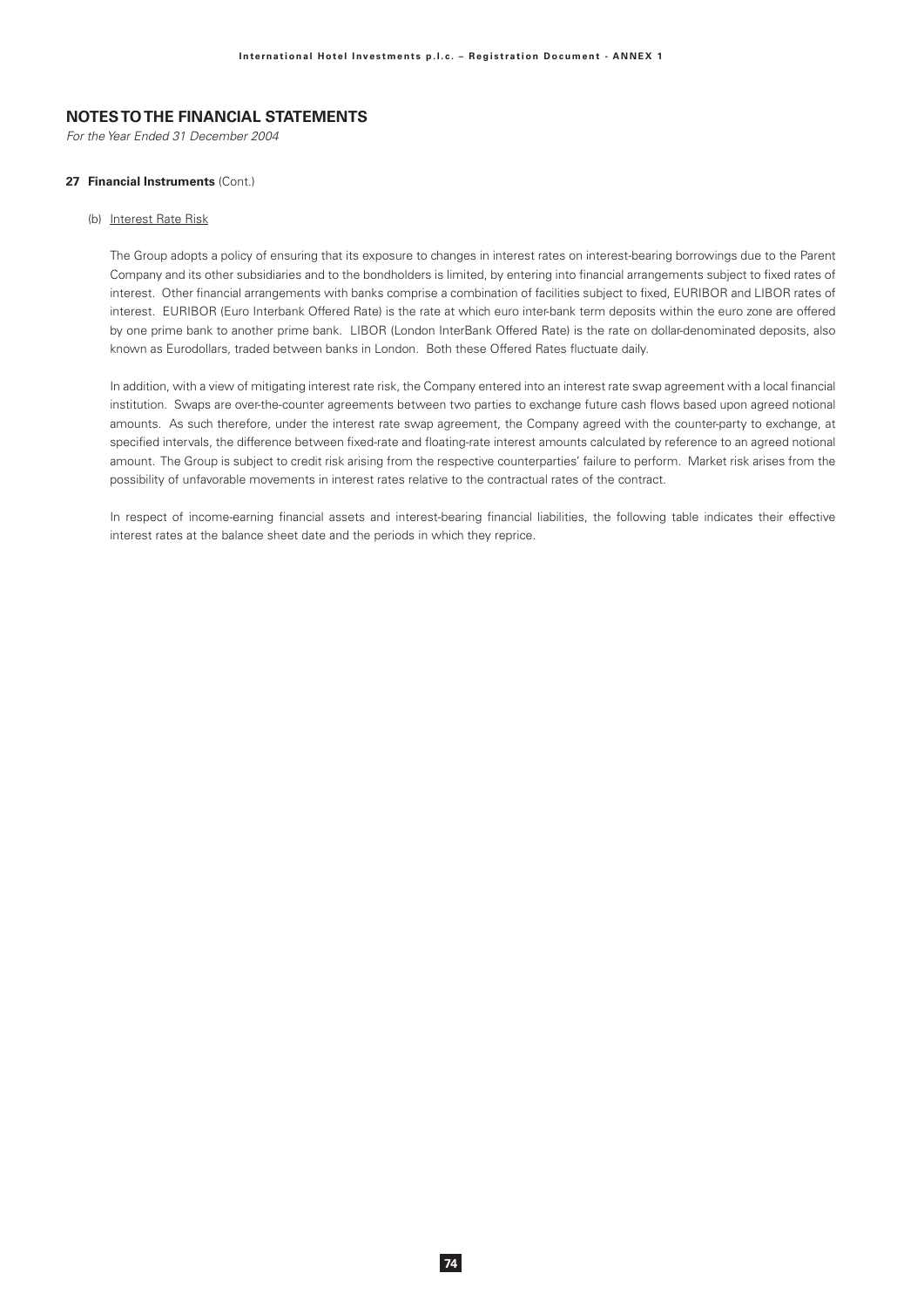# 27 Financial Instruments (Cont.)

 $75$ 

### (b) Interest Rate Risk (Cont.)

|                                                                                                |                   |                                                       | 2004                                          |                                          |                                         |                                |                                                | 2003                                  |                                       |                                                 |                                   |                                  |                                |                                     |                                       |
|------------------------------------------------------------------------------------------------|-------------------|-------------------------------------------------------|-----------------------------------------------|------------------------------------------|-----------------------------------------|--------------------------------|------------------------------------------------|---------------------------------------|---------------------------------------|-------------------------------------------------|-----------------------------------|----------------------------------|--------------------------------|-------------------------------------|---------------------------------------|
|                                                                                                | <b>Note</b>       | <b>Effective</b><br>Interest<br>Rate<br>$\frac{0}{0}$ | <b>Total</b><br><b>EUR</b>                    | <b>6 Months</b><br>or less<br><b>EUR</b> | $6 - 12$<br><b>Months</b><br><b>EUR</b> | $1 - 2$<br>Years<br><b>EUR</b> | $2 - 5$<br>Years<br><b>EUR</b>                 | More<br>than<br>5 Years<br><b>EUR</b> | Effective<br>Interest<br>Rate<br>$\%$ | Total<br><b>EUR</b>                             | 6 Months<br>or less<br><b>EUR</b> | $6 - 12$<br>Months<br><b>EUR</b> | $1 - 2$<br>Years<br><b>EUR</b> | $2 - 5$<br>Years<br><b>EUR</b>      | More<br>than<br>5 Years<br><b>EUR</b> |
| Effect of Interest<br>Rate Swap                                                                | 14(b)             | 1.00                                                  |                                               | 8,000,000                                |                                         | ä,                             | (8,000,000)                                    |                                       | 1.08                                  |                                                 | 8,000,000                         |                                  |                                |                                     | (8,000,000)                           |
| Loan to Related<br>Company:<br>Euro Floating Rate Loan 15(b)                                   |                   | 3.40                                                  | 1,592,195                                     | 122,195                                  | $\blacksquare$                          | 1,470,000                      |                                                |                                       | 5.17                                  | 1,470,000                                       |                                   |                                  | $-1,470,000$                   |                                     |                                       |
| Cash at Bank and in Hand 24(a)                                                                 |                   | 0.50                                                  | 2,854,831                                     | 2,854,831                                |                                         |                                |                                                |                                       | 0.53                                  | 5,228,975                                       | 5,228,975                         |                                  |                                |                                     |                                       |
| Bank Loans:<br>Lm Floating Rate Loan<br>Euro Fixed Rate Loan<br>Euro Floating Rate Loans 17(b) | 17(b)<br>17(b)    | 4.13<br>4.71<br>4.90                                  | (3,250,696)<br>(30,500,000)<br>(86, 380, 970) | (86, 380, 970)                           | (3,250,696)                             |                                | (30,500,000)                                   |                                       | 4.75<br>4.70<br>4.40                  | (4, 751, 348)<br>(30, 500, 000)<br>(79,094,040) | (79,094,040)                      | (4, 751, 348)                    |                                | $-$ (30,500,000)                    |                                       |
| Bank Overdrafts:                                                                               |                   |                                                       |                                               |                                          |                                         |                                |                                                |                                       |                                       |                                                 |                                   |                                  |                                |                                     |                                       |
| Lm Floating Rate<br>Euro Floating Rate                                                         | 17(b)<br>17(b)    | 4.11<br>4.90                                          | (1,620,211)<br>(1,000,000)                    | (1,000,000)                              | (1,620,211)                             |                                |                                                |                                       | 4.75                                  | (1,845,326)                                     |                                   | (1,845,326)                      |                                |                                     |                                       |
| Debt Securities in Issue:<br><b>Lm Fixed Rate</b>                                              |                   |                                                       |                                               |                                          |                                         |                                |                                                |                                       |                                       |                                                 |                                   |                                  |                                |                                     |                                       |
| Convertible Bond                                                                               | 18(b)             | 5.60                                                  | (10, 456, 020)                                |                                          |                                         |                                | $\overline{a}$                                 | (10, 456, 020)                        | 5.00                                  | (10, 375, 887)                                  |                                   |                                  |                                | $\sim$                              | (10, 375, 887)                        |
| <b>Lm Fixed Rate Bond</b>                                                                      | 18 <sub>(c)</sub> | 6.49                                                  | (13, 553, 330)                                |                                          |                                         |                                |                                                | (13,553,330)                          | 6.30                                  | (13,617,916)                                    |                                   |                                  |                                |                                     | (13,617,916)                          |
| Euro Fixed Rate Bond                                                                           | 18 <sub>(c)</sub> | 6.31                                                  | (7,920,479)                                   |                                          |                                         |                                |                                                | (7,920,479)                           | 6.50                                  | (7,893,950)                                     |                                   |                                  |                                |                                     | (7,893,950)                           |
| Other Interest-Bearing<br>Liabilities:                                                         |                   |                                                       |                                               |                                          |                                         |                                |                                                |                                       |                                       |                                                 |                                   |                                  |                                |                                     |                                       |
| Lm Fixed Rate Loan                                                                             | 19                | 3.44                                                  | (546, 877)                                    | $\blacksquare$                           | (546, 877)                              |                                |                                                |                                       | 6.00                                  | (440, 172)                                      |                                   | (440, 172)                       |                                |                                     |                                       |
| Lm Fixed Rate Loan                                                                             | 19                | 7.81                                                  | (507,793)                                     | $\blacksquare$                           | (507,793)                               |                                |                                                |                                       | 7.00                                  | (37,019)                                        |                                   | (37,019)                         |                                |                                     |                                       |
| Lm Fixed Rate Loan                                                                             | 19                | 3.41                                                  | (359, 223)                                    | $\blacksquare$                           | (359, 223)                              |                                |                                                | ÷,                                    | 8.00                                  | (167, 507)                                      |                                   | (167, 507)                       |                                |                                     |                                       |
| Euro Fixed Rate Loan                                                                           | 19                | 5.00                                                  | (129, 955)                                    |                                          | (129, 955)                              |                                |                                                |                                       | 5.00                                  | (216, 826)                                      |                                   | (216, 826)                       |                                |                                     |                                       |
| Euro Fixed Rate Loan                                                                           | 19                | 1.25                                                  | (2, 336, 132)                                 | $\blacksquare$                           | (2, 336, 132)                           |                                |                                                | ä,                                    | 5.00                                  | (454, 670)                                      |                                   | (454, 670)                       |                                |                                     |                                       |
| Euro Fixed Rate Loans                                                                          | 19                | 2.63                                                  | (1,653,362)                                   |                                          | (1,653,362)                             |                                |                                                |                                       |                                       |                                                 |                                   |                                  |                                |                                     |                                       |
| Euro Floating Rate Loans 19                                                                    |                   | 4.47                                                  | (1,671,475)                                   |                                          | $\overline{\phantom{a}}$                | (1,671,475)                    |                                                | ä,                                    | 5.17                                  | (1,671,475)                                     |                                   |                                  | $-$ (1,671,475)                |                                     |                                       |
|                                                                                                |                   |                                                       | (157, 439, 497)                               | (76, 403, 944)                           | (10, 404, 249)                          |                                | $(201, 475)$ $(38, 500, 000)$ $(31, 929, 829)$ |                                       |                                       | (144, 367, 161)                                 | (65,865,065)                      | (7,912,868)                      |                                | (201,475) (30,500,000) (39,887,753) |                                       |
|                                                                                                |                   |                                                       |                                               |                                          |                                         |                                |                                                |                                       |                                       |                                                 |                                   |                                  |                                |                                     |                                       |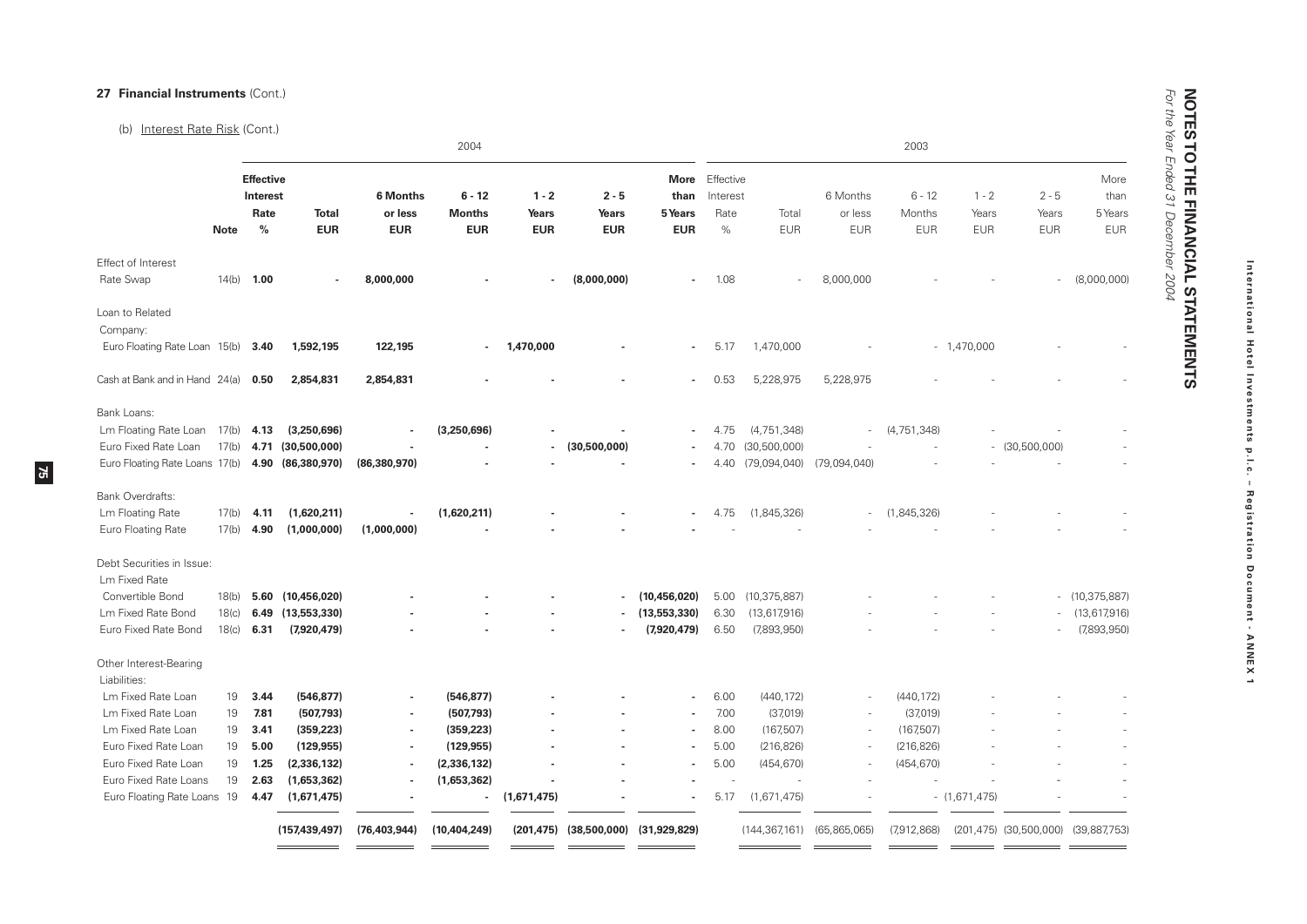For the Year Ended 31 December 2004

#### 27 Financial Instruments (Cont.)

#### (c) Foreign Currency Risk

The Group operates internationally and is exposed to foreign currency risk on sales, purchases and borrowings that are denominated in a currency other than the Euro. The currencies giving rise to this risk are the Maltese Lira, Hungarian Forint, US Dollar, Russian Rouble, Pound Sterling and Croatian Kuna. In addition, the Group does not hedge its investments in its foreign subsidiaries and is similarly exposed to currency risk arising on the translation of the assets and liabilities of such subsidiaries. The Group relies on natural hedges between inflows and outflows in currencies other than the Euro, and does not otherwise hedge against exchange gains or losses which may arise on the realisation of amounts receivable and the settlement of amounts payable in foreign currencies, which amounts may be significant.

During the year ended 31 December 2004, the Group accounted for net exchange gains amounting to EUR196,220 (2003: net exchange gains EUR1,456,316), arising from transactions, and movements in monetary assets and liabilities denominated in foreign currencies. In addition, the net movement on the Translation Reserve, representing net foreign exchange losses arising on the translation of the net assets of foreign subsidiaries, amounted to EUR95,476 (2003: EUR497,577).

#### **28 Contingent Liabilities**

At balance sheet date, the Group had the following contingent liabilities arising from:

- (a) Guarantees amounting to EUR333,000 issued by the bankers of one of the subsidiary companies in favour of third parties.
- (b) Certain subsidiary companies within the Group are involved in litigation with:

| Former Employees relating to Termination of Employment      | 61,000  |
|-------------------------------------------------------------|---------|
| Third Party regarding the Termination of a Rental Agreement | 146.000 |

**FUR** 

While liability is not admitted, if defence against these actions is unsuccessful, the disclosed amounts could become due. Based on legal advice, the directors do not expect the respective companies to be found liable. As a result no provision towards these amounts have been made in these financial statements

(c) The Group is subject to tax in various jurisdictions. A number of possible claims may be raised by the tax authorities in these jurisdictions which may expose it to additional amounts payable, should these authorities find against the respective companies. No provision has been made towards such amounts on the basis that the likelihood of occurrence of these claims is considered by the directors less likely than not.

#### 29 Accounting Estimates and Jugements

Management discussed with the Audit Committee the development, selection and disclosure of the Group's critical accounting policies and estimates and the application of these policies and estimates.

Note 10 to the financial statements contains information about the assumptions and risk factors relating to the valuation of property, plant and equipment and impairment, whereas Note 11 includes details regarding the determination of fair value of the Group's investment property.

In Note 27(c) detailed analysis is given of the foreign exchange exposure of the Group and risks in relation to foreign exchange movements.

In order to establish the taxation provisions, management exercises significant judgement in view of the fact that the Group operates in various jurisdictions and as such there are diverse transactions for which the ultimate tax determination is uncertain. Provision is made for the estimated amount of taxation. In the event that the amount of actual tax due differs from the original amounts provided for, such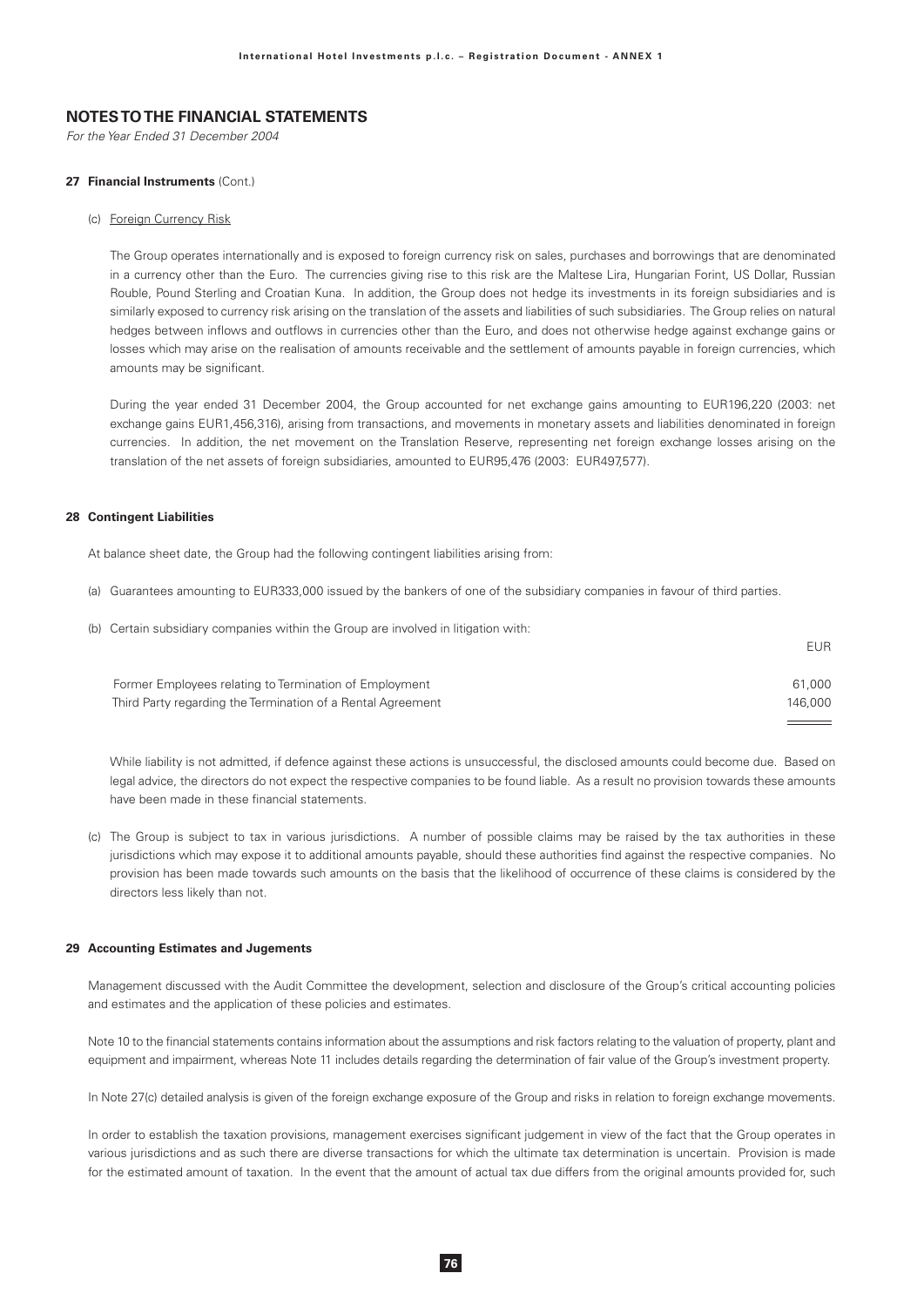For the Year Ended 31 December 2004

#### 30 Comparative Amounts

- (a) The Group's results and cash flows for the comparative year include the results and cash flows for the two month operation of the Corinthia Alfa Hotel and Congress Centre in Lisbon, whereas the current year's figures include the results and cash flows for this hotel for the eight month period starting 1 May 2004.
- (b) Certain comparative amounts have been reclassified to conform with the current year's presentation. In addition, the following amounts relating to the comparative year were restated in view of the prior year adjustments effected during the current year:

|                                        |                              |               | <b>The Company</b>     |                              |             |  |
|----------------------------------------|------------------------------|---------------|------------------------|------------------------------|-------------|--|
| As<br><b>Re-stated</b>                 | As<br>Previously<br>Reported | Change        | As<br><b>Re-stated</b> | As<br>Previously<br>Reported | Change      |  |
| <b>EUR</b>                             | <b>EUR</b>                   | <b>EUR</b>    | <b>EUR</b>             | <b>EUR</b>                   | <b>EUR</b>  |  |
|                                        |                              |               |                        |                              | (3,224,516) |  |
|                                        |                              |               |                        |                              |             |  |
| 22,842,102                             | 24,442,102                   | (1,600,000)   |                        |                              |             |  |
| 263,494                                | 360,877                      | (97, 383)     |                        |                              |             |  |
|                                        |                              |               |                        |                              | 1,128,581   |  |
|                                        |                              | 384,000       |                        |                              |             |  |
| Share of Tax on Income from Associates |                              | 97,383        |                        |                              |             |  |
|                                        |                              | (2,008,516)   |                        |                              |             |  |
| (5, 161, 781)                          | (3,634,648)                  | (1,527,133)   | (2, 249, 957)          | (3,378,538)                  | 1,128,581   |  |
|                                        |                              | (3, 224, 516) |                        |                              | (2,095,935) |  |
|                                        |                              |               | <b>The Group</b>       | 6,859,978                    | 10,084,494  |  |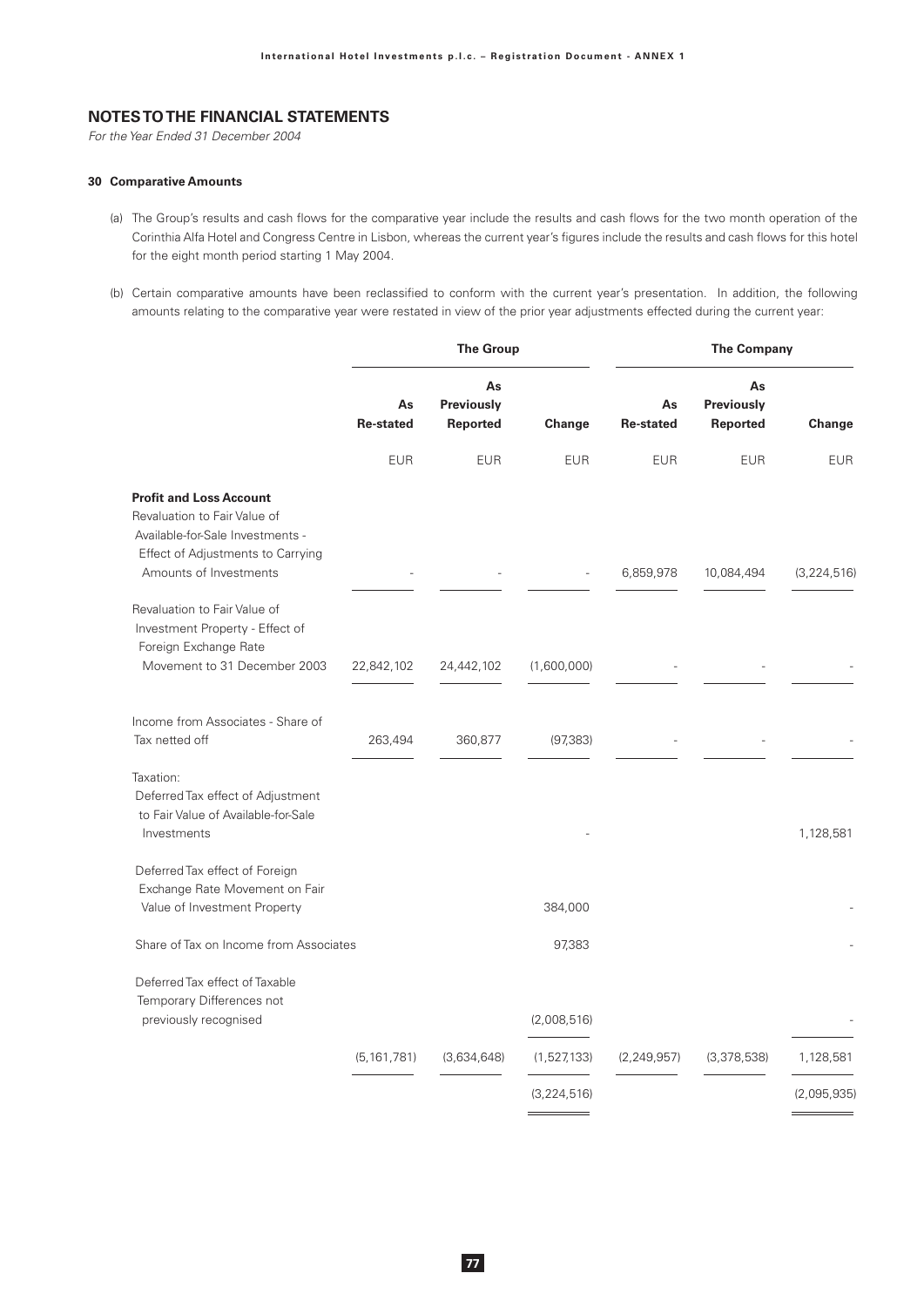For the Year Ended 31 December 2004

### 30 Comparative Amounts (Cont.)

|                                             |                        | <b>The Group</b>             |                          | <b>The Company</b>     |                                     |               |  |
|---------------------------------------------|------------------------|------------------------------|--------------------------|------------------------|-------------------------------------|---------------|--|
|                                             | As<br><b>Re-stated</b> | As<br>Previously<br>Reported | Change                   | As<br><b>Re-stated</b> | As<br><b>Previously</b><br>Reported | Change        |  |
|                                             | <b>EUR</b>             | <b>EUR</b>                   | <b>EUR</b>               | <b>EUR</b>             | <b>EUR</b>                          | <b>EUR</b>    |  |
| <b>Balance Sheet</b><br>Investment Property | 33,400,000             | 35,000,000                   | (1,600,000)              |                        |                                     |               |  |
| Investment in Subsidiary Companies          |                        |                              | $\overline{\phantom{a}}$ | 156,608,617            | 159,833,133                         | (3, 224, 516) |  |
| Deferred Taxation                           | 26,940,094             | 25,315,578                   | (1,624,516)              | 2,416,789              | 3,545,370                           | 1,128,581     |  |
|                                             |                        |                              | (3, 224, 516)            |                        |                                     | (2,095,935)   |  |
| Equity:<br>Other Reserve                    |                        |                              | $\overline{\phantom{a}}$ | 5,086,722              | 7,182,657                           | (2,095,935)   |  |
| (Accumulated Losses)/Retained<br>Earnings   | (1, 185, 724)          | 2,038,792                    | (3, 224, 516)            |                        |                                     |               |  |
|                                             |                        |                              | (3, 224, 516)            |                        |                                     | (2,095,935)   |  |

#### 31 Parent Company

The Company is a subsidiary of Corinthia Palace Hotel Company Limited, the registered office of which is situated at 22 Europa Centre, Floriana, Malta.

The Parent Company prepares the consolidated financial statements of the Group of which IHI and its subsidiaries form part. These financial statements are filed and available for public inspection at the Registrar of Companies in Malta.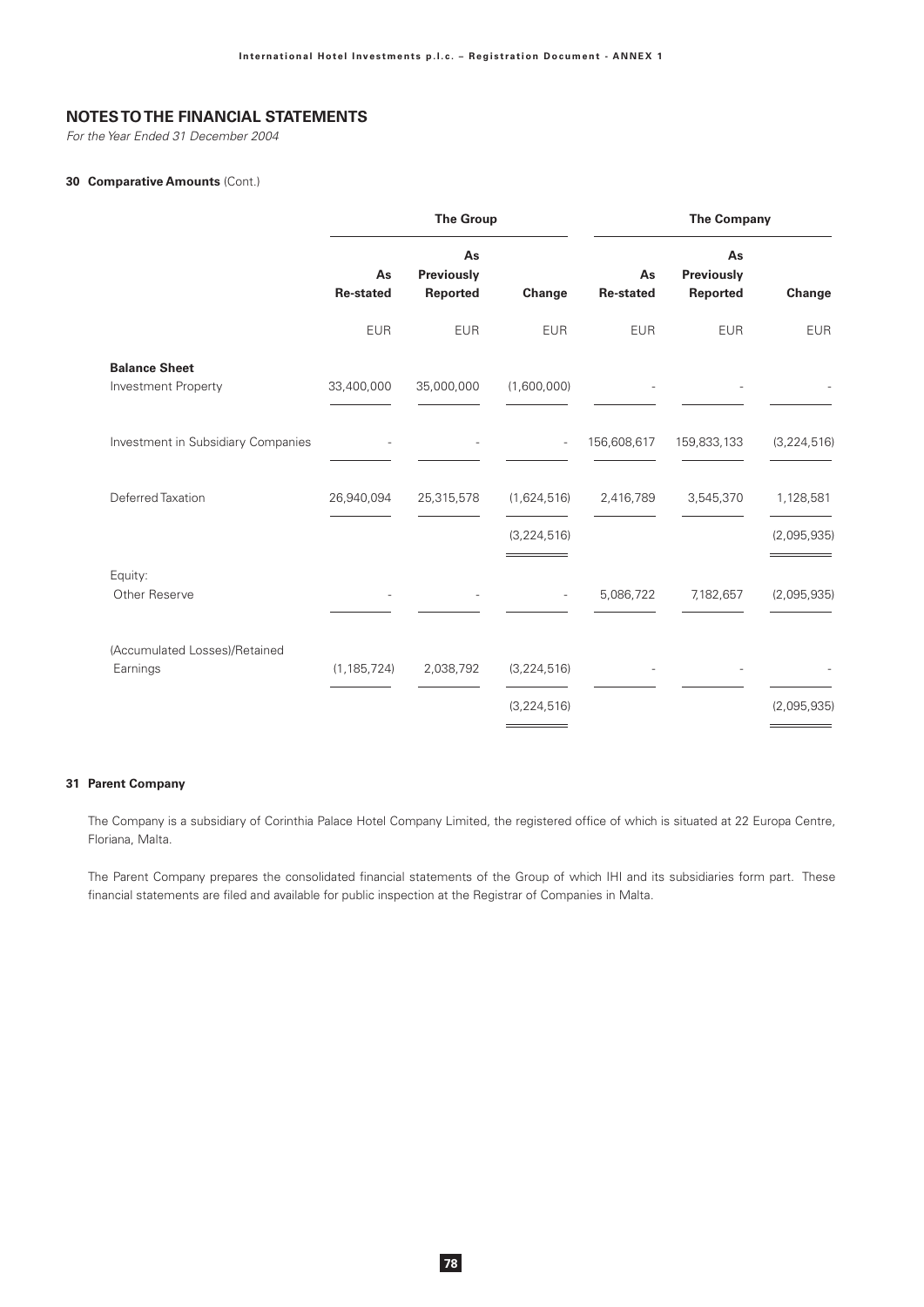

# **ANNEX 2**

Group Half-Yearly Report<br>For the period 1 January 2005 to 30 June 2005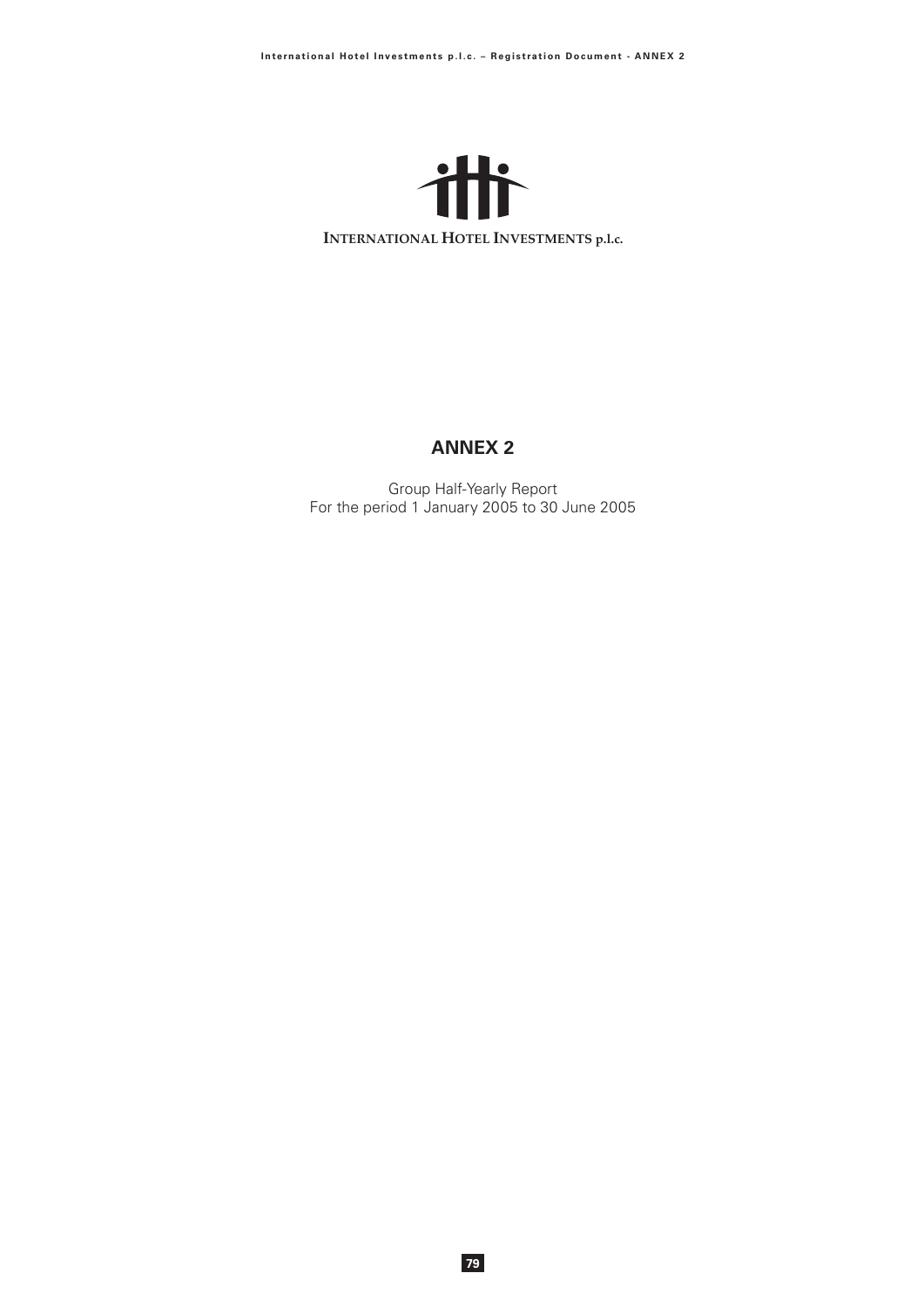# **CONTENTS**

| <b>Condensed Income Statement</b>     | 81 |
|---------------------------------------|----|
| <b>Condensed Balance Sheet</b>        | 82 |
| <b>Condensed Cash Flow Statement</b>  | 83 |
| <b>Statement of Changes in Equity</b> | 84 |
| <b>Selected Explanatory Notes</b>     | 85 |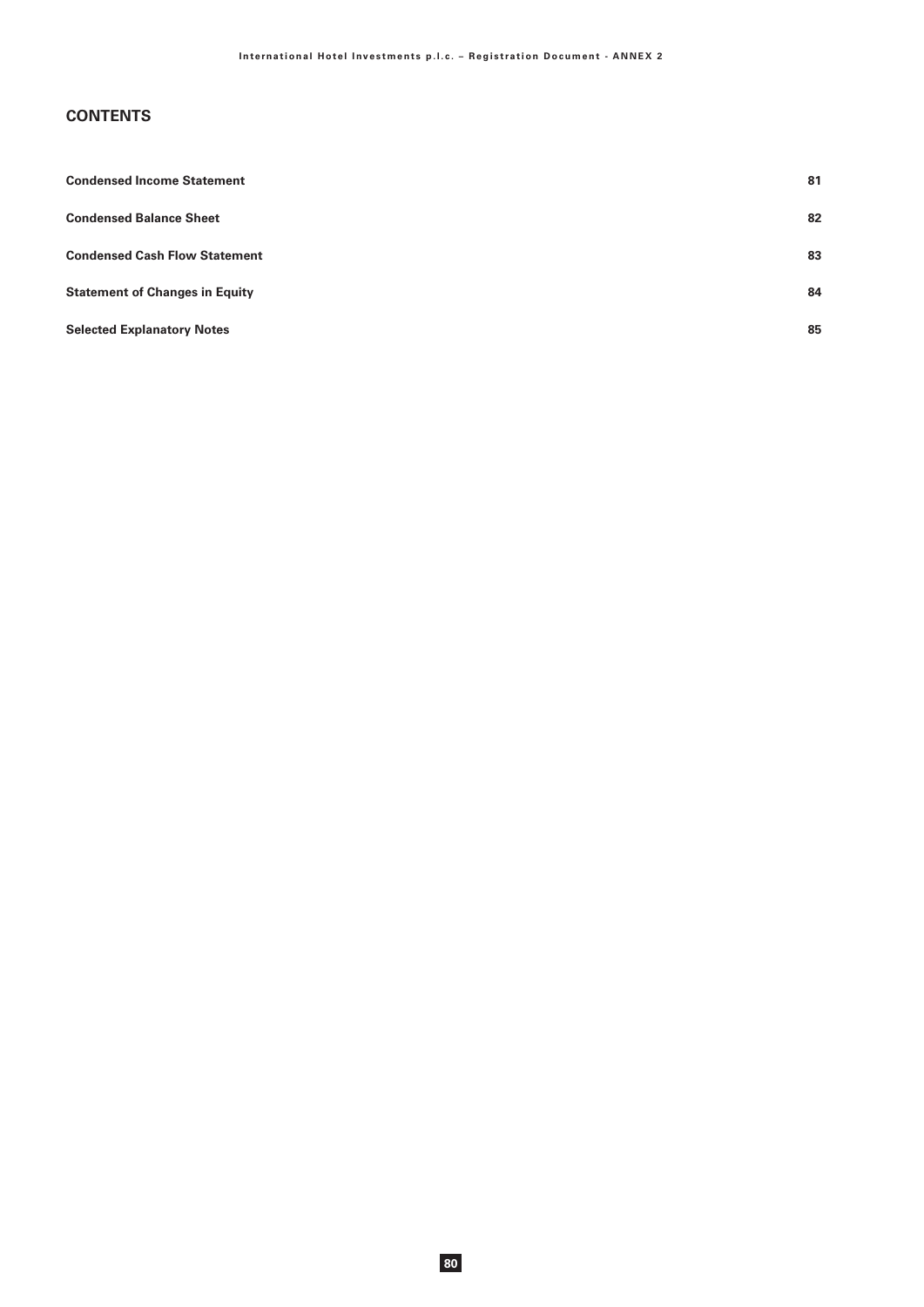# **CONDENSED INCOME STATEMENT**

For the period 1 January 2005 to 30 June 2005

|                                                       | 1 January to<br>30 June 2005<br><b>EUR</b> | 1 January to<br>30 June 2004<br><b>EUR</b> |
|-------------------------------------------------------|--------------------------------------------|--------------------------------------------|
| <b>Revenue</b>                                        | 26,034,183                                 | 22,341,319                                 |
| <b>Direct Costs</b>                                   | (18, 253, 796)                             | (13, 338, 100)                             |
| <b>Gross Profit</b>                                   | 7,780,387                                  | 8,953,219                                  |
| Other Operating Income                                | 276,239                                    | 91,565                                     |
| <b>Other Operating Expenses</b>                       | (8,437,597)                                | (8,763,302)                                |
| <b>Operating (Loss)/Profit before financing costs</b> | (380, 881)                                 | 281,482                                    |
| Net Financing Costs                                   | (4,674,497)                                | (4,459,554)                                |
| Share of Profit on Associates                         | 169,422                                    | 127,932                                    |
| Loss before Taxation                                  | (4,885,956)                                | (4,050,140)                                |
| Income Tax (Expense) / Income                         | (148, 884)                                 | 3,025,406                                  |
| <b>Loss for the Period</b>                            | (5,034,840)                                | (1,024,734)                                |
| <b>Loss per Share</b>                                 | (0.04)                                     | (0.01)                                     |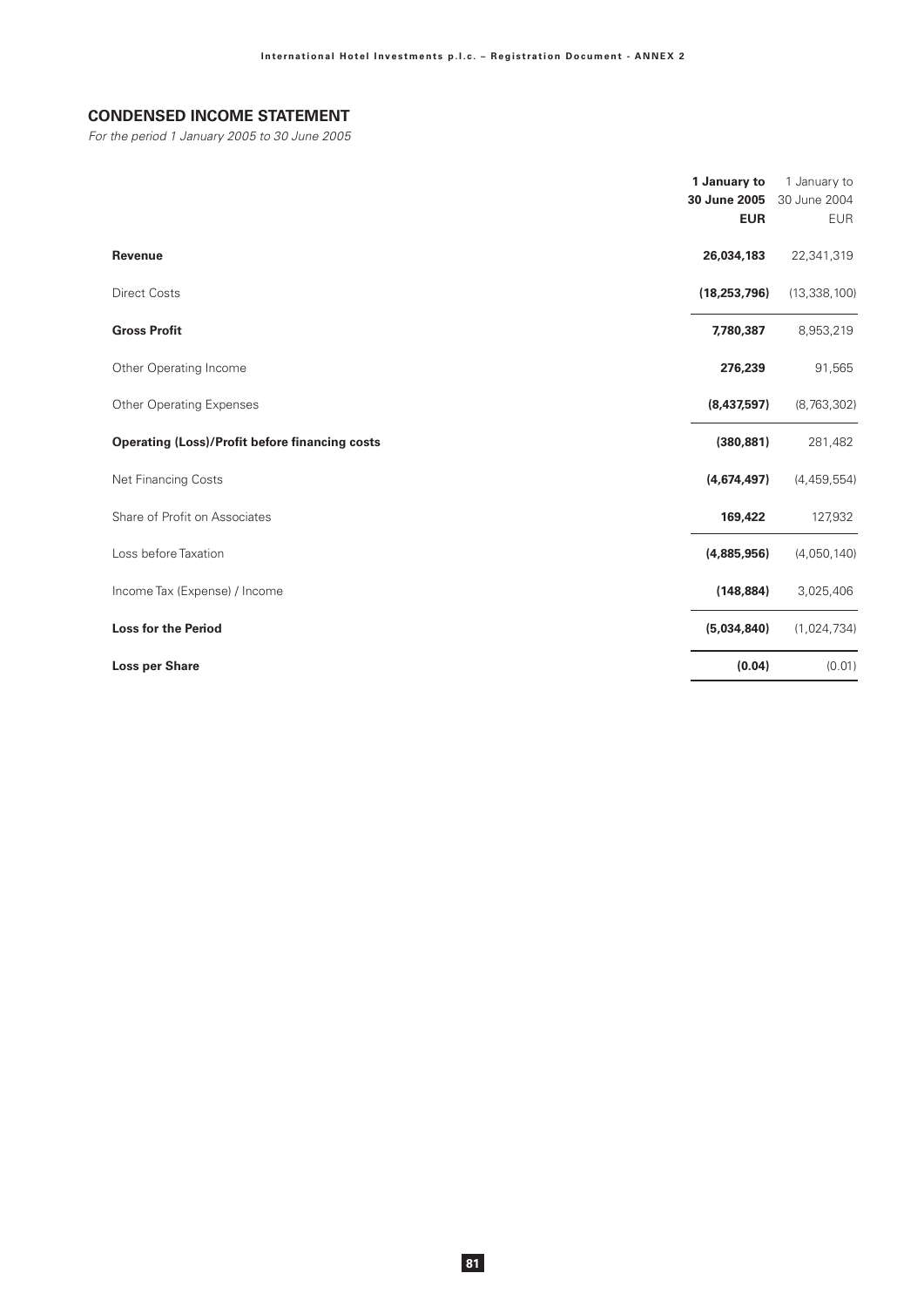# **CONDENSED BALANCE SHEET**

At 30 June 2005

|                                     | At 30 June At 31 December |             |  |
|-------------------------------------|---------------------------|-------------|--|
|                                     | 2005                      | 2004        |  |
|                                     | <b>EUR</b>                | <b>EUR</b>  |  |
| <b>Assets</b>                       |                           |             |  |
| <b>Non-Current Assets</b>           | 334,012,490               | 336,451,704 |  |
| <b>Current Assets</b>               | 15,015,771                | 13,293,510  |  |
|                                     | 349,028,261               | 349,745,214 |  |
| <b>Equity</b>                       |                           |             |  |
| <b>Total Equity</b>                 | 139,406,262               | 134,295,276 |  |
| <b>Liabilities</b>                  |                           |             |  |
| <b>Non-Current Liabilities</b>      | 171,699,273               | 156,973,475 |  |
| <b>Current Liabilities</b>          | 37,922,726                | 58,476,463  |  |
| <b>Total Liabilities</b>            | 209,621,999               | 215,449,938 |  |
| <b>Total Equity and Liabilities</b> | 349,028,261               | 349,745,214 |  |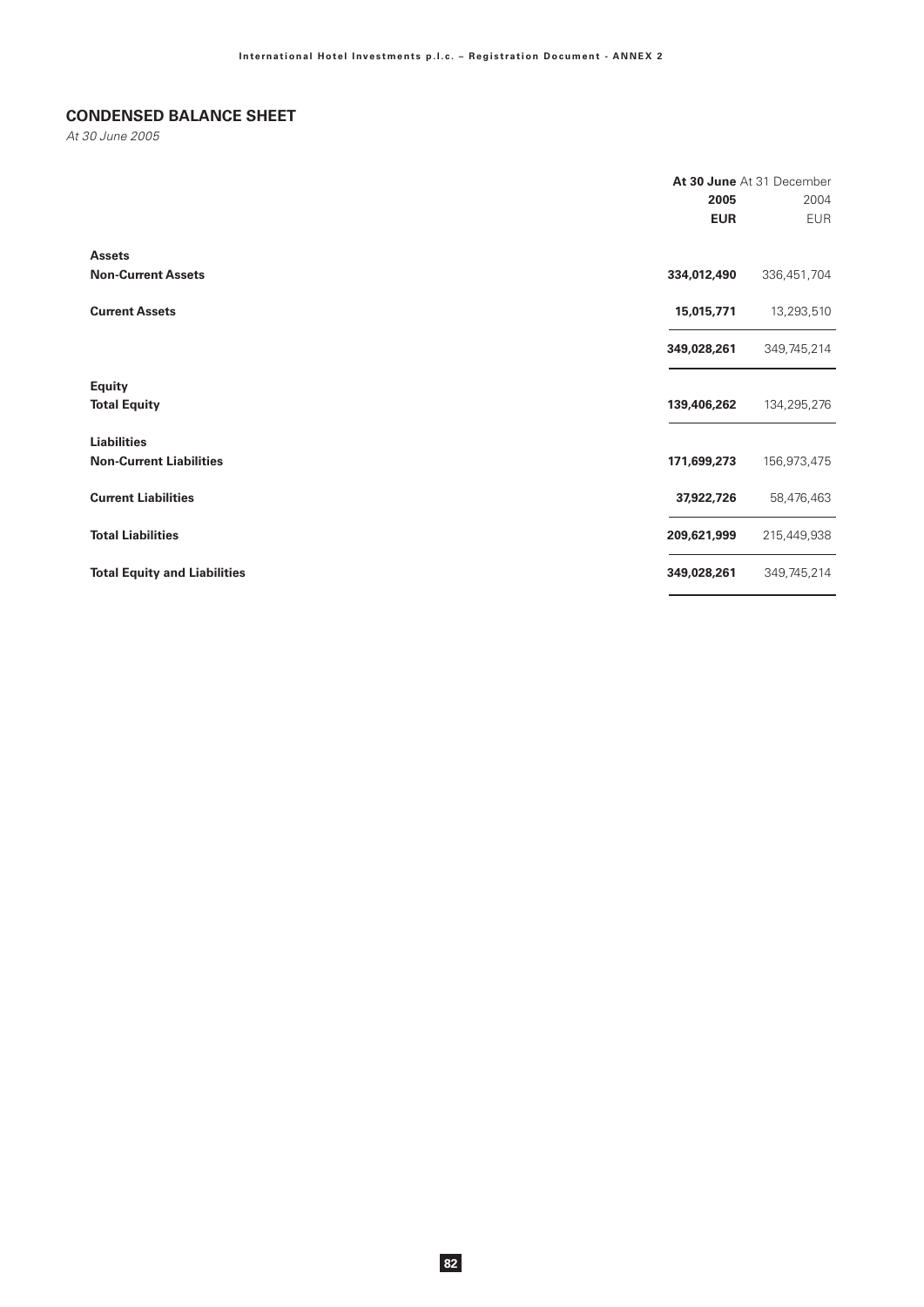# **CONDENSED CASH FLOW STATEMENT**

For the period 1 January 2005 to 30 June 2005

|                                                          | January to<br>30 June 2005<br><b>EUR</b> | 1 January to<br>30 June 2004<br><b>EUR</b> |
|----------------------------------------------------------|------------------------------------------|--------------------------------------------|
| <b>Net Cash From Operating Activities</b>                | 8,168,090                                | 3,576,861                                  |
| <b>Net Cash Used in Investing Activities</b>             | (10,949,812)                             | (10, 972, 248)                             |
| <b>Net Cash From Financing Activities</b>                | 2,740,638                                | 6,049,838                                  |
| <b>Effect of Exchange Rate Fluctuations on Cash Held</b> | (18,099)                                 | (17, 255)                                  |
| <b>Net Decrease in Cash and Cash Equivalents</b>         | (59, 183)                                | (1, 362, 804)                              |
| Cash and Cash Equivalents at Beginning of Period         | 234,620                                  | 3,383,649                                  |
| <b>Cash and Cash Equivalents at End of Period</b>        | 175,437                                  | 2,020,845                                  |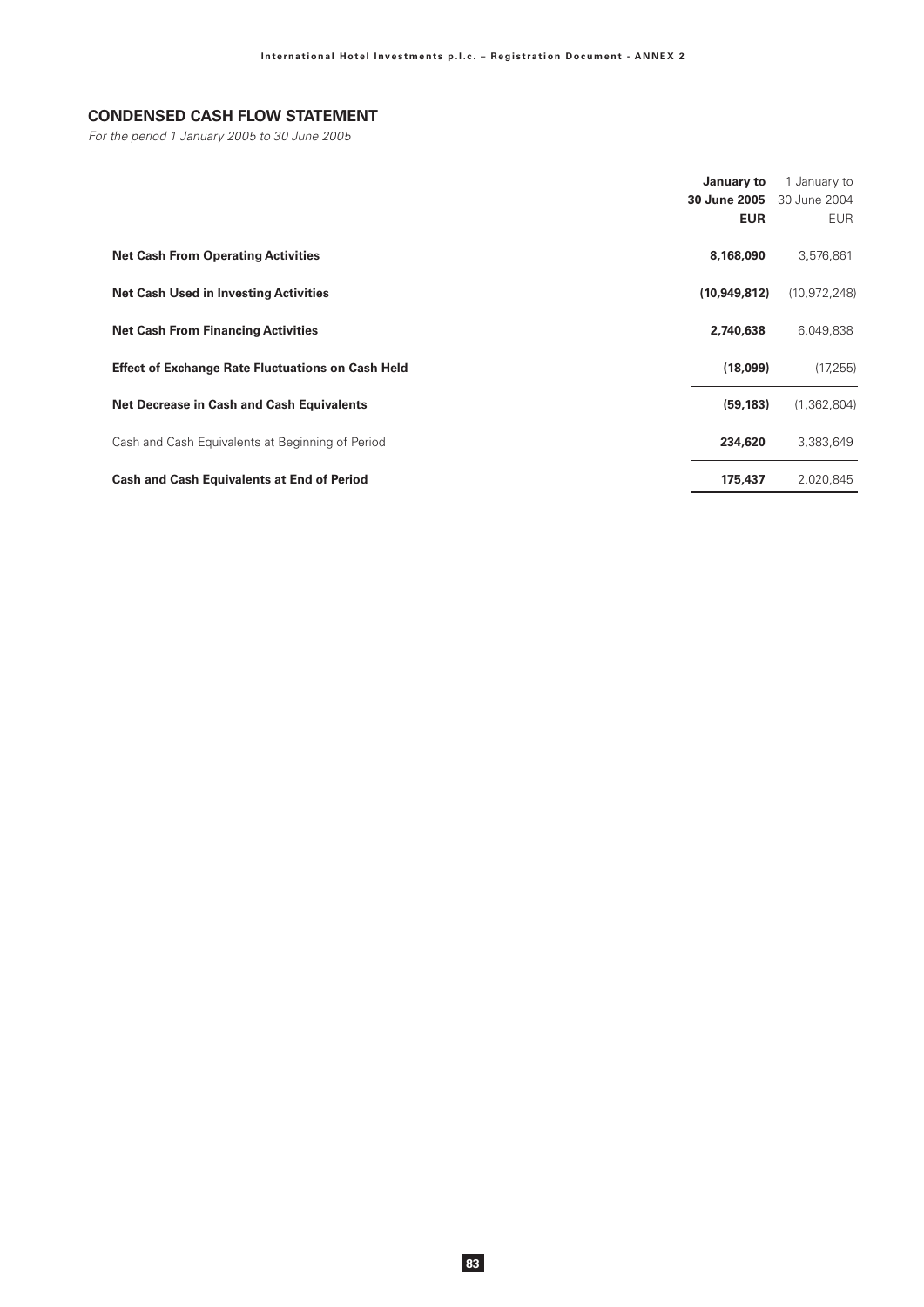# **STATEMENT OF CHANGES IN EQUITY**

For the period 1 January 2005 to 30 June 2005

|                                          |             |                        | <b>Share Revaluation</b> | <b>Translation</b> | Reporting<br>Currency<br><b>Conversion</b> | Convertible<br><b>Bonds</b> | Other          | Accumulated              |
|------------------------------------------|-------------|------------------------|--------------------------|--------------------|--------------------------------------------|-----------------------------|----------------|--------------------------|
|                                          | Total       | <b>Capital</b>         | <b>Reserve</b>           | <b>Reserve</b>     | <b>Difference</b>                          | <b>Reserve</b>              | <b>Reserve</b> | <b>Losses</b>            |
|                                          | <b>EUR</b>  | <b>EUR</b>             | <b>EUR</b>               | <b>EUR</b>         | <b>EUR</b>                                 | <b>EUR</b>                  | <b>EUR</b>     | <b>EUR</b>               |
| At 1 January 2004                        | 127,259,903 | 119,053,489            | 8,624,343                | (1, 135, 493)      | 443,352                                    | 832,200                     | 627,763        | (1, 185, 724)            |
| Deferred Taxation                        | 1,459,504   |                        | 1,459,504                |                    |                                            |                             |                |                          |
| Loss for the Period                      | (1,024,734) |                        |                          |                    |                                            |                             |                | (1,024,734)              |
| Transfer to Other Reserve                |             |                        |                          |                    |                                            |                             |                |                          |
| Foreign Exchange                         |             |                        |                          |                    |                                            |                             |                |                          |
| <b>Translation Differences</b>           | 180,196     |                        |                          | 180,196            |                                            |                             |                |                          |
| At 30 June 2004                          | 127,874,869 | 119,053,489            | 10,083,847               | (955, 297)         | 443,352                                    | 832,200                     | 627,736        | (2,210,458)              |
| Issue of Shares                          | 10,000,000  | 10,000,000             |                          |                    |                                            |                             |                |                          |
| Revaluation of Hotel<br>Property, Net of |             |                        |                          |                    |                                            |                             |                |                          |
| Deferred Taxation                        | 3,786,076   |                        | 3,786,076                |                    |                                            |                             |                |                          |
| Foreign Exchange                         |             |                        |                          |                    |                                            |                             |                |                          |
| <b>Translation Differences</b>           | (275, 672)  |                        |                          | (275, 672)         |                                            |                             |                |                          |
| Loss for the Period                      | (7,089,997) |                        |                          |                    |                                            |                             |                | (7,089,997)              |
| Transfer to Other Reserve                |             |                        |                          |                    |                                            |                             | 185,252        | (185, 252)               |
| At 31 December 2004                      | 134,295,276 | 129,053,489            | 13,869,923               | (1,230,969)        | 443,352                                    | 832,200                     | 812,988        | (9,485,707)              |
| Issue of Shares                          | 10,000,000  | 10,000,000             |                          |                    |                                            |                             |                |                          |
| Foreign Exchange                         |             |                        |                          |                    |                                            |                             |                |                          |
| <b>Translation Differences</b>           | 145,826     |                        |                          | 145,826            |                                            |                             |                | $\overline{\phantom{a}}$ |
| Loss for the Period                      | (5,034,840) |                        |                          |                    |                                            |                             | $\overline{a}$ | (5,034,840)              |
| Transfer to Other Reserve                |             |                        |                          |                    |                                            | $\overline{\phantom{a}}$    | (302, 474)     | 302,474                  |
| At 30 June 2005                          | 139,406,262 | 139,053,489 13,869,923 |                          | (1,085,143)        | 443,352                                    | 832,200                     | 510,514        | (14, 218, 073)           |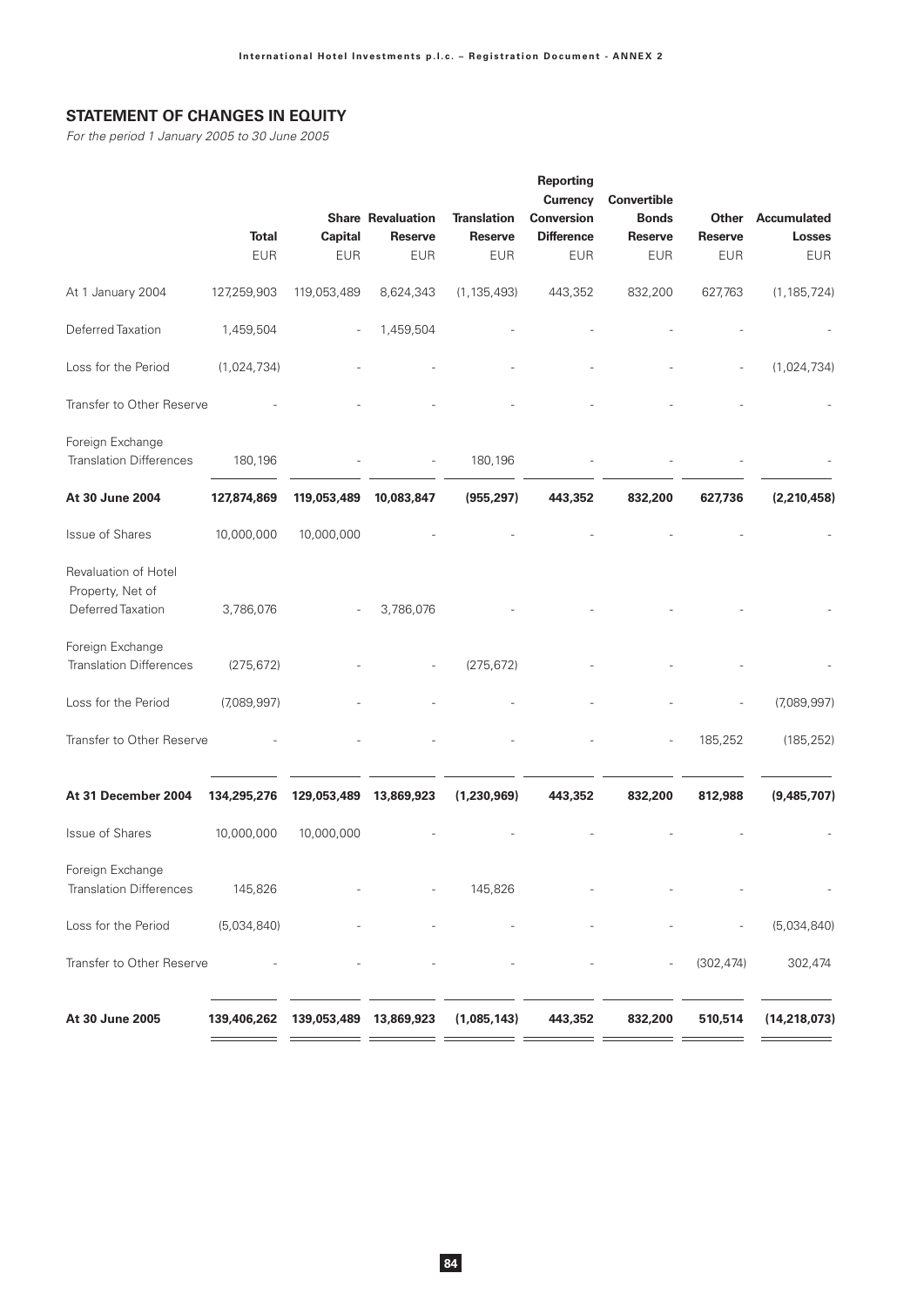# **SELECTED EXPLANATORY NOTES**

For the period 1 January 2005 to 30 June 2005

#### **Seamental Information**

|                 |                 |                 | Other            |             |                              |                  |
|-----------------|-----------------|-----------------|------------------|-------------|------------------------------|------------------|
|                 |                 | <b>Malta</b>    |                  | Other       |                              |                  |
|                 | <b>Hotel</b>    | Corporate       | <b>Union</b>     |             | European Consolidated        |                  |
|                 | <b>Property</b> | <b>Business</b> | <b>Countries</b> |             | <b>Countries Adjustments</b> | <b>The Group</b> |
|                 | <b>EUR</b>      | <b>EUR</b>      | <b>EUR</b>       | <b>EUR</b>  | <b>EUR</b>                   | <b>EUR</b>       |
| Segment Revenue | 4,064,399       | 696.382         | 13,808,628       | 8, 161, 156 | (696.382)                    | 26,034,183       |
| Segment Result  | (486.903)       | (1,939,647)     | (2,484,019)      | 2,939,804   | 1,589,848                    | (380, 881)       |

#### **Basis of Preparation**

The published figures have been extracted from the unaudited management consolidated financial statements of International Hotel Investments p.l.c. ("the Group") for the six months ended 30 June 2005 and its comparative period in 2004. Comparative Balance Sheet information as at 31 December has been extracted from the audited financial statements of the the Group for the year ended on that date. This report is being published in terms of Listing Rule 9.54 issued by the Malta Financial Services Authority - Listing Authority, and has been prepared in accordance with the applicable Listing Rules and the International Accounting Standard 34, 'Interim Financial reporting'. The financial statements published in this Half-Yearly Report are condensed in accordance with the form and content requirements of this standard

The Group Half-Yearly Report is presented by reference to one of the alternative formats set out in the Third Schedule to the Companies Act, 1995 and the over-riding requirements of the IAS 1, Presentation of Financial Statements. During the current period, the Directors changed the format of the Balance Sheet, as allowed by the Act, to reflect current practicies in financial reporting.

#### **Accounting Policies**

The accounting policies adopted in the preparation of this Group Half-Yearly report are the same as those adopted in the preparation of the audited financial statements for the year ended 31 December 2004.

#### **Review of Performance**

The Group's turnover for the six-month period to 30 June 2005 amounted to Euro 26.03 million, reflecting an increase of 16% on the turnover levels for the corresponding period last year. The main reason for this increase were a full six months of trading in 2005 for the Corinthia Alfa Hotel in Lisbon compared to with a six-week trading performance in the first six months of 2004, coupled with the fact that higher revenues were also generated by the Corinthia Grand Hotel Royal in Budapest once this property achieved a higher level of operational maturity. The Group registered an operating loss of Euro 0.38 million against a corresponding profit of Euro 0.28 million last year. It must, however, be pointed out that whilst at face value it appears that with a higher turnover the Group's operating margins decreased, this year's operating results are burdened by a higher incidence of depreciation on the Corinthia Alfa Hotel.

Net financing costs amounted to Euro 4.67 million as compared to Euro 4.45 million during the comparative period 2004, an increase of Euro 0.22 million. This was mainly due to interest incurred on short-term banking facilities.

During the period under review, the Group registered a Loss before Taxation of Euro 4.88 million compared to a Loss before Taxation for the comparative period last year of Euro 4.05 million. In 2004, the Group had recognised a positive one-time reversal of a deferred tax charge previously taken in 2003 on the fair value adjustment of the properties adjacent to the Corinthia Nevskij Place Hotel in the Russian Federation.

85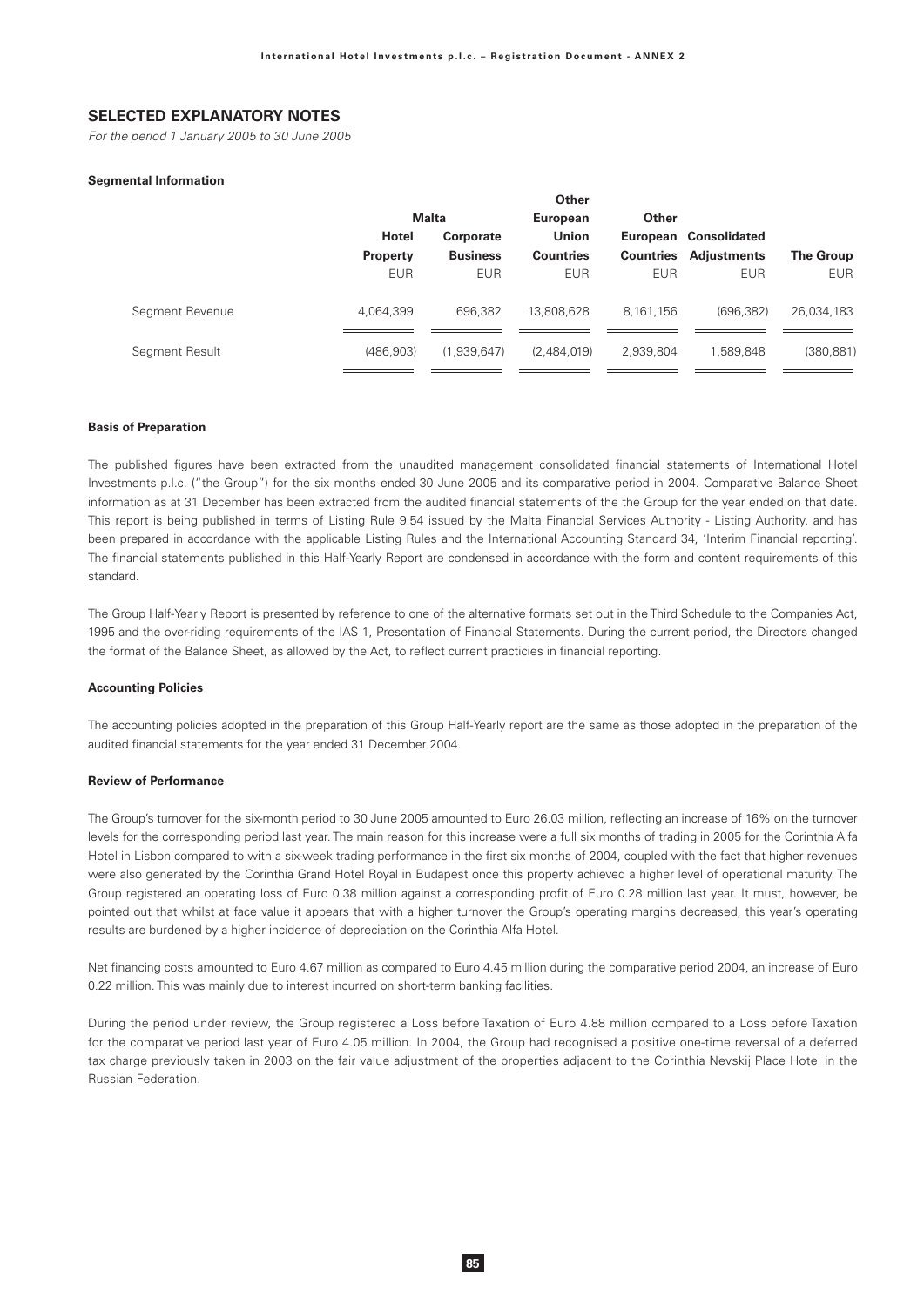### **SELECTED EXPLANATORY NOTES**

For the period 1 January 2005 to 30 June 2005

### **State of Affairs**

During the first six months of 2005, the Group issued and allotted 10 million shares of Euro 1 each to its parent company. Corinthia Palace Hotel Company Limited, and drew upon long-term banking facilities in the amount of Euro 12.5 million. These funds were utilised to settle the bridge loans that had been made available to the Group by financial institutions and the outstanding amounts payable to capital creditors in connection with the refurbishment of the Corinthia Alfa Hotel. The above resulted in an improvement in net working capital from a deficiency of Euro 45 million at the end of last year to a deficiency of Euro 23 million at the end of June 2005.

#### Outlook

The Group remains confident that the operating performance before depreciation for the current financial year will be better than that achieved in 2004 even though the expectations for the Corinthia Alfa Hotel, in view of a soft market environment, will be below those registered in 2004 when the results were positively influenced by the one-time performance of the European football finals. However, a stonger overall performance by the other three hotels in Malta. Budapest and the Russian Federation respectively, will mitigate the shortfalls in the performance of the Lisbon hotel. In the meantime, the removal of the US Santions continues to leave a positive impact on the Group's operations. Notwithstanding the above, it appears that this year's performance will not meet prior expectations. However, the planned refurbishment of the Corinthia San Gorg Hotel commencing in the next few months, the imminent completion of the Spa and the apartments at the Corinthia Grand Hotel Royal and the new project in Russia starting next year should further contribute to the long-term profitability of the Group.

#### **Tangible Fixed Assets**

Tangible fixed assets acquired during the period amounted to Euro 3,051,715 mainly with respect to the soft refurbishment of the Corinthia Nevskij Palace Hotel in Russia.

#### **Capital Expenditure Commitments**

|                                        | <b>EUR</b> |
|----------------------------------------|------------|
| Tangible Fixed Assets Contracted for:  |            |
| <b>IHI Benelux BV</b>                  | 4,544,000  |
| IHI Hungary zRt                        | 4,570,000  |
|                                        | 9,114,000  |
| Authorised but not yet Contracted for: |            |
| Five Star Hotels Limited               | 5,825,000  |
| <b>IHI Benelux BV</b>                  | 503,000    |
|                                        | 15,442,000 |

#### **Related Party Transactions**

The Company has a related party relationship with its parent company, Corinthia Palace Hotel Company Limited, and other entities forming part of the Corinthia Group of Companies, of which IHI is a subsidiary. Transactions entered into with these companies are subject to review by the Related Parties Transaction Committee which provides comfort to the Audit Committee and the Board of Directors that such transactions are carried out on an arm's length basis and are for the benefit of the Group. All transactions entered into with Group companies forming part of the IHI Group have been eliminated in the preparation of the consolidated Half-Yearly Report of IHI.

In the course of its operations, the Group has a number of arrangements in place with its officers, executives, shareholders and other related parties, whereby special offers are made available for hopitality services rendered to them.

This Half-Yearly Report was approved by the Board of Directors on the 27th October 2005.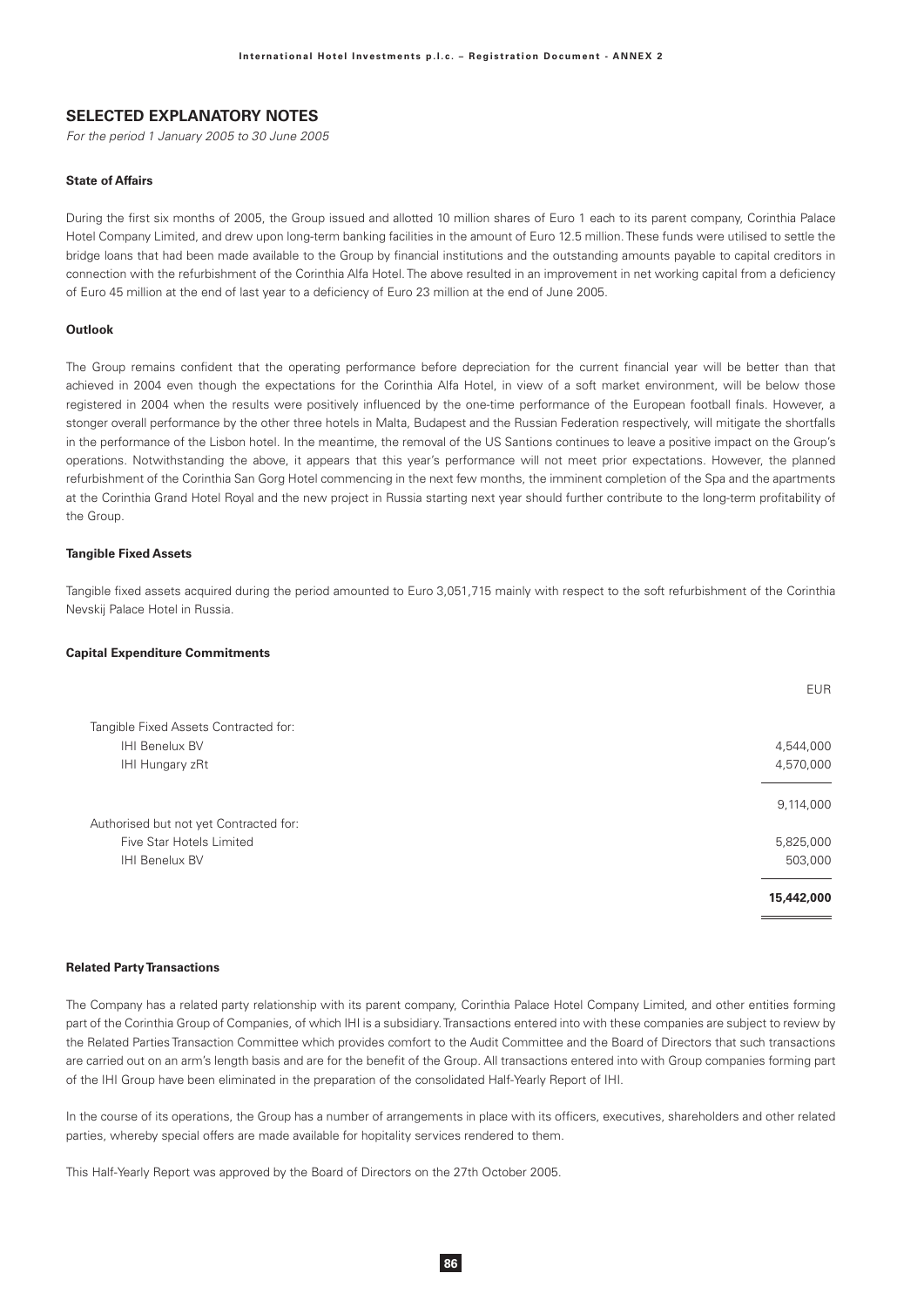

# **ANNEX 3**

Historical Financial Information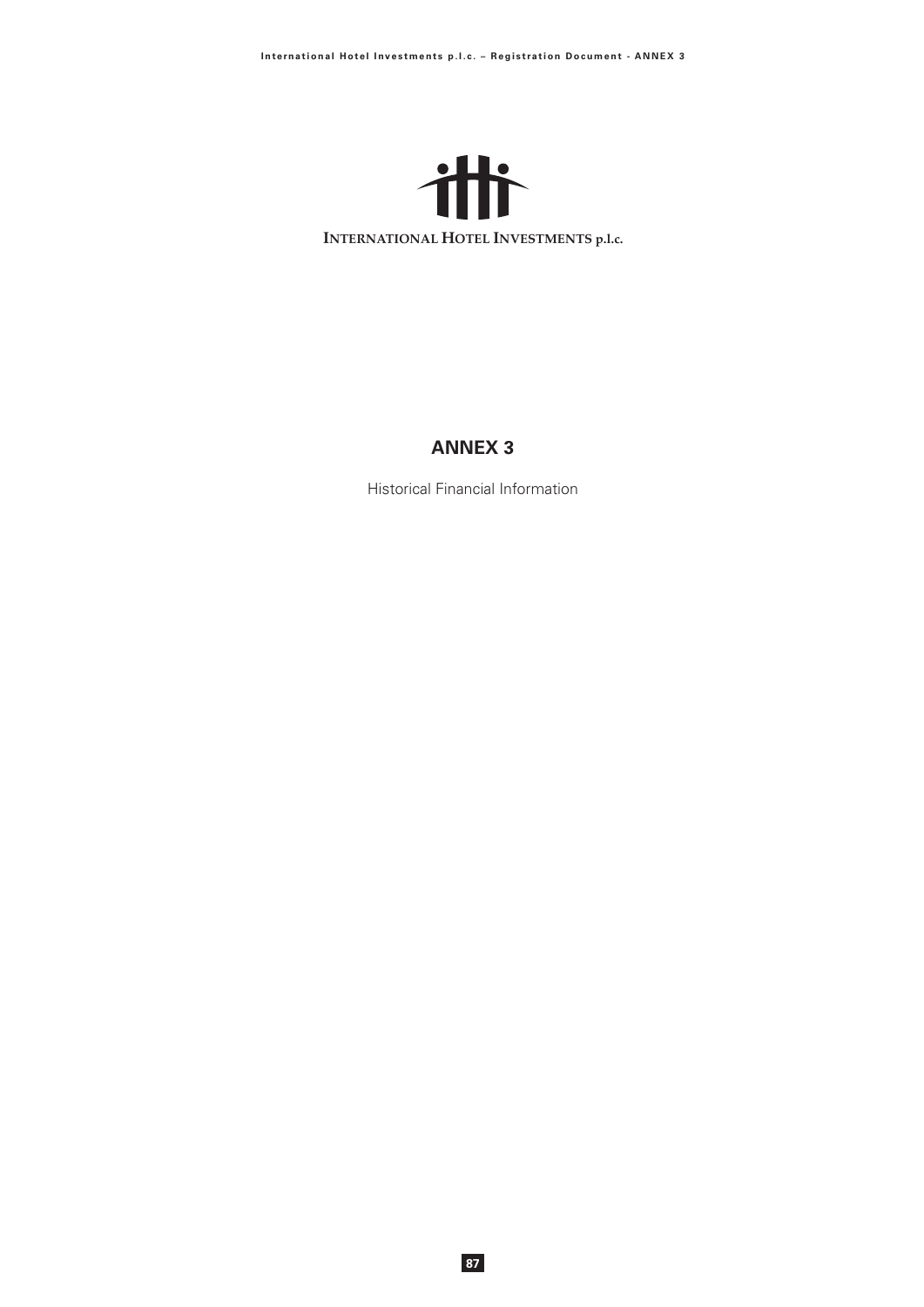# **FROFIT AND LOSS ACCOUNTS**

|                                                                                              | 1 January to<br>30 June 2005<br><b>EUR</b> | 1 January to<br>31 December 2004<br><b>EUR</b> | 1 January to<br>31 December 2003<br><b>EUR</b> |
|----------------------------------------------------------------------------------------------|--------------------------------------------|------------------------------------------------|------------------------------------------------|
| Revenue                                                                                      | 26,034,183                                 | 46,623,923                                     | 34,719,489                                     |
| <b>Operating Loss before financing costs</b>                                                 | (380, 881)                                 | (3,482,104)                                    | (24, 549, 887)                                 |
| <b>Net Financing Costs</b>                                                                   | (4,674,497)                                | (8,321,788)                                    | (5,932,724)                                    |
| Revaluation to Fair Value of Investment Property                                             |                                            |                                                | 22,842,102                                     |
| Share of Profit of Associates                                                                | 169,422                                    | 458,863                                        | 263,494                                        |
| <b>Loss before taxation</b>                                                                  | (4,885,956)                                | (11, 345, 029)                                 | (7, 377, 015)                                  |
| Taxation                                                                                     | (148, 884)                                 | 3,230,298                                      | (5, 161, 781)                                  |
| <b>Loss after Taxation</b>                                                                   | (5,034,840)                                | (8, 114, 731)                                  | (12,538,796)                                   |
| Included in Operating Loss before financing costs<br>are the following Net Impairment Losses |                                            | (2, 170, 600)                                  | (18, 260, 384)                                 |

# **BALANCE SHEETS**

|                                                                               | At 30 June<br>2005<br><b>EUR</b> | At 31 December<br>2004<br><b>EUR</b> | At 31 December<br>2003<br><b>EUR</b> |
|-------------------------------------------------------------------------------|----------------------------------|--------------------------------------|--------------------------------------|
| <b>Tangible Assets</b>                                                        | 330, 177, 691                    | 332,649,198                          | 318,509,941                          |
| <b>Financial Assets</b>                                                       | 3,834,799                        | 3,802,506                            | 3,630,538                            |
| <b>Current Assets</b>                                                         | 15,015,771                       | 13,293,510                           | 16,730,415                           |
| Liabilities                                                                   | (37,922,726)                     | (58, 476, 463)                       | (45, 741, 804)                       |
| <b>Net Current Liabilities</b>                                                | (22,906,955)                     | (45, 182, 953)                       | (29,011,389)                         |
| Non Current Liabilities                                                       | (171, 699, 273)                  | (133, 917, 525)                      | (138, 929, 093)                      |
| Deferred Taxation                                                             |                                  | (23,055,950)                         | (26,940,094)                         |
| <b>Net Assets</b>                                                             | 139,406,262                      | 134,295,276                          | 127,259,903                          |
| Equity                                                                        | 139,406,262                      | 134,295,276                          | 127,259,903                          |
| Indebtedness<br>Included in Net Current Liabilities<br><b>Bank Borrowings</b> | 11,735,973                       | 24,283,668                           | 11,382,674                           |
| Other Interest-Bearing Liabilities                                            | 3,882,746                        | 3,879,980                            | 1,099,369                            |
|                                                                               | 15,618,719                       | 28, 163, 648                         | 12,482,043                           |
| Included in Non-Current Liabilities<br><b>Bank Borrowings</b>                 | 105,219,236                      | 98,468,209                           | 104,808,040                          |
| Other Interest-Bearing Liabilities                                            | 7,043,054                        | 3,324,837                            | 1,888,300                            |
| <b>Bonds</b>                                                                  | 32,348,903                       | 31,929,829                           | 31,887,753                           |
|                                                                               | 144,611,193                      | 133,722,875                          | 138,584,093                          |
| <b>Total Indebtedness</b>                                                     | 160,229,912                      | 161,886,523                          | 151,066,136                          |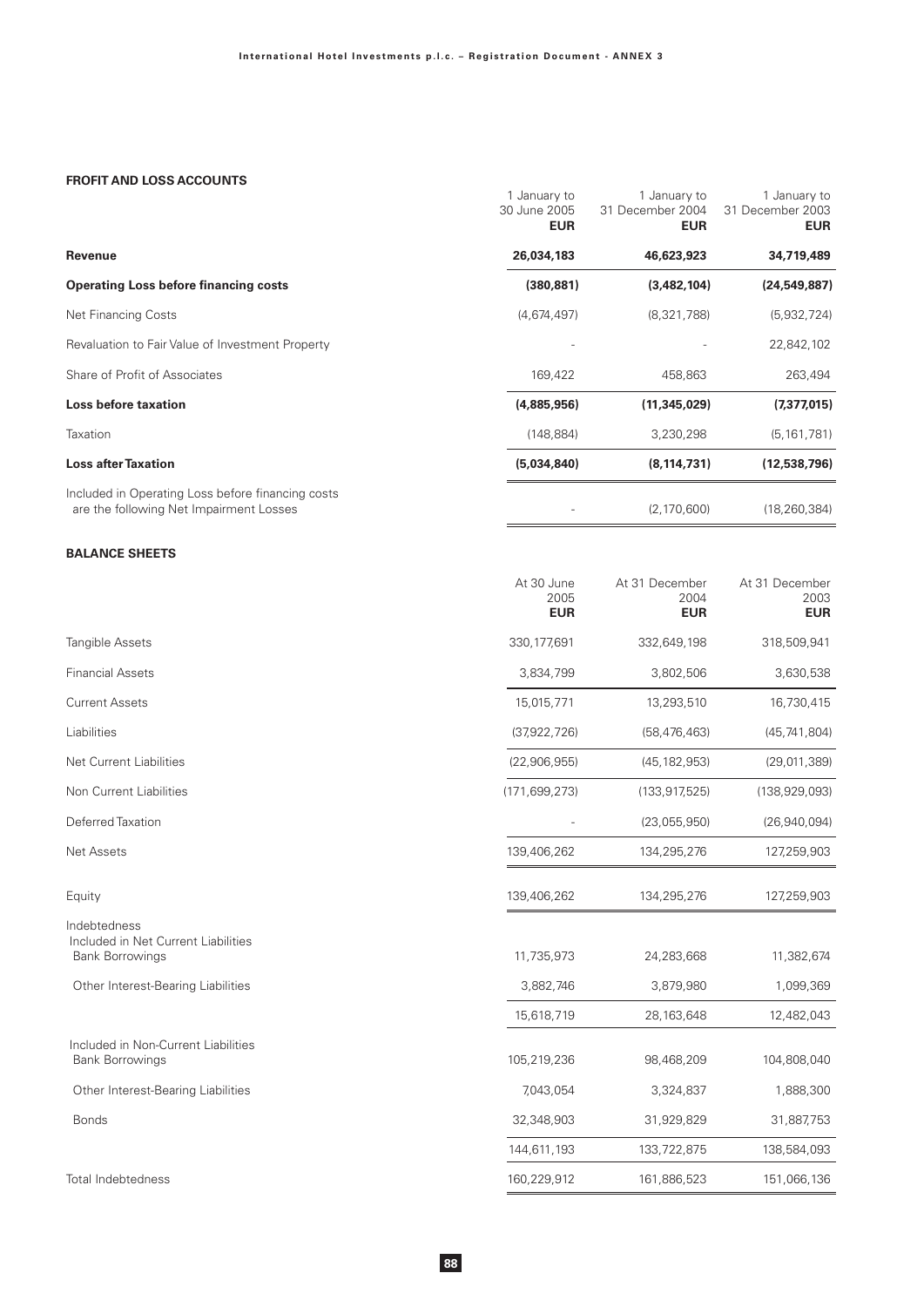

# **SECURITIES NOTE**

# In respect of an issue of €12.5 million 6.5% Bonds 2012 -2014 Issued by International Hotel Investments p.l.c.

This document is a Securities Note issued in accordance with the provisions of Chapter 6 of the Listing Rules issued by the Listing Authority and in accordance with the provisions of Commission Regulation (EC) No 809/2004 of April 29, 2004 implementing Directive 2003/71/EC of the European Parliament and of the Council as regards information contained in a prospectus.

This Securities Note is issued pursuant to the requirements of Rule 6.4.3 of the Listing Rules and contains information about the Bonds being issued and offered through an intermediaries offer by International Hotel Investments p.l.c. (the "Company"). Application has been made for admission to trading on the Malta Stock Exchange of the Bonds. This Securities Note should be read in conjunction with the most updated Registration Document issued by the Company from time to time that provides details of the Issuer.

The Bonds shall constitute the general, direct, unconditional, unsecured and unsubordinated obligations of the Company and will rank pari passu without any priority or preference with all other present and future unsecured and unsubordinated obligations of the Company.

This document is dated 17 March 2006

 $\overline{1}$ 

Legal Counsel Camilleri Preziosi Sponsoring Stockbroker Charts Investment Management Service Limited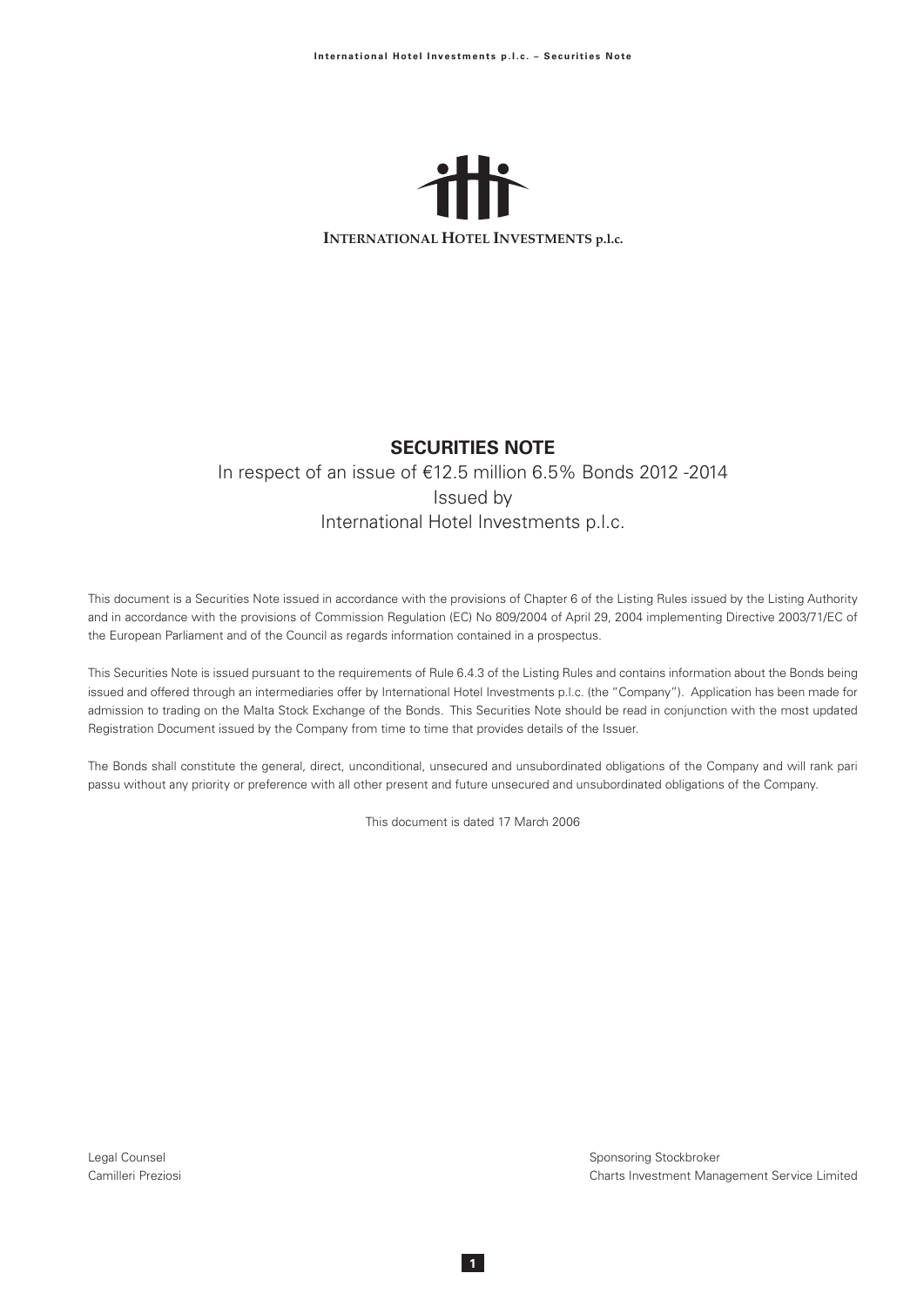# **TABLE OF CONTENTS**

| <b>Important Information</b>                  | 3                       |
|-----------------------------------------------|-------------------------|
| <b>Definitions</b>                            | 5                       |
| 1. Directors                                  | 6                       |
| 2. Risk Factors                               | 6                       |
| 3. Key Information                            | $\overline{\mathbf{z}}$ |
| 4. Information Concerning the Securities      | 8                       |
| 5. Details of the Bond Issue                  | 9                       |
| 6. Admission to Trading                       | 9                       |
| 7. Additional Information                     | 10                      |
| 8. Annex 1 - Terms and Conditions of the Bond | 11                      |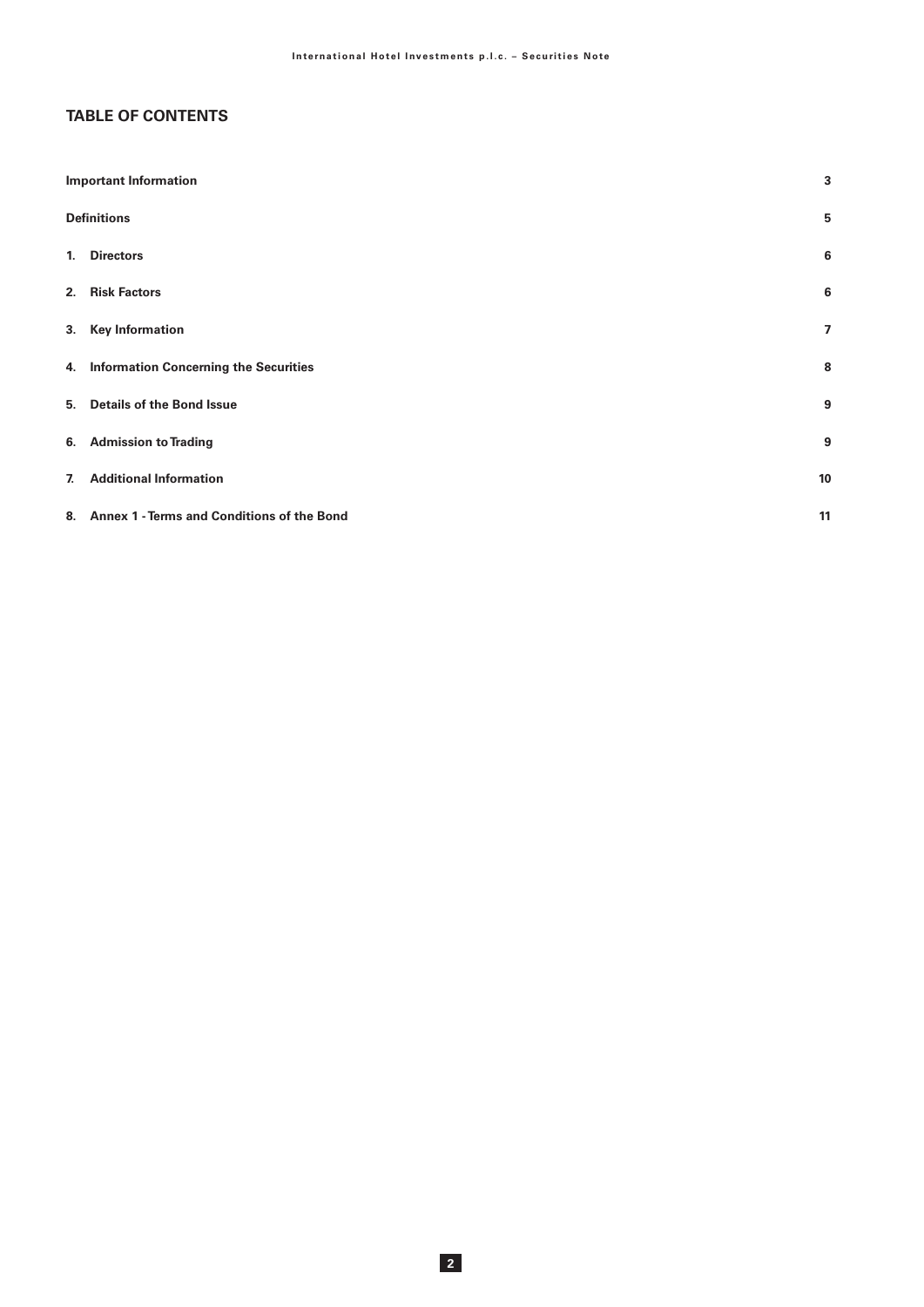### **IMPORTANT INFORMATION**

THIS DOCUMENT CONSTITUTES PART OF A PROSPECTUS AND CONTAINS INFORMATION ON AN ISSUE OF BONDS OF €12.5 MILLION BY INTERNATIONAL HOTEL INVESTMENTS PLC (THE "COMPANY") TO INTERMEDIARIES WHETHER FOR THEIR OWN ACCOUNT OR FOR THE ACCOUNT OF UNDERLYING CUSTOMERS OR FOR FUTURE DISTRIBUTION. THE BONDS WILL BE ISSUED AT PAR AND WILL BEAR INTEREST ATTHE RATE OF 6.5 PER CENT PER ANNUM. THE BONDS WILL BE REDEEMED ATTHE COMPANY'S OPTION ON ANY OFTHE INTEREST PAYMENT DATES FALLING IN EACH OF THE YEARS 2012, 2013 AND 2014 AT PAR.

THIS DOCUMENT INCLUDES INFORMATION GIVEN IN COMPLIANCE WITH THE LISTING RULES OF THE LISTING AUTHORITY FOR THE PURPOSE OF GIVING INFORMATION WITH REGARD TO THE BONDS. ALL OF THE DIRECTORS OF THE COMPANY, WHOSE NAMES APPEAR UNDERTHE HEADING DIRECTORS (THE "DIRECTORS"), ARETHE PERSONS RESPONSIBLE FORTHE INFORMATION CONTAINED IN THIS PROSPECTUS. TO THE BEST OF THE KNOWLEDGE AND BELIEF OF THE DIRECTORS OF THE COMPANY (WHO HAVE ALL TAKEN REASONABLE CARE TO ENSURE SUCH IS THE CASE), THE INFORMATION CONTAINED IN THIS PROSPECTUS IS IN ACCORDANCE WITH THE FACTS AND DOES NOT OMIT ANYTHING LIKELY TO AFFECT THE IMPORT OF SUCH INFORMATION. THE DIRECTORS ACCEPT RESPONSIBILITY ACCORDINGLY.

NO BROKER, DEALER, SALESMAN OR OTHER PERSON HAS BEEN AUTHORISED BY THE COMPANY OR ITS DIRECTORS, TO ISSUE ANY ADVERTISEMENT OR TO GIVE ANY INFORMATION OR TO MAKE ANY REPRESENTATIONS IN CONNECTION WITH THE SALE OF THE BONDS (AS DEFINED HEREIN) OTHER THAN THOSE CONTAINED IN THIS PROSPECTUS AND IN THE DOCUMENTS REFERRED TO HEREIN IN CONNECTION WITH THE ISSUE HEREBY MADE, AND IF GIVEN OR MADE, SUCH INFORMATION OR REPRESENTATIONS MUST NOT BE RELIED UPON AS HAVING BEEN AUTHORISED BY THE COMPANY OR ITS DIRECTORS.

# THE LISTING AUTHORITY ACCEPTS NO RESPONSIBILITY FOR THE CONTENTS OF THIS PROSPECTUS, MAKES NO REPRESENTATIONS AS TO ITS ACCURACY OR COMPLETENESS AND EXPRESSLY DISCLAIMS ANY LIABILITY WHATSOEVER FOR ANY LOSS HOWEVER ARISING FROM OR IN RELIANCE UPON THE WHOLE OR ANY PART OF THE CONTENTS OF THIS **PROSPECTUS.**

THIS SECURITIES NOTE DOES NOT CONSTITUTE, AND MAY NOT BE USED FOR PURPOSES OF, AN OFFER OR INVITATION TO SUBSCRIBE FOR BONDS BY ANY PERSON IN ANY JURISDICTION (I) IN WHICH SUCH OFFER OR INVITATION IS NOT AUTHORISED OR (II) IN WHICH THE PERSON MAKING SUCH OFFER OR INVITATION IS NOT QUALIFIED TO DO SO OR (III) TO ANY PERSON TO WHOM IT IS UNLAWFUL TO MAKE SLICH OFFER OR INVITATION

IT ISTHE RESPONSIBILITY OF ANY PERSONS IN POSSESSION OF THIS DOCUMENT AND ANY PERSONS WISHING TO APPLY FOR BONDS TO INFORM THEMSELVES OF, AND TO OBSERVE AND COMPLY WITH, ALL APPLICABLE LAWS AND REGULATIONS OF ANY RELEVANT JURISDICTION. PROSPECTIVE APPLICANTS FOR BONDS SHOULD INFORM THEMSELVES AS TO THE LEGAL REQUIREMENTS OF SO APPLYING AND ANY APPLICABLE EXCHANGE CONTROL REQUIREMENTS AND TAXES IN THE COUNTRIES OF THEIR NATIONALITY. RESIDENCE OR DOMICILE.

THE BONDS HAVE NOT BEEN NOR WILL THEY BE REGISTERED UNDER THE UNITED STATES SECURITIES ACT OF 1933. AS AMENDED (THE "1933 ACT") OR UNDER ANY STATE SECURITIES LAW AND, EXCEPT WITH THE SPECIFIC CONSENT OF THE DIRECTORS, MAY NOT BE OFFERED OR SOLD DIRECTLY OR INDIRECTLY, IN THE UNITED STATES OF AMERICA, ITS TERRITORIES OR POSSESSIONS OR ANY AREA SUBJECT TO ITS JURISDICTION (THE "UNITED STATES") OR TO ANY UNITED STATES PERSON (AS DEFINED IN REGULATIONS OF SUCH ACT, AS AMENDED FROM TIME TO TIME). IN ADDITION THE COMPANY WILL NOT BE REGISTERED UNDER THE UNITED STATES INVESTMENT COMPANY ACT OF 1940, AS AMENDED (THE "1940 ACT") AND THE INVESTORS WILL NOT BE ENTITLED TO THE BENEFITS OF THE 1940 ACT. BASED ON INTERPRETATIONS OF THE 1940 ACT BY THE STAFF OF THE UNITED STATES SECURITIES AND EXCHANGE COMMISSION RELATING TO FOREIGN INVESTMENT COMPANIES, IF THE COMPANY HAS MORE THAN 100 BENEFICIAL OWNERS OF ITS SECURITIES WHO ARE UNITED STATES PERSONS, IT MAY BECOME SUBJECT TO THE 1940 ACT. THE DIRECTORS WILL NOT KNOWINGLY PERMITTHE NUMBER OF HOLDERS WHO ARE UNITED STATES PERSONS TO EXCEED 70.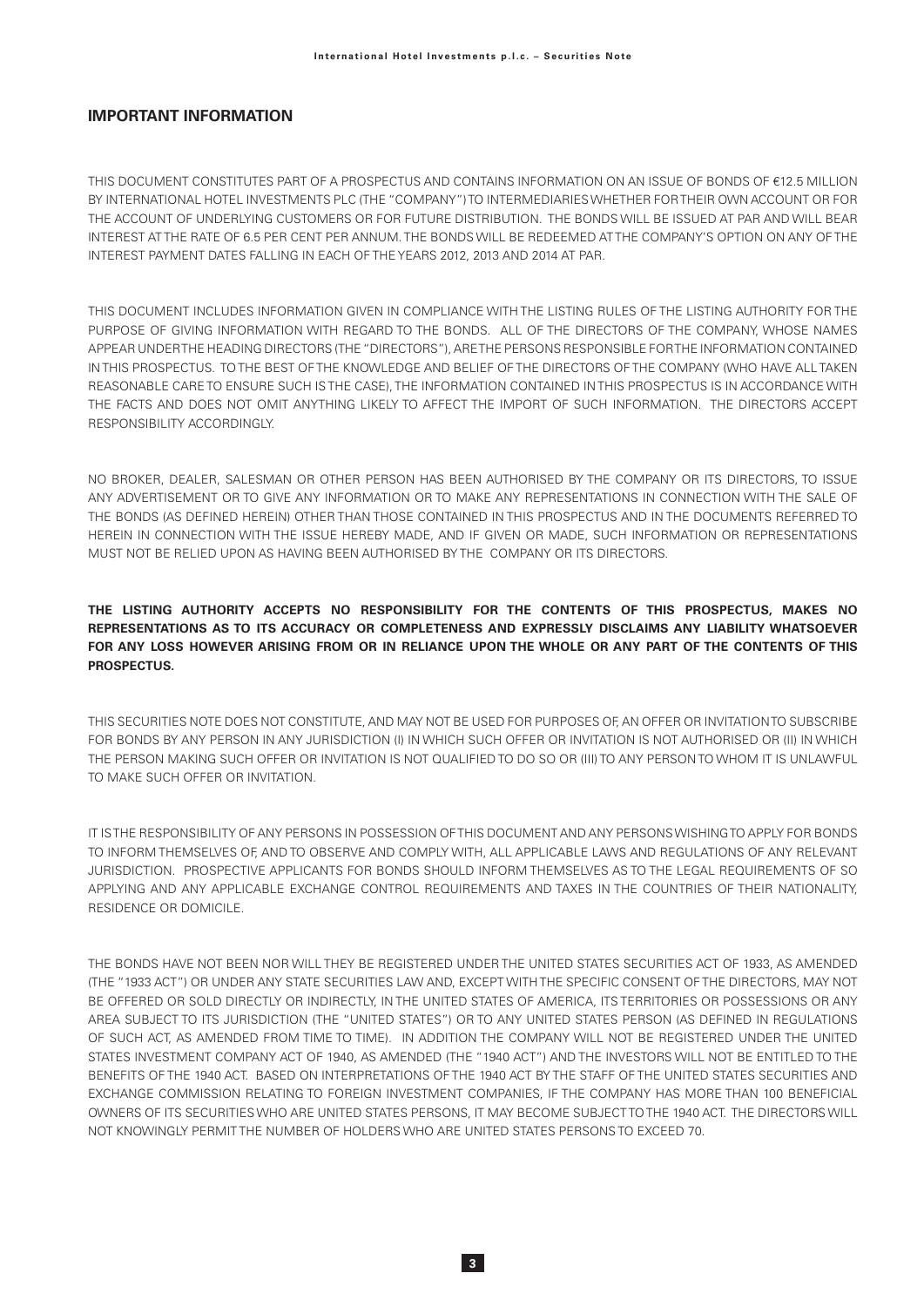A COPY OF THIS DOCUMENT HAS BEEN REGISTERED WITH THE LISTING AUTHORITY IN SATISFACTION OF THE LISTING RULES. THE MALTA STOCK EXCHANGE IN SATISFACTION OF THE MALTA STOCK EXCHANGE BYE-LAWS AND HAS BEEN DULY FILED WITH THE REGISTRAR OF COMPANIES, IN ACCORDANCE WITH THE ACT.

STATEMENTS MADE IN THIS DOCUMENT ARE, EXCEPT WHERE OTHERWISE STATED, BASED ON THE LAW AND PRACTICE **CURRENTLY IN FORCE IN MALTA AND ARE SUBJECT TO CHANGES THEREIN.** 

APPLICATION HAS BEEN MADE TO THE LISTING AUTHORITY FOR THE BONDS TO BE CONSIDERED AS ADMISSABLE TO LISTING ON A RECOGNISED INVESTMENT EXCHANGE. IN ADDITION. APPLICATION HAS ALSO BEEN MADE TO THE COUNCIL OF THE MALTA STOCK EXCHANGE. AS A RECOGNISED INVESTMENT EXCHANGE. FOR THE BONDS TO BE ADMITTED TO THE OFFICIAL LIST UPON ISSUE AND SUBSCRIPTION BY THE INTERMEDIARIES. DEALINGS ARE EXPECTED TO COMMENCE ON THE SAID EXCHANGE ON 27 MARCH 2006.

THE VALUE OF INVESTMENTS CAN GO UP OR DOWN AND PAST PERFORMANCE IS NOT NECESSARILY INDICATIVE OF FUTURE PERFORMANCE. THE NOMINAL VALUE OF THE BONDS ON OFFER WILL BE REPAYABLE IN FULL UPON REDEMPTION. IF YOU NEED ADVICE YOU SHOULD CONSULT A LICENSED STOCKBROKER OR AN INVESTMENT ADVISOR LICENSED UNDER THE INVESTMENT SERVICES ACT, CAP. 370 OF THE LAWS OF MALTA.

ALL AMOUNTS EXPRESSED IN ONE CURRENCY WITH AN EQUIVALENT AMOUNT IN ANOTHER CURRENCY IN THIS DOCUMENT ARE TAKEN, IN THE CASE OF HISTORICAL VALUES AT THE HISTORICAL EXCHANGE RATES APPLICABLE AT THE TIME OF THE TRANSACTION AND IN ALL OTHER CASES AT A FIXED EXCHANGE RATE, SUBJECT TO ROUNDING OF €1:Lm0.4293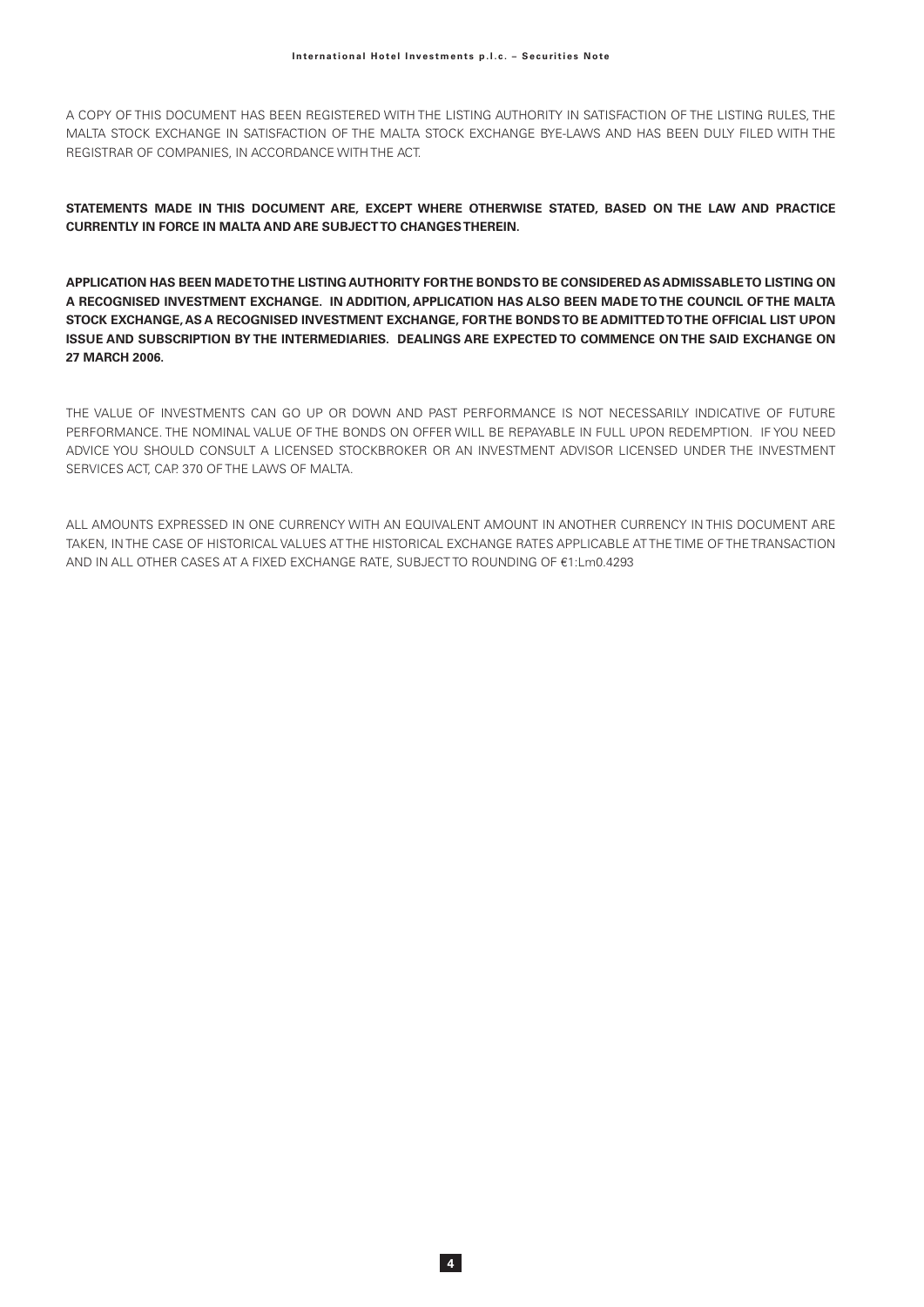# **DEFINITIONS**

In this document the following words and expressions shall bear the following meanings except where the context otherwise requires:

| Act                               | the Companies Act, Cap. 386 of the Laws of Malta;                                                                                                                                                                                                                                                           |
|-----------------------------------|-------------------------------------------------------------------------------------------------------------------------------------------------------------------------------------------------------------------------------------------------------------------------------------------------------------|
| <b>Bonds</b>                      | the €12.5 million Bonds redeemable on any Interest Payment Date falling in each<br>of the years 2012, 2013 and 2014 and which shall bear interest at the rate of 6.5<br>per cent per annum from the Issue Date and each of the years falling between<br>the years 2007 and 2014 unless previously redeemed; |
| Bondholder                        | a holder of Bonds;                                                                                                                                                                                                                                                                                          |
| <b>Bond Offer Price</b>           | the price of €100 for each Bond;                                                                                                                                                                                                                                                                            |
| Company, Issuer or IHI            | International Hotel Investments p.l.c.;                                                                                                                                                                                                                                                                     |
| Corinthia Group                   | CPHCL and the companies in which CPHCL has a controlling interest;                                                                                                                                                                                                                                          |
| <b>CPHCL</b>                      | Corinthia Palace Hotel Company Limited, a company registered under the laws of<br>Malta, and the parent company of the Corinthia Group;                                                                                                                                                                     |
| Designated Early Redemption Dates | 27 March 2012 and 27 March 2013;                                                                                                                                                                                                                                                                            |
| Directors or Board                | the directors of the Company whose names and addresses are set out under the<br>heading "Directors";                                                                                                                                                                                                        |
| $\epsilon$ or Euro                | the lawful currency from time to time of the European Union;                                                                                                                                                                                                                                                |
| Interest Payment Date             | 27 March of each year between and including each of the years 2007 and the year<br>2014, unless previously redeemed;                                                                                                                                                                                        |
| Intermediaries                    | the persons with and through whom the Bond Issue shall be placed;                                                                                                                                                                                                                                           |
| <b>Issue Date</b>                 | 27 March 2006;                                                                                                                                                                                                                                                                                              |
| Malta Stock Exchange or MSE       | the Malta Stock Exchange as defined by the Financial Markets Act (Cap.345 of the<br>Laws of Malta);                                                                                                                                                                                                         |
| Maltese Liri                      | the lawful currency from time to time of the Republic of Malta;                                                                                                                                                                                                                                             |
| Prospectus                        | this document together with the Registration Document dated 27 March 2006<br>and the Summary Note dated 27 March 2006;                                                                                                                                                                                      |
| <b>Redemption Date</b>            | 27 March 2014 or at the Issuer's option either of the Designated Early Redemption<br>Dates;                                                                                                                                                                                                                 |
| <b>Redemption Value</b>           | €100 per Bond.                                                                                                                                                                                                                                                                                              |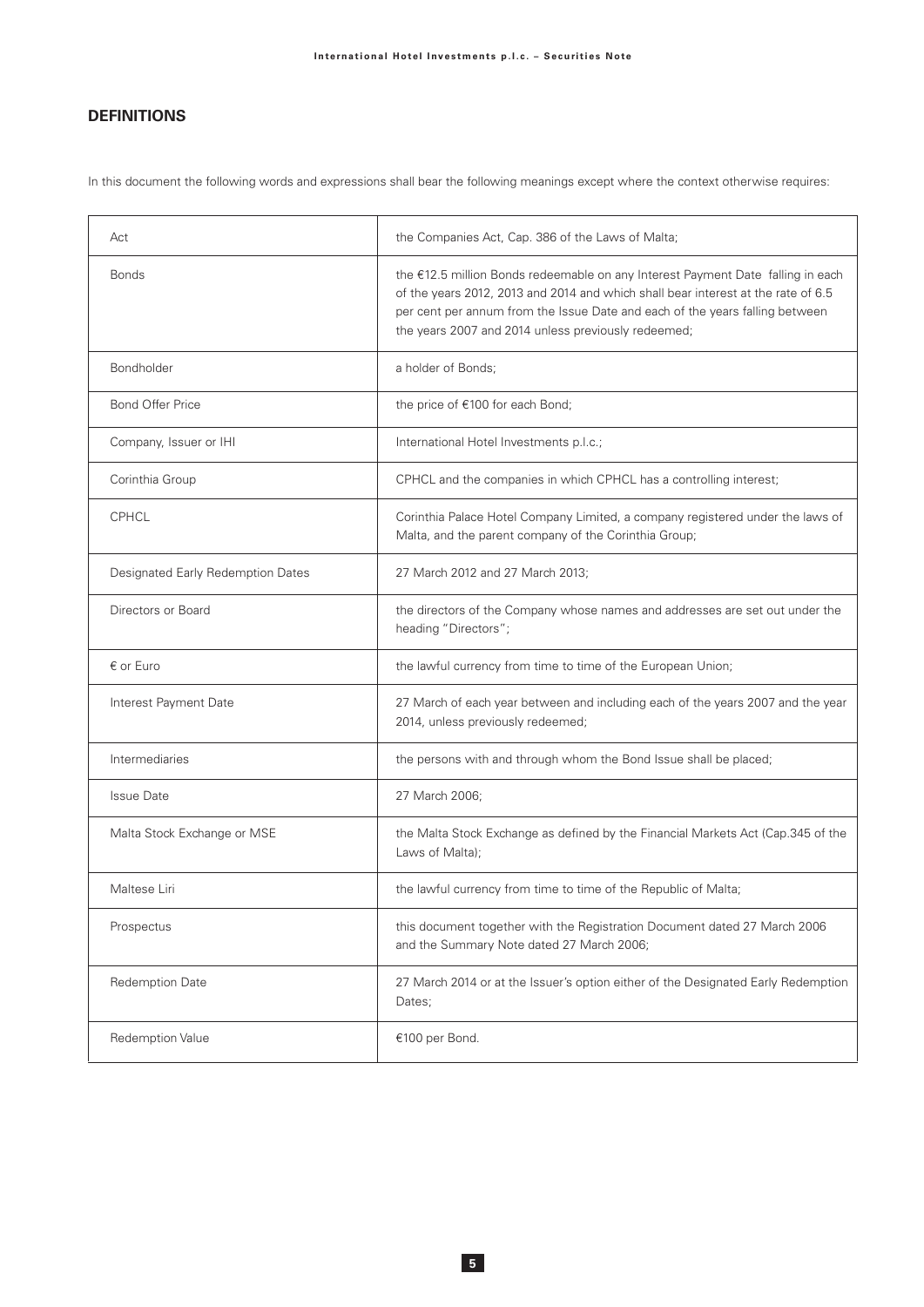# 1. DIRECTORS

The Directors of the Company, whose names are set out hereunder, are the persons responsible for the information contained in this Document

| Alfred Pisani       | Chairman and Chief Executive Officer |
|---------------------|--------------------------------------|
| Joseph Fenech       | <b>Managing Director</b>             |
| Simon Naudi         | <b>Executive Director</b>            |
| Abdurazagh Zmirli   | Non-Executive Director               |
| Frank Xerri de Caro | Non-Executive Director               |
| Joseph J. Vella     | Non-Executive Director               |
| Lawrence Zammit     | Non-Executive Director               |

ALL OF THE DIRECTORS OF THE COMPANY, WHOSE NAMES APPEAR ABOVE (THE "DIRECTORS"), ARE THE PERSONS RESPONSIBLE FOR THE INFORMATION CONTAINED IN THIS DOCUMENT. TO THE BEST OF THE KNOWLEDGE AND BELIEF OF THE DIRECTORS OF THE COMPANY (WHO HAVE ALL TAKEN REASONABLE CARE TO ENSURE SUCH IS THE CASE), THE INFORMATION CONTAINED IN THIS DOCUMENT IS IN ACCORDANCE WITH THE FACTS AND DOES NOT OMIT ANYTHING LIKELY TO AFFECT THE IMPORT OF SUCH INFORMATION. THE DIRECTORS ACCEPT RESPONSIBILITY ACCORDINGLY.

# 2 RISK FACTORS

### **Emerging Markets**

The Company is exposed to investments in emerging markets. Accordingly there are certain risk factors which are peculiar to such investments and which require careful consideration by prospective investors since they are not usually associated with investment in the more developed capital markets of North America, Japan and Western Europe. Emerging markets present different economic and political conditions from those of the more developed markets and could possibly present less social, political and economic stability. Emerging markets that the Company may target for its investments may include countries which have a closed economy and which will render investment in such markets more risky than investments in more developed markets.

Emerging markets may be undergoing substantial political, economic and social reform and investment may be made in countries which at the particular moment of the investment may be in a period of transition where the consequences of reform may not be entirely clear. The consequences, however, may be profound, and investors should take into account their unpredictability.

The value of the Company's investment may be affected by uncertainties, such as political and diplomatic developments, social and economic instability, changes in government policies, taxation, high inflation, interest rates, exchange controls and other restrictions on the repatriation of capital as well as other developments in the laws or requlations of such countries and in particular the risks of expropriation, nationalisation and/or confiscation of assets.

The underdeveloped legal and judicial systems in some emerging countries, including those in which the Company may be investing, may pose difficulties for the Company to enforce its legal rights pursuant to the investments made in such countries.

Businesses in emerging markets may not be operating in a market-oriented economy as known in other developed markets. Although emerging country risk remains part of the overall risk of the Company's portfolio, the entry into the European Union of both Malta and Hungary, which are two of the jurisdictions in which the Company owns property, should operate to stabilize emerging country risk in the overall portfolio of the Company.

 $6<sup>1</sup>$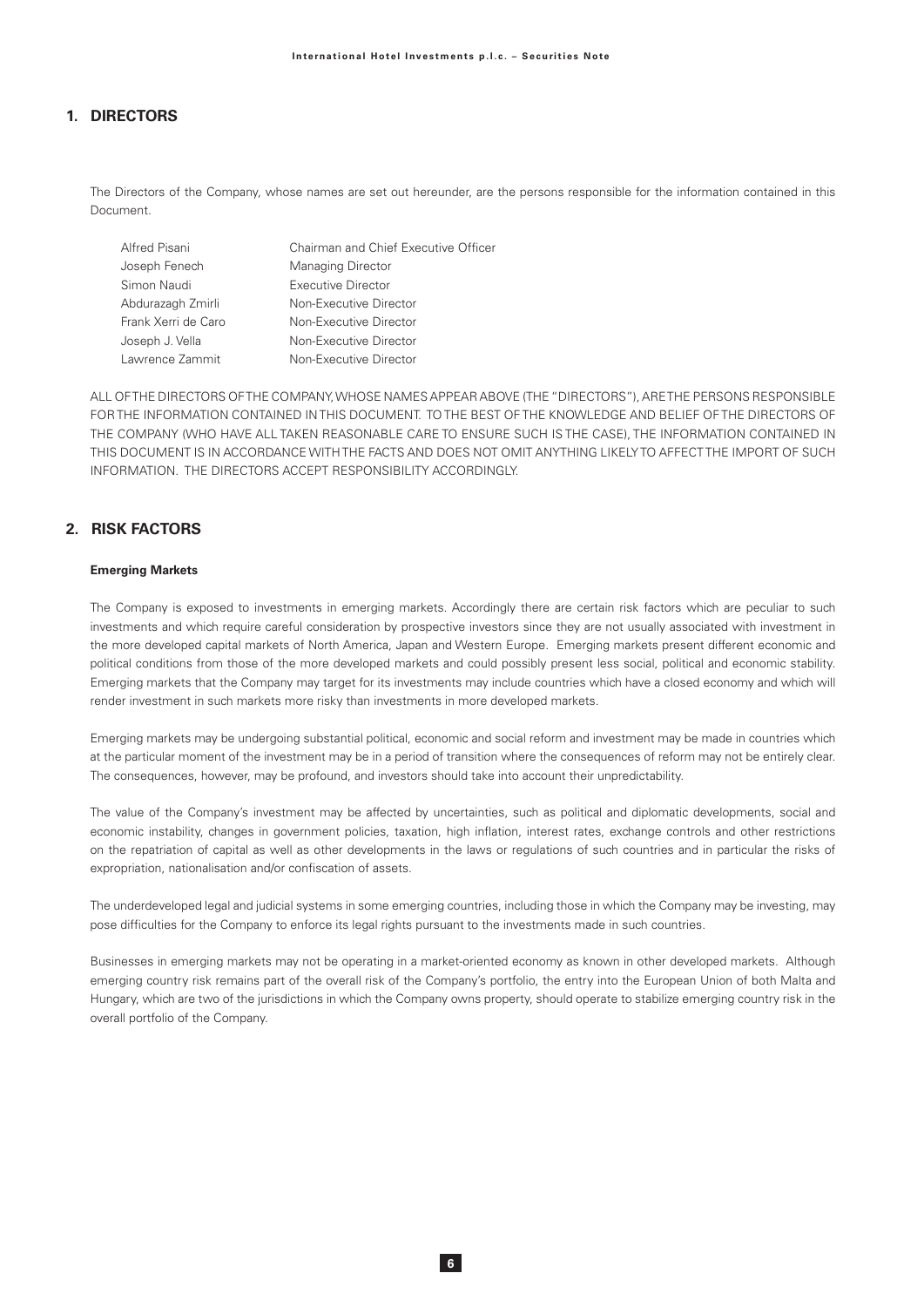#### The St. Petersburg Project

The Company's main project over the next two years is the completion of the St. Petersburg project (See "Summary of Project" below). The extension of the Corinthia Nevskij Palace Hotel on one site and the development of another site adjoining the Hotel as a retail and office centre will commit the Company to substantial capital expenditure. Notwithstanding that the Company shall take all such measures as are desirable to ensure that hotel operations are not significantly disturbed or curtailed, it is expected that the construction project will impact on the hotel operations and it is likely that it shall have an effect on the revenue generated from the Hotel until such time as the construction phase of the project is completed. In addition, notwithstanding that the Company has taken all reasonable precautions to ensure that the project is finalised on time and within the estimated costs detailed elsewhere in this Document, there can be no guarantee that this will be the case.

#### Other Considerations

The Company will be relying heavily on the contacts and expertise of the Corinthia Group to undertake its development programmes of refurbishment. In addition, the Company is also dependent on the three Executive Directors the retention of whose services cannot be guaranteed, notwithstanding that two of them have definite term service contracts with the Company. The departure from the Company of any one of the Executive Directors could, in the short term, adversely affect the Company.

#### **Forward Looking Statements**

This Document contains forward-looking statements that include, among others, statements concerning the Company's strategies and plans relating to the attainment of those objectives, its capital requirements and other statements of expectations, beliefs, future plans and strategies, anticipated developments and other matters that are not historical facts and which may involve predictions of future circumstances. Investors can generally identify forward-looking statements by the use of terminology such as "may", "will", "expect", "intend", "plan", "estimate", "anticipate", "believe", or similar phrases. These forward-looking statements are inherently subject to a number of risks, uncertainties, and assumptions. Important factors that could cause actual results to differ materially from the expectations of the Company's Directors include those risks identified under the heading "RISK FACTORS", and elsewhere in this Securities Note.

The Company cautions the reader that these forward-looking statements are subject to risks and uncertainties that could cause actual events or results to differ from those expressed or implied by the statements and no assurance is given that the future results or expectations will be achieved.

### 3 KFY INFORMATION

#### 3.1 Purpose of the Issue and Use of Proceeds

The Bond Issue is intended to fund part of the project costs for the extension of the existing Corinthia Nevskij Palace Hotel in St. Petersburg, Russia and the development of the two sites adjoining the Hotel. The remaining financing of this project will be funded through bank finance and a shareholder's loan to be made available by CPHCL.

#### $3.1.1$ Summary of the Project

The project consists of two main developments as follows:

- (i) The Company is currently planning the extension of the existing Corinthia Nevskij Palace Hotel in St. Petersburg, Russia consisting of the construction of an additional 103 executive rooms, together with the construction of the largest hotel conference centre in St. Petersburg accommodating over 1,000 conference delegates in its main hall. In addition, the extension project also comprises the upgrading of the Hotel's public areas including the main lobby and restaurants. This extension and upgrading project is intended to compliment the extensive upgrading programme of the Hotel's existing 288 rooms carried out in 2004-2005; and
- (ii) Additionally, the Company intends to develop, adjacent to the Hotel, a site to provide approximately 13,000 square metres of retail and office space to be leased out to third parties.

 $\overline{7}$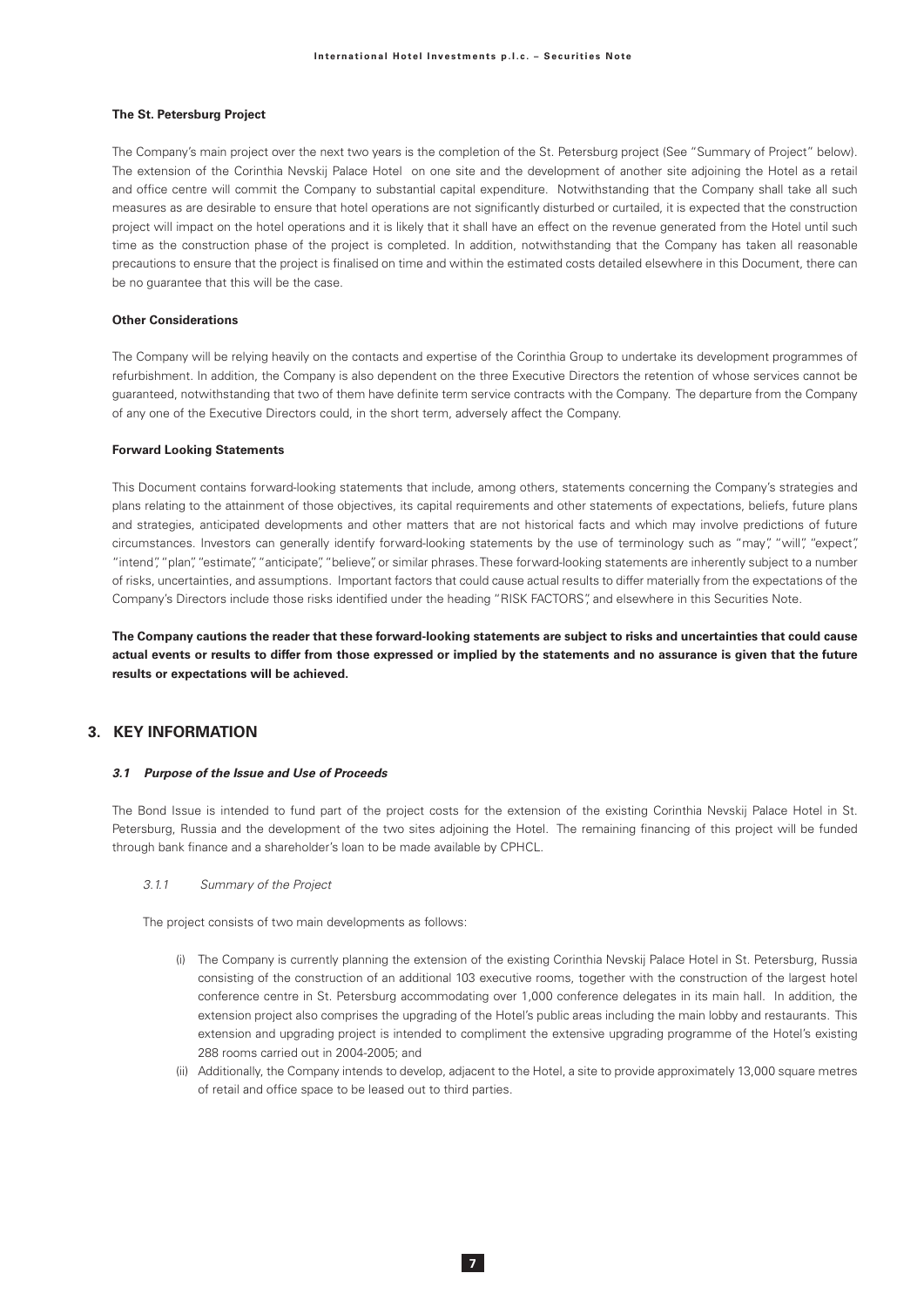#### $312$ Funding of the Project

The extension and development project briefly described above is estimated to cost around €75 million. The Company has made arrangements for bank funding from three Austrian Banks for part funding of the project. The facilities are subject to standard conditions of the international markets for project funding of this nature. One such condition is that part of the bank funding is to be applied to re-finance existing facilities used by the Company for the acquisition of the hotel, the balance of which currently stands in the region of €17 million. Another condition is that before any further funding is made available by the banks the Company is to inject a further €19.5 million into the project. Following that injection the banks will then allow drawdown of the remaining €55.5 million of the new facility, that should see the project to completion. Apart from security over the property being developed two other quarantees shall also be provided by the Issuer, namely a cost overrun quarantee and a completion quarantee. The liability of IHI under these guarantees therefore is that it would have to make good for any additional costs that may need to be incurred for the completion of the project. Save for its liability under these guarantees the banks shall have no recourse neither to the Company nor to any of IHI's other properties, revenues or assets.

#### $313$ Funding of the  $€19.5$  million Injection

The proceeds from the Bond will be used for the purpose of funding part of the injection which is required under the banking facility arrangements with the banks and will be used specifically for injection into the project to release the availability of the bank facilities. The balance of €7 million shall be injected by CPHCL into IHI as a shareholder's loan under commercial terms and on an arm's length basis. The terms of the loan agreement are principally the following:

| Maturity                    | Not earlier than 31 December 2012                        |
|-----------------------------|----------------------------------------------------------|
| Interest Rate and repayment | 3 month Euribor rate + 175bp                             |
| Subordination               | In favour of the Senior lenders                          |
| Capital repayment           | Bullet payment on maturity; earlier if cash flow permits |

#### 3.2 Estimated Total Expenses and Estimated Net Proceeds

The gross proceeds of the Bond Issue will amount to €12.5 million and Bond Issue costs are estimated to reach €125,000. In consequence, total net proceeds from the Bond Issue are expected to be €12.375 million.

### **4. INFORMATION CONCERNING THE SECURITIES**

#### 4.1 Description and Type of Securities

The Bonds constitute the unconditional debt obligations of the Company that bind the Company to pay to Bondholders interest on each Interest Payment Date and the nominal value of the Bond on the Redemption Date. The Bonds shall be issued at a nominal value of €100 per Bond in uncertificated form and following admission of the Bonds to the Official List of the Malta Stock Exchange, the Bonds shall be held in book-entry form by the Central Security Depositary of the Malta Stock Exchange. The Bonds shall be denominated in Euros.

#### 42 Status

The Bonds shall constitute the general, direct, unconditional, unsecured and unsubordinated obligations of the Company and will rank pari passu without any priority or preference with all other present and future unsecured and unsubordinated obligations of the Company.

#### 4.3 Terms and Conditions of Issue

The full terms and conditions of the issue of the Bonds are contained in Annex 1 attached to this Securities Note.

#### 44 Interest

The Bonds shall accrue interest at the rate of 6.5 per cent per annum payable annually on 27 March of each year. Interest shall accrue as from 27 March 2006. The first Interest Payment Date shall be 27 March 2007.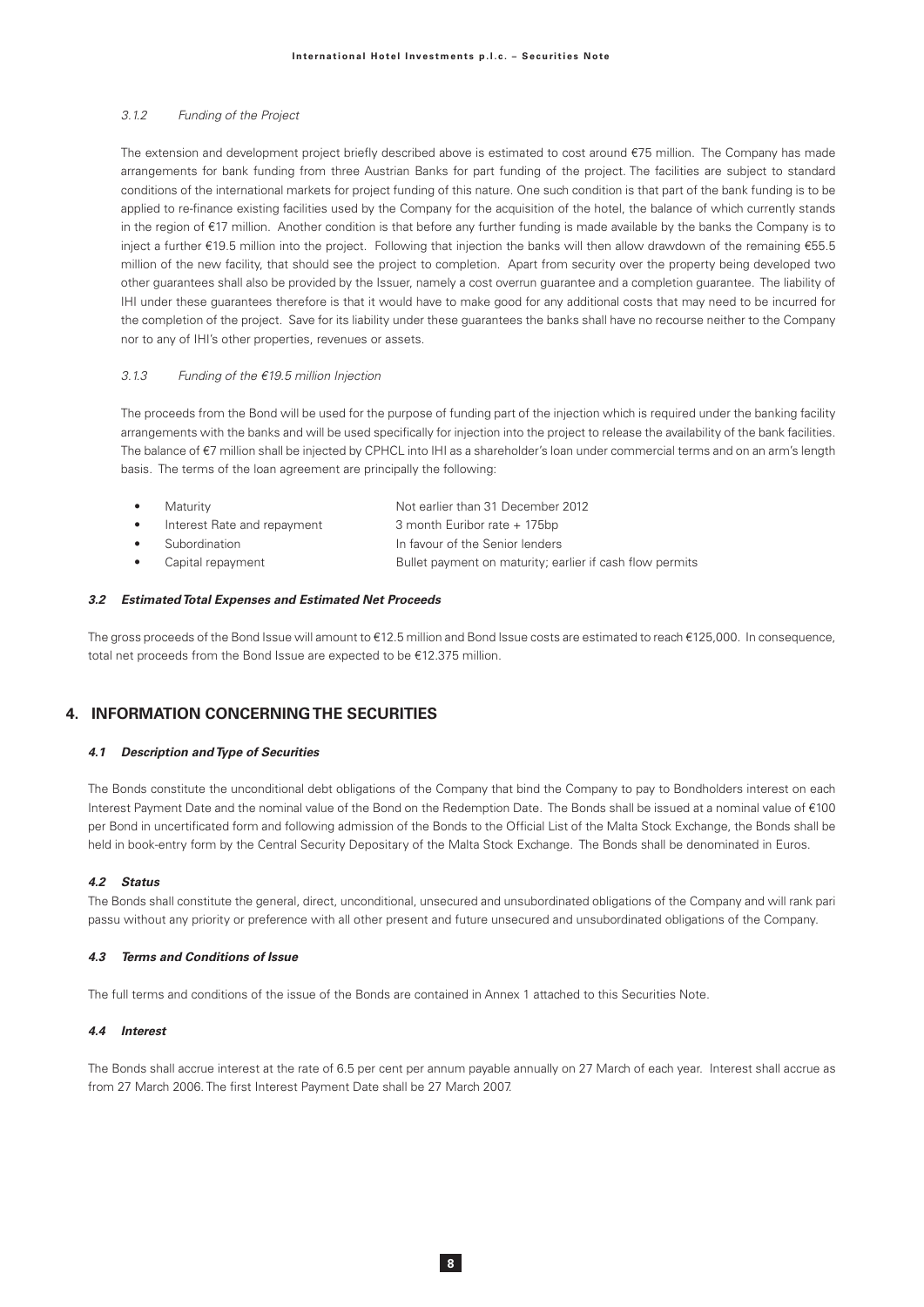#### 4.5 Maturity & Redemption

The Bonds shall become due for final redemption on 27 March 2014. The Issuer reserves the right to redeem the Bonds or any part of the Issue at any time prior to the stated maturity on either of the Interest Payment Dates falling in 2012 and/or 2013. Redemption of the Bonds shall be made at the face value of the Bonds. In addition, the Issuer reserves the right to purchase from the market at any time after issue, Bonds for cancellation.

#### 4.6 Intermediaries Offer

The Bonds shall be issued and subscribed for by intermediaries either for their own account or on behalf of investors represented by such intermediaries. The Issuer shall not, unless due notice in writing is given to it, verify the relations existing between an intermediary and its client and shall only and at all times recognise as a Bondholder the person registered as such in the register of bonds held for this purpose.

#### 4.7 Authorisations

The issue of the Bonds was authorised by the Issuer's Board of Directors by resolution dated 6 March 2006. The Listing Authority authorised the Bonds as admissible to listing on a Recognised Investment Exchange pursuant to the Listing Rules by virtue of a letter dated 16 March 2006. The Bonds are being created as debt instruments of the Company under the Act.

# 5. DETAILS OF THE BOND ISSUE

5.1 The Bonds are being placed initially with Intermediaries who have entered into conditional Subscription Agreements with the Issuer for the subscription of the Bonds with effect from the Issue Date. In terms of each Subscription Agreement the Issuer conditionally bound itself to issue and each Intermediary bound itself to subscribe for a number of Bonds. The undertaking of the Issuer to issue the Bonds and the undertaking of each Intermediary to subscribe for the number of Bonds set out in the respective Subscription Agreements is conditional on the Bonds being admitted to trading on the Official List of the Malta Stock Exchange. Accordingly, it is expected that upon due admission of the Bonds to the Official List of the Malta Stock Exchange, the Subscription Agreements will become binding on each of the Issuer and the Intermediaries, whereupon the Issuer shall issue and each Intermediary shall settle the transaction by paying the equivalent in Euros for the Bonds subscribed for. The terms and conditions under which the Bonds shall be issued are contained in Anney 1 to this Document

5.2 In terms of the Subscription Agreements Intermediaries will settle the Bonds against delivery with effect from the Issue Date.

5.3 Intermediaries subscribing for Bonds may do so for their own account or for the account of underlying customers, including retail customers and shall in addition be entitled to distribute any portion of the Bonds subscribed for upon commencement of trading.

5.4 The Bonds are the subject of an Intermediary's offer. It is expected that institutional investors will subscribe to the Bonds by not later than 27 March 2006, and have executed appropriate Subscription Agreements as per 5.1 above.

# 6. ADMISSION TO TRADING

The Bonds are expected to be admitted to the Official List of the Malta Stock Exchange with effect from 27 March 2006 and trading is expected to commence on 28 March 2006.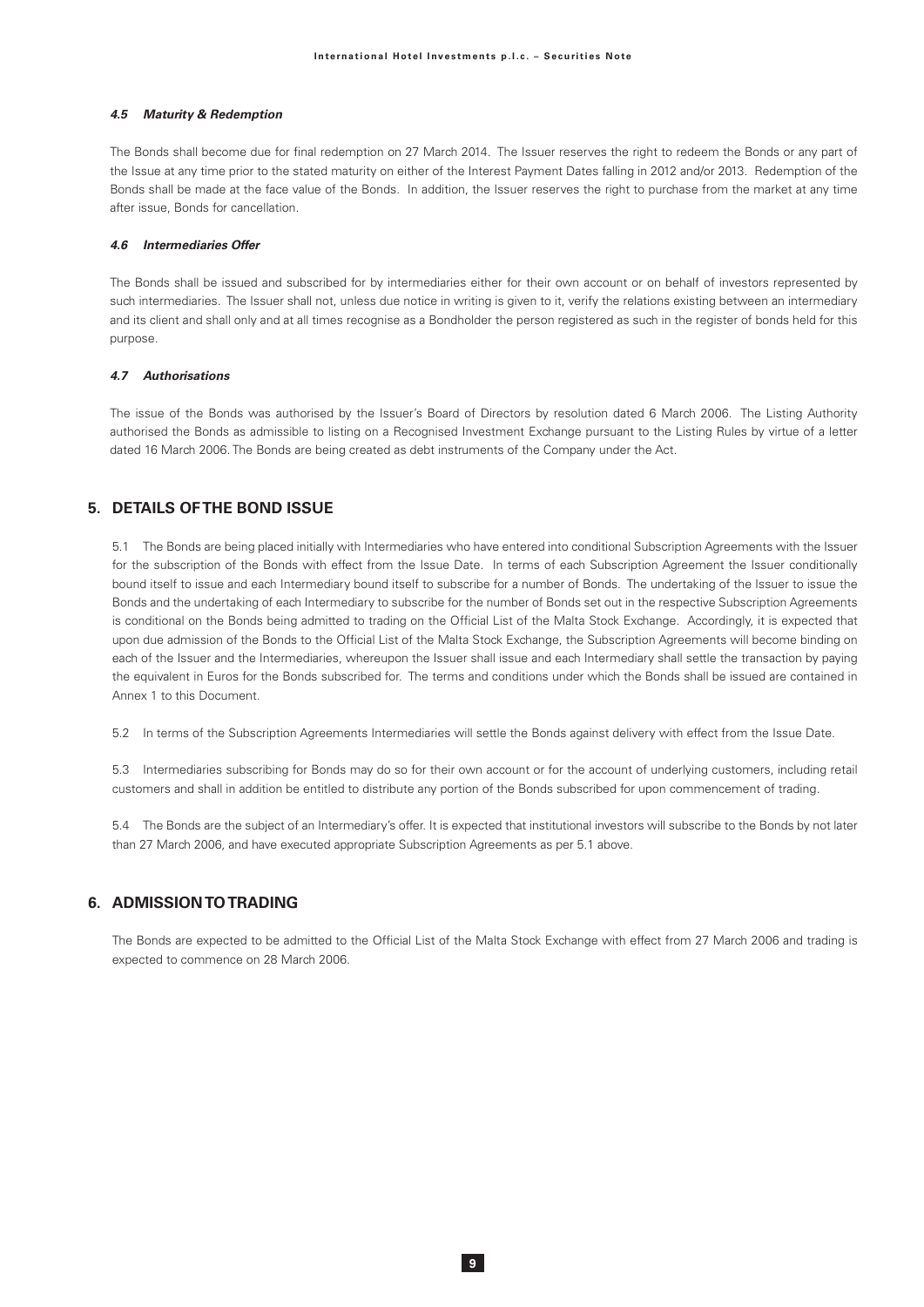# 7. ADDITIONAL INFORMATION

### 7.1 Taxation

#### Tax on Interest

Unless the Issuer is otherwise advised by a Bondholder resident in Malta who is not a fund or a collective investment scheme, interest shall be paid by the Issuer to such Bondholder net of a deduction for tax at source at the rate of 15 per cent pursuant to section 33 of the Income Tax Act (Cap. 123 of the Laws of Malta). This withholding tax is considered as a final tax and Bondholders who are physical persons need not declare the interest so received in their income tax return.

In the case of an election by a Bondholder resident in Malta to receive the interest due without the deduction of withholding tax, then interest will be paid gross by the Issuer and such Bondholder will be under an obligation to declare interest so received on his/her income tax return and be subject to tax thereon at the standard rate applicable to that Bondholder.

Any such election by a Bondholder at the time of application may be changed by the Bondholder by giving written notice to the Issuer or the MSF

Non-resident Bondholders are not taxable in Malta on the interest received and will receive interest gross.

#### Tax on Capital Gains

Capital gains arising on disposal of the Bonds are not chargeable to Maltese income tax.

#### **Duty on Documents and Transfers**

No duty on documents and transfers is payable in respect of any transfer of the Bonds, if and for as long as the securities are listed on the MSE.

The information above does not constitute legal or tax advice, and is based on tax law and practice applicable at the date of this Document. Investors are reminded that tax law and practice may change from time to time.

INVESTORS AND PROSPECTIVE INVESTORS ARE URGED TO SEEK PROFESSIONAL ADVICE AS REGARDS BOTH MALTESE AND ANY FOREIGN TAX LEGISLATION APPLICABLE TO THE ACQUISITION, HOLDING AND DISPOSAL OF BONDS AS WELL AS INTEREST PAYMENTS MADE BY THE COMPANY. THE ABOVE IS A SUMMARY OF THE ANTICIPATED TAX TREATMENT APPLICABLE TO THE BONDS AND TO BONDHOLDERS. THIS INFORMATION, WHICH DOES NOT CONSTITUTE LEGAL OR TAX ADVICE, REFERS ONLY TO BONDHOLDERS WHO DO NOT DEAL IN SECURITIES IN THE COURSE OF THEIR NORMAL TRADING ACTIVITY.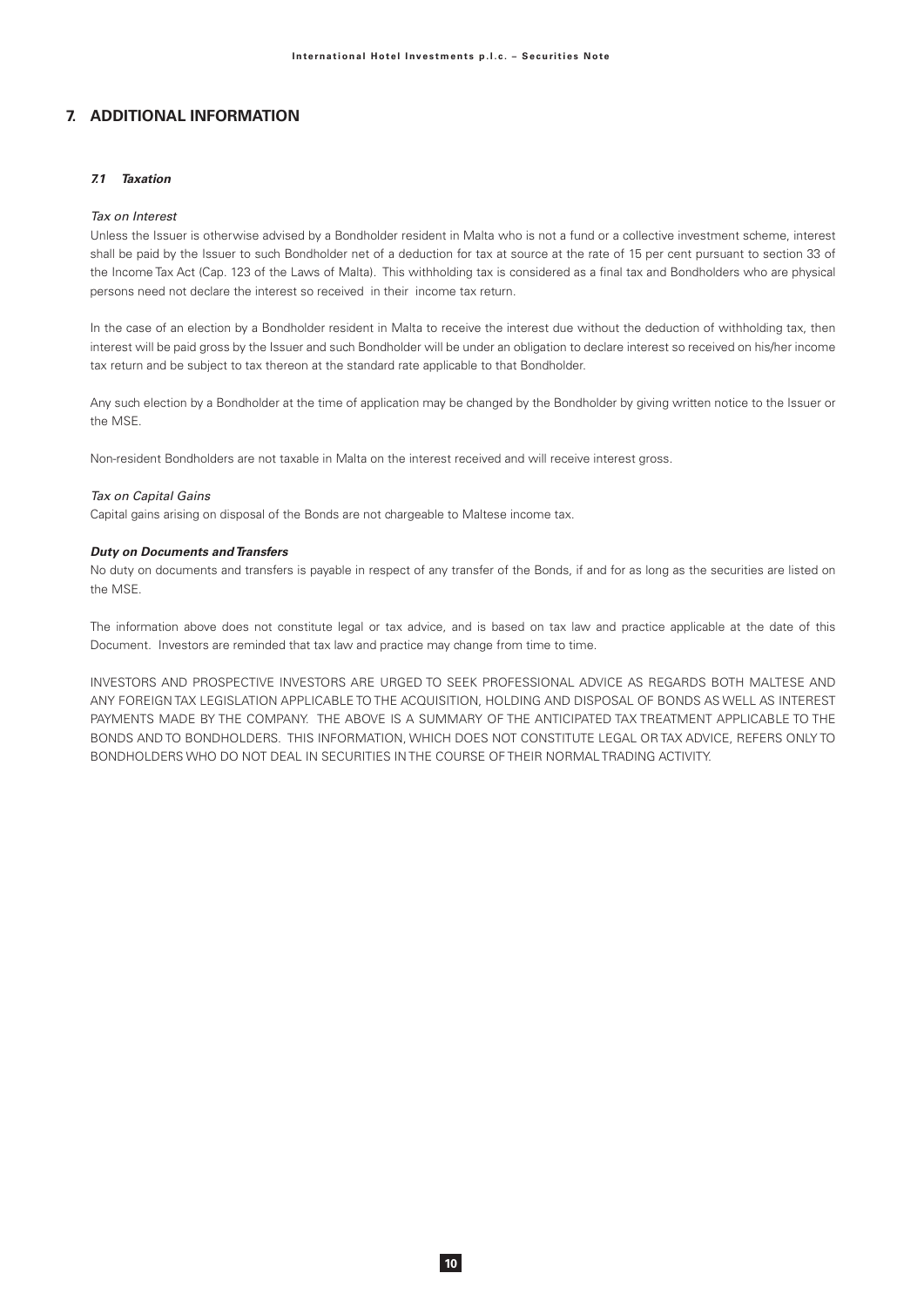# **ANNEX1**

#### **Terms and Conditions of the Bond**

The rights attaching to the Bonds are those set out in the terms and conditions of issue set out in this Annex.

# 1 GENERAL

- (a) Each Bond forms part of a duly authorised issue of registered Bonds of a nominal value of €100 each Bond issued by the Company at the Bond Offer Price of €100 per Bond, up to an aggregate principal amount of twelve million five hundred thousand Euros (€12.500.000) (except as otherwise provided under clause 9 "Further Issues" below) which shall bear interest at the rate of 6.5 per cent per annum.
- (b) Unless previously purchased and cancelled, the Bonds, shall be redeemable at the nominal value on 27 March 2014 or at the option of the Company on either 27 March 2012 or 27 March 2013.

### 2. FORM, DENOMINATION AND TITLE

The Bonds will be issued in fully registered form, without coupons, in denominations of any integral multiple of one hundred Euros (€100) provided that on original subscription by Intermediaries the Bonds will be issued for a minimum of two hundred and fifty thousand Euros (€250,000). The Bonds, and transfer thereof, shall be registered as provided under Clause 8 "Registration, Replacement, Transfer and Exchange" below. A person in whose name a Bond shall be registered shall (to the fullest extent permitted by law) be treated at all times and for all purposes as the absolute owner of such Bond regardless of any notice of ownership or trust.

### 3. INTEREST

- (a) The Bonds shall bear interest at the rate of 6.5 per cent per annum on the nominal value of the Bond, payable annually in arrears, on 27 March of each year the first payment becoming due on 27 March 2007 (each such day, an "Interest Payment Date"). Each Bond will cease to bear interest from and including its due date of redemption unless, the Bond is earlier redeemed on a Designated Early Redemption Date or unless upon due presentation, payment of the principal in respect of the Bond is improperly withheld or refused or unless the Company defaults in which event interest shall continue to accrue at the rate specified above or at the rate of two per cent (2%) per annum above the Central Bank of Malta minimum discount rate whichever is the greater; and
- (b) When interest is required to be calculated in respect of a period of less than a full year, it shall be calculated on the basis of a three hundred and sixty (360) day year consisting of twelve (12) months of thirty (30) days each, and, in the case of an incomplete month, the number of days elapsed.

# 4 STATUS AND NEGATIVE PI FDGE

- (a) The Bonds constitute general, direct, unconditional, unsecured and unsubordinated obligations of the Company and will rank pari passu, without any priority or preference, with all other present and future unsecured and unsubordinated obligations of the Company.
- (b) The Company undertakes for as long as any principal or interest under the Bonds or any of the Bonds remains outstanding, not to create or permit to subsist any Security Interest (as defined below), other than a Permitted Security Interest (as defined below), upon the whole or any part of its present or future assets or revenues to secure any Financial Indebtedness (as defined below) of the Company unless at the same time or prior thereto the Company's indebtedness under the Bonds, shares in and is secured equally and rateably therewith, and the instrument creating such Security Interest so provides.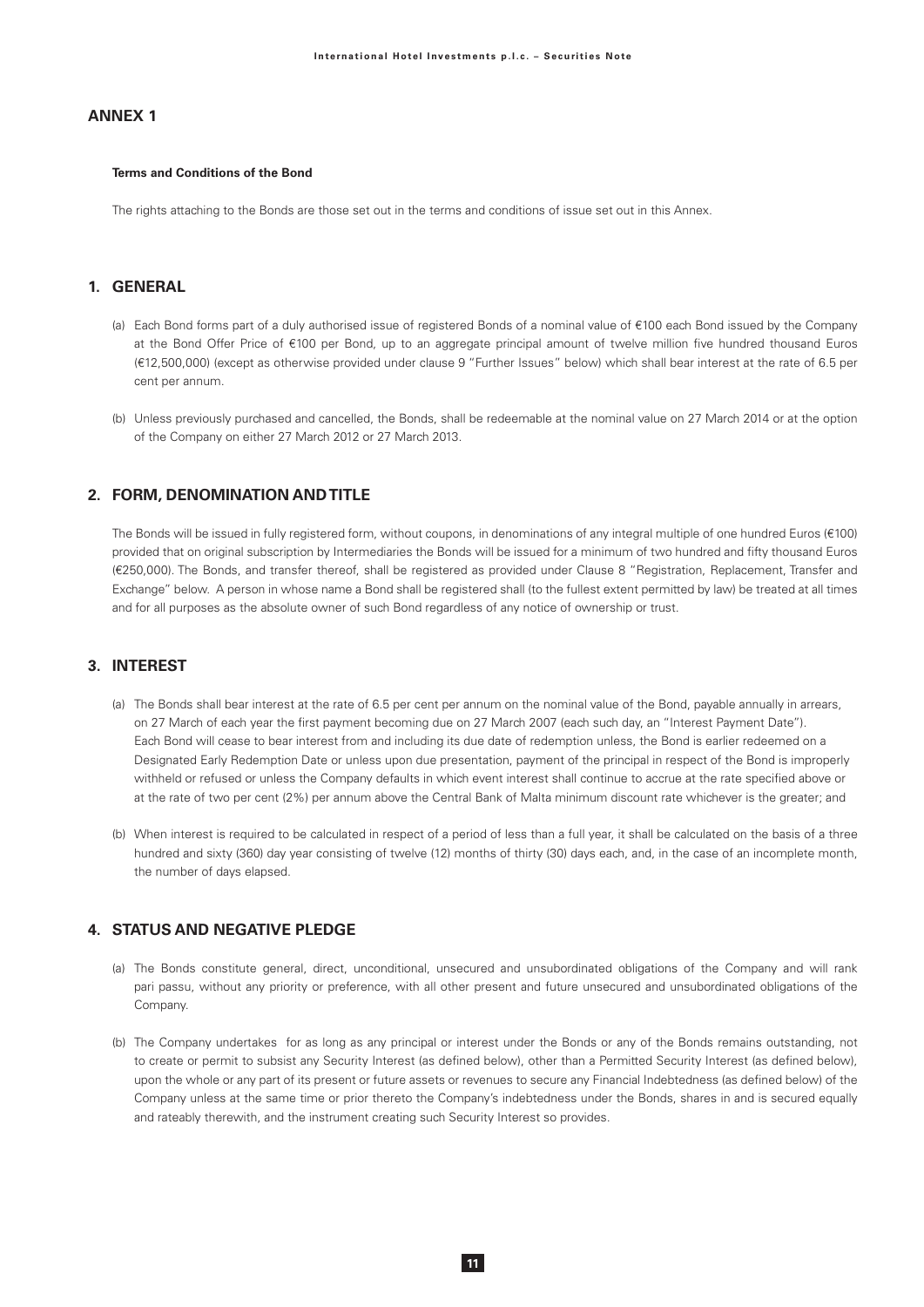For the purposes of this Clause and of Clause 7 ("Events of Default") below:

"Financial Indebtedness" means any indebtedness in respect of (A) monies borrowed; (B) any debenture, bond, note, loan stock or other security; (C) any acceptance credit; (D) the acquisition cost of any asset to the extent payable before or after the time of acquisition or possession by the party liable where the advance or deferred payment is arranged primarily as a method of raising finance for the acquisition of that asset; (E) leases entered into primarily as a method of raising finance for the acquisition of the asset leased; (F) amounts raised under any other transaction having the commercial effect of borrowing or raising of money; (G) any quarantee, indemnity or similar assurance against financial loss of any person;

"Security Interest" means any privilege, hypothec, pledge, lien, charge or other encumbrance or real right which grants rights of preference to a creditor over the assets of the Company:

"Permitted Security Interest" means (A) any Security Interest arising by operation of law; (B) any Security Interest securing temporary bank loans or overdrafts in the ordinary course of business; (C) any other Security Interest (in addition to (A) and (B) above) securing Financial Indebtedness of the Company, in an aggregate outstanding amount not exceeding 80 per cent of the difference between the value of the unencumbered assets of the Company and the aggregate principal amount of Bonds outstanding at the time.

Provided that the aggregate Security Interests referred to in (B) and (C) above do not result in the unencumbered assets of the Company being less than one hundred and six point five per cent (106.5%) of the aggregate principal amount of the Bonds still outstanding;

"unencumbered assets" means assets which are not subject to a Security Interest.

# 5. PAYMENTS

- (a) Payment of the principal amount of a Bond will be made in the currency in which that Bond is designated to the person in whose name such Bond is registered, with interest accrued to the date fixed for redemption, against surrender of such Bond at the registered office of the Company or at such other place in Malta as may be notified by the Company by way of a cheque drawn on a bank in Malta.
- (b) Payment of interest on a Bond will be made in the currency in which the Bond is designated to the person in whose name such Bond is registered at the close of business 15 days prior to the Interest Payment Date by mailing a cheque drawn on a bank in Malta to the Bondholder at such Bondholder's registered address within seven days of the Interest Payment Date. The Company shall not be responsible for any loss or delay in transmission. The payment of the cheque, if purporting to be duly endorsed, shall be a good discharge to the Company.
- (c) All payments are subject in all cases to any pledge (duly constituted) of the Bonds and to any applicable fiscal or other laws and regulations. In particular, but without limitation, all payments by the Company in respect of the Bonds shall be made net of any amount which the Company is compelled by law to deduct or withhold for or on account of any present or future taxes, duties, assessments or other government charges of whatsoever nature imposed or levied by or on behalf of the Government of Malta or authority thereof or therein having power to tax.
- (d) No commissions or expenses shall be charged to the Bondholders in respect of such payments.

# **6. REDEMPTION AND PURCHASE**

- (a) Unless previously purchased and cancelled, the Bonds will be redeemed at their nominal value (together with interest accrued to the date fixed for redemption) on 27 March 2014. The Issuer reserves the right to redeem all or any part of the Bond Issue on either of 27 March 2012 or 27 March 2013. The Issuer shall give at least ninety days notice in writing to all Bondholders of its intention to effect such earlier redemption stating the number of Bonds that it will redeem on that Designated Early Redemption Date and the manner in which it shall select the Bonds for such early redemption.
- (b) The Company may at any time purchase Bonds in the open market or otherwise at any price. Any purchase by tender shall be made available to all Bondholders alike.
- (c) All Bonds so redeemed or purchased will be cancelled forthwith and may not be re-issued or resold.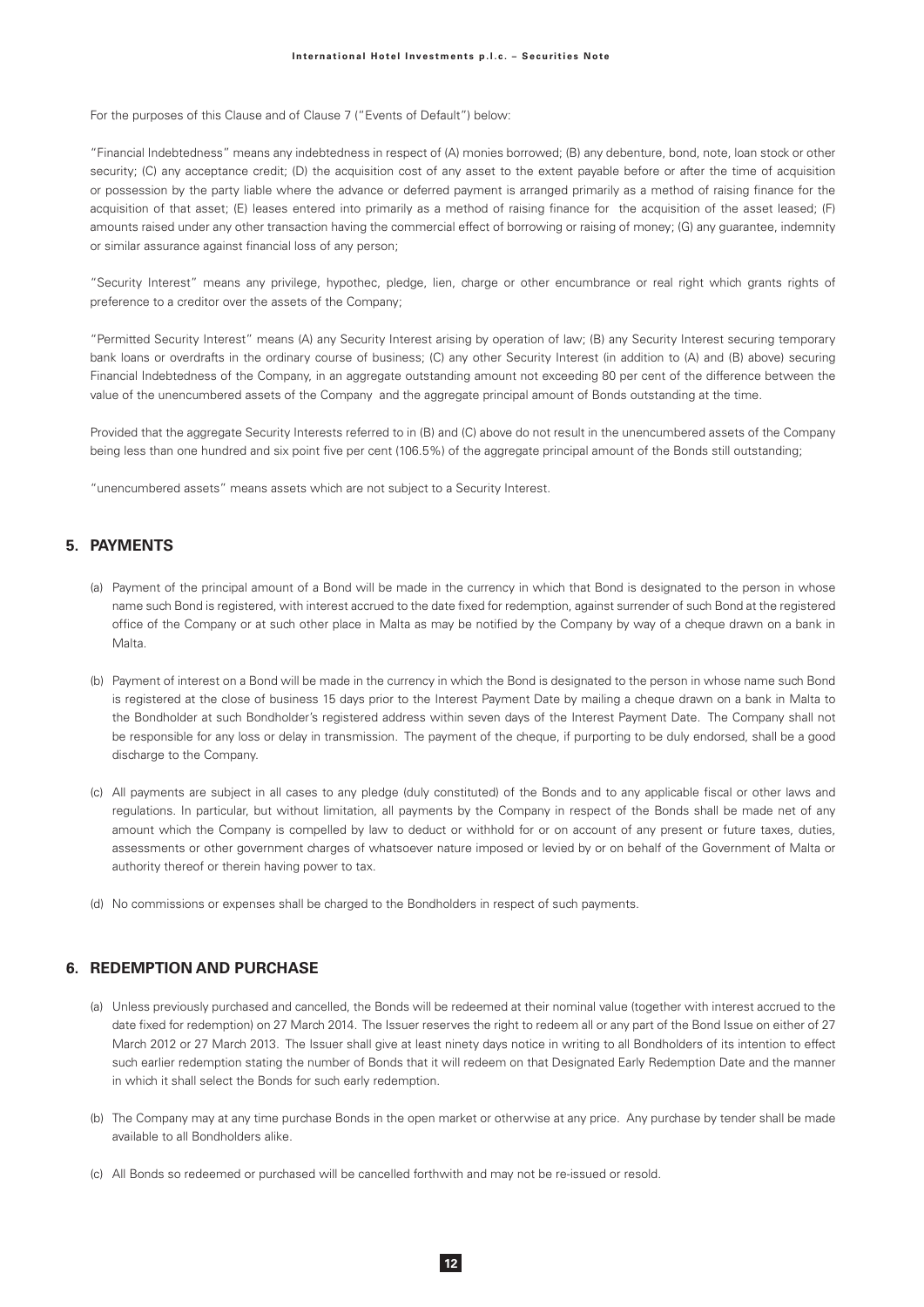# 7. EVENTS OF DEFAULT

The Bonds shall become immediately due and repayable at their principal amount together with accrued interest if any of the following events ("Events of Default") shall occur:-

- (i) the Company shall fail to pay any interest on any Bond when due and such failure shall continue for thirty (30) days after written notice thereof shall have been given to the Company by any Bondholder; or
- (ii) the Company shall fail duly to perform or shall otherwise be in breach of any other material obligation contained in the terms and conditions of the Bonds and such failure shall continue for sixty (60) days after written notice thereof shall have been given to the Company by any Bondholder; or
- (iii) an order is made or resolution passed or other action taken for the dissolution, termination of existence, liquidation, winding-up or bankruptcy of the Company; or
- (iv) the Company stops or suspends payments (whether of principal or interest) with respect to all or any class of its debts or announces an intention to do so or ceases or threatens to cease to carry on its business or a substantial part of its business; or
- (v) the Company is unable, or admits in writing its inability, to pay its debts as they fall due or otherwise becomes insolvent; or
- (vi) there shall have been entered against the Company a final judgment by a court of competent jurisdiction from which no appeal may be or is taken for the payment of money in excess of five hundred thousand Maltese Liri (Lm500,000) or its equivalent and ninety (90) days shall have passed since the date of entry of such judgment without its having been satisfied or stayed; or
- (vii) any default occurs and continues for ninety (90) days under any contract or document relating to any Financial Indebtedness (as defined above) of the Company in excess of five hundred thousand Maltese Liri (Lm500,000) or its equivalent at any time.

### 8. REGISTRATION, REPLACEMENT, TRANSFER AND EXCHANGE

- (a) A register of the Bonds will be kept by the Company at the Central Securities Depository ('CSD') of the Exchange, wherein there will be entered the names and addresses of the Bondholders and particulars of the Bonds held by them respectively and a copy of such register will at all reasonable times during business hours be open to inspection at the registered office of the Company.
- (b) Bonds shall be issued in uncertificated form and shall be maintained in book-entry form at the Central Securities of the Malta Stock Exchange. The Bonds shall accordingly be evidenced by a book-entry in the register of Bondholders held by the CSD. The CSD will issue on a six-monthly basis or at such other intervals as the Malta Stock Exchange Bye-Laws shall from time to time determine a statement of holdings to Bondholders evidencing their entitlement to Bonds held in the register kept by the CSD.
- (c) A Bond may be transferred only in whole in accordance with the rules and procedures applicable from time to time at the Malta Stock Exchange.
- (d) Any person becoming entitled to a Bond in consequence of the death or bankruptcy of a Bondholder may, upon such evidence being produced as may from time to time properly be required by the Company or the Malta Stock Exchange, elect either to be registered himself as holder of the Bond or to have some person nominated by him registered as the transferee thereof. If the person so becoming entitled shall elect to be registered himself, he shall deliver or send to the Company a notice in writing signed by him stating that he so elects. If he shall elect to have another person registered he shall testify his election by executing to that person a transfer of the Bond.
- (e) All transfers and transmissions are subject in all cases to any pledge (duly constituted) of the Bonds and to any applicable laws and regulations.
- (f) The cost and expenses of effecting any exchange or registration of transfer or transmission except for the expenses of delivery by other than regular mail (if any) and except, if the Company shall so require, the payment of a sum sufficient to cover any tax, duty or other governmental charge or insurance charges that may be imposed in relation thereto, will be borne by the Company.
- (g) The Company will not register the transfer or transmission of Bonds for a period of fifteen (15) days preceding the due date for any payment of interest on the Bonds.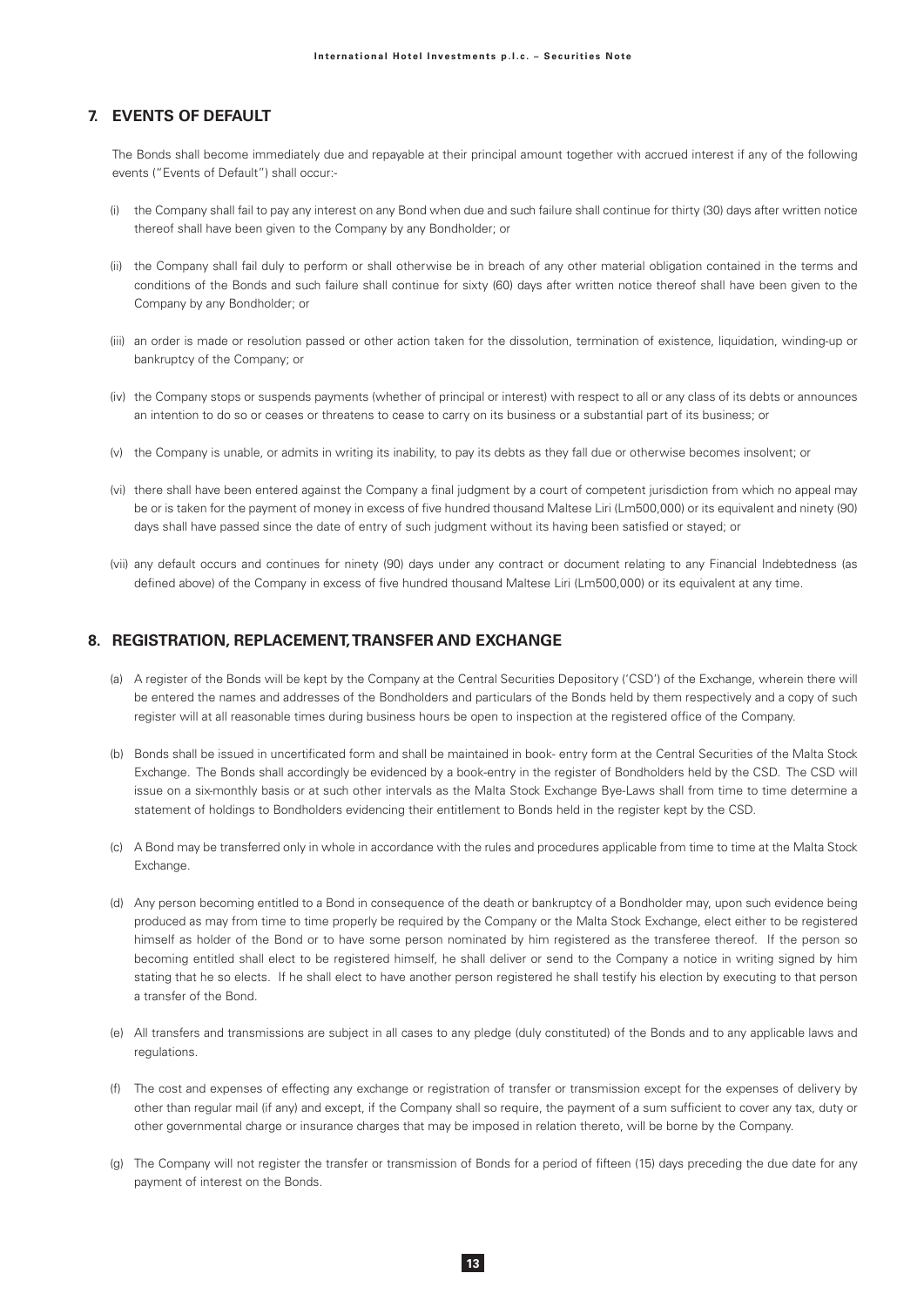# **9. FURTHER ISSUES**

The Company is at liberty, from time to time, without the consent of the Bondholders, to create and issue further bonds, notes or debentures ranking pari passu in all respects with the Bonds (or in all respects save for the first payment of interest thereon). The Company shall not issue any other debt instrument for a period of six months following the date of this Securities Note.

# **10. MEETINGS OF BONDHOLDERS**

- (a) The Terms and Conditions contained herein shall only be amended with the approval of Bondholders at a meeting called for that purpose in accordance with the terms hereunder.
- (b) In the event that the Issuer wishes to amend any of the Terms and Conditions of Issue of the Bond it shall call a meeting of Bondholders by giving such Bondholders not less than fourteen (14) days notice, in writing setting out in the notice the time, place and date set for the meeting and the matters to be discussed thereat.
- (c) A meeting of Bondholders shall only validly and properly proceed to business if there is quorum present at the commencement of the meeting. For this purpose a quorum shall be considered present if there are Bondholders present, in person or by proxy, that account for at least fifty per cent in nominal value of the Bonds then outstanding.
- (d) Once a quorum is declared present by the Chairman of the meeting (who shall be the person who in accordance with the regulations of the Company would chair a general meeting of shareholders) the meeting may then proceed to business and the directors or their representative shall present to the Bondholders the reasons why it is deemed necessary or desirable and appropriate that the Terms and Conditions of Issue of the Bonds ought to be amended as proposed by the Issuer. The meeting shall allow reasonable and adequate time to Bondholders to present their views to the Issuer and the other Bondholders. The meeting shall then put the matter as proposed by the Issuer to a vote of the Bondholders present.
- (e) The voting process shall be managed by the Company Secretary under the supervision and scrutiny of the Auditors of the Company.
- (f) The proposal placed before a meeting of Bondholders shall only be considered approved if at least 75 per cent in nominal value of the Bondholders present at the meeting shall have voted in favour of the proposal.
- (g) Save for the above, the rules generally applicable to the Company during general meetings of shareholders shall apply.

# **11. BONDS HELD JOINTLY**

In respect of a Bond held jointly by several persons, the joint holders shall nominate one of their number as their representative and his/her name will be entered in the register with such designation. Such person shall, for all intents and purposes, be deemed to be the registered holder of the Bond so held. In the absence of such nomination and until such nomination is made, the person first named on the register in respect of such Bond shall, for all intents and purposes, be deemed to be the registered holder of the Bond so held.

# **12. BONDS HELD SUBJECTTO USUFRUCT**

In the respect of a Bond held subject to usufruct, the name of the bare owner and the usufructuary shall be entered in the register. The usufructuary shall, for all intents and purposes, be deemed visa-vis the Company to be the holder of the Bond so held and shall have the right to receive interests on the Bond but shall not, during the continuance of the bond, have the right to dispose of the Bond so held without the consent of the bare owner.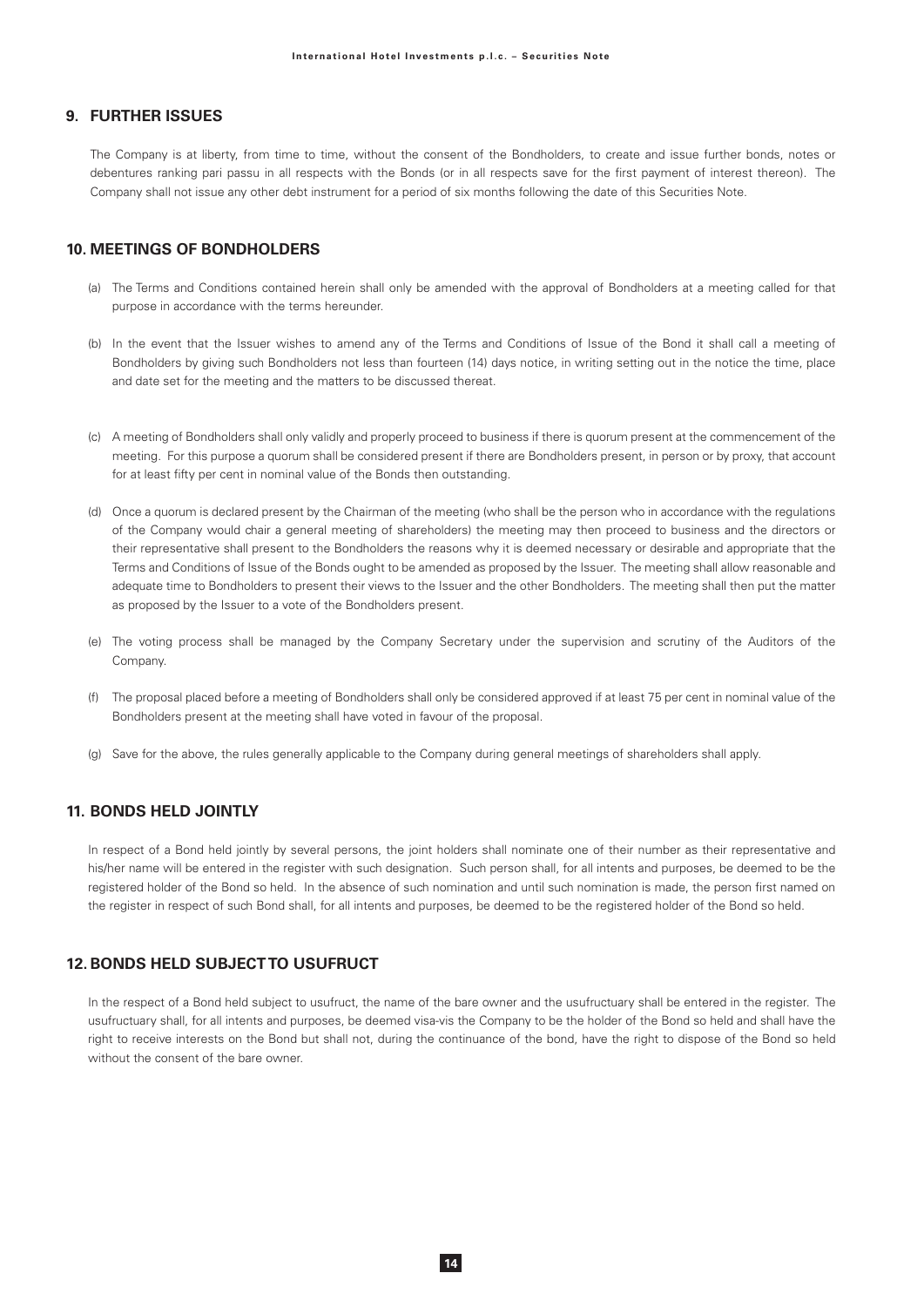# **13. GOVERNING LAW AND JURISDICTION**

- (a) The Bonds are governed by and shall be construed in accordance with Maltese law.
- (b) Any suit, action or proceeding against the Company with respect to a Bond shall exclusively be brought against it in the Maltese Courts.

# **14 NOTICES**

Notices will be mailed to Bondholders at their registered addresses and shall be deemed to have been served at the expiration of twentyfour (24) hours after the letter containing the notice is posted, and in proving such service it shall be sufficient to prove that a prepaid letter containing such notice was properly addressed to such Bondholder at his registered address and posted.

### **15. LISTING**

The Bonds, upon issue and subscription, shall be admitted to the Official List of the Malta Stock Exchange, accordingly all the terms and conditions herein contained shall be read in conjunction with the Bye-Laws of the Malta Stock Exchange applicable from time to time.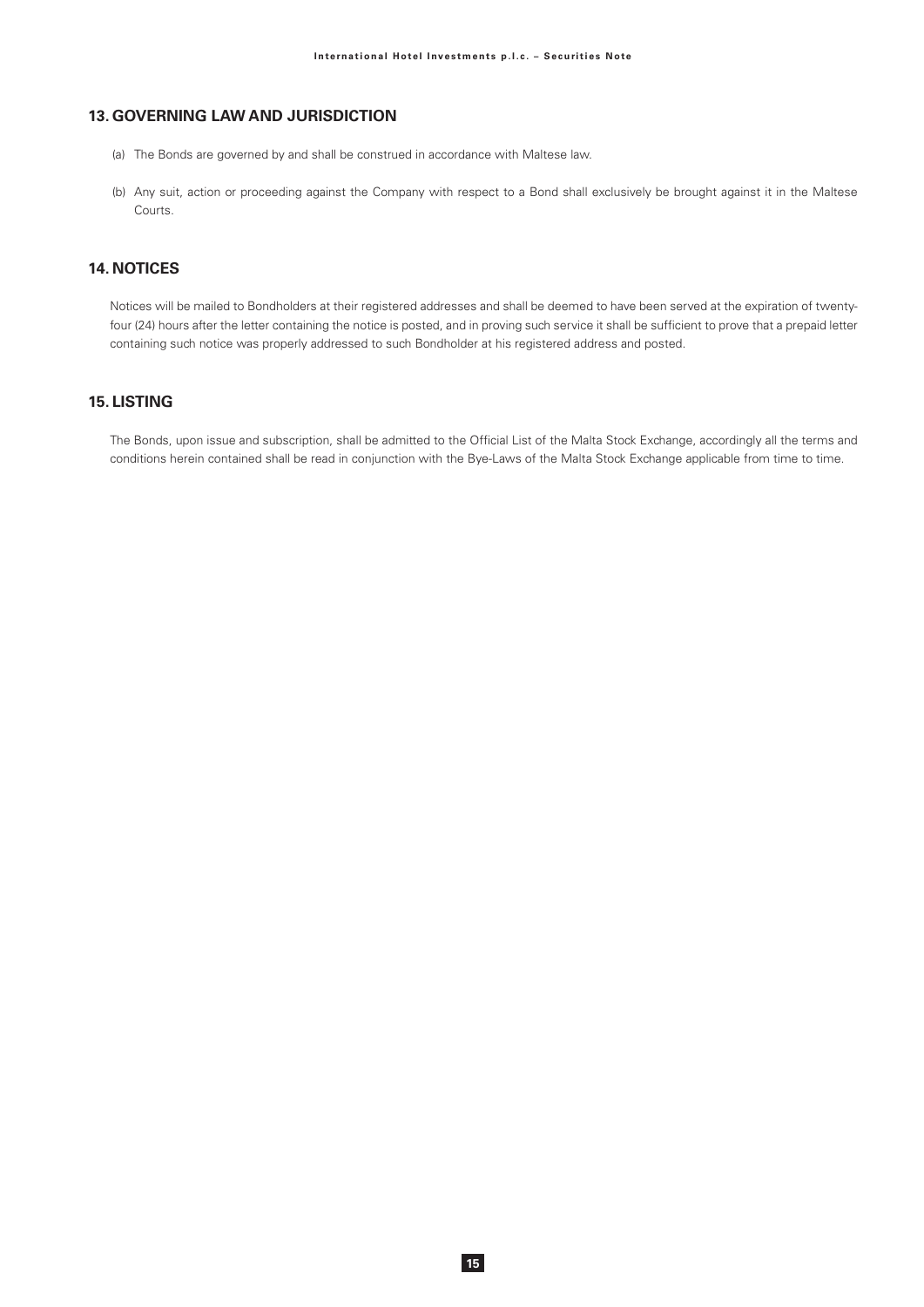

# **SUMMARY NOTE**

This document is a Summary Note issued in accordance with the provisions of Chapter 6 of the Listing Rules issued by the Listing Authority and in accordance with the provisions of Commission Regulation (EC) No 809/2004 of April 29, 2004 implementing Directive 2003/71/EC of the European Parliament and of the Council as regards information contained in a prospectus.

This document is a Summary Note as required by Rule 6.4.1 of the Listing Rules and contains information about the International Hotel Investments p.l.c. as the issuer of securities for which application has been made for admission to trading on the Malta Stock Exchange. This Summary Note should be read in conjunction with the most updated Registration Document and Securities Note issued by the Company from time to time that will provide the details of the Issuer and securities to which these documents relate.

This document is dated 17 March 2006

Legal Counsel Camilleri Preziosi Sponsoring Stockbroker Charts Investment Management Service Limited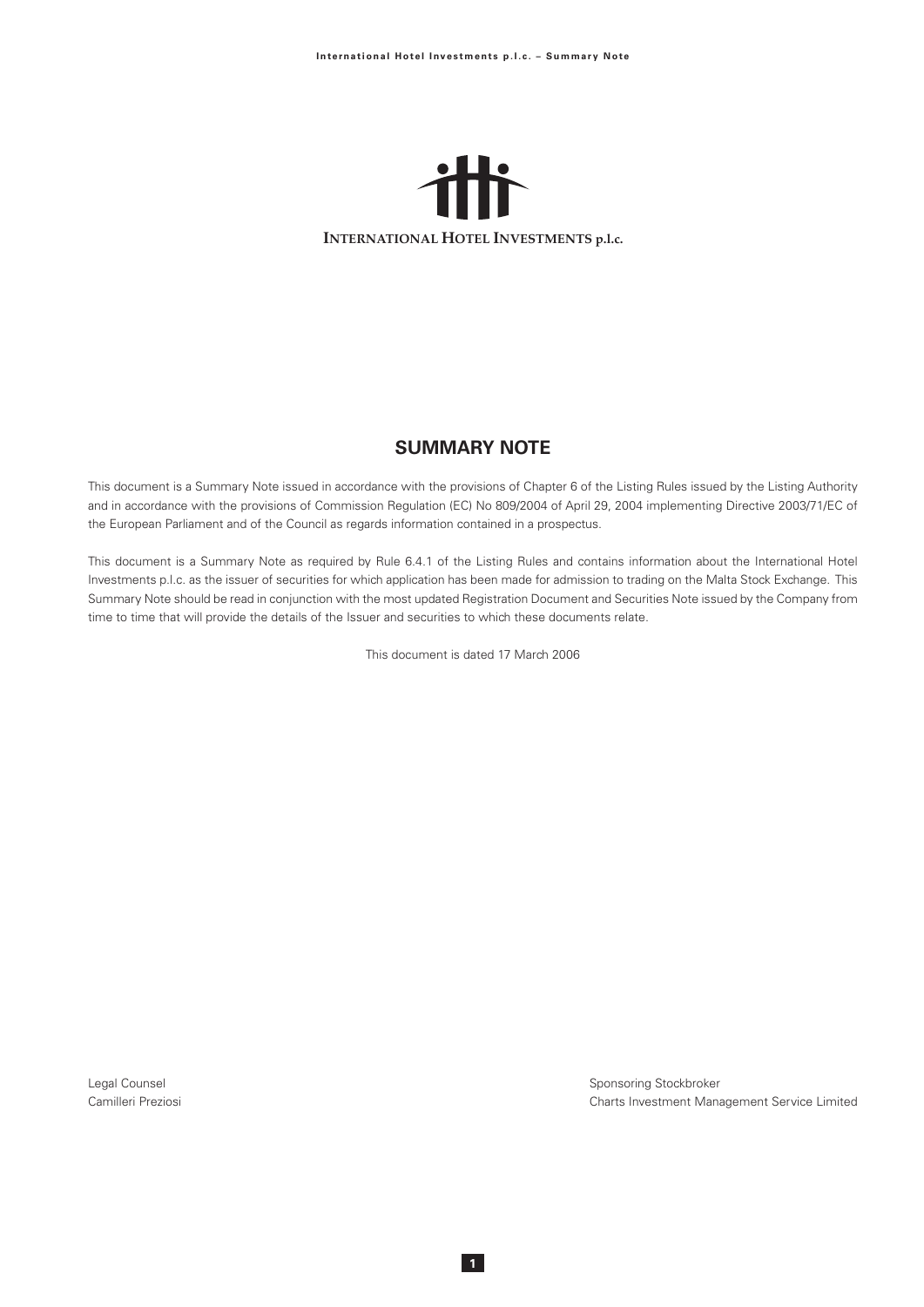# **TABLE OF CONTENTS**

| <b>Summary Note</b>                                               | 3  |
|-------------------------------------------------------------------|----|
| <b>Definitions</b>                                                | 3  |
| <b>Warning to Potential Investors</b>                             | 4  |
| 1. Identity of Directors, Senior Management, Advisor and Auditors | 4  |
| 2. Offer, Statistics and Expected Timetable                       | 5  |
| 3. Key Information                                                | 5  |
| 4. Information about the Company                                  | 6  |
| 5. Trend Information                                              | 8  |
| 6. Management and Employees                                       | 8  |
| 7. Financial Information                                          | 10 |
| 8. Details of the Bond Issue                                      | 10 |
| 9. Additional Information                                         | 11 |
| 10. Documents available for Inspection                            | 11 |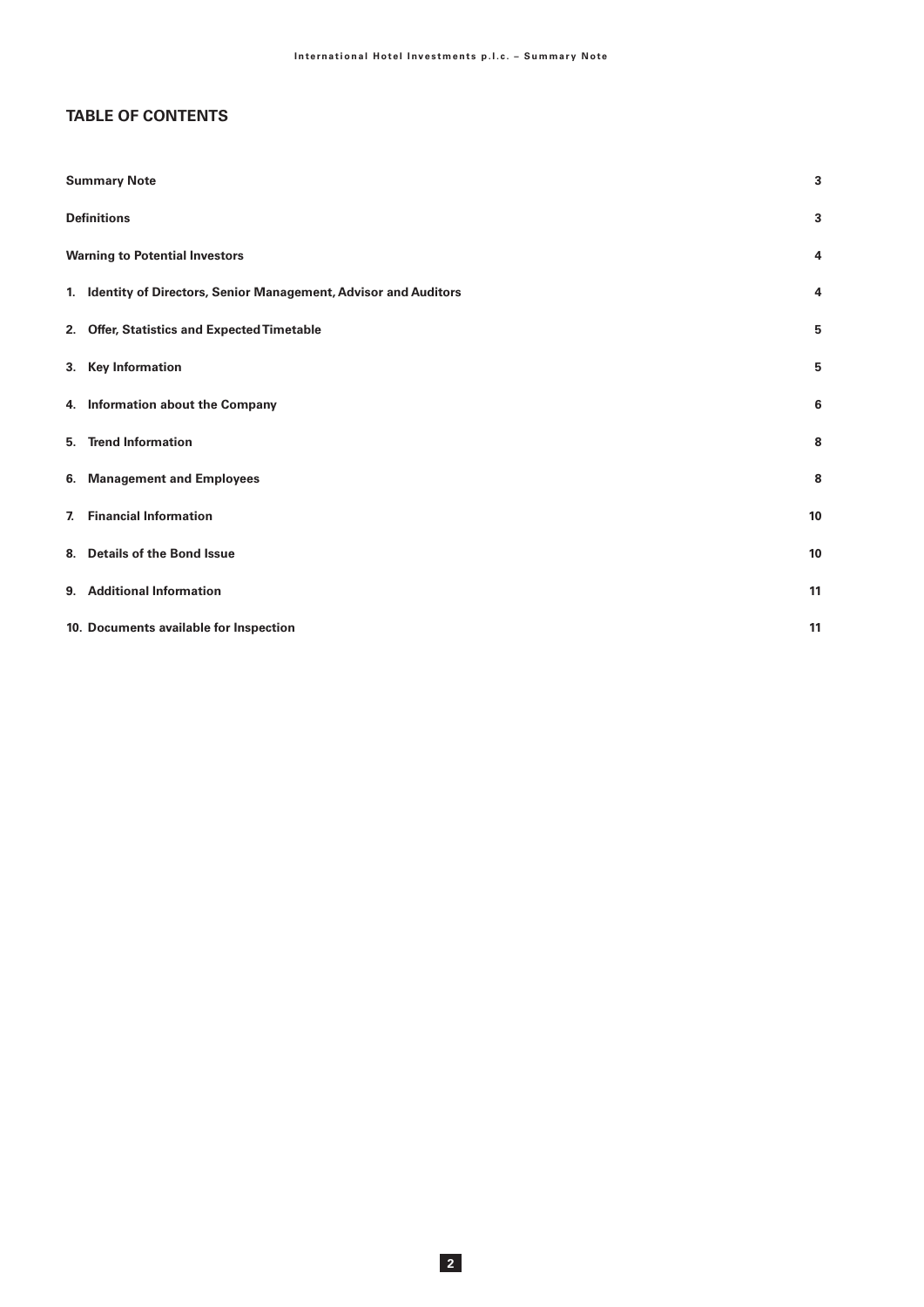# **DEFINITIONS**

In this document the following words and expressions shall bear the following meanings except where the context otherwise requires:

| Act                               | the Companies Act, Cap. 386 of the Laws of Malta;                                                                                                                                                                                                                                                           |
|-----------------------------------|-------------------------------------------------------------------------------------------------------------------------------------------------------------------------------------------------------------------------------------------------------------------------------------------------------------|
| <b>Bonds or Securities</b>        | the €12.5 million Bonds redeemable on any Interest Payment Date falling in each<br>of the years 2012, 2013 and 2014 and which shall bear interest at the rate of 6.5 per<br>cent per annum from the Issue Date and each of the years falling between the<br>years 2007 and 2014 unless previously redeemed; |
| Bondholder                        | a holder of Bonds;                                                                                                                                                                                                                                                                                          |
| <b>Bond Offer Price</b>           | the price of €100 for each Bond;                                                                                                                                                                                                                                                                            |
| Company, Issuer or IHI            | International Hotel Investments p.l.c.;                                                                                                                                                                                                                                                                     |
| Corinthia Group                   | CPHCL and the companies in which CPHCL has a controlling interest;                                                                                                                                                                                                                                          |
| <b>CPHCL</b>                      | Corinthia Palace Hotel Company Limited, a company registered under the laws of<br>Malta, and the parent company of the Corinthia Group;                                                                                                                                                                     |
| Designated Early Redemption Dates | 27 March 2012 and 27 March 2013;                                                                                                                                                                                                                                                                            |
| Directors or Board                | the directors of the Company whose names are set out under the heading "Identity<br>of Directors, Senior Management, Advisors and Auditors";                                                                                                                                                                |
| € or Euro                         | the lawful currency from time to time of the European Union;                                                                                                                                                                                                                                                |
| Interest Payment Date             | 27 March of each year between and including each of the years 2007 and the year<br>2014;                                                                                                                                                                                                                    |
| Intermediaries                    | the persons with and through whom the Bond Issue shall be placed;                                                                                                                                                                                                                                           |
| <b>Issue Date</b>                 | 21 March 2006;                                                                                                                                                                                                                                                                                              |
| Malta Stock Exchange or MSE       | the Malta Stock Exchange as defined by the Financial Markets Act (Cap.345 of the<br>Laws of Malta);                                                                                                                                                                                                         |
| Maltese Liri                      | the lawful currency from time to time of the Republic of Malta;                                                                                                                                                                                                                                             |
| Prospectus                        | this document together with the Registration Document dated 17 March 2006 and<br>the Securities Note dated 17 March 2006;                                                                                                                                                                                   |
| Redemption Date                   | 27 March 2014 or at the Issuer's option either of the Designated Early Redemption<br>Dates;                                                                                                                                                                                                                 |
| <b>Redemption Value</b>           | €100 per Bond.                                                                                                                                                                                                                                                                                              |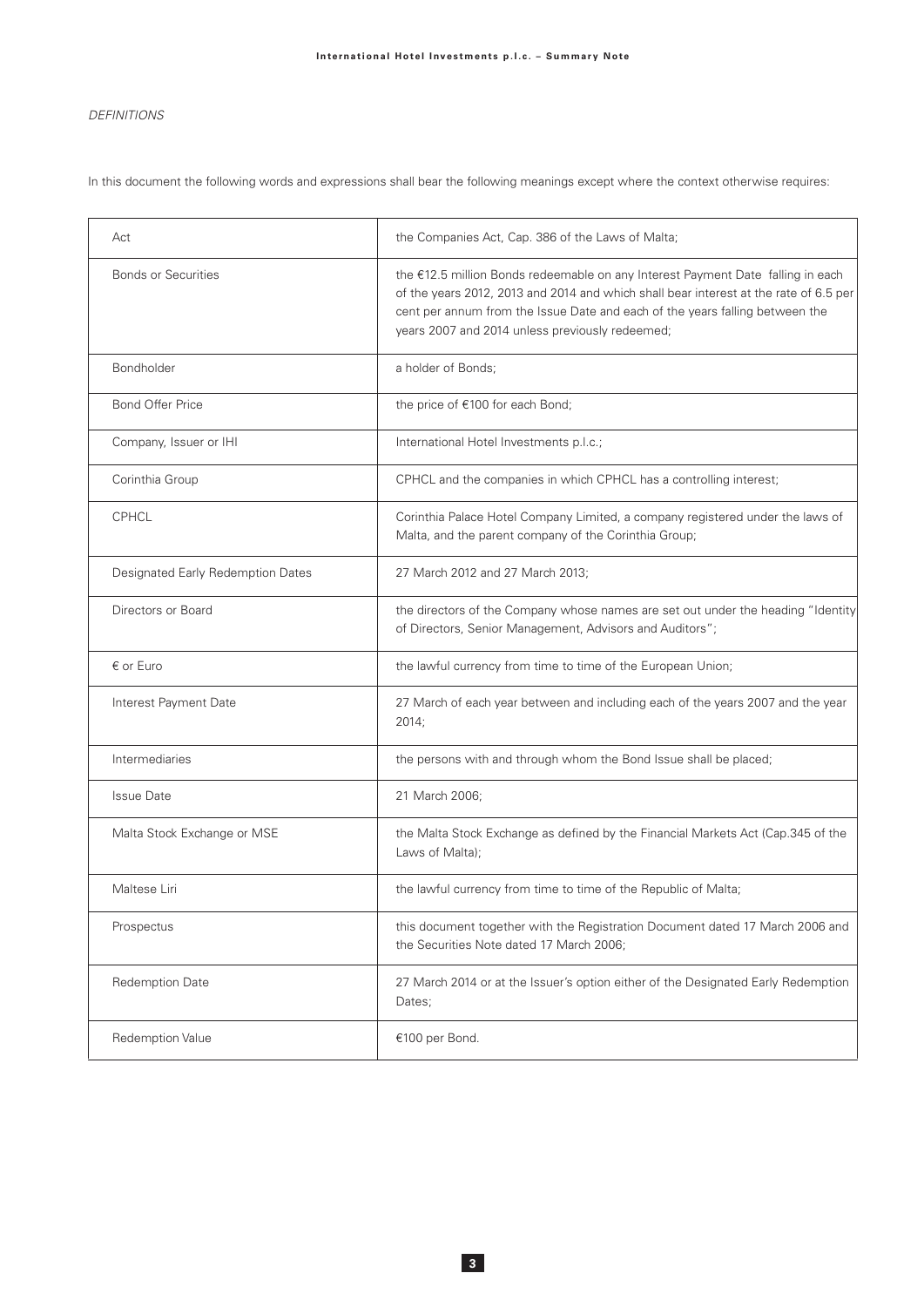### **Warning to Potential Investors**

This Summary Note forms part of the Prospectus containing information concerning the Issuer and the Securities. This Summary Note is intended to briefly convey the essential characteristics of, and risks associated with, the Issuer and the Securities.

You should carefully take into consideration the following criteria for evaluation of this Summary Note:

- The Summary Note should be read as merely an introduction to the Prospectus;
- Any decision to invest in the Securities should be based on consideration of the Prospectus as a whole;
- Civil liability attached to the Company which has tabled this Summary Note and applied for its notification only if the Summary Note is shown to be misleading, inaccurate or inconsistent when read together with the other parts of the Prospectus.

### 1. IDENTITY OF DIRECTORS, SENIOR MANAGEMENT, ADVISORS AND AUDITORS

The Directors of the Company, whose names are set out hereunder, are the persons responsible for the information contained in this Summary Note. They have been advised and assisted in the drafting and compilation of the document by the persons mentioned under the heading "Advisors".

| Alfred Pisani       | Chairman and Chief Executive Officer |
|---------------------|--------------------------------------|
| Joseph Fenech       | <b>Managing Director</b>             |
| Simon Naudi         | Executive Director                   |
| Abdurazagh Zmirli   | Non-Executive Director               |
| Frank Xerri de Caro | Non-Executive Director               |
| Joseph J. Vella     | Non-Executive Director               |
| Lawrence Zammit     | Non-Executive Director               |

THE DIRECTORS OF THE COMPANY, WHOSE NAMES APPEAR ABOVE (THE "DIRECTORS"), ARE THE PERSONS RESPONSIBLE FOR THE INFORMATION CONTAINED IN THIS SUMMARY NOTE. TO THE BEST OF THE KNOWLEDGE AND BELIEF OF THE DIRECTORS OF THE COMPANY (WHO HAVE ALL TAKEN REASONABLE CARE TO ENSURE SUCH IS THE CASE). THE INFORMATION CONTAINED IN THIS SUMMARY NOTE IS IN ACCORDANCE WITH THE FACTS AND DOES NOT OMIT ANYTHING LIKELY TO AFFECT THE IMPORT OF SUCH INFORMATION. THE DIRECTORS ACCEPT RESPONSIBILITY ACCORDINGLY.

#### **Advisors**

#### Legal Counsel to the Issuer

| Name:    | Camilleri Preziosi                        |
|----------|-------------------------------------------|
| Address: | Level 2, Valletta Buildings, South Street |
|          | Valletta - VLT 11 - MALTA                 |

#### **Sponsoring Stockbroker**

| Name:    | Charts Investment Management Service Limited |
|----------|----------------------------------------------|
| Address: | 18a 3rd Floor, Europa Centre                 |
|          | Floriana - VLT15 - MALTA                     |

### Auditors

| Name:    | <b>KMPG</b>                     |
|----------|---------------------------------|
| Address: | Portico Building, Marina Street |
|          | Pieta`- MSD08 - MALTA           |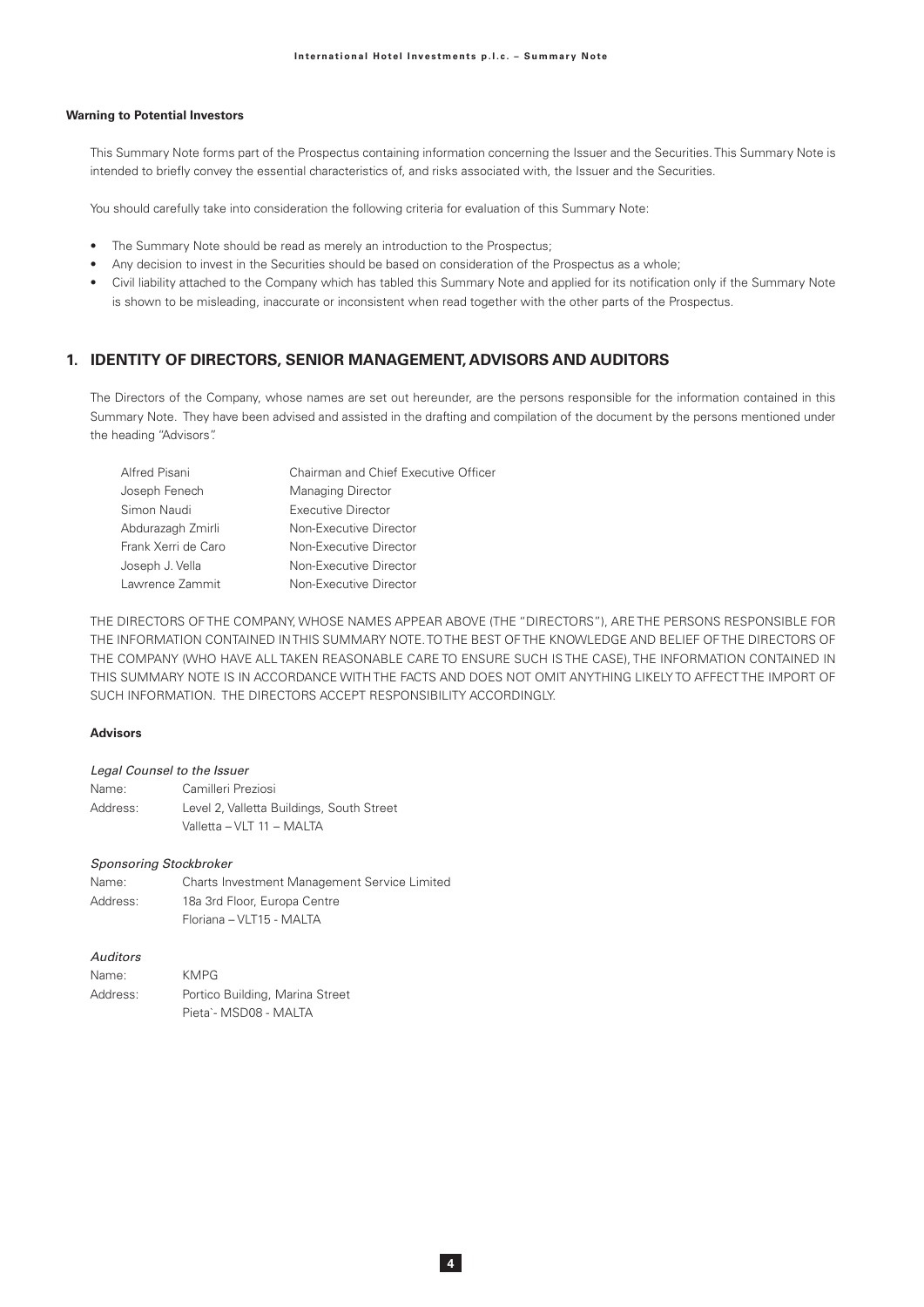# 2. OFFER STATISTICS AND EXPECTED TIMETABLE

The Bonds are being placed initially with Intermediaries who have entered into conditional Subscription Agreements with the Issuer for the subscription of the Bonds with effect from the Issue Date. Thereafter, it is expected that the Bonds are admitted to the Official List of the MSE on 27 March 2006 and secondary trading to commence on 28 March 2006.

### **3. KEY INFORMATION**

#### 3.1 Selected Financial Data, and Information on the Company's Capitalisation & Indebtedness

The historical information about the Company has been included in Annexes  $1 - 3$  to the Registration Document forming part of the Prospectus.

The most recent financial statements included in the said Annexes are the unaudited Interim Financial Statements of the Issuer for the six-month period ended 30 June 2005. No significant changes in the financial or trading position of the Issuer have occurred since then.

#### 32 Reasons for the Offer and I Ise of Proceeds

The Bond Issue is intended to fund part of the project costs for the extension of the existing Corinthia Nevskij Palace Hotel in St. Petersburg, Russia, and the development of two sites adjoining the Hotel (the "Project"). The remaining financing of this project will be funded through bank finance and a shareholder's loan to be made available by CPHCL.

This extension and development project is estimated to cost approximately €75 million. The Company has already made arrangements for bank funding from three Austrian Banks for part funding of the project. The agreed terms of the bank funding are subject to certain conditions that need to be satisfied before the banks allow drawdown of the funds required for completion of the Project In relation to the Bond Issue, the most significant of these conditions is that before any further funding necessary for the completion of the Project is made available by the banks, the Company is to inject €19.5 million into the project.

The proceeds from the Bond (€12.5 million less Estimated Expenses) will be used for the purpose of funding part of the said injection which is required under the banking facility arrangements with the banks, and, as stated above, will be used specifically for injection in the project. The balance of €7 million will be injected by CPHCL into IHI as a shareholder's loan under commercial terms and on an arm's length basis.

#### 33 Risk Factors

You should carefully consider the following matters, as well as the other information contained in the Registration Document and Securities Note, before making any investment decision with respect to the Company. Information contained in this Summary Note contains "forward-looking statements," which are subject to the qualifications discussed below. If any of the risks described were to materialise, they could have a serious effect on the Company's financial results, trading prospects and the ability of the Company to fulfil its obligations under the Securities to be issued.

#### 3.3.1 Forward Looking Statements

This Document contains forward-looking statements that include, among others, statements concerning the Company's strategies and plans relating to the attainment of those objectives, its capital requirements and other statements of expectations, beliefs, future plans and strategies, anticipated developments and other matters that are not historical facts and which may involve predictions of future circumstances. These forward-looking statements are inherently subject to a number of risks, uncertainties, and assumptions. Important factors that could cause actual results to differ materially from the expectations of the Company's Directors include those risks identified under the heading "RISK FACTORS", and elsewhere in the Prospectus.

The Company cautions the reader that these forward-looking statements are subject to risks and uncertainties that could cause actual events or results to differ from those expressed or implied by the statements, and no assurance is given that the future results or expectations will be achieved.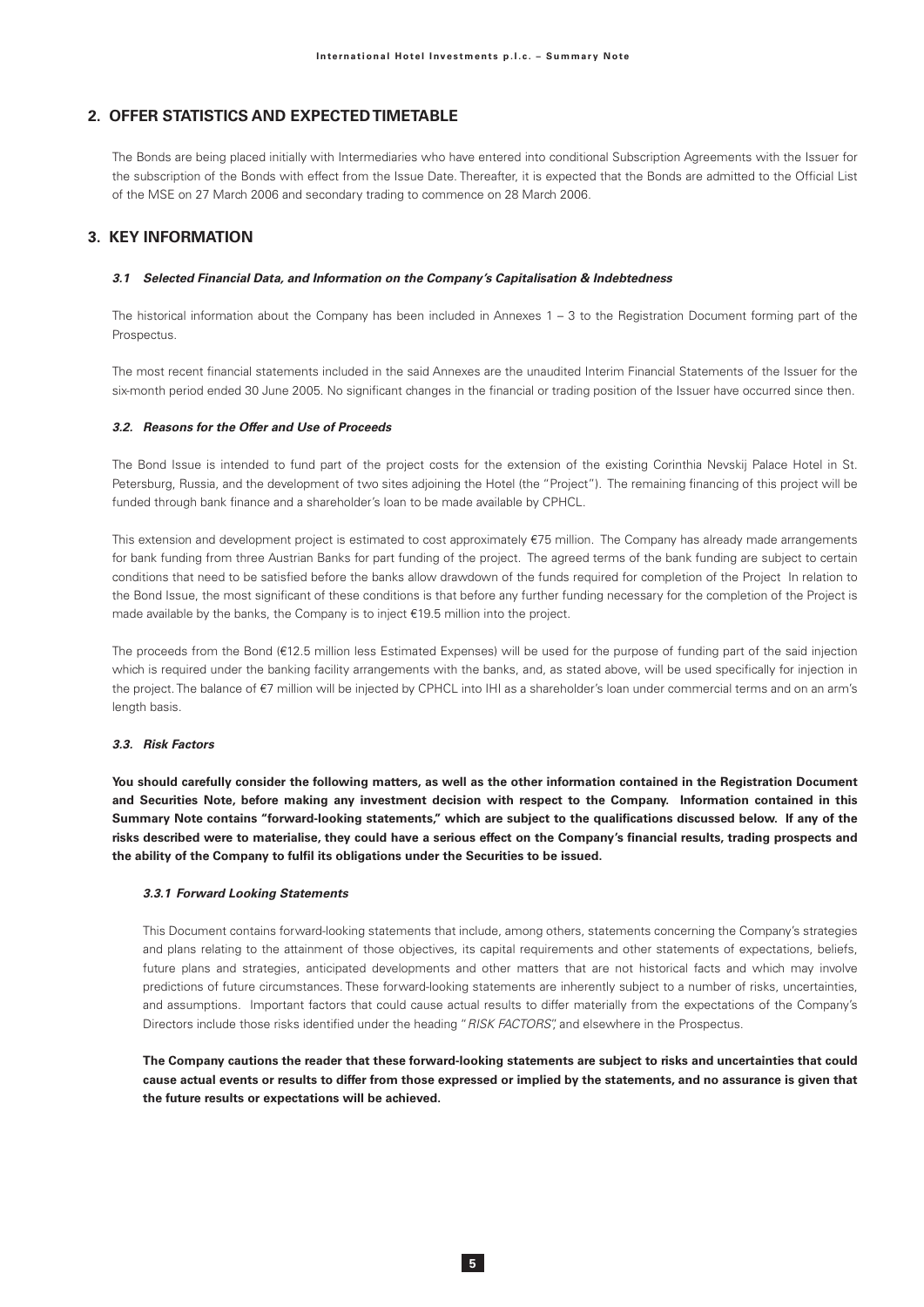#### 3.3.2 Emerging Markets

Exposure by the Company to investments in emerging markets entails economic, social and political conditions which may differ considerably from those of more developed markets to which investors may be more accustomed, potentially rendering investment in such markets more risky than investments in more developed markets.

Although emerging country risk remains part of the overall risk of the Company's portfolio, the entry into the European Union of both Malta and Hungary, which are two of the jurisdictions in which the Company owns property, should operate to stabilize the risk emanating from the particular traits inherent in this kind of risk.

## 3.3.3 Competition in the Field of Business of the Company

Severe competition in certain countries and changes in economic and market conditions could adversely affect the Company's business and operating results.

#### 3.3.4 Financing Future Growth

The Company has a material amount of debt, and will incur significant additional debt in connection with future development/ refurbishment projects. Immediately after the Bond Issue, the Company will have a debt to equity ratio of 1.19:1.00. Although the amount of debt funding of the Company is expected to increase due to the costs incurred for completion of the Project, it is expected that the debt to equity ratio of the Company will be maintained at prudent levels, and to this end the Company already has plans to raise further equity capital to be able to continue to fund its future growth and investments. A substantial portion of the Company's cash flows will be required to make principal and interest payments on the Company's debt including the Bonds. Substantial borrowings under bank credit facilities are expected to be at variable interest rates, which could cause the Company to be vulnerable to increases in interest rates.

The agreements regulating the Company's bank debt impose and are likely to impose significant operating restrictions and financial covenants on the Company, which could limit the Company's ability to obtain future financing, make capital expenditure, withstand a future downturn in business or economic conditions generally, or otherwise inhibit the ability to conduct necessary corporate activities.

#### 3.3.5 The St. Petersburg Project

Up until completion of the construction phase of the Project, it is expected that the Company will incur substantial capital expenditure, and the Hotel itself shall be temporarily hindered in its operations. Moreover, there can be no guarantee that the project is finalised on time and within the estimated costs as planned, although all possible measures have been taken to limit these potential drawbacks.

#### 3.3.6 Other Considerations

Naturally, the Company will be relying heavily on the contacts and expertise of the Corinthia Group to lay out and fulfill its strategic and investment objectives. No assurance, however, can be given that the Company or the Corinthia Group will be able to use such contacts and expertise to identify and secure suitable investments. In addition, the retention of the executive directors' contracts cannot be guaranteed, and the departure from the Company of any one of the Executive Directors could, albeit merely in the short term, adversely affect the Company.

# **4. INFORMATION ABOUT THE COMPANY**

### 4.1 Historical Development

The Company is a public company with limited liability registered in Malta on 29 March 2000 with company registration number C26136, and is regulated in terms of the Companies Act Cap.386 of the Laws of Malta. The Company has its registered office at 22, Europa Centre, Floriana, Malta.

The Company was set up and promoted by the Corinthia Group as the principal vehicle for the expansion of the Group's international activities. Following a successful IPO in April 2000, the Company's shares were listed on the Malta Stock Exchange.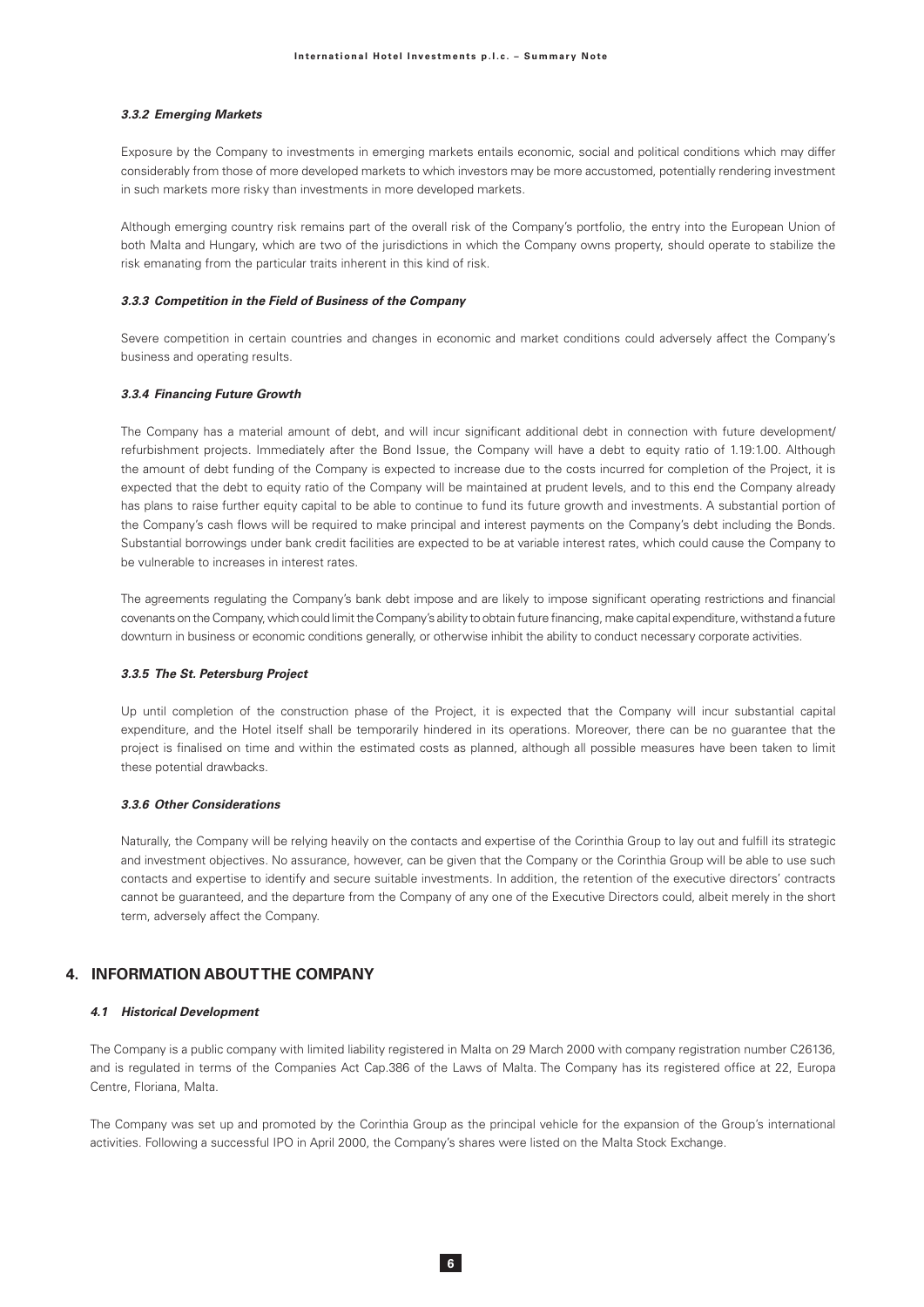#### **4.2 Investment Objective and Strategy**

The principal **objective** of the Company remains the achievement of above average long-term returns for its shareholders, principally through the long-term growth of the Company via investment in a balanced portfolio of hotel properties and hotel operations in selected emerging and fast-growing markets.

The **strategy** of the Company may be explained in the following sequence:

- (a) identify acquisitions of properties which are currently under-performing but which have the potential to become the top five-star properties in their respective locations:
- (b) together with the Corinthia Group, conclude negotiations and commence reorganisation of the properties' management under the Company's associated hotel management company, C.H.I. Limited ('CHI');
- (c) initiate an investment programme to upgrade the property to top five-star hotel standards.

Through this strategy, the attainment of the Company's objectives is expected to provide a focus and benchmark for the creation of shareholder value and shareholder returns as the basis for business development, and to adapt to, and profit from, the ever-changing market conditions.

These are the fundamental objectives of the Company and the strategy underpinning the future prospects of the Company. However, following the first phase of the Company's development and its initial acquisitions the Company's strategy for the coming two years (2006-2008) will focus mainly on the consolidation of its prime assets, namely the existing portfolio of hotel properties, in particular the completion of the Project.

#### **4.3 Business Overview and Developments since the 2000 Initial Public Offering**

In line with its stated objective and commitment made in its IPO in April 2000, IHI has, since its inception, made acquisitions of hotel properties in the following locations:

| Hotel                          | Location                | <b>Type/Rooms</b> |
|--------------------------------|-------------------------|-------------------|
| Corinthia San Gorg Hotel       | St. Julians - Malta     | Five Star/250     |
| Corinthia Grand Hotel Royal    | Budapest - Hungary      | Five Star/442     |
| Corinthia Alfa Hotel           | Lisbon - Portugal       | Five Star/517     |
| Corinthia Nevskij Palace Hotel | St. Petersburg - Russia | Five Star/288     |

The Company raised capital in the following manner:

| 2000   | Lm40 million capital raised:<br>- partly through the issue of 30 million ordinary shares with a nominal value of Lm 1 each issued to CPHCL and other<br>companies within the Corinthia Group; and<br>- partly through issue, following the IPO launched in April 2000, of 10 million ordinary shares with a nominal value of<br>Lm1 each issued to the investing public. |
|--------|--------------------------------------------------------------------------------------------------------------------------------------------------------------------------------------------------------------------------------------------------------------------------------------------------------------------------------------------------------------------------|
| 2000   | Lm5 million capital raised:<br>- through Convertible Bonds issued to the public.                                                                                                                                                                                                                                                                                         |
| 2001/2 | Lm8 million capital raised:<br>- through a Rights issue consisting of the issue of 8 million ordinary shares of Lm 1 each issued at par to existing<br>shareholders including CPHCL, which fully subscribed to its allotment of six million shares.                                                                                                                      |

The capital thereby raised was employed by the Company to:

- acquire 100% ownership of Five Star Hotels Limited, a Maltese company owning the five-star 250 room Corinthia San Gorg Hotel (together with an independent beach facility), for Lm13.64 million;
- take over the ownership of the derelict Grand Hotel Royal in Budapest for Lm10.78million;
- purchase a 20% shareholding in CHI Ltd for Lm0.321 million;
- purchase a 20% shareholding in Quality Project Management Limited ('QPM'), a construction and project management company, for  $Im0.048$  million
- acquire the high-rise 430-room Corinthia Alfa Hotel in Lisbon, for a total of Lm18.80 million;
- acquire the five-star Nevskij Palace Hotel and a number of adjoining properties in St. Petersburg for a total value of Lm20.4 million;
- refurbish the Corinthia Alfa Hotel to five-star standard at a cost of Lm15 million. The hotel was re-opened in May 2004;
- refurbish the bedrooms and the corridors of the Corinthia Nevskij Palace Hotel by February 2005 at a cost of Lm1.1 milion.

 $\overline{7}$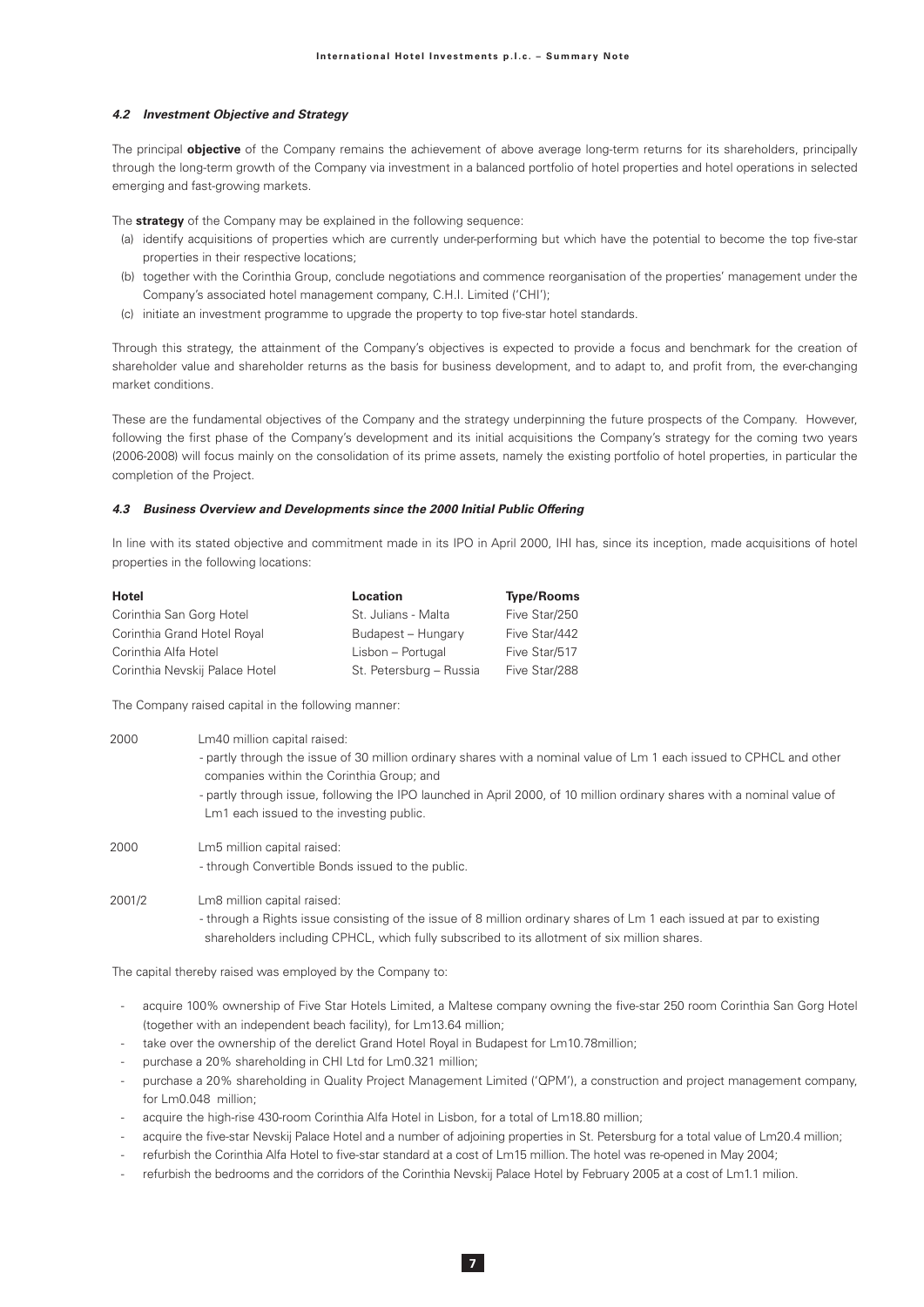During the course of period 2006-2008 the Company intends to focus its endeavours on the St. Petersburg property. The existing 288 rooms of the five-star Corinthia Nevskij Palace Hotel, situated in the city's main boulevard, have already been refurbished between 2004 and 2005. In addition, on one of the sites adjoining the hotel, 103 executive bedrooms will be provided together with the provision of the largest hotel conference centre in St. Petersburg, capable of hosting 1,000 delegates in its main hall. Moreover, vast retail and office areas will be developed on another site adjacent to the Hotel, which had all been acquired as part of the development project.

# **5. TREND INFORMATION**

There have been no material adverse changes in the prospects of the Issuer since the date of its last published financial statements.

At the time of publication of the Prospectus, the Issuer considers that the Company will be subject to the normal business risks associated with the hotel and hospitality industry and that it does not anticipate any trends, uncertainties, demands, commitments or events outside the ordinary course of business and that would be deemed likely to have a material effect on its upcoming prospects of the Company and its business, at least with respect to the current financial year.

# 6 MANAGEMENT AND EMPLOYEES

#### 6.1 The Company's Organisational Structure

Since its inception, the management of the Company has been involved principally in new investments and acquisitions, and hotel operations. As far as new investments and acquisitions are concerned, the Company has operated principally through its executive directors and the committed support of the Corinthia Group. With respect to hotel operations and management, the Company has adopted an autonomous organisational structure for each hotel property and operation.

The philosophy of the Company is to own its hotel properties through one or more companies established in one or more jurisdictions. Apart from the efficient tax treatment enjoyed by this kind of corporate structure, the establishment of a legal entity in the jurisdiction where the hotel property is located also ensures that each hotel property has its own management structure that is entrusted with the responsibility for that particular hotel. This is aimed at allowing each hotel a high level of autonomy, to take account of the particular environment and market within which it operates, subject to the overall direction and the strategic parameters and objectives established by the Company's Board of Directors.

# 6.2 Directors

The Company is managed by a Board of Directors consisting of seven members, entrusted with the overall direction and management of the Company, including the establishment of strategies for future development. The Board consists of three executive directors and four non-executive directors. The executive directors of the Company, who are the CEO, Managing Director and Business Development Director, are entrusted with the Company's day-to-day management. The responsibility of the Directors is a collective one, although within the structure of a unitary board, the main functions of the Directors are, in practice, complementary.

Each hotel property owned by the Company is owned through a subsidiary company in the jurisdiction where that hotel property is located and is required to comply with all the laws and regulations of that jurisdiction. Accordingly, a board of directors is entrusted with the responsibility of the direction and management of each subsidiary company within the strategic parameters established by the Company's Board.

The following are short curriculum vitae of the Directors:

Alfred Pisani: is the founder of the Corinthia Group and has been the Chairman and Chief Executive Officer since the inception of Corinthia in 1962. He was responsible for the construction of the Group's first hotel, the Corinthia Palace in Attard. He has led the Corinthia Group from a one hotel company to a diversified group having significant interests. Such interests vary from equity participations, management or both in several geographical areas and include interests in four other hotels in Malta, five hotels in Turkey, two hotels in Hungary, nine hotels in the Czech Republic, two hotels in Portugal and Tunisia and one each in Belgium, Libya, The Russian Federation, The Gambia and Togo. Mr. Pisani is also the Chairman and CEO of the Company.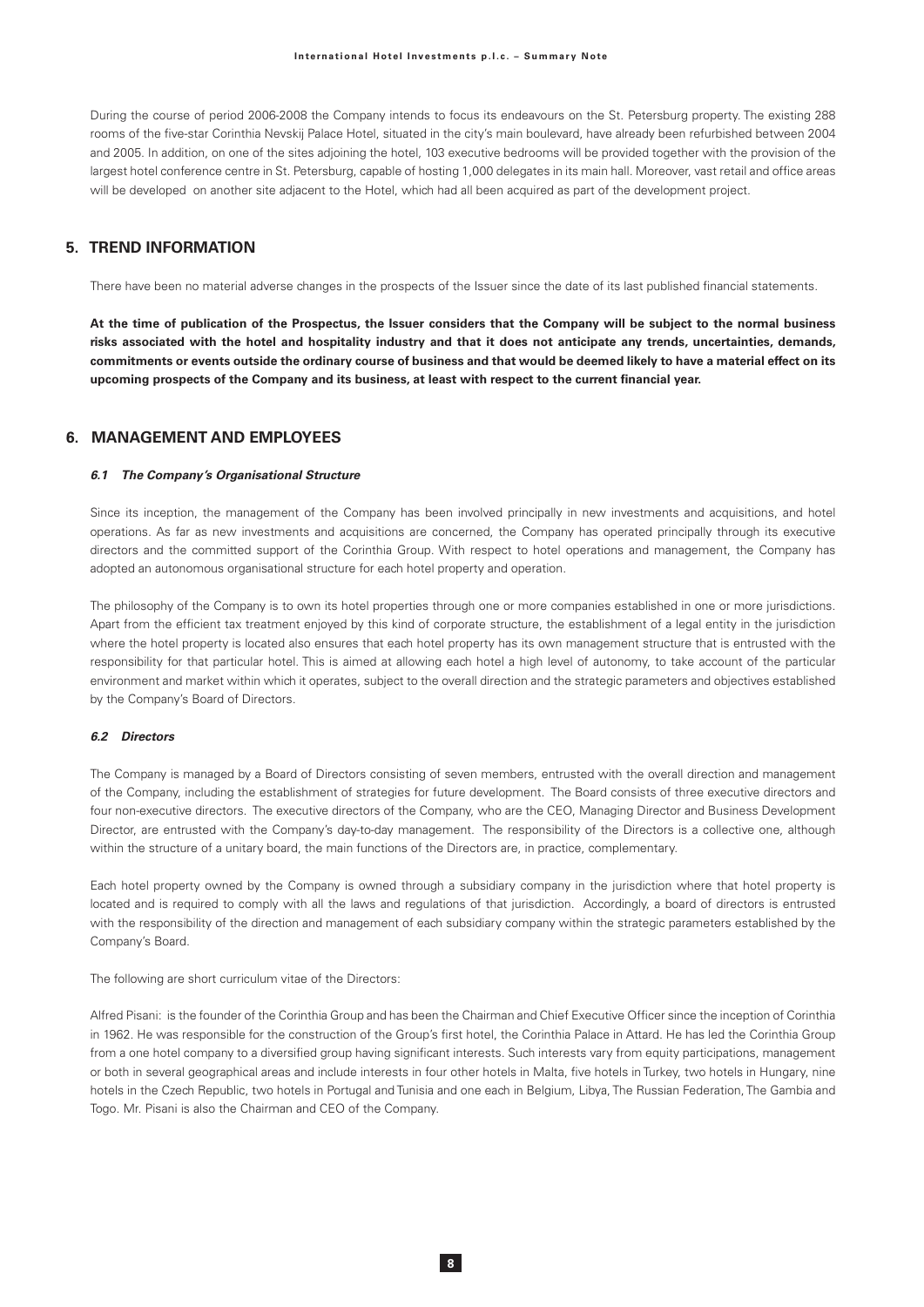Joseph Fenech: is a Fellow of the Chartered Association of Certified Accountants of the United Kingdom and a Fellow of the Malta Institute of Accountants. He is the Managing Director responsible for business development and corporate administration of the Corinthia Group. Mr. Fenech joined the Corinthia Group in 1980 after having spent a few years as senior auditor with a local auditing firm. His first appointment was as Group Accountant responsible for all financial and accounting matters of the Corinthia Group operations. In 1990 he was appointed a member of the executive board. Mr. Fenech is also the Managing Director of the Company.

Simon Naudi: joined the Board of IHI in 2005, having joined the Corinthia Group in a senior executive role in 1998. He has since been responsible for corporate strategy, including business development, particularly hotel and real estate acquisitions and project developments.

Abdurazagh Zmirli: has had a long and distinguished career in the international aviation and leisure industries, and joined the Board of IHI in 2005. He is also a Member of the board of directors of CPHCL, representing LFICO.

Joseph J. Vella: is a lawyer by profession. He was admitted to the bar in 1973 and has since then been in private practice. He is currently senior partner of the law firm GVTH & Associates. Dr. Vella advises a number of leading commercial organisations both in the public and private sector and has been a legal advisor of the Corinthia Group for more than fifteen years. Dr. Vella is also a director on several companies in addition to being a director of the Company and a number of its subsidiaries, and is also a director of Corinthia Finance p.l.c, another subsidiary company of the Corinthia Group.

Lawrence Zammit: is the Chairman of Air Malta Company Ltd. Prior to this appointment he used to serve as Chairman of the Malta International Airport p.l.c. and carried out the functions of the CEO for the same company for the period of 1998 and 2002. He is an Economics graduate of the University of Malta and a Director and co-founder of MISCO, a company that provides research, consultancy, training and executive recruitment services. Mr. Zammit is also Chairman of the Malta Development Corporation, Deputy Chairman of APS Bank Ltd, and a Director of Vilhena Funds Sicav p.l.c. and Big Bon Finance p.l.c. He is a member of the European Society of opinion and Market Research and the Market Research Society of the United Kingdom. Mr Zammit is currently a Member of the Audit Committee of the Company.

Frank Xerri de Caro: joined the Board of IHI in 2004, having previously been Chief Officer of Bank of Valletta p.l.c., besides serving on the Boards of several major financial, banking and insurance institutions. Mr. Xerri de Caro is currently the Chairman of the Audit Committee of the Company.

### 6.3 Management

The Issuer's parent company, CPHCL, which owns 78% of the Issuer's total issued share capital, has entered into an Administrative Support Services Agreement with the Company in connection with the provision by CPHCL of management services at the strategic level of the Company's business, allowing the Company the support of the experience and expertise of CPHCL in the operation of its business. More importantly, the Company also relies on the experience and expertise of an affiliated company, C.H.I Limited, in the management and operation of its properties, and this dependence on the Corinthia Group has proved particularly beneficial to the Company.

#### 6.4 Employees

In aggregate, the Company, through its subsidiaries employs around 1,180 employees in four different jurisdictions. The following table shows how these employees are deployed by the hotels of the Company as at 31 December 2005:

| <b>Hotel Operation</b>         | <b>Executive</b>  | <b>Middle</b>     | <b>Non-Managerial</b> |
|--------------------------------|-------------------|-------------------|-----------------------|
|                                | <b>Management</b> | <b>Management</b> |                       |
| Corinthia San Gorg Hotel       |                   | 18                | 195                   |
| Corinthia Alfa Hotel           | 13                | 31                | 183                   |
| Corinthia Nevskij Palace Hotel | 12                | 25                | 339                   |
| Corinthia Grand Hotel Royal    | 13                | 28                | 310                   |

#### 6.5 Major Shareholder

The Corinthia Group currently owns 78% of the share capital of the Company. In terms of the Memorandum and Articles of Association of the Company, CPHCL is entitled to appoint a majority of the Directors of the Company and will accordingly retain control over the management and operations of the Company. The Corinthia Group intends accordingly to retain management control of the Company during its development stages with a view to providing its expertise and know-how in the industry.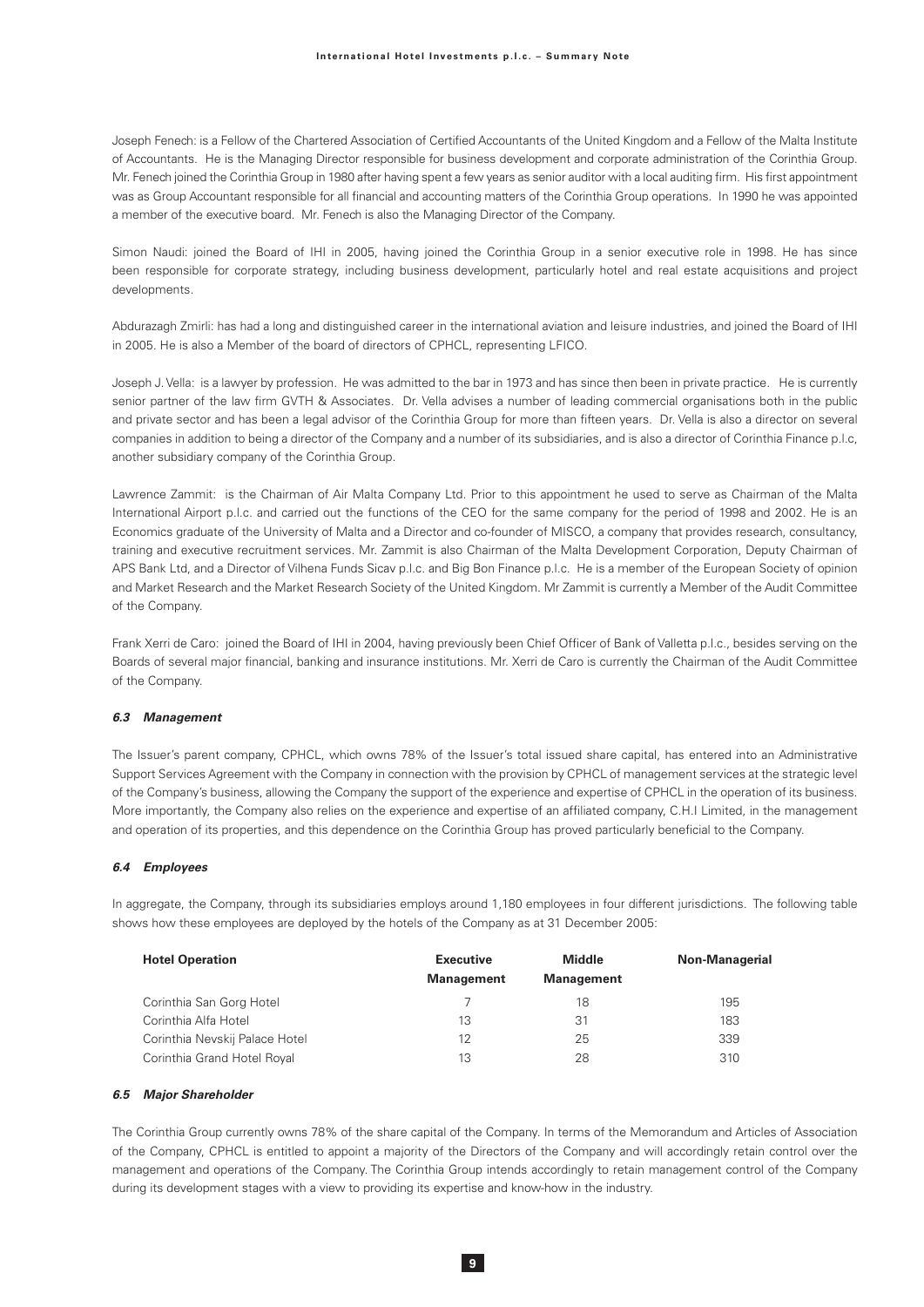# 7. FINANCIAL INFORMATION

### **71** Audited Financial Statements

Annex 1 to the Registration Document, which has been submitted as part of the Prospectus, contains the consolidated audited Financial Statements of the Issuer for the financial years ended 31 December 2004 and 2003.

#### 7.2 Unaudited Interim Financial Statements

Annex 2 of the Registration Document, which has been submitted as part of the Prospectus, contains the unaudited Interim Financial Statements of the Issuer for the six-month periods ended 30 June 2005 and 2004.

#### 7.3 Significant Changes in the Company's Financial Position

No significant change in the financial or trading position of the Issuer has occurred since the end of the financial period to which the unaudited Interim Financial Statements relate.

# 8. DETAILS OF THE BOND ISSUE

#### 8.1 Plan for Distribution

The Bonds are being placed initially with Intermediaries that have entered into conditional Subscription Agreements with the Issuer for the subscription of the Bonds with effect from the Issue Date. In terms of each Subscription Agreement the Issuer conditionally binds itself to issue, and each Intermediary binds itself to subscribe for a number of Bonds as set out in the respective Subscriptions Agreements.

Upon due admission of the Bonds to the Official List of the Malta Stock Exchange, the Subscription Agreements will become binding on each of the Issuer and the Intermediaries, whereupon the Issuer shall issue, and each Intermediary shall settle the transaction by paying the equivalent in Euros for the Bonds subscribed for. The terms and conditions under which the Bonds shall be issued are contained in Annex 1 to the Securities Note issued as part of the Prospectus.

### 8.2 Admission to Trading

The Bonds are expected to be admitted to the Official List of the Malta Stock Exchange with effect from 27 March 2006, and trading is expected to commence on 28 March 2006.